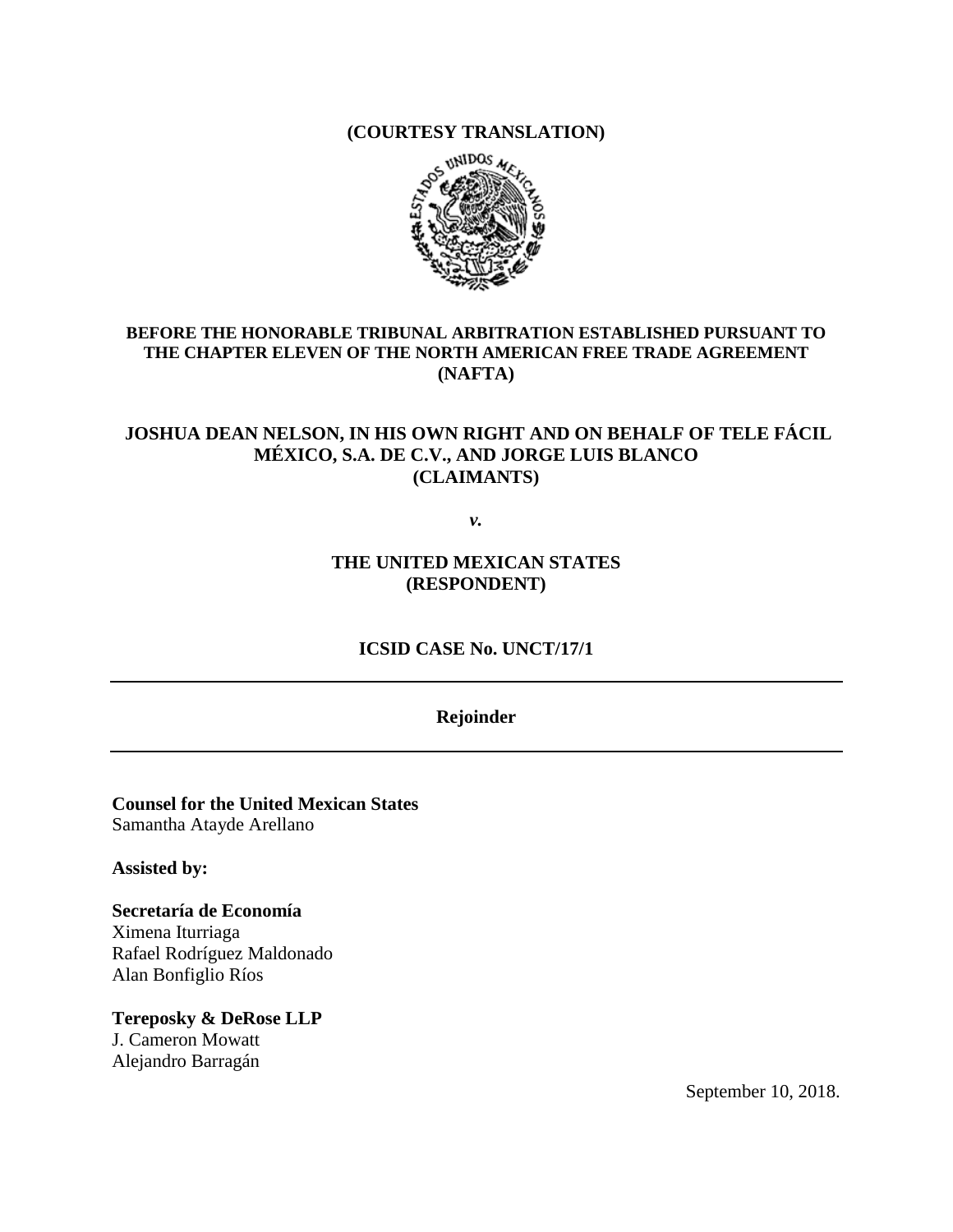| Ι.                    |                                                                                                                                                                                                                                                                                                                          |  |
|-----------------------|--------------------------------------------------------------------------------------------------------------------------------------------------------------------------------------------------------------------------------------------------------------------------------------------------------------------------|--|
| II.                   |                                                                                                                                                                                                                                                                                                                          |  |
| А.                    |                                                                                                                                                                                                                                                                                                                          |  |
| <b>B.</b>             |                                                                                                                                                                                                                                                                                                                          |  |
|                       | 1.                                                                                                                                                                                                                                                                                                                       |  |
|                       | The PEA Declaration prevented the implementation of the Proposal the terms originally proposed10<br>2.                                                                                                                                                                                                                   |  |
|                       | Lack of formality on the alleged ratification of the Proposal and its acceptance 11<br>3.                                                                                                                                                                                                                                |  |
|                       | $\overline{4}$ .                                                                                                                                                                                                                                                                                                         |  |
| C.                    |                                                                                                                                                                                                                                                                                                                          |  |
| D.                    |                                                                                                                                                                                                                                                                                                                          |  |
|                       | 1.                                                                                                                                                                                                                                                                                                                       |  |
|                       | Confirmation criteria requested by the General Supervision Director and Telmex17<br>2.                                                                                                                                                                                                                                   |  |
|                       | 3.                                                                                                                                                                                                                                                                                                                       |  |
|                       | $\overline{4}$ .                                                                                                                                                                                                                                                                                                         |  |
|                       | 5.                                                                                                                                                                                                                                                                                                                       |  |
|                       | 6.                                                                                                                                                                                                                                                                                                                       |  |
| Ε.                    | THE ACTIONS OF THE SPECIALIZED COURTS DID NOT BREACH NAFTA'S PROVISIONS 33                                                                                                                                                                                                                                               |  |
|                       | 1.                                                                                                                                                                                                                                                                                                                       |  |
|                       | 2.                                                                                                                                                                                                                                                                                                                       |  |
|                       | The sentences issued by the Specialized Courts were in accordance with the law and the procedural acts<br>3.<br>36                                                                                                                                                                                                       |  |
|                       | The untimeliness of the Appeal 35/2016 filed against Sentence 1381/2015 is attributable to Tele Fácil.40<br>4.                                                                                                                                                                                                           |  |
|                       | 5.                                                                                                                                                                                                                                                                                                                       |  |
|                       | 6.                                                                                                                                                                                                                                                                                                                       |  |
| Ш.                    |                                                                                                                                                                                                                                                                                                                          |  |
| А.<br><b>B.</b><br>C. | APPLICABLE DEFINITIONS AND THEIR APPLICATION TO MATERIAL AND PROCEDURAL OBLIGATIONS UNDER<br>A claim for expropriation of a Tele Fácil asset cannot be filed unless interference of the State with this<br>1.                                                                                                            |  |
|                       |                                                                                                                                                                                                                                                                                                                          |  |
|                       | Even if the Claimant could overcome the impediment described in the previous section, the alleged<br>2.<br>"interconnection rights" are not an "investment" according to the definition of Article 1139(g) or (h) 57<br>Even if the Claimant could overcome the impediments described in A and B above, a claim of<br>3. |  |
|                       | expropriation does not lie where the impugned measure is a decision of an administrative body or court a                                                                                                                                                                                                                 |  |
|                       | THE CLAIMANTS ARE LIMITED TO ASSERTING A CLAIM UNDER ARTICLE 1105(1) THAT TELE FACIL, SUFFERED                                                                                                                                                                                                                           |  |
|                       | "DENIAL OF JUSTICE" - AS THAT CONCEPT IS KNOWN AT INTERNATIONAL LAW - IN THE COURSE OF THE ULTIMATE                                                                                                                                                                                                                      |  |
|                       |                                                                                                                                                                                                                                                                                                                          |  |
| IV.                   |                                                                                                                                                                                                                                                                                                                          |  |
|                       |                                                                                                                                                                                                                                                                                                                          |  |
| А.                    | THE USE OF THE DCF METHODOLOGY IS INAPPROPRIATE IN THE CIRCUMSTANCES OF THIS CASE  72<br>International jurisprudence manifests itself against the use of the DCF Methodology in cases such as the<br>1.                                                                                                                  |  |
|                       | The available evidence supports the position of Mexico and shows the speculative nature of the claim of<br>2.                                                                                                                                                                                                            |  |
| В.                    | THERE WAS NO EXPROPRIATION: THE DECISION NOT TO START OPERATIONS THAT REFLECTS THE "REAL                                                                                                                                                                                                                                 |  |
|                       | SCENARIO" IS A CONSEQUENCE OF A DECISION OF TELE FÁCIL AND NOT OF THE CLAIMED MEASURES  78                                                                                                                                                                                                                               |  |
| C.                    |                                                                                                                                                                                                                                                                                                                          |  |
|                       | The principle of non-discrimination is applicable to the interconnection rate charged by Tele Fácil80<br>1.                                                                                                                                                                                                              |  |
|                       | 2.                                                                                                                                                                                                                                                                                                                       |  |

# **Index**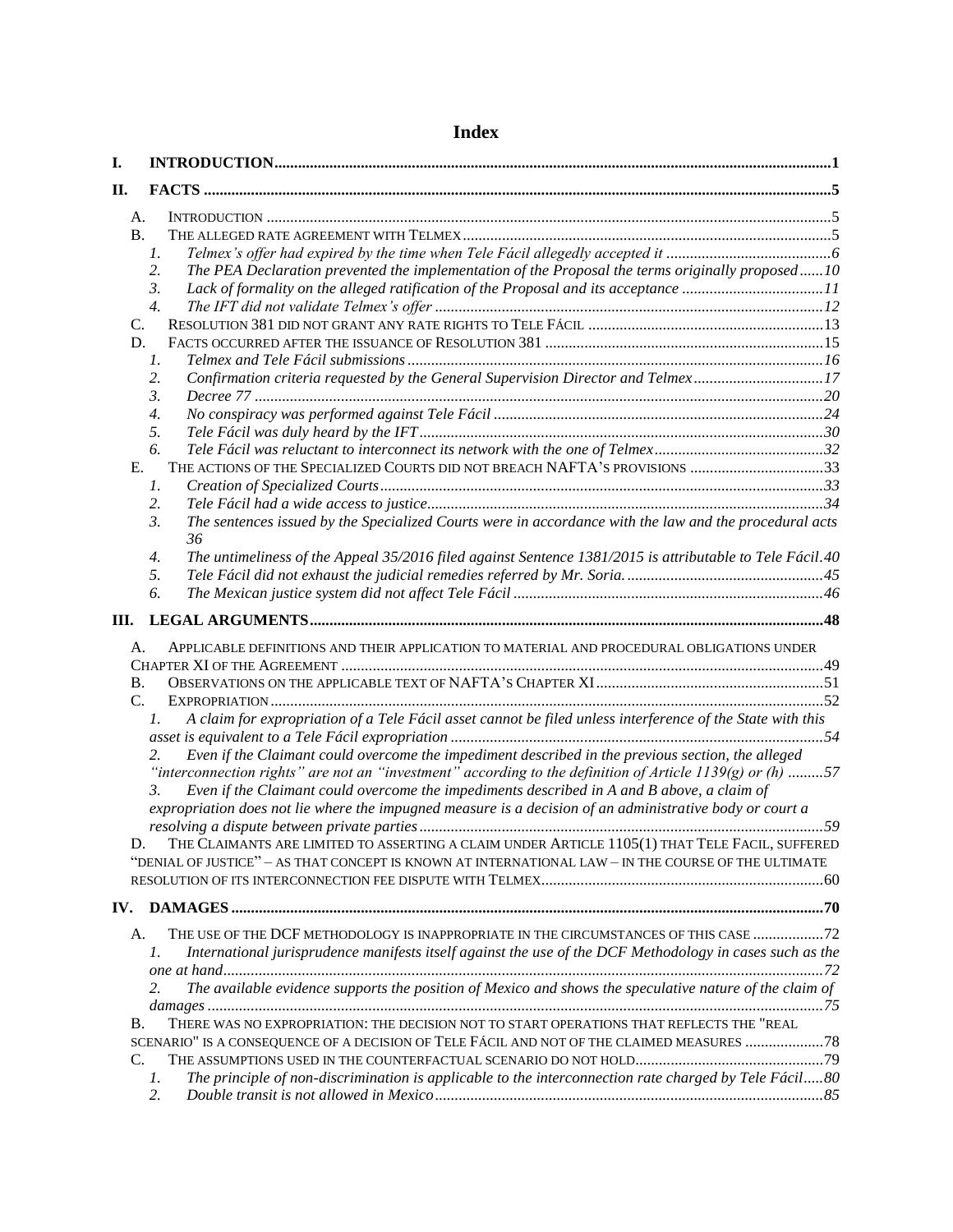| E.           |  |
|--------------|--|
|              |  |
|              |  |
|              |  |
|              |  |
| $\mathbf{E}$ |  |
|              |  |
|              |  |
|              |  |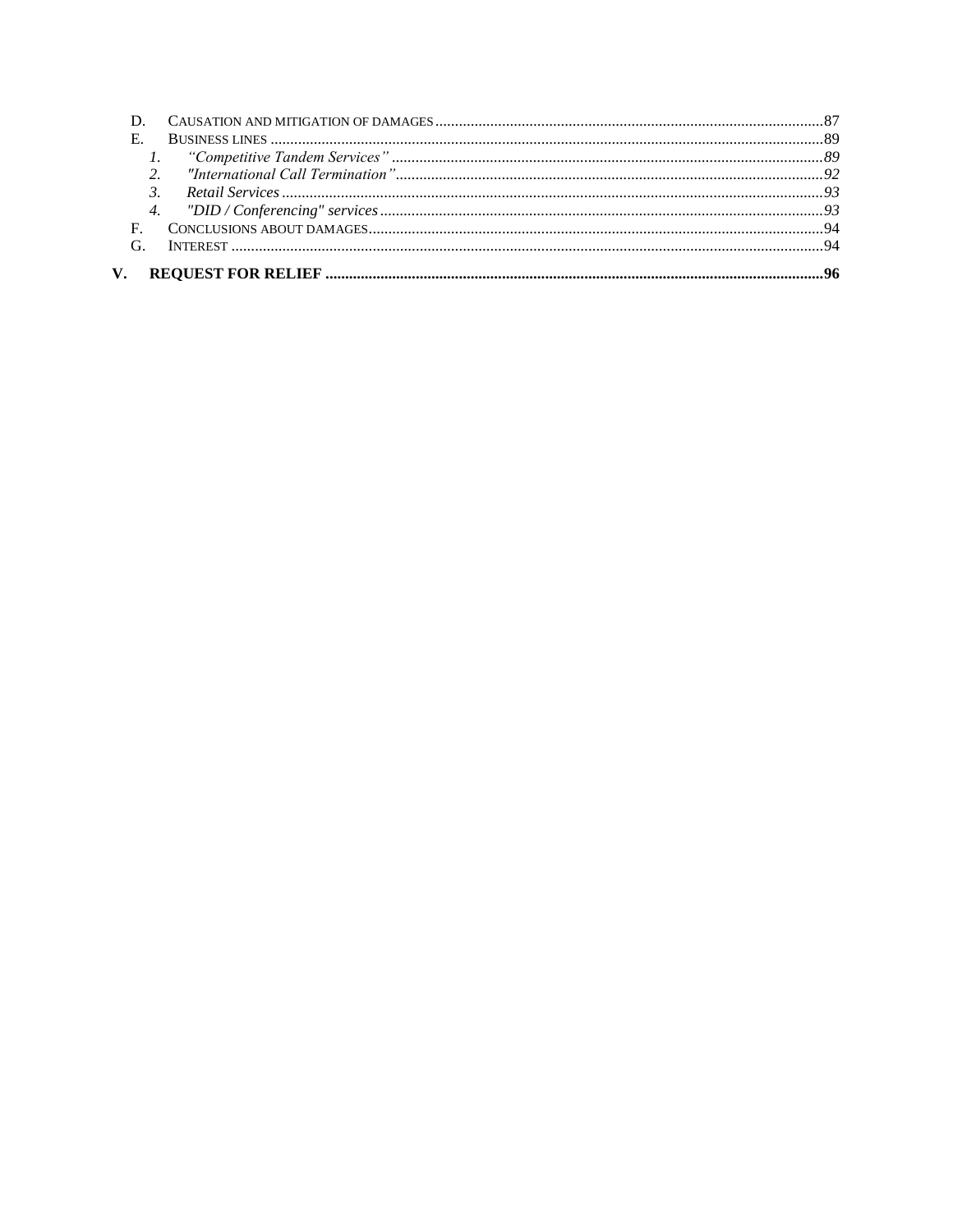# **GLOSSARY**

| <b>Rates Resolution 2015</b> | Resolution through which the <i>Pleno</i> of the Federal<br>Telecommunications Institute determines<br>the<br>interconnection<br>resulting<br>from<br>the<br>rates<br>methodology for the calculation of interconnection<br>will<br>that<br>be<br>used<br>to<br>resolve<br>the<br>costs<br>interconnection disagreements that arise with<br>respect to the conditions applicable for the year<br>2015. Official Gazette of the Federation. December<br>29, 2014. |
|------------------------------|------------------------------------------------------------------------------------------------------------------------------------------------------------------------------------------------------------------------------------------------------------------------------------------------------------------------------------------------------------------------------------------------------------------------------------------------------------------|
| <b>Amparo 1381/2015</b>      | Amparo proceeding 1381/2015 initiated by Tele Fácil<br>México, S.A. de C.V. before the First District Judge in<br>Administrative Matters Specialized in Economic<br>Competition, Broadcasting and Telecommunications;<br>May 7, 2015.                                                                                                                                                                                                                            |
| <b>Amparo 1694/2015</b>      | Amparo proceeding 1694/2015 initiated by Tele Fácil<br>México, S.A. de C.V. before the Second District Judge<br>in Administrative Matters Specialized in Economic<br>Competition, Broadcasting and Telecommunications;<br>November 11, 2015.                                                                                                                                                                                                                     |
| <b>Amparo 351/2014</b>       | Amparo proceeding 351/2014 submitted by Tele Fácil<br>México, S.A. de C.V. before the Second District Judge<br>in Administrative Matters Specialized in Economic<br>Competition, Broadcasting and Telecommunications;<br>December 25, 2014.                                                                                                                                                                                                                      |
| <b>Appeal 35/2016</b>        | Appeal of Amparo 1381/2015 initiated by Tele Fácil<br>México, S.A. de C.V., February 12, 2016.                                                                                                                                                                                                                                                                                                                                                                   |
| <b>Appeal 62/2016</b>        | Appeal of Amparo 351/2014 initiated by Tele Fácil<br>México, S.A. de C.V., March 11, 2016.                                                                                                                                                                                                                                                                                                                                                                       |
| <b>Appeal 48/2016</b>        | Appeal of <i>Amparo</i> 1694/2015 issued by the Second<br>District Court on March 15, 2016.                                                                                                                                                                                                                                                                                                                                                                      |
| <b>Claimants</b>             | Joshua Dean Nelson, in his own name and on behalf<br>of Tele Fácil México, S.A. de C.V., and Jorge Luis<br>Blanco.                                                                                                                                                                                                                                                                                                                                               |
| <b>COFETEL</b>               | Federal Telecommunications Commission.                                                                                                                                                                                                                                                                                                                                                                                                                           |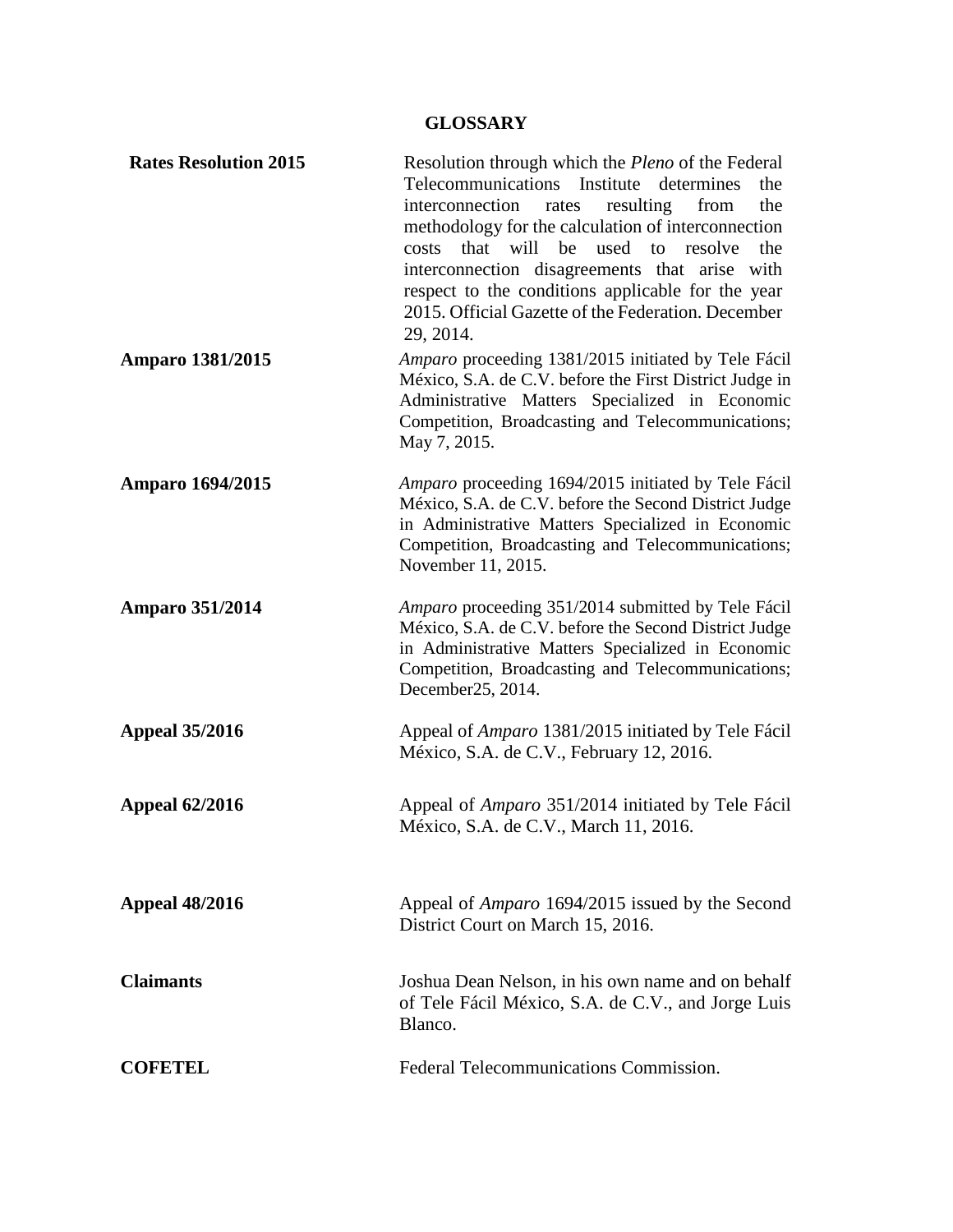| <b>Constitution</b>                                          | Political Constitution of the United Mexican States.                                                                                                                                                                                                                                                                                                                                          |
|--------------------------------------------------------------|-----------------------------------------------------------------------------------------------------------------------------------------------------------------------------------------------------------------------------------------------------------------------------------------------------------------------------------------------------------------------------------------------|
| Decree 77                                                    | Resolution through by means of which the <i>Pleno</i> of<br>Telecommunications<br>the<br>Federal<br>Institute<br>determines the conditions of interconnection not<br>agreed between Tele Fácil México, S.A. de C.V. and<br>Teléfonos de México, S.A.B. de C.V., and Teléfonos<br>del Noroeste, S.A. de C.V. and Tele Fácil México,<br>S.A. de C.V.; P/IFT/EXT/080415/77, of April 8,<br>2015. |
| <b>DOF</b>                                                   | Federal Official Gazette.                                                                                                                                                                                                                                                                                                                                                                     |
| <b>Double transit</b>                                        | Indirect interconnection through more than one<br>intermediary.                                                                                                                                                                                                                                                                                                                               |
| <b>First Collegiate Court</b>                                | First Collegiate Court on the Administrative Matters,<br>specialized in Economic Competition, Broadcasting<br>and Telecommunications, situated in Mexico City<br>and with jurisdiction throughout the Republic.                                                                                                                                                                               |
| <b>First Complaint</b>                                       | Claim filed by Tele Fácil on January 28, 2015 against<br>Telmex, for breach of Resolution 381.                                                                                                                                                                                                                                                                                                |
| <b>First District Judge</b>                                  | First District Judge on the Administrative Matters,<br>specialized in Economic Competition, Broadcasting<br>and Telecommunications, situated in Mexico City<br>and with jurisdiction throughout the Republic.                                                                                                                                                                                 |
| <b>First Proposal</b>                                        | Draft Agreement Telmex sent to Tele Fácil on<br>August 26, 2013.                                                                                                                                                                                                                                                                                                                              |
| <b>FTL</b>                                                   | Federal Telecommunications Law.                                                                                                                                                                                                                                                                                                                                                               |
| <b>FLTB</b>                                                  | Federal Telecommunications and Broadcasting Law.                                                                                                                                                                                                                                                                                                                                              |
| <b>Fundamental Technical</b><br><b>Numbering Plan or PFN</b> | Fundamental Technical Numbering Plan, published<br>in the DOF on November 12, 2014 (CL-147).                                                                                                                                                                                                                                                                                                  |
| <b>General Directorate of</b><br><b>Regulation</b>           | General Directorate of Interconnection Regulation<br>and Resale of Telecommunications Services of the<br>Regulatory Policy Unit of the IFT.                                                                                                                                                                                                                                                   |
| <b>IFT</b>                                                   | Federal Telecommunications Institute.                                                                                                                                                                                                                                                                                                                                                         |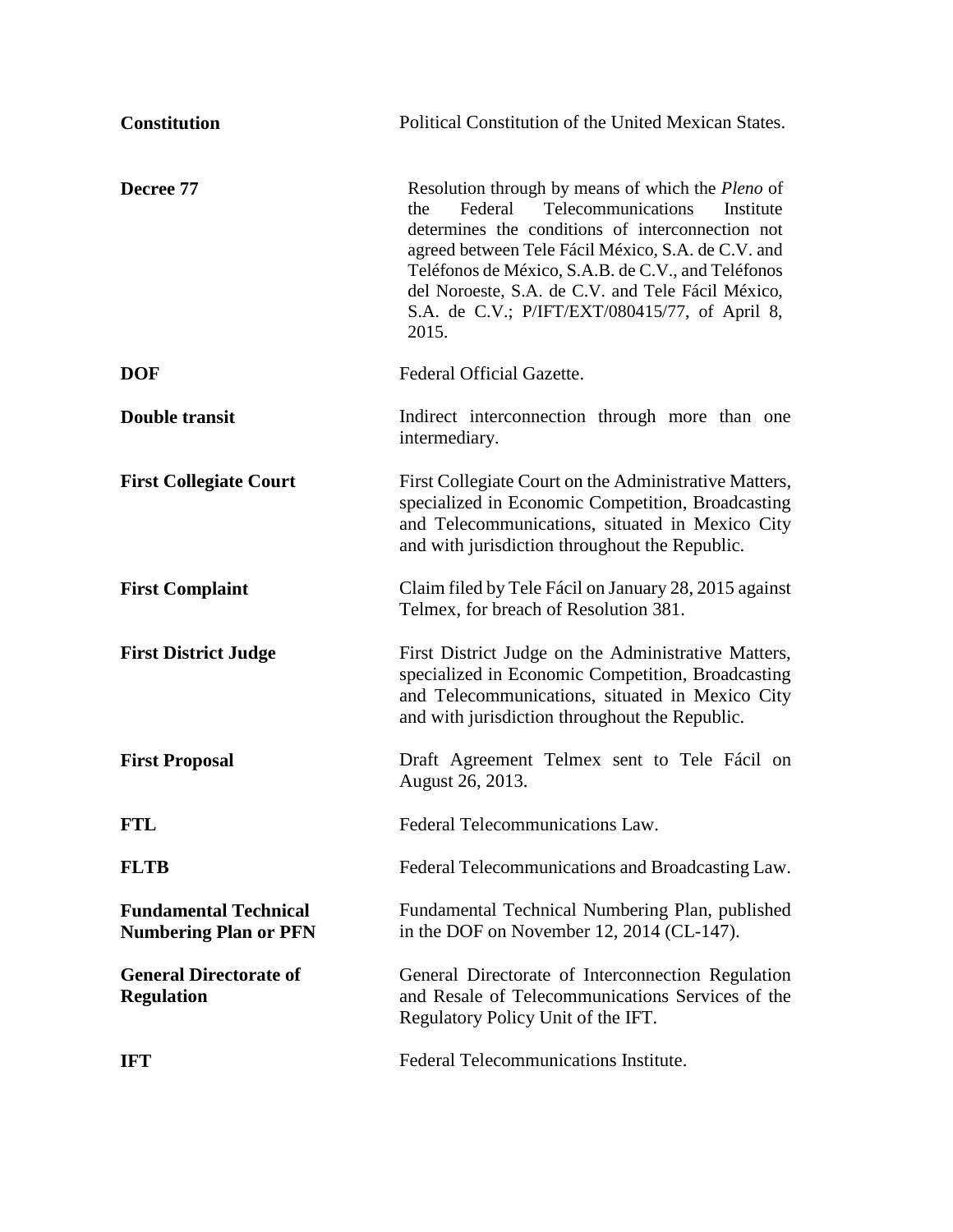| <b>Legal Affairs Unit or UAJ</b>              | Affairs<br>Federal<br>Legal<br>Unit<br><sub>of</sub><br>the<br>Telecommunications Institute.                                                                                                                                                                                                                                                                                                     |
|-----------------------------------------------|--------------------------------------------------------------------------------------------------------------------------------------------------------------------------------------------------------------------------------------------------------------------------------------------------------------------------------------------------------------------------------------------------|
| <b>Non-discrimination Treatment</b>           | Terms and conditions for interconnection that one<br>operator offers to another on the occasion of an<br>agreement or a resolution of the Institute that must be<br>granted to any other that requests same, from the date<br>of the application, according to Article 125 of the<br>FLTB.                                                                                                       |
| <b>Number Portability Rules</b>               | Number Portability Rules, published in the DOF on<br>November 12, 2014.                                                                                                                                                                                                                                                                                                                          |
| <b>Original Concession or</b><br>"Concession" | Concession to install, operate and exploit a public<br>network granted by the Federal Government through<br>Secretariat<br>of Communications<br>the<br>and<br>Transportation, granted to Tele Fácil México, S.A.<br>de C.V. on May 17, 2013.                                                                                                                                                     |
| <b>PEA or PEAT</b>                            | Preponderant Economic<br>Agent<br>the<br>in<br>Telecommunications sector, as determined by the<br>Pleno of the IFT from March 6, 2014, which is<br>composed of América Móvil, S.A.B. de C.V.,<br>Teléfonos de México, S.A.B. de C.V., Teléfonos del<br>Noroeste, S.A. de C.V., Radio Móvil Dipsa, S.A.B.<br>de C.V., Grupo Carso, S.A.B. de C.V. and Grupo<br>Financiero Inbursa, S.A.B. de C.V. |
| <b>PJF</b> or Poder Judicial                  | Federal Judicial Branch.                                                                                                                                                                                                                                                                                                                                                                         |
| <b>Regulated Rates</b>                        | Interconnection rates published by the IFT in the<br>Official Gazette of the Federation in the last quarter<br>of each year, in accordance with the provisions of<br>article 137 of the FLTB.                                                                                                                                                                                                    |
| <b>Resolution 127</b>                         | Resolution by means of which the <i>Pleno</i> of the<br>Federal Telecommunications Institute determines<br>the condition of interconnection not agreed between<br>Teléfonos de México, S.A.B. de C.V., Teléfonos del<br>Noroeste, S.A. de C.V. and Tele Fácil México, S.A.<br>de C.V., applicable from January $1st$ to December 31,<br>2015, P/IFT/EXT/071015/127, of October 7, 2015.          |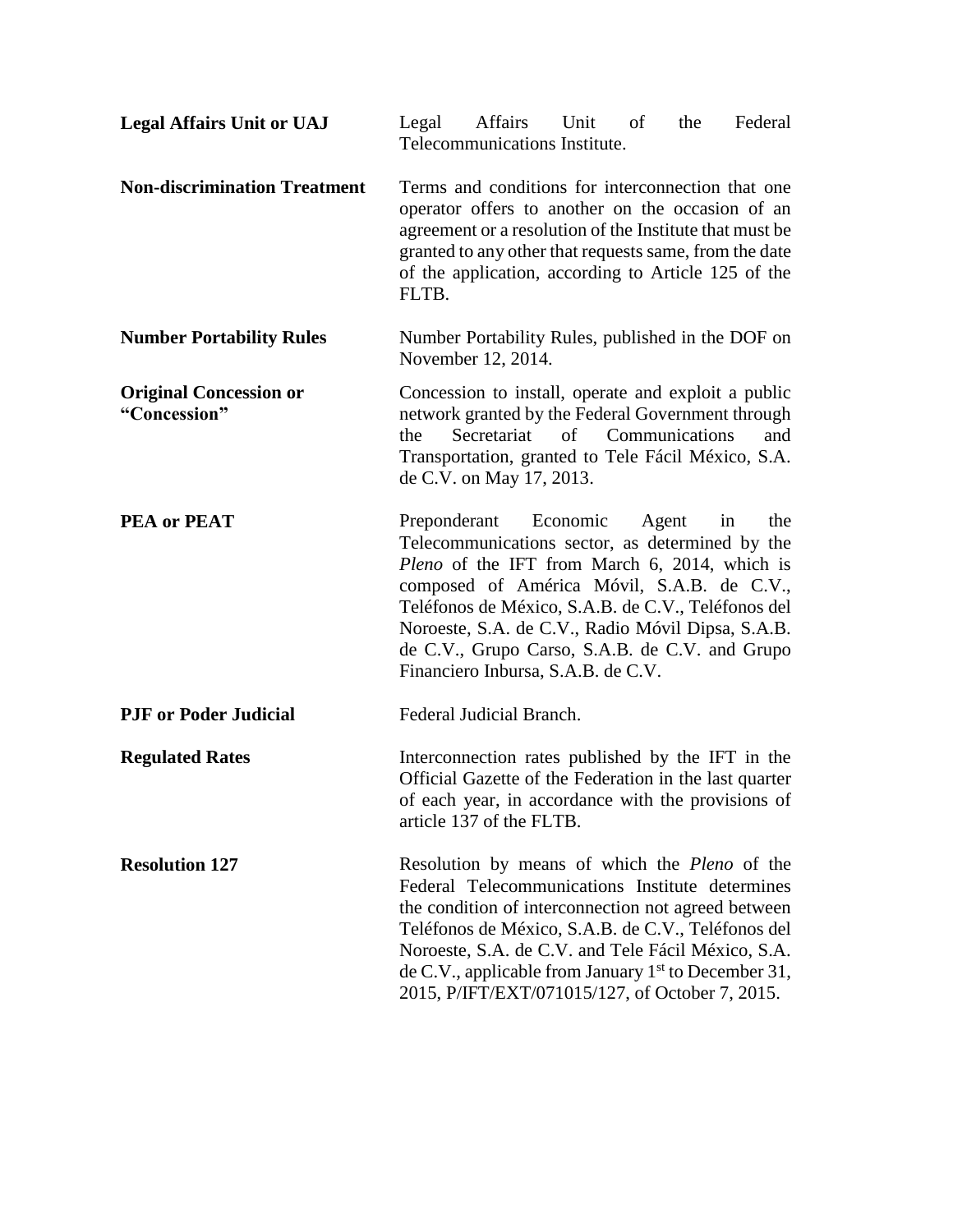| <b>Resolution 381</b>          | Resolution by means of which the Pleno of the<br>Federal Telecommunications Institute determines<br>the conditions of interconnection ot agreed between<br>Tele Fácil México, S.A. de C.V. and the companies<br>Teléfonos de México, S.A.B. de C.V. and Teléfonos<br>del Noroeste, S.A. de C.V., P/IFT/261114/381, of<br>November 26, 2014.                                                                                                                                                                                                                                                                    |
|--------------------------------|----------------------------------------------------------------------------------------------------------------------------------------------------------------------------------------------------------------------------------------------------------------------------------------------------------------------------------------------------------------------------------------------------------------------------------------------------------------------------------------------------------------------------------------------------------------------------------------------------------------|
| <b>Resolution PEA</b>          | Resolution by means of which the <i>Pleno</i> of the<br>Federal Telecommunications Institute determines<br>the economic interest group to which América<br>Móvil, S.A.B. de C.V., Teléfonos de México S.A.B<br>de C.V., Teléfonos del Noroeste S.A. de C.V., Radio<br>Móvil Dipsa S.A.B. de C.V., Grupo Carso S.A.B. de<br>C.V., and Grupo Financiero Inbursa, S.A.B. de C.V.<br>are part as a Preponderant Economic Agent in the<br>Telecommunications<br>Sector, and<br>imposes<br>the<br>necessary measures to foster free participation and<br>free competition; P/IFT/EXT/060314/76, of March<br>6, 2014. |
| <b>SCT</b>                     | Secretariat of Communications and Transport.                                                                                                                                                                                                                                                                                                                                                                                                                                                                                                                                                                   |
| <b>Second Collegiate Court</b> | Second Collegiate Court in Administrative Matters,<br>specialized in Economic Competition, Broadcasting<br>and Telecommunications, situated in Mexico City<br>and with jurisdiction throughout the Republic.                                                                                                                                                                                                                                                                                                                                                                                                   |
| <b>Second District Judge</b>   | Second District Judge on the Administrative Matters,<br>specialized in Economic Competition, Broadcasting<br>and Telecommunications, situated in Mexico City,<br>and with jurisdiction throughout the Republic.                                                                                                                                                                                                                                                                                                                                                                                                |
| <b>Second Complaint</b>        | Claim filed by Tele Fácil on August 5, 2015, against<br>Telmex for breach of Decision 77, pursuing<br>Resolution 381.                                                                                                                                                                                                                                                                                                                                                                                                                                                                                          |
| <b>Second Proposal</b>         | Draft Agreement Telmex attached to its letter in<br>response to the notification from IFT regarding the<br>dispute filed by Tele Fácil before it on May 26, 2014.                                                                                                                                                                                                                                                                                                                                                                                                                                              |
| <b>Single Concession</b>       | Single concession title for commercial use granted<br>by the Federal Telecommunications Institute to<br>provide public telecommunications and broadcasting<br>services in favor of Tele Fácil México, S.A. de C.V.,<br>January, 2017.                                                                                                                                                                                                                                                                                                                                                                          |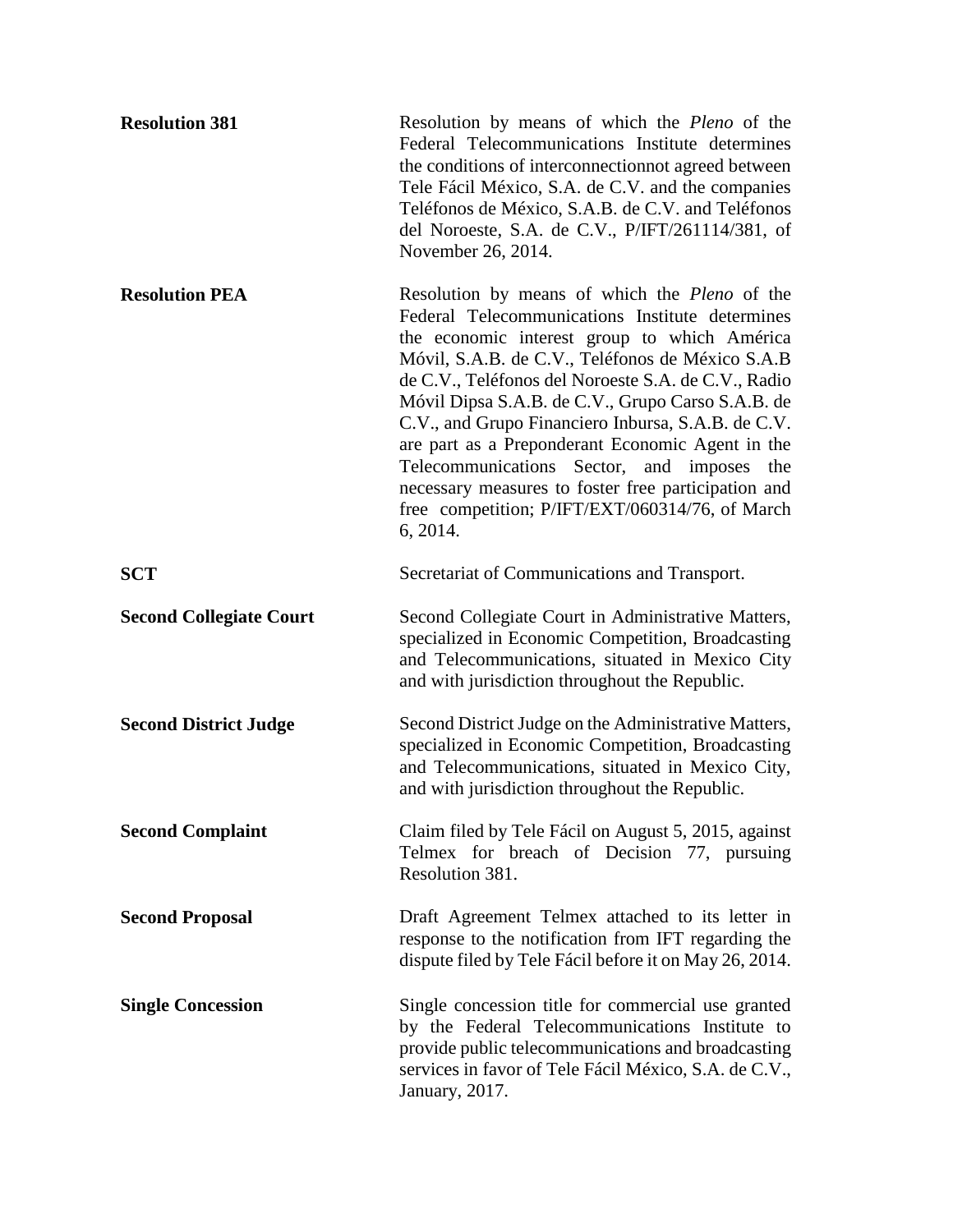| <b>Signaling Plan</b> | Fundamental Technical Signaling Plan, published in<br>the DOF on November 12, 2014 (CL-147).                                                                              |
|-----------------------|---------------------------------------------------------------------------------------------------------------------------------------------------------------------------|
| <b>Third Proposal</b> | Draft Agreement attached to letters sent by Telmex<br>to Tele Fácil and the IFT on December 10, 2014.                                                                     |
| <b>Zero Rate</b>      | Inability of the Preponderant Economic Agents to<br>charge other concessionaires for the traffic that ends<br>in their networks, according to Article 131 of the<br>FLTB. |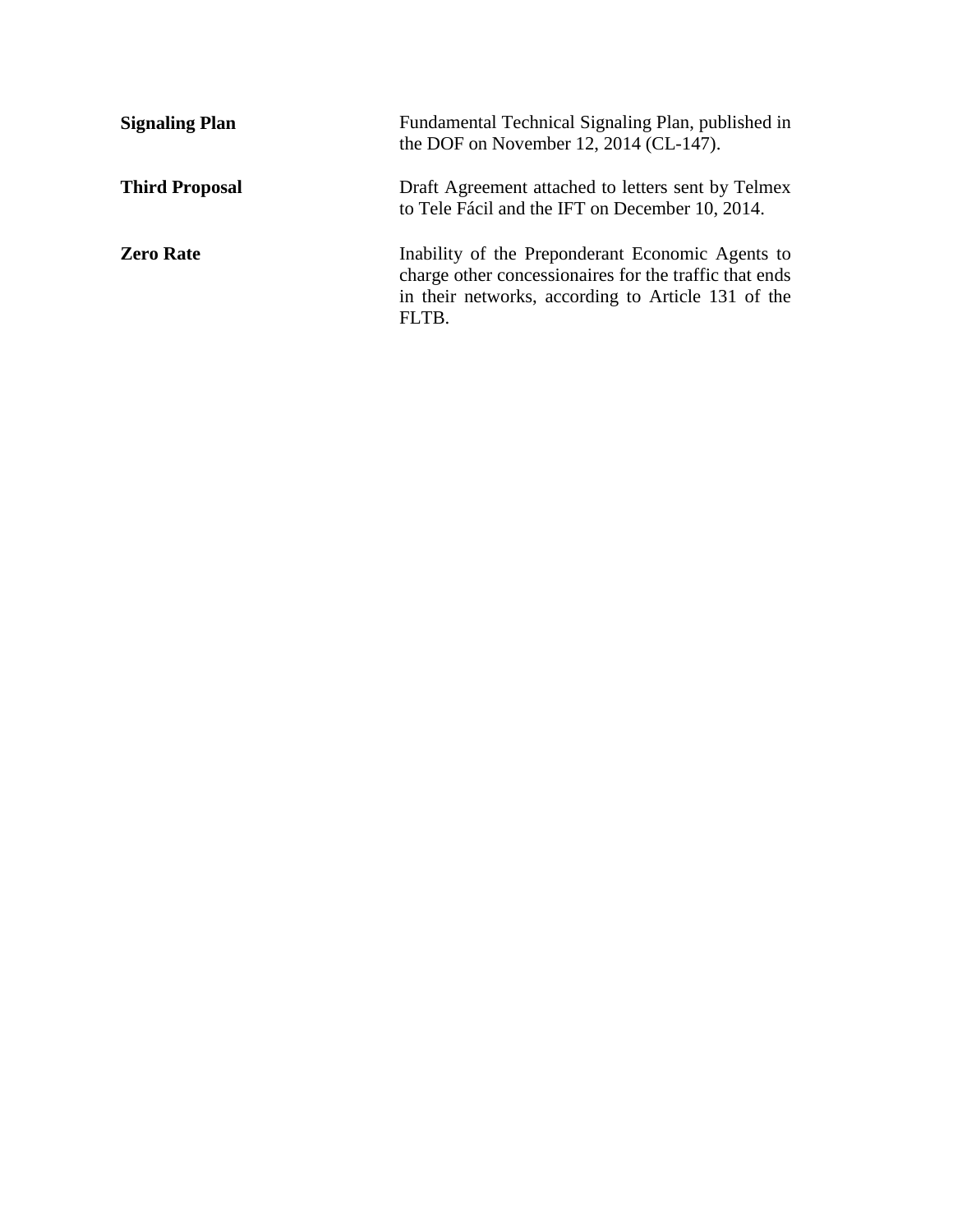### <span id="page-8-0"></span>**I. Introduction**

1. The Respondent expressly incorporates the Preface and Introduction in the Statement of Defense to this Rejoinder. Specifically, the Respondent reiterates its stipulation that any apparent failure to contest a particular factual allegation or submission on a point of law should not be taken as an admission of such factual allegation or agreement with such legal submission. For the purposes of the record, any such factual allegations are denied, and any such legal submissions are contested.

2. There is no fundamental change in Mexico's defense against this claim. The purpose of this Rejoinder is to again logically and concisely address the main elements of the defense in order to answer Claimants often strained arguments in response, many of which purport to knock down arguments that the Respondent has not made.

3. Absent from the Reply is the repeated usage of ominous adjectives and adverbs - such as arbitrary, discriminatory, unfair, egregious and abusive – that formed the substance of the Statement of Claim.<sup>1</sup> Now, the focus is on the allegation that "the IFT acted duplicitously and mendaciously between December 2014 and April 8, 2015 (the date of Decree 77) with respect to Tele Fácil and its representatives".<sup>2</sup>

4. This contention is founded on the wholly illogical and improbable idea that IFT would secretly engage in illegal acts calculated to prefer the financial interests of Telmex over the interests of a new entrant in the market, given the extraordinary effort by the Mexican Congress and the telecom regulator (both COFETEL and IFT) to reduce Telmex's ability to engagecompetitive behavior through its dominance in the market. These efforts are ably described by the Claimants in a 16-page section of the Statement of Claim which begins with the observation that "the history of the Mexican telecommunications sector is replete with the efforts of the Mexican government and regulators to slowly peel away Telmex's preferential status so as to introduce real competition into the marketplace".<sup>3</sup>

5. Now, in the Reply, a 37-page section is dedicated to allegations that the Respondent has engaged in "flouting the Tribunal's orders, destroying evidence, and engaging in witness tampering to hide the truth about the origins and purpose of Decree 77".<sup>4</sup> Even a cursory review of these allegations reveals that they are based entirely on imaginative conjecture. The Respondent is accused suppressing production of documents that the Claimants or their counsel think ought to exist, but do not in fact exist and never did exist, and the bare contention, based on "information on belief", that an unidentified witness has been dissuaded from testifying for the Claimants upon receiving threats or warnings from unidentified persons associated with IFT and SCT. These

<sup>&</sup>lt;sup>1</sup> Reply,  $\P$  254.

<sup>2</sup> Reply, ¶ 20. The original text indicates: "*the IFT acted duplicitously and mendaciously between December 2014 and April 8, 2015 (the date of Decree 77) with respect to Tele Fácil and its representatives*".

<sup>3</sup> Statement of Claim, ¶¶ 110 *et seq*. The original text indicates: "*the history of the Mexican telecommunications sector since [Telmex's privatization in 1990] is replete with the efforts of the Mexican government and regulators to slowly peel away Telmex's preferential status so as to introduce real competition into the Marketplace".*

<sup>4</sup> Reply, Section D, ¶¶ 84 ss. The original text indicates: "*flouting the Tribunal's orders, destroying evidence, and engaging in witness tampering to hide the truth about the origins and purpose of Decree 77*".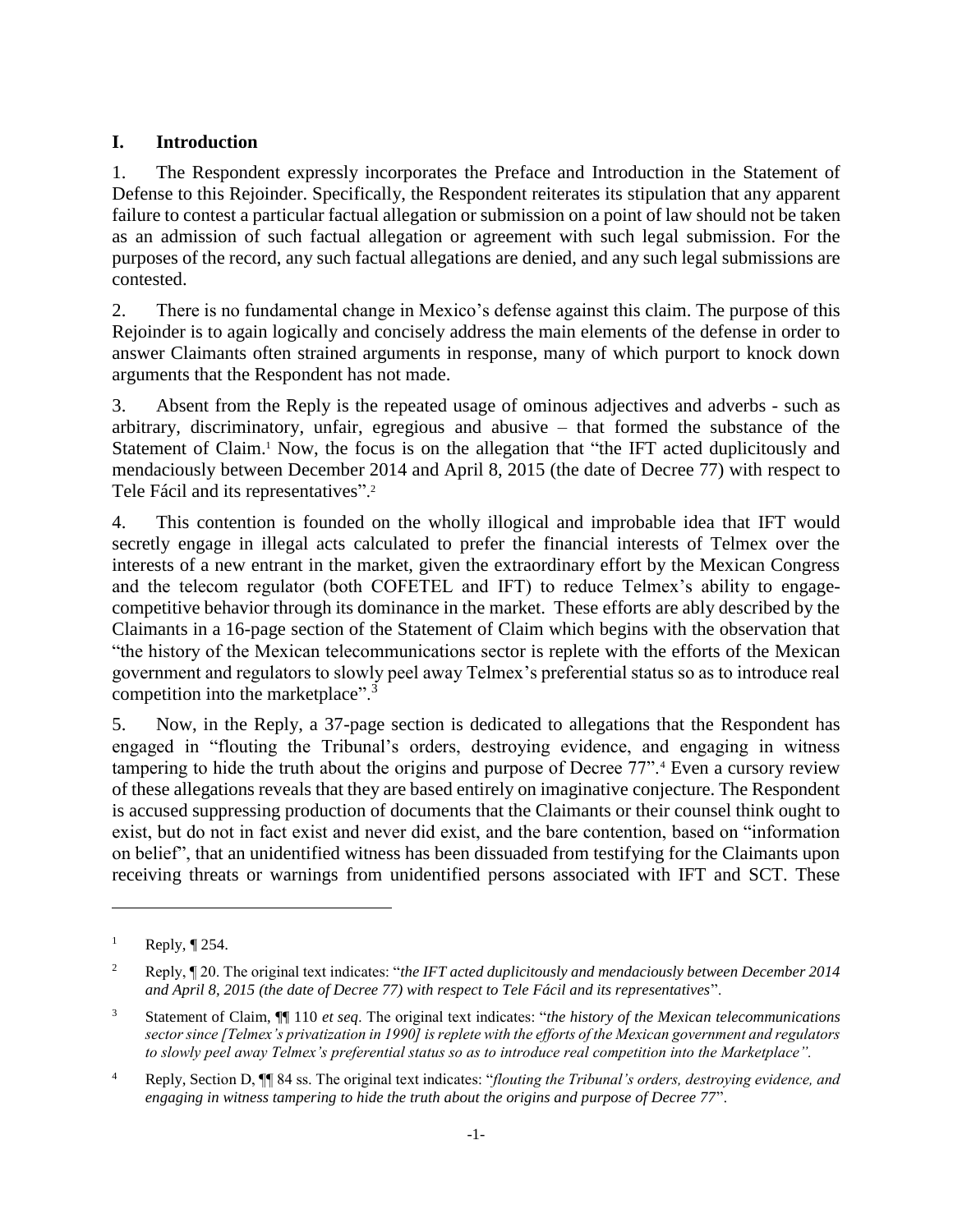unsupported allegations are not evidence and cannot form the basis of any finding of fact or even an adverse inference as to alleged motives of IFT's officers or commissioners.

6. The Claimants seek to establish that there has been nefarious conduct or other acts amounting to bad faith on the part of IFT and the domestic courts that reviewed IFT's resolutions because their claim suffers serious flaws, both in the factual underpinnings of the claim and in the legal submissions that the Claimants rely on.

- 7. The following underlying facts are fatal to the claim:
	- A binding agreement in accordance with Mexican law i.e., a contract never existed between Tele Fácil and Telmex which established the rate that Telmex would pay Tele Fácil or vice versa;
	- Even if such agreement would have existed, Resolution 381 did not determine the interconnection rate between Telmex and Tele Fácil and, therefore, it did not determine a rate to be included in the interconnection agreement to be signed by the operators to comply with the resolution;
	- Decree 77 was a clarification on the scope of Resolution 381, issue after hearing both parties' positions, and which reiterates that Resolution 381 did not determine the interconnection rate between Tele Fácil and Telmex;
	- Resolution 127 was issued in accordance with the legal mandate of the IFT and the procedure established by law. Both parties were granted due process of law and the matter was resolved based on rational and transparent affirmations;
	- The resolutions issued by the national courts in the *amparos* 351/2014, 1381/2015 and 1694/2015, filed against Resolution 381 and Decree 77, and Resolution 127, respectively, as well as the *amparo* appeals 62/2016, 35/2016 and 48/2016 were reasonable, coherent, and duly founded and motivated.
	- The Respondent never obstructed the operation of the company, or the subscription of an interconnection agreement with Telmex or with any other operator, or interconnection (direct or indirect) with Telmex or any other operator.
- 8. The following matters on investment law under the NAFTA are also fatal to the claim:
	- There can be no claim of expropriation in the circumstances of this case. Resolution 381 does not qualify as an "investment" under NAFTA Article 1139 and even if it did, it would be an asset of Tele Fácil, not the Claimants, and thus would not be protected as an "investment of an investor of another party". They would have to establish that the measures complained of resulted in the near destruction or sterilization of Tele Facil's business, thereby destroying the value of their interest(s) in TeleFacil.
	- The Claimants cannot establish that any of the impugned measures individually or collectively "destroyed Tele Facil's business" of "destroyed the Claimants' investment" as they have alleged. Tele Fácil remained fully possessed of its concession, the switching equipment that it apparently purchased and the business relationships that it claims to have cultivated. It strains credulity to contend that Tele Fácil could not have provided any of the telecommunications services covered by its concession if it could not benefit from the 'old' Telmex interconnection rate for a period of two to three years while all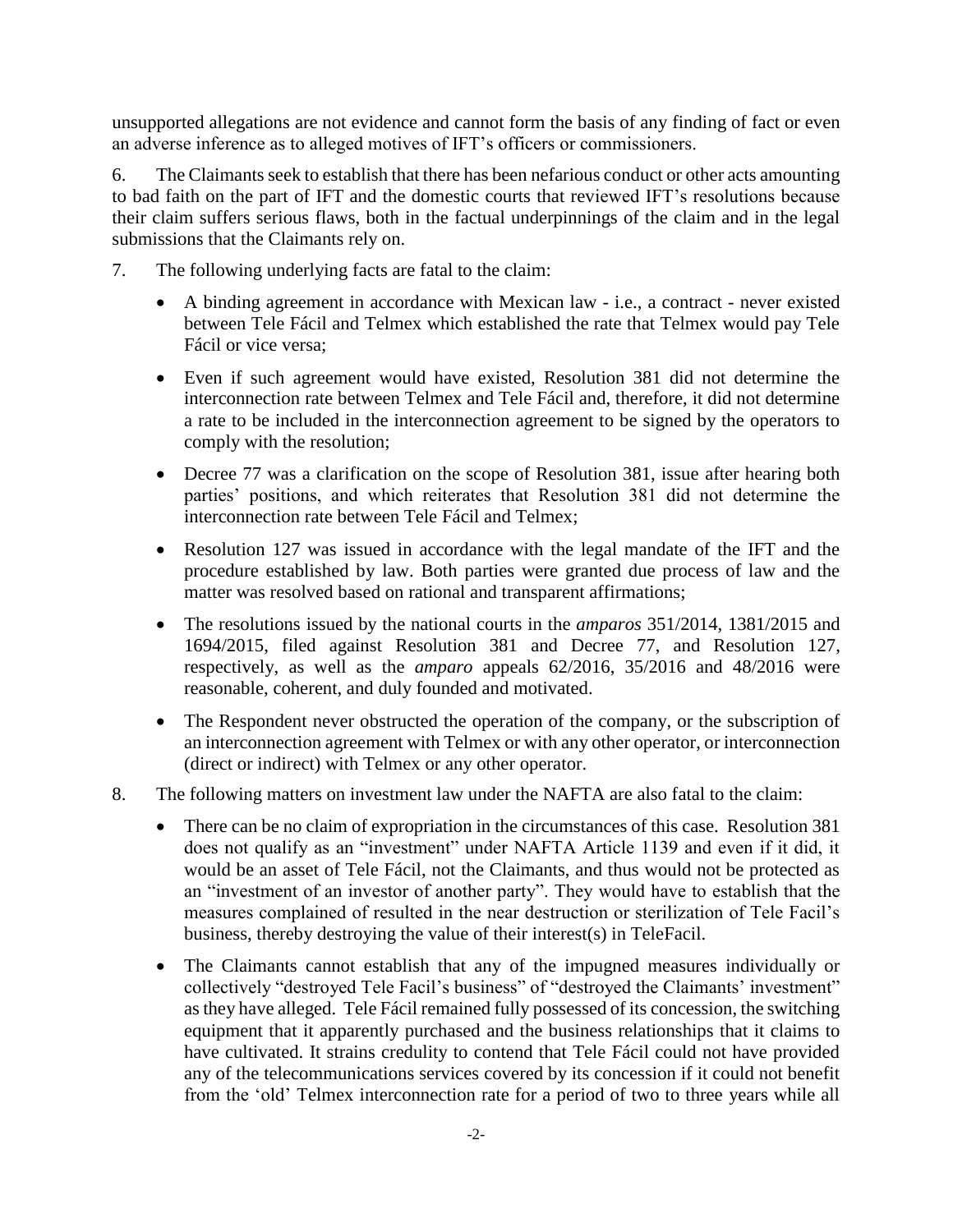other operators were limited to charging each other – including Telmex – the 'new' costbased interconnection rate.

- Indeed, it is evident that at least two of the business lines that the Claimants assert that Tele Fácil would have offered - i.e., International Calls Completion and Retail Services - did not depend on the termination rate that Tele Fácil would charge Telmex, and that a third business line - i.e., the so-called *Competitive Tandem Services* - was invented *ex post* to increase the amount of the damages claimed in this proceeding.
- $\bullet$  The claim based on the alleged violation of article 1105(1) can only proceed on the basis of alleged denial of justice at international law. This applies equally to IFT's measures (Resolution 381, Decree 77 and Resolution 127), all of which were implemented in IFT's capacity as an *adjudicator* of interconnection disputes between Tele Fácil and Telmex and the decisions of the Specialized Courts that reviewed the challenges filed against the IFT's resolutions. On any objective review of these decisions – and their common finding that Resolution 381 did not decide rates – the Claimants cannot come anywhere close to establishing that any of the IFT resolutions or court decisions were "notoriously unjust" or "egregious" or amounted to administration of justice "which offends a sense of judicial propriety".
- It is also evident that Tele Fácil did not exercise the available domestic legal remedies to their ultimate consequences; which is a strictly necessary requisite to prove a claim for denial of justice under article 1105(1). The Claimants desisted from their *amparo* appeals filed before the Specialized Courts against Sentence 351/2014 (i.e., Amparo Appeal 62/2016) and Sentence 1694/2015 (i.e., Amparo Appeal 48/2016), and did not file in due time the *amparo* appeal against Sentence 1381/2015 (i.e., Amparo Appeal 35/2016), which determined the lawfulness of Decree 77.
- The argument that the Claimants were "denied access" in their efforts to challenge Decree 77 is specious. Their Mexican legal counsel, who has not provided a witness statement, apparently appeared at the court registry at around midnight on the final day for filing the appeal. According to court records, she arrived after midnight and could not be admitted, and was unable to file it that day. She did not file it either on the next day, within the first business hour, before the First District Court, in accordance with the procedure established by jurisprudence criteria. There is no explanation as to why this late filing occurred, but it ill-behooves the Claimants to contend that it is somehow the fault of the Mexican State for which liability under Article 1105(1) can attach.

9. The damages claim continues to suffer the identified defects in the Statement of Defense, particularly:

- Tele Fácil does not have a proven history of profitable operations to support their projected results, which in turn are the foundation for the quantification of the damages. Those are, therefore, speculative and not reliable.
- There is no causal link between the claimed measures and the damages attributable to two of Tele Fácil's business lines. Actually, the "Completion of International Calls" that, according to Tele Fácil's experts, represented about 66% of the lost revenue, was not dependent of the completion rate that Tele Fácil would charge Telmex. Also, no impediment existed to the indirect interconnection between Tele Fácil and Telmex to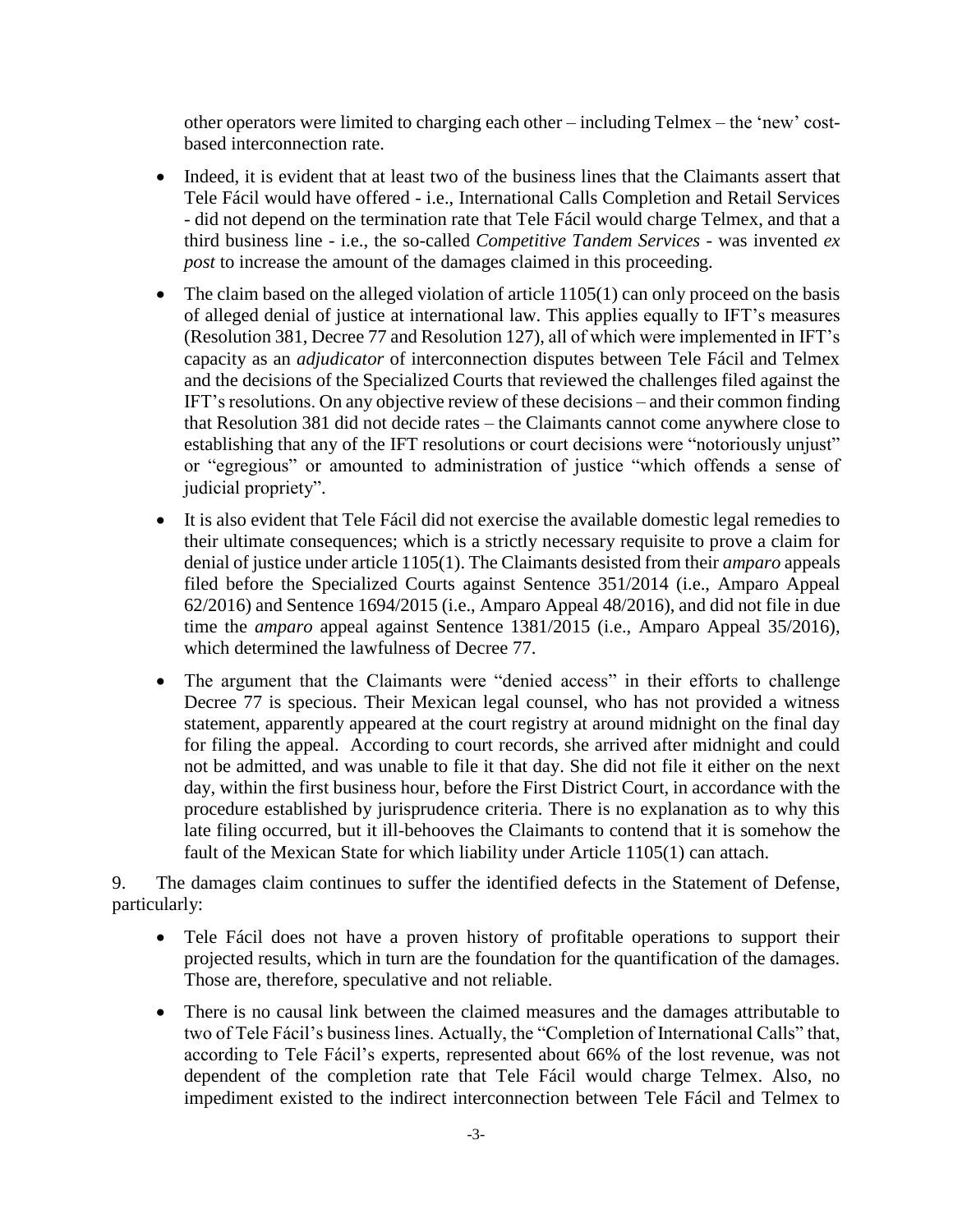provide such services. Retail Services, on the other hand, did not depend on the rate or the interconnection mode.

- One business line i.e. *Competitive Tandem Services* was apparently developed ex post to artificially increase the amount of damages for these proceedings. The Claimants have not answered the observation on the Statement of Defense and have not provided any evidence whatsoever that they intended to do this business prior to the filing of this claim.<sup>5</sup> Even if this was a legitimate claim (*quad non*) significant doubts persist about its operation and lawfulness.
- Dr. Dippon's and Dr. Mariscal's damage estimations are based on misleading assumptions related to the application of the principle of non-discrimination (i.e., they erroneously assume that it is not applicable to the PEA) and the impossibility to execute double transit. By correctly applying the principle of non-discrimination and acknowledging the implicit restrictions of the impossibility to execute double transit, the damages would be considerably reduced, even keeping the remaining assumptions and parameters used for the estimate of the Claimants' damages constant.
- The Respondent's experts, Analysys Mason and Lear, have identified a series of issues with certain assumptions, parameters and models used by Dr. Dippon and Dr. Mariscal to estimate the damages, which lead to an overestimation of such damages.
- 10. All these aspects of Mexico's legal defense will be detailed in the following sections.

<sup>5</sup> Statement of Defense, ¶¶ 363 and 370.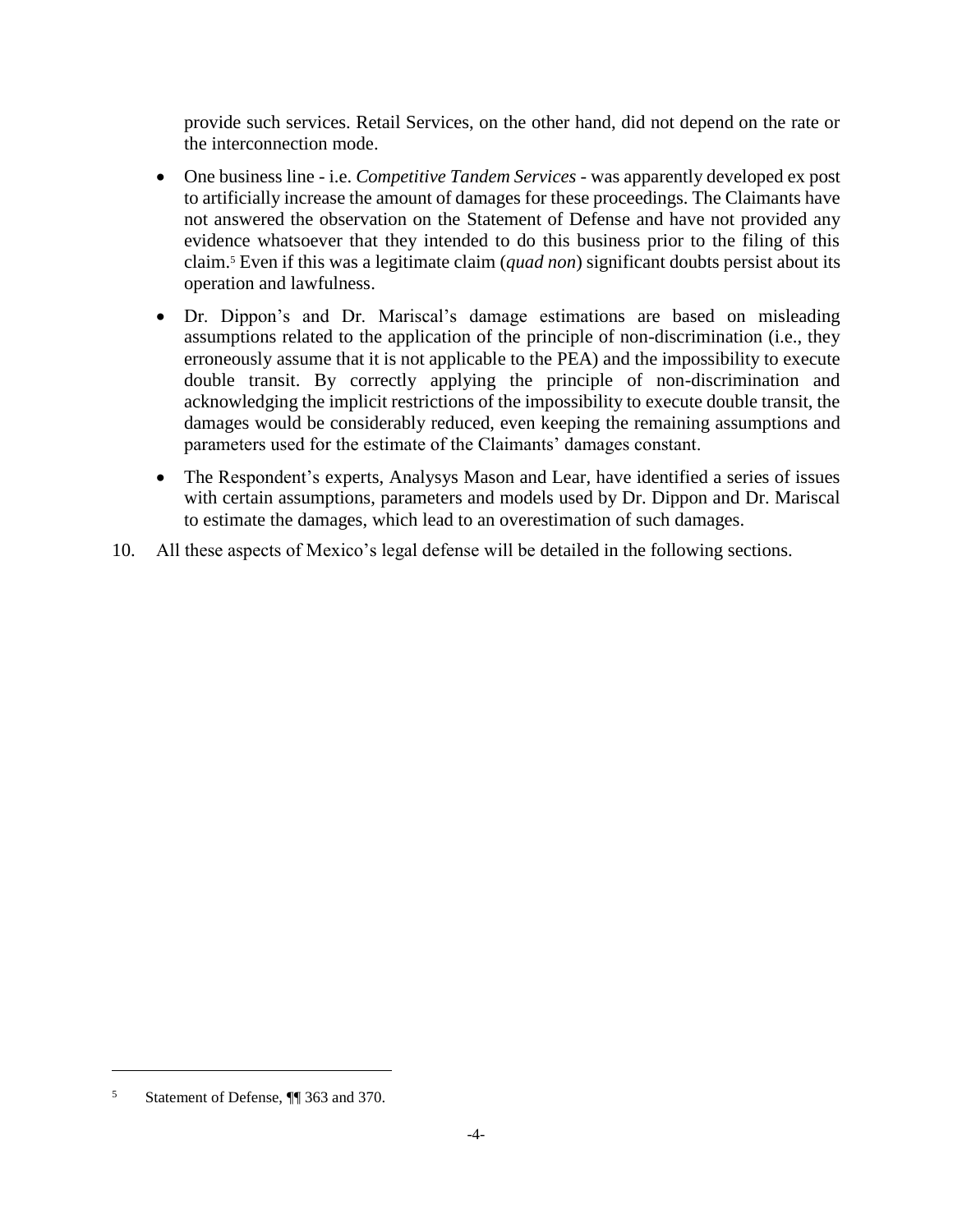### <span id="page-12-1"></span><span id="page-12-0"></span>**II. Facts**

 $\overline{a}$ 

### **A. Introduction**

11. In this section, the Respondent will focus on identifying and summarizing the non-disputed facts, those facts in which differences between the parties persist and the evidence on which the diverse positions are based.

12. The Respondent emphasizes that the Claimants have submitted a 291-page Reply which is almost as long as the Statement of Claim. Mexico deems that the purpose of the second round of documents is to focus on the most relevant aspects of the case, and this just what this Rejoinder intends to do. Therefore, the lack of answers to any of the factual arguments in the Reply shall not be interpreted as an admission by the Respondent. Any factual argument from the Claimants that is not specifically addressed in this document is denied.

13. This factual section will address mainly with the following matters: (i) the alleged rate agreement with Telmex; (ii) Resolution 381 and its proper interpretation; (iii) the facts that lead to Decree 77 and Resolution 127 and (iv) the Specialized Courts' performance.

## **B. The alleged rate agreement with Telmex**

<span id="page-12-2"></span>14. The arguments of the Claimants are based on the hypothesis that a rate agreement between Telmex and Tele Fácil existed, which should be incorporated to the interconnection agreement they needed to conclude to comply with Resolution 381. The alleged agreement would have been materialized on July 2014 with the alleged acceptance of Tele Fácil toa proposal that Telmex had delivered eleven months before.

15. There are several facts and circumstances that cast doubt on this fact, which is fundamental for the Claimants' claim. However, before addressing this discussion, it is convenient to record some non-disputed facts between the parties:

- On August 7, 2013, Tele Fácil requested from Telmex to begin negotiations to execute an interconnection agreement.<sup>6</sup>
- On August 26, 2013, Telmex answered Tele Fácil's communication and delivered an interconnection framework agreement (the "Proposal") which, among other things, established a reciprocal interconnection rate equivalent to USD\$0.00975 per minute.<sup>7</sup>
- When Telmex delivered the Proposal to Tele Fácil, in August 2013, Telmex had not been declared Preponderant Economic Agent (PEA) and was not subject to special rules. Particularly, Telmex was free to negotiate the rate it would charge to third party operators to complete traffic in its network.<sup>8</sup>

<sup>6</sup> Statement of Claim, ¶¶ 7 and 84; Statement of Defense, ¶ 43; Exhibit C-058.

<sup>7</sup> Statement of Claim, ¶ 85; Statement of Defense, ¶ 45; Exhibit C-021, pp. 44 and 45.

<sup>8</sup> As explained by Mr. Díaz in his first statement, prior to the 2013 Constitutional Amendment and the coming into force of the LFTR, the interconnection agreements between the main concessionaires (including Telmex) had been executed years before. Such agreements included "compensation agreements" or "*bill & keep*" according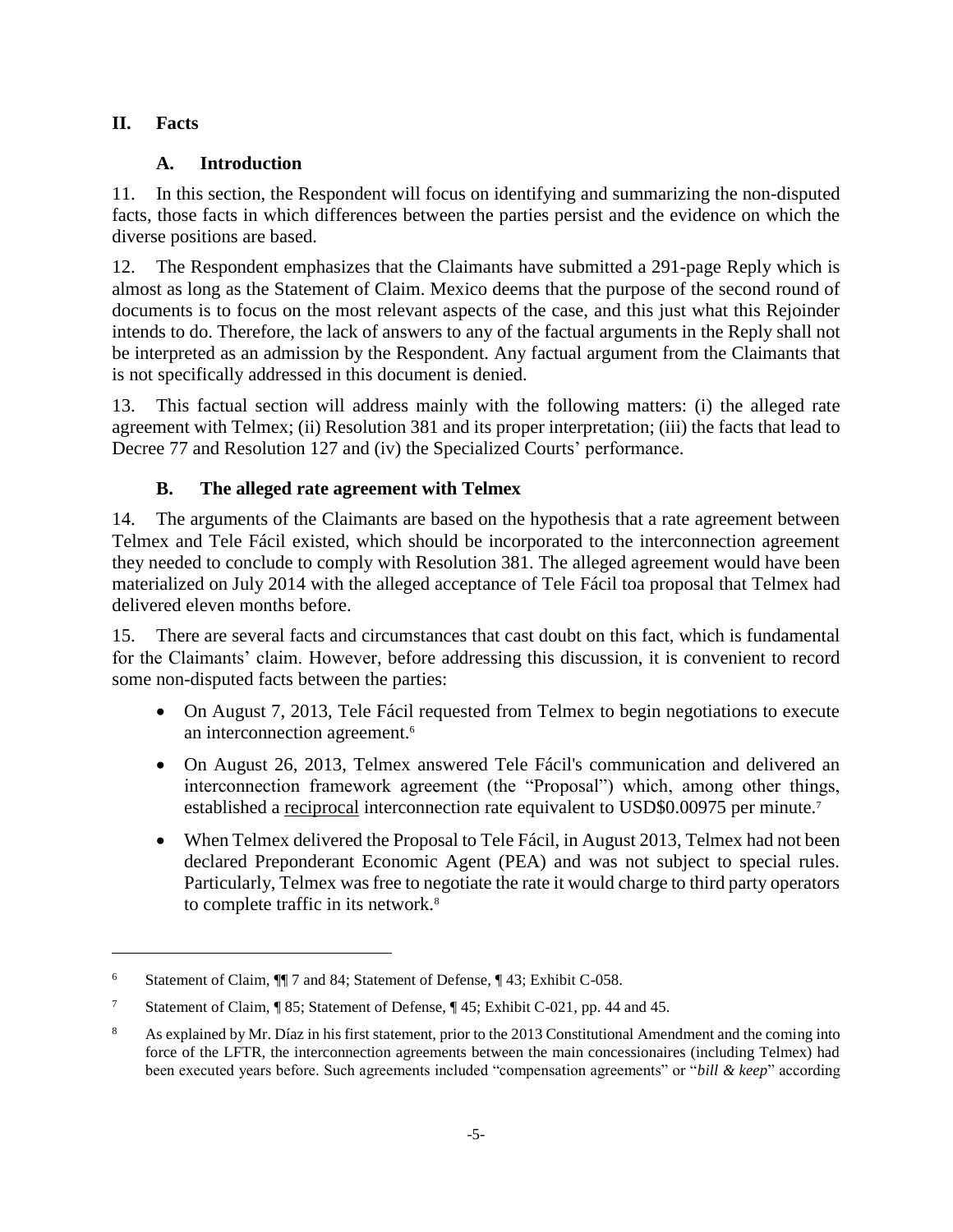- The 60-day term stipulated by the Federal Telecommunications Law (LFT) went by without any operator submitting a disagreement to the IFT for its resolution.
- On March 6, 2014, Telmex was declared PEA (PEA Declaration) and twenty days later became subject to asymmetric regulations. Specifically, the interconnection rate it could charge to other operators was set at approximately USD \$0.00172, same that was later reduced to zero, after the publishing of the new LFTR.<sup>9</sup>
- On July 8, 2014, Tele Fácil delivered to Telmex a communication in which it proposed amendments to the Proposal.<sup>10</sup> The communication also indicated that Telmex should answer within 5 business days.<sup>11</sup>
- On July 11, 2014, this is, two days before the expiration term it had granted Telmex to respond, Tele Fácil submitted the Interconnection Disagreement before the IFT for resolution of the two matters that, in its own words, had been unable to agree upon with Telmex: number portability charges and the possibility to establish indirect interconnection.<sup>12</sup>
- On July 14, 2014, the LFTR is published in the DOF.<sup>13</sup>

16. As will be detailed in the following sections, these non-challenged facts prove that: (i) there was never an agreement between Tele Fácil and Telmex on the subject of rates, and (ii) the submission of the dispute before the IFT was an opportunistic act by which Tele Fácil intended to bind Telmex to the payment of the allegedly agreed rate, knowing that such rate could not be applied reciprocally - as originally proposed - as a consequence of its Declaration as PEA and the asymmetric regulations applicable to the PEA.

### **1. Telmex's offer had expired by the time when Tele Fácil allegedly accepted it**

<span id="page-13-0"></span>17. Assisted by its legal expert, Mexico argued in its Statement of Claim (*inter alia*) that Telmex's proposal had already expired by the time Tele Fácil allegedly accepted it and, therefore,

to which the concessionaires would not pay for interconnection when the difference between outgoing and incoming traffic did not exceed a certain threshold. In fact, most traffic between the concessionaires was carried under the *bill & keep* mode. This practice came to an end with the determination of asymmetric rates applicable to those concessionaires deemed as PEA. First Statement by Sóstenes Díaz, ¶¶ 51 and 52.

<sup>9</sup> Statement of Claim, ¶ 135; Statement of Defense, ¶ 49; Exhibit CL-010.

<sup>10</sup> Exhibit C-003, Mr. Sacasa's First Statement, ¶ 52.

<sup>&</sup>lt;sup>11</sup> R-002; C-024. The notice dated July 8, 2014 (Exhibit R-002) indicated a term of 5 business days for Telmex to answer such notice; otherwise, it would submit an interconnection disagreement before the IFT. Tele Fácil decided not to wait, and 3 days later would submit its Interconnection Disagreement.

<sup>&</sup>lt;sup>12</sup> Statement of Claim, ¶ 88; Statement of Defense, ¶ 53 and 65. Exhibit C-025, pp. 3 and 6.

<sup>&</sup>lt;sup>13</sup> The LFTR would come into force 30 days after its publishing, this is, on August 13, 2014. Statement of Defense, ¶ 29.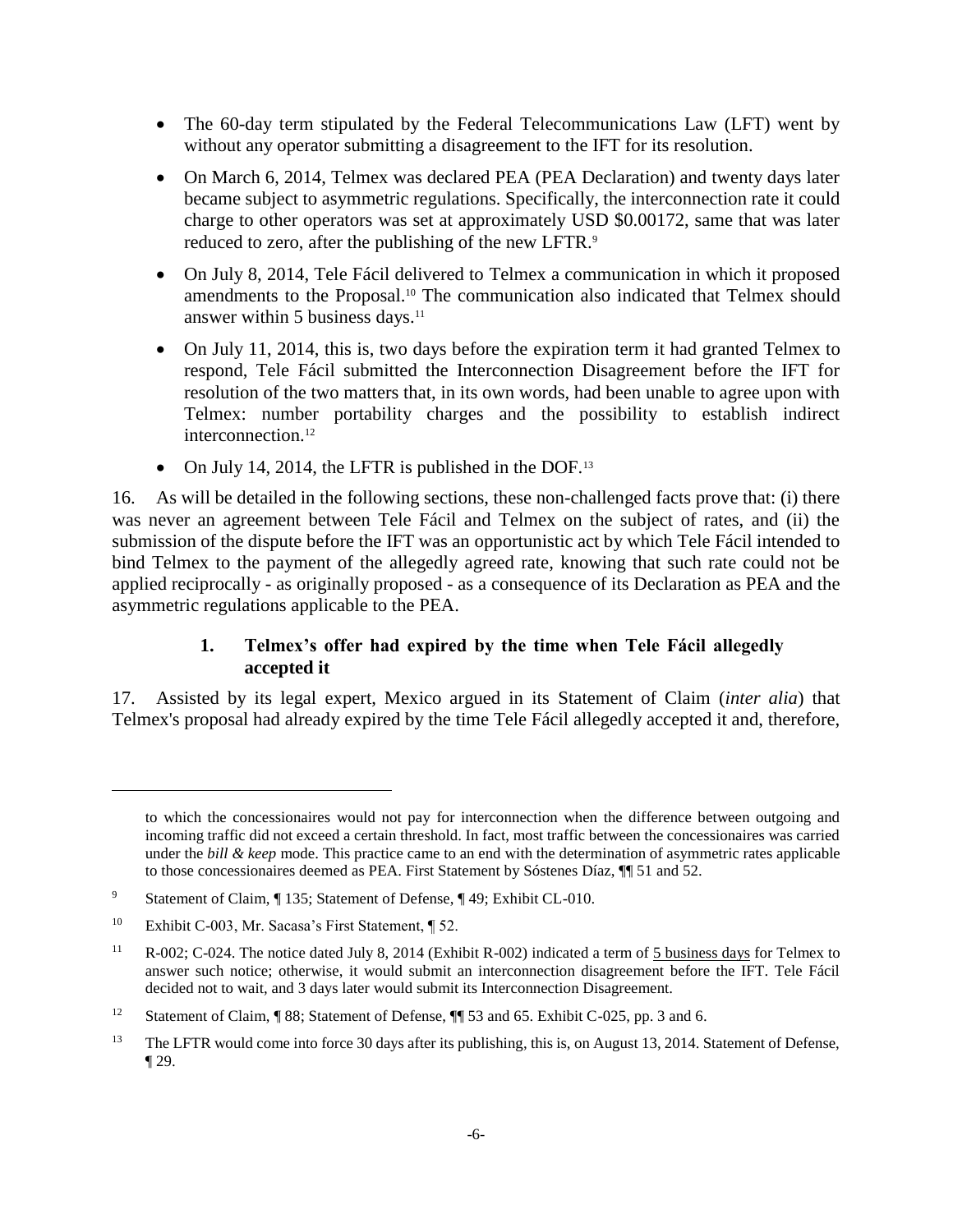no binding agreement existed on the subject of rates between Telmex and Tele Fácil, as stated by the Claimants.<sup>14</sup>

18. The Respondent's expert explained that offers do not have an indefinite validity and that, in terms of the Federal Civil Code (CCF), when the term is not specified, "the author of the offer will be bound for three days, and the necessary time for the usual delivery and return of the communications means used to inform the other party about such offer".<sup>15</sup>

19. The expert also explained that, even if the 60 day term established by article 42 of the LFT were considered as an exception to the rule stipulated in the CCF, "anyway, Telmex would have been unbound from its offer upon the term expiration indicated in article 42 of the LFT".<sup>16</sup>

20. The Claimants seek to refute this argument claiming that Mr. Buj is unaware that Telmex renewed its offer on June 27, 2014, during a meeting between Mr. Gallaga, on behalf of Telmex, and Mr. Bello and Mr. Sacasa, on Tele Fácil's behalf. <sup>17</sup> The Claimants support their allegation on witness statements by both Tele Fácil representatives.

21. Mr. Sacasa places such meeting with Mr. Gallaga "sometime after" March 6, 2014:

49. I attended to approximately three different meetings with Telmex during this period of time to try to complete the interconnection agreement, but without success. Then, Tele Fácil held a final meeting with Mr. Gallaga. This meeting took place sometime after Telmex was declared preponderant economic agent on March 6, 2014.

50. In that meeting, Mr. Bello asked Mr. Gallaga whether in light of the determination as preponderant economic agent, Telmex's position in its standard contract that was offered changed. Mr. Gallaga replied that it absolutely had not changed, since Telmex was challenging all of the IFT's determinations regarding its preponderant status.<sup>18</sup> [Emphasis added]

22. This, in contrast with Mr. Bello's first statement, indicating that it was until June 2014, when Tele Fácil was about to finish the installation of its equipment, that Tele Fácil approached Telmex to see if the Proposal delivered 10 months before was still valid.

58. On June 2014, Tele Fácil was nearing the completion of the installation of its equipment, so Mr. Sacasa and I went back again to Telmex to meet with Mr. Gallaga

<sup>14</sup> Statement of Claim, ¶¶ 67-69; Statement of Defense, ¶¶ 84-89; Mr. Rodrigo Buj's First Expert Report, ¶¶ 30-33.

<sup>&</sup>lt;sup>15</sup> Mr. Buj's First Expert Report,  $\P$  27(c). It shall be noted that some discussion has occurred between Mr. Soria (the Claimants' expert) and Mr. Buj (the Respondent's expert) about the supplementary application of civil law relating to the LFT and the current LFTR. As explained by Mr. Buj in his second report, supplementary application of civil law is demonstrated since the LFT and the LFTR so establish, and Resolution 381 itself expressly acknowledges such supplementary application of civil law. Therefore, civil law is of supplementary application on concessionaires' interconnection contractual obligations. See Mr. Rodrigo Buj's Second Expert Report, ¶¶ 20-22;

<sup>&</sup>lt;sup>16</sup> Mr. Rodrigo Buj's First Expert Report, ¶ 31.

 $17$  Reply,  $\P$  66 and 67.

<sup>18</sup> Exhibit C-003, Mr. Miguel Sacasa's First Statement, ¶¶ 49-50.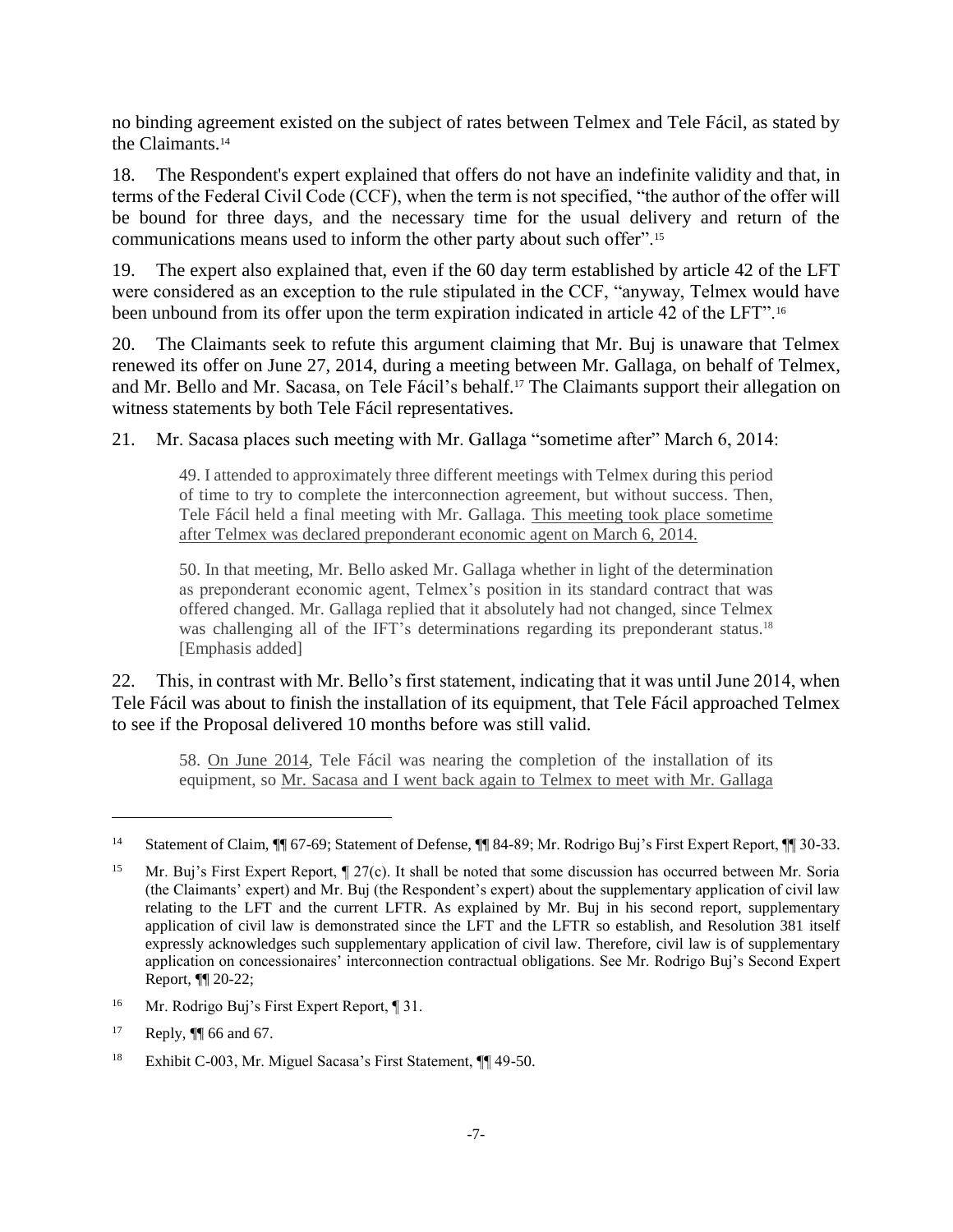and confirm whether Telmex's offer was still standing or if there had been any changes. Mr. Gallaga stated that the new rules were not at all relevant to Telmex's offer and that Tele Fácil had to execute the contract with Telmex as originally offered.<sup>19</sup> [Emphasis added]

23. The date of the meeting during which the offer would allegedly be renewed is a relevant fact because if it took place sometime after March 6, 2014, as asserted by Mr. Sacasa, both, the 3-day term stipulated by the CCF and the 60-day term indicated in article 42 of the LFT would have expired by the time Tele Fácil allegedly accepted the Proposal (July 8, 2014).

24. If the meeting took place on June 27, 2014, what should be determined is if in fact the offer was renewed during such meeting, if the 3-day term of the CCF or the 60-day term of the LFT is applicable, and if it was valid to "accept" the offer prior to the 5-day term that Tele Fácil had granted Telmex to respond to its observations.

25. In their Reply, the Claimants sought to prove that such meeting was held on June 27, 2014, based on invoices delivered to Tele Fácil by Mr. Bello's firm.<sup>20</sup> However, it is surprising that the relevant entry (*time entry*) of the services provided by BGBG to Tele Fácil does not refer to the alleged ratification of the Proposal but to a: "*Meeting with Telmex to discuss the subject of indirect interconnection*".<sup>21</sup>

26. What is even more surprising is that the Claimants did not submit a single document dated at that time supporting Mr. Bello's statement. For example, there is no formal ratification in writing of Telmex's Proposal; there is no formal acceptance of the Proposal in writing by Tele Fácil; there are no communications between Tele Fácil and Telmex related to the alleged ratification, and no internal documents exist -e.g., notes, memoranda or communications between Tele Fácil's managers or their advisers- where this important event is discussed.

27. It should also be noted that the Respondent included various requests for documents related to negotiations with Telmex in its First Request for Documents, and the Claimants consistently indicated that the only documents that pertained to those requests were exhibits C-021, (*i.e.,* Telmex's Proposal dated August 2013), C-024 (*i.e.,* Tele Fácil's comments to Telmex's Proposal, dated July 8, 2014) and C-058 (*i.e.*, a communication from Tele Fácil to Telmex dated August 6, 2013):

• Request 6 - Proposals and counter proposals exchanged by Tele Fácil and Telmex between August 1, 2013 and July 11, 2014 regarding any of the terms for interconnection between the two operators.

The request was granted; however, the Claimants indicated that the only documents pertinent to the request were exhibits C-021 and C-024.<sup>22</sup>

 $\overline{a}$ 

<sup>21</sup> Annex C-131, p. 2.

<sup>19</sup> Exhibit C-004, Mr. Bello's First Statement, ¶ 58.

<sup>&</sup>lt;sup>20</sup> Reply,  $\P$  69-71.

<sup>22</sup> Procedural Order 5, dated February 13, 2018, p. 23.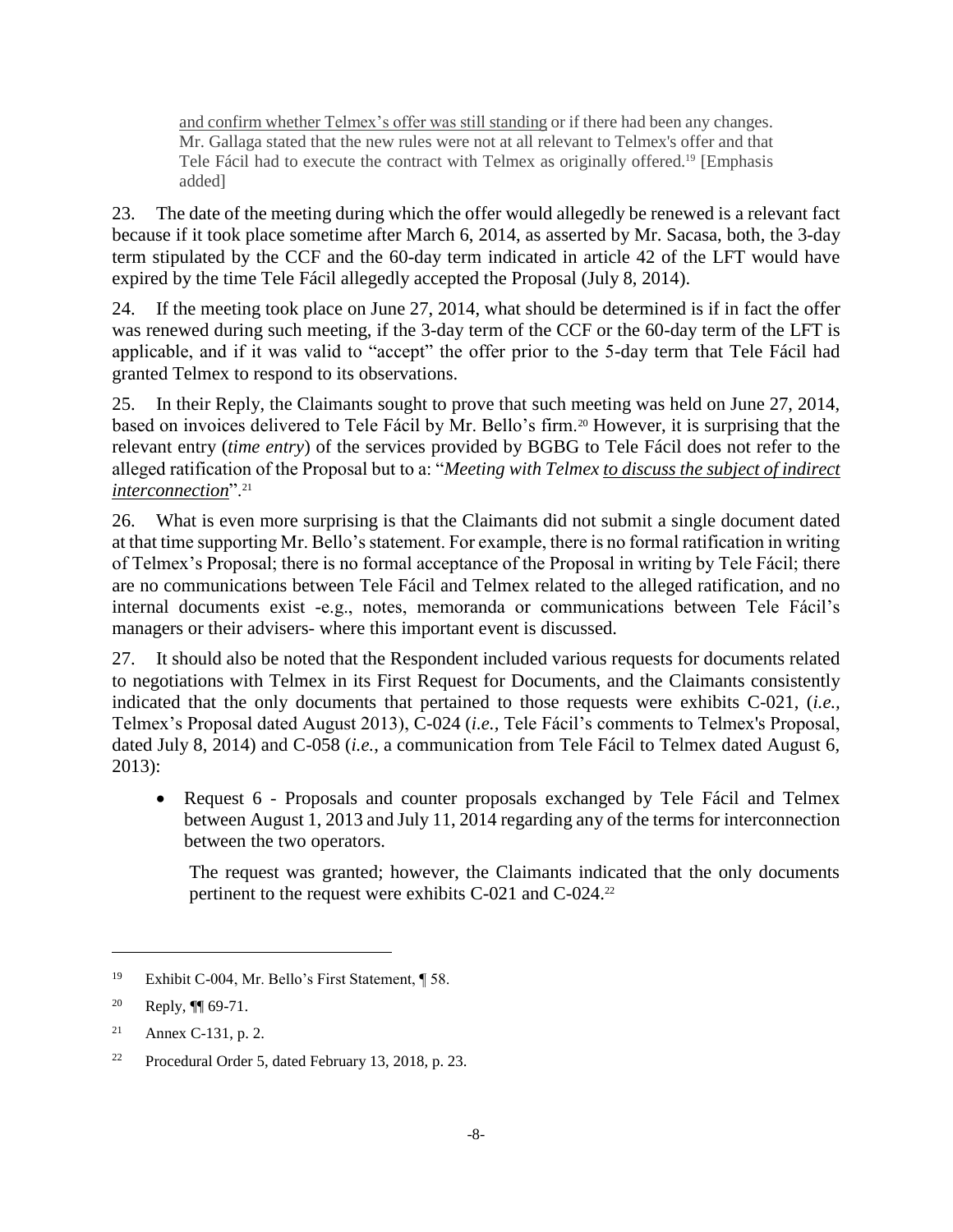• Request 7 - Records of communications between Tele Fácil (or any person or entity acting on its behalf) and Telmex (or any person or entity acting on its behalf) between August 1, 2013 and July 11, 2014, regarding: (a) interconnection with Telmex; (b) the Telmex Offer or any other proposal on the terms for interconnection; or (c) the PEA Declaration and/or the PEA Rate Decision.

The request was also granted; but the Claimants indicated that the only documents pertinent to the request were exhibits C-021, C-024 and C-058.<sup>23</sup>

• Request 8 - Minutes, notes, memoranda and records of communications discussing memorializing meetings between Telmex and Tele Fácil between August 1, 2013 and July 11, 2014, regarding terms for interconnection.

The request was granted, but the Claimants maintained that the only document pertinent to this request was exhibit C-058.<sup>24</sup>

• Request 9 - Internal documents and records of communications between Tele Fácil's senior management, directors, shareholders and/or external advisors, discussing: (a) the PEA Declaration; and/or (b) the PEA rate decision, and/or; (c) the impact of the PEA Declaration and/or the PEA Rate Decision on: the negotiations with Telmex, the Telmex Offer (or any aspect thereof) or any other proposed terms for interconnection.

The request was granted, but the Claimants did not provide any document, aside from an internal communication dated May 9, 2014 (exhibit R-001), which in no way corroborates the assertions of the Claimants.<sup>25</sup>

28. In its Second Documents Request, the Respondent tried to obtain additional information on the alleged renewal of the Proposal, and included the following requests:

• Request 1 - Internal documents and Internal Records of Communications discussing Telmex's alleged renewal of its original offer during the meetings held on May 6 and June 27 2014 between Tele Fácil and Telmex.

The request was granted and the Claimants ratified that the only documents pertinent to the request were Claimant0001472, Claimant0001479, Claimant0001480, Claimant0001482, Claimant0001488, Claimant0001490.<sup>26</sup>

• Request 2 - Records of communications between Tele Fácil (or any person or entity acting on its behalf) and Telmex (or any person acting on its behalf) discussing Telmex's

<sup>23</sup> *Id.*, p. 24.

<sup>24</sup> *Id.*, p. 25.

<sup>25</sup> *Id.*, p. 25-27. *See* the list of delivered documents prepared by the Claimants, arising from the Claimants' first request for documents, Exhibit R-084.

<sup>26</sup> *See* Exhibit R-001 and Exhibit R-063 (exhibit which includes a copy of the exchanged emails as Claimant0001479 to Claimant0001493).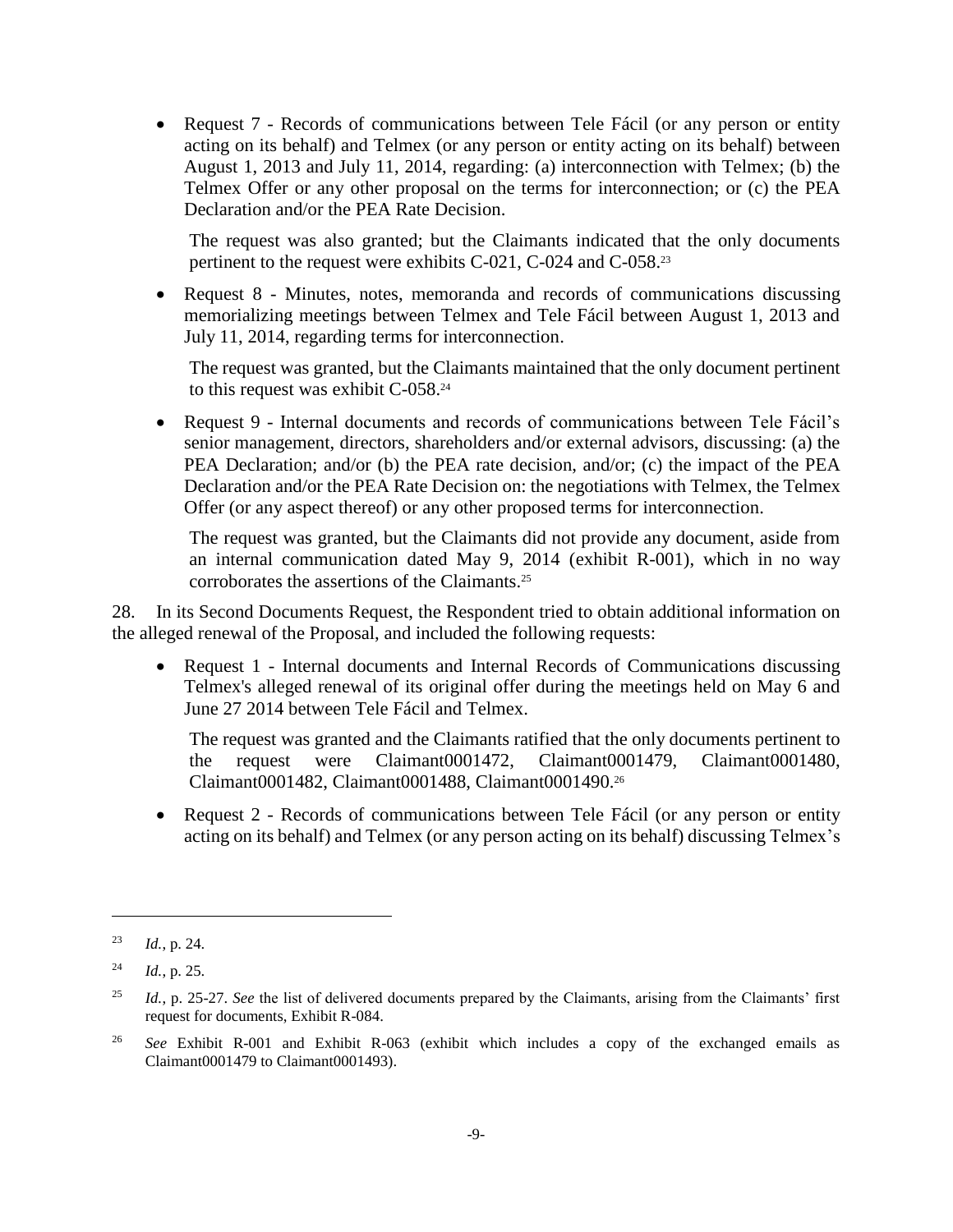renewal of its original offer during the meetings held on May 6, 2014 and June 27, 2014 between Tele Fácil and Telmex.

The request was granted and the Claimants ratified that the only documents pertinent to the request were Claimant0001479, Claimant1480, Claimant0001482, Claimant0001486, Claimant0001488, Claimant0001490 and Claimant1493.<sup>27</sup>

29. None of the documents identified in the preceding items refer or mention the alleged ratification or renewal of the offer on June 27, 2014. The documents identified as Claimant0001479, Claimant0001480, Claimant1482, Claimant0001486, Claimant0001488, Claimant0001490 and Claimant0001493 are an exchange of emails between Mr. Sacasa and Mr. Gallaga to organize a meeting on June 2014, and do not corroborate in any way Mr. Bello's assertion about the alleged ratification of the Proposal.<sup>28</sup>

<span id="page-17-0"></span>30. The absence of contemporary documentary evidence about the alleged ratification of the Proposal and its acceptance confirms that this never happened.

### **2. The PEA Declaration prevented the implementation of the Proposal the terms originally proposed**

31. The Respondent referred to this point in paragraphs 45 to 50 of its Statement of Defense, which are fully ratified herein. Those paragraphs explain that Clause 4 of the Proposal established that interconnection rates applicable to Telmex and Tele Fácil would be those specified in Annex C "Prices and Rates", and would be reciprocal.<sup>29</sup>

32. It was also explained that:

50. Together, the PEA Declaration and asymmetrical regulations imposed on Telmex, made many aspects of the First Telmex Proposal impracticable. Most notably, it made impossible for Telmex to charge Tele Fácil the USD \$0.00975 reciprocal rate specified in Clause 4 and Annex D of the First Telmex Proposal, which perhaps explains Mr. Bello's statement regarding the need to go "*back again to Telmex to meet with Mr. Gallaga and confirm whether Telmex's offer was still standing*."

33. The Claimants do not challenge the preceding. In fact, their main argument is based on the idea that the alleged rate agreement, which they would have consummated with the alleged acceptance of the Proposal, would only apply to Telmex. So, Tele Fácil would receive the rate stipulated in the Proposal (USD \$0.00975) and, instead of paying this same rate to Telmex, it would only have to pay the PEA rate (initially USD \$0.00172 and later reduced to zero).

34. The impact of the PEA Declaration and its implications for the negotiations between Telmex and Tele Fácil may not be set aside. A mail from Mr. Bello to Mr. Sacasa, dated March 8, 2014, records this as a relevant event with future implications:

Miguel:

<sup>28</sup> *Id*.

 $27$  Exhibit R-063.

<sup>&</sup>lt;sup>29</sup> Statement of Defense,  $\P$  45.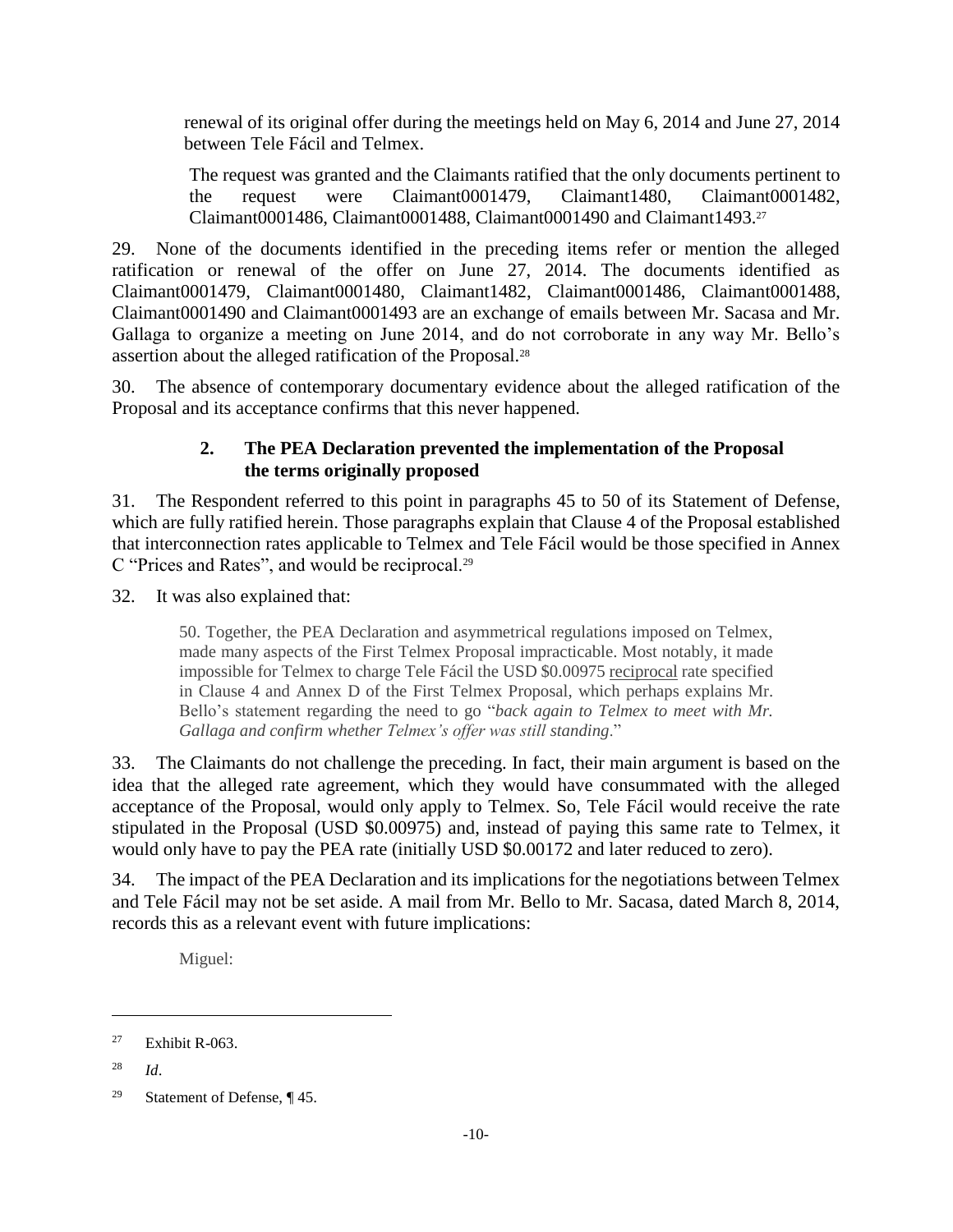Today, early morning the IFT published many things on its website: the concessionaire registry (which is very good), the tender basis for television networks and the preponderant resolutions of Telmex, Telcel and televisa.

These rules change drastically our situation and I think that, before moving forward with interconnection agreement negotiations and other regulatory things, we need to analyze them deeply. They can make the road to interconnection much easier.<sup>30</sup> [Emphasis added]

35. If the PEA Declaration changed "drastically" Tele Fácil's scope, one may only imagine how much it changed Telmex's scope. If the Claimants hypothesis is correct, a question arises: what may have motivated Telmex to renew a reciprocal rates offer, knowing that the PEA Declaration and the new regulations applicable to the PEA would prevent it from collecting?

36. However, there is not an appropriate answer to this question; the Claimants expect this Tribunal to determine, only based on Mr. Bello's statement, that Telmex did renew the Proposal on June 27, 2014, ignoring that the alleged prices and rates verbally "agreed upon" would not be applicable under the new regulations.

### **3. Lack of formality on the alleged ratification of the Proposal and its acceptance**

<span id="page-18-0"></span>37. Concessionaires usually notify their offers and positions though notary public, so that, in case an agreement is not reached, they may prove to the IFT that they have attempted to negotiate unsuccessfully during the 60-day term stipulated by law, justifying this way the intervention of the IFT to resolve on the terms and conditions not agreed upon.<sup>31</sup>

38. This was the procedure followed by Telmex to deliver the Proposal in August 2013, as evidenced by an electronic mail sent by a member of the BGBG firm to Mr. Sacasa on August 26, 2013, indicating:

Just to let you know that we just received Telmex's standard interconnection agreement. The curious thing about this matter is that the agreement was delivered by notary public at our office (although they said that they use to handle negotiations in a more informal way), nevertheless, once I scan the entire agreement (including the agreement and annexes A to L) I will send it to you via email in order to start the revision of it."32 [Emphasis added]

39. It would be reasonable to suppose that Telmex would have followed a similar procedure for the alleged ratification of the Proposal, above all considering that more than 10 months had already gone by since it was notified to Tele Fácil, and the regulatory environment had experienced significant changes.

40. However, according to the Claimants, Telmex did not apply such practice and verbally ratified the Proposal during a meeting with Tele Fácil's representatives on June 2014. There was

<sup>30</sup> Exhibit R-064.

<sup>&</sup>lt;sup>31</sup> Exhibit R-001, p. 2, "[...] so that once the instruments have been agreed upon, we notify the operators through a Notary Public that we have opted for the indirect interconnection mode".

 $32$  Exhibit R-065.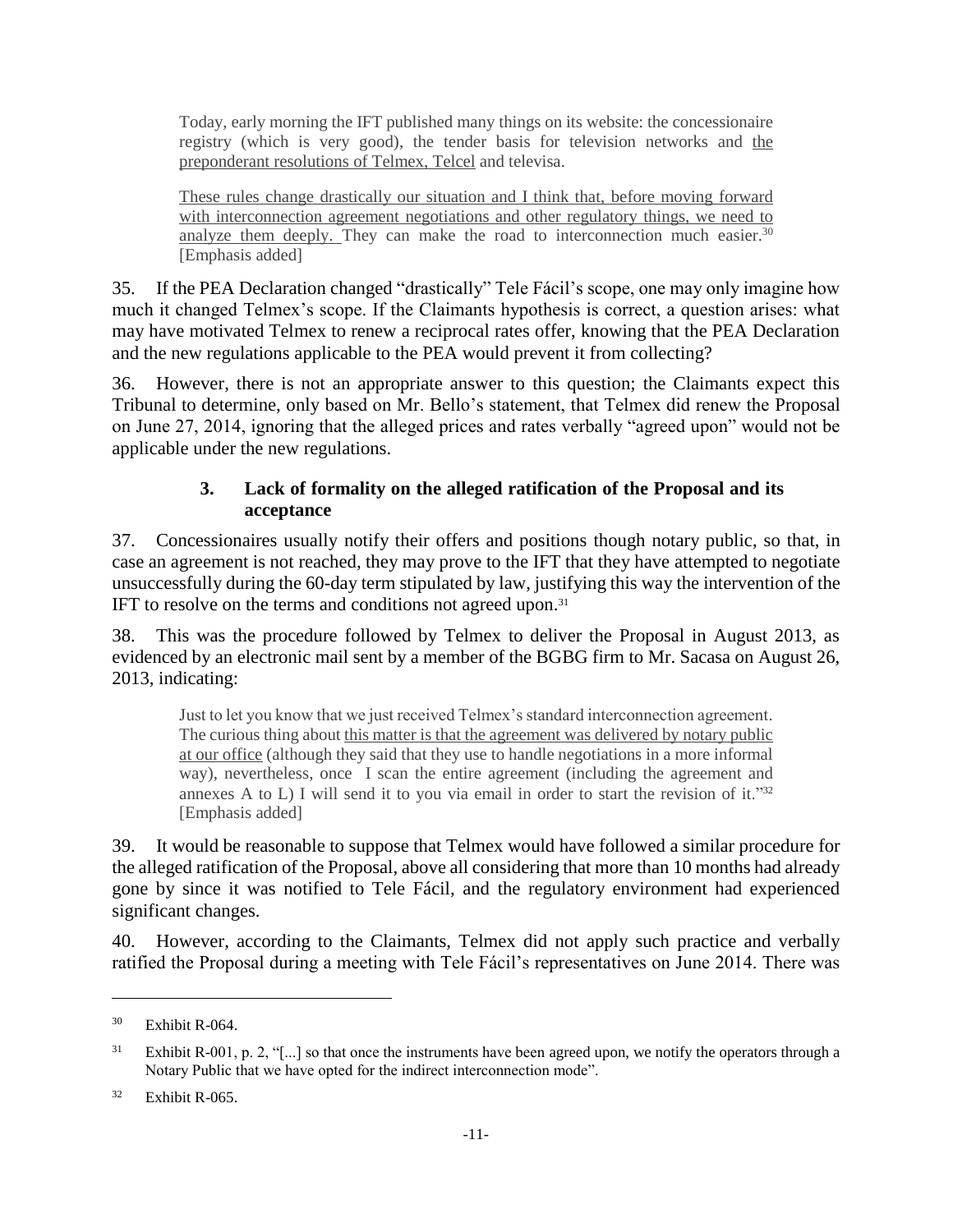not even an electronic mail email between Telmex and Tele Fácil to confirm what was negotiated during the meeting.

41. Once more, in the absence of a reasonable explanation for this unusual situation and of contemporary documentary evidence to the time of the ratification of the Proposal, the only possible conclusion is that such ratification never occurred.

42. It shall also be noted that there was no formal acceptance of the Proposal by Tele Fácil.<sup>33</sup> It seems like this alleged acceptance (partial) of the Proposal should be inferred from the fact that Tele Fácil submitted its Interconnection Disagreement where it objected two of its clauses.

43. It is simply not credible that Telmex verbally ratified the Proposal, that Tele Fácil accepted it implicitly and partially upon submitting a disagreement before the IFT, and that this gave rise to an agreement granting rate rights to Tele Fácil.<sup>34</sup>

# **4. The IFT did not validate Telmex's offer**

<span id="page-19-0"></span>44. The Claimants argue that many of these arguments have already been reviewed and dismissed by the IFT as part of Resolution 381.<sup>35</sup> The Claimants ignore the context surrounding the IFT's resolution on the alleged agreement, confusing the nature of the decision and also ignoring a basic fact: the IFT holds no authority to determine whether a binding agreement between two operators exists. <sup>36</sup>

45. In fact, the Claimants have not been able to refer to any stipulation in the LFT (applicable to Tele Fácil's Interconnection Disagreement) or any other regulation conferring such authority upon the IFT. And they have not been able to identify it for the simple reason that it does not exist. These faculties are granted to national civil courts. If Tele Fácil deemed that the alleged partial acceptance of the Proposal bound Telmex and generated rights in favor of the company, it should have sought to enforce such rights before such courts, instead of insisting that Resolution 381 ordered the formalization of the agreement it allegedly held with Telmex.<sup>37</sup>

46. In case the IFT resolved on conditions which were not part of an interconnection disagreement procedure, it would be simply exceeding its legal capacities.<sup>38</sup>

47. As will be explained in the following section, the IFT's authority is limited to determine the conditions not agreed upon between two or more operators. The Respondent insists that the IFT's resolution on the alleged agreement shall be analyzed within this context.

<sup>33</sup> Statement of Defense, ¶ 46.

<sup>34</sup> *Id.*, ¶¶ 83-84.

<sup>35</sup> Reply, ¶¶ 77-80.

<sup>36</sup> Mr. Buj's Second Expert Report, ¶¶ 173-174 and 190.

<sup>37</sup> See Mr. Buj's Second Expert Report, ¶¶ 186-193.

<sup>38</sup> Mr. Díaz's Second Statement, ¶ 10.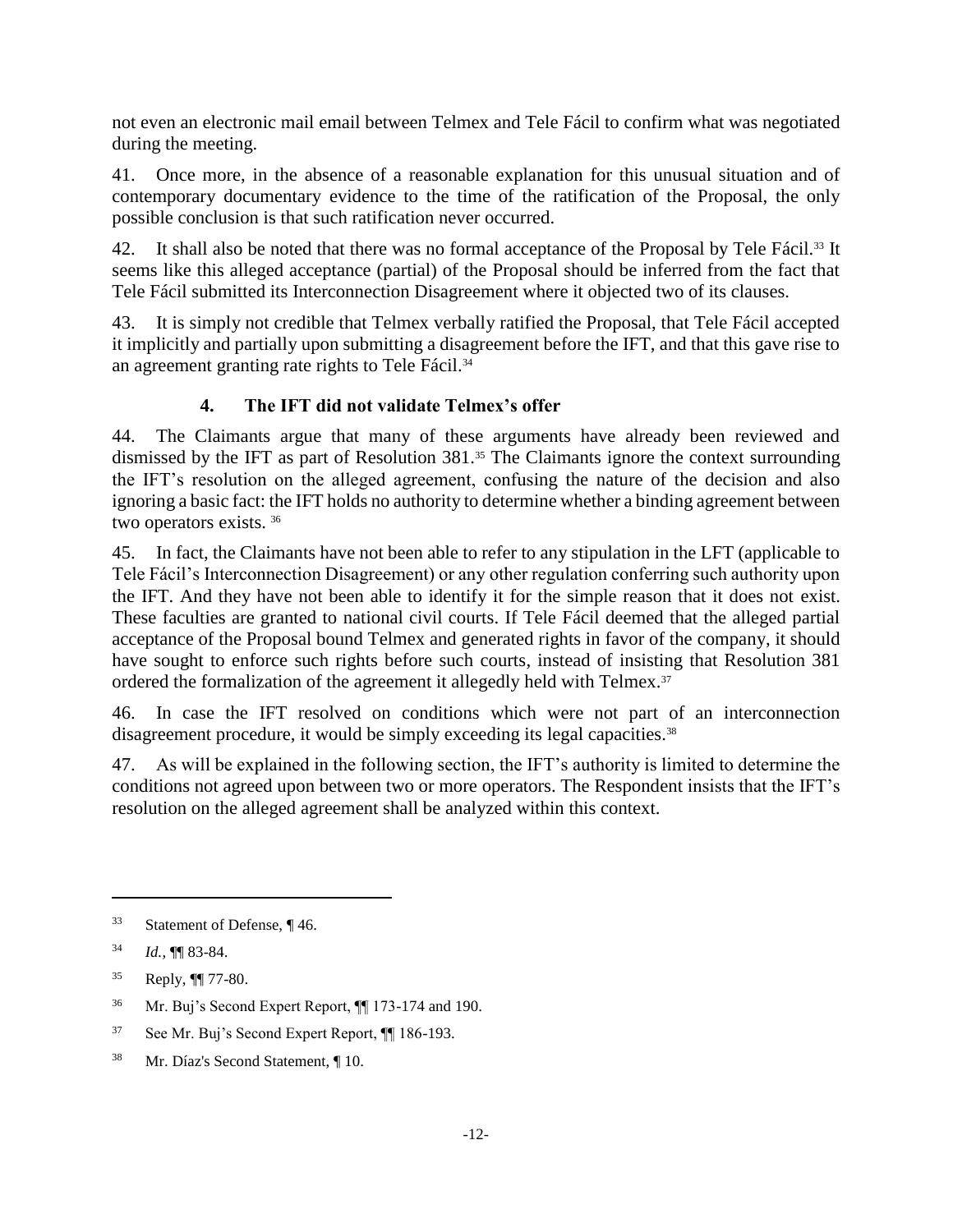### **C. Resolution 381 did not grant any rate rights to Tele Fácil**

<span id="page-20-0"></span>48. The Respondent reaffirms its statements in paragraphs 65 top 80 of its Statement of Defense, where it is explained that article 42 of the LFT established the operators' obligation to interconnect their networks and also grants them a 60-days term to try to agree upon the terms of interconnection. Upon the expiration of such term, if an agreement has not been reached, any one of them may request the intervention of the IFT to resolve on the terms and conditions not agreed upon.<sup>39</sup>

49. The IFT has no authority to impose conditions in the absence of a disagreement or to determine if a binding agreement exists between operators. Its authority is circumscribed to the determination of terms and conditions not agreed upon, at a party's request.<sup>40</sup> The Claimants' expert seems to agree with this:

45. Under both laws, the FTL and the FTBL, the regulator's intervention is strictly limited to the terms and conditions subject to disagreement among the parties. This means that the fees can only be determined by the regulator if they were not agreed by the concessionaires in the sixty-day term for negotiation. In order to avoid abuse of discretion by the IFT when resolving these kind of disagreements, whenever they involved fees, the new FTBL, enacted on August 13, 2014, expressly ordered the IFT to calculate fees under dispute, based on a previously issued costs methodology , which should consider specific criteria also detailed in the FTBL. The law also mandates that the IFT shall annually publish such methodology, along with the resulting fees known as "reference fees". <sup>41</sup>[Emphasis added]

50. However, the Claimants allege that: " the Respondent is taking the notarial position that, in an interconnection procedure, an order from the IFT is not binding, except in reference to the terms in disagreement being discussed before the IFT".<sup>42</sup> What is relevant is that the Claimants' own expert supports the Respondent's position.

51. Regarding the facts that forced the IFT to resolve if the rates were included in the disagreement, the parties seem to agree that:

- On July 11, 2014, Tele Fácil requested the intervention of the IFT to resolve on the terms and conditions not agreed upon with Telmex, identified as: indirect interconnection and number portability charges.<sup>43</sup>
- On August 12, 2014, the IFT notified Telmex on the Interconnection Disagreement and granted 10 days to submit a response.<sup>44</sup>

<sup>39</sup> Statement of Defense, ¶ 66; First Statement by Mr. Sóstenes Díaz, ¶¶ 37 and 42.

<sup>40</sup> First Statement by Mr. Sóstenes Díaz, ¶ 35; Mr. Sóstenes Díaz's Second Statement, ¶ 10.

<sup>41</sup> Exhibit C-111, Mr. Soria's Second Statement, ¶ 45.

 $42$  Reply,  $\P$  10.

<sup>43</sup> Statement of Claim, ¶ 88; Reply, ¶ 4; Statement of Defense, ¶¶ 68-71. C-025.

<sup>44</sup> Statement of Defense, ¶ 74; Exhibit C-029, p. 4.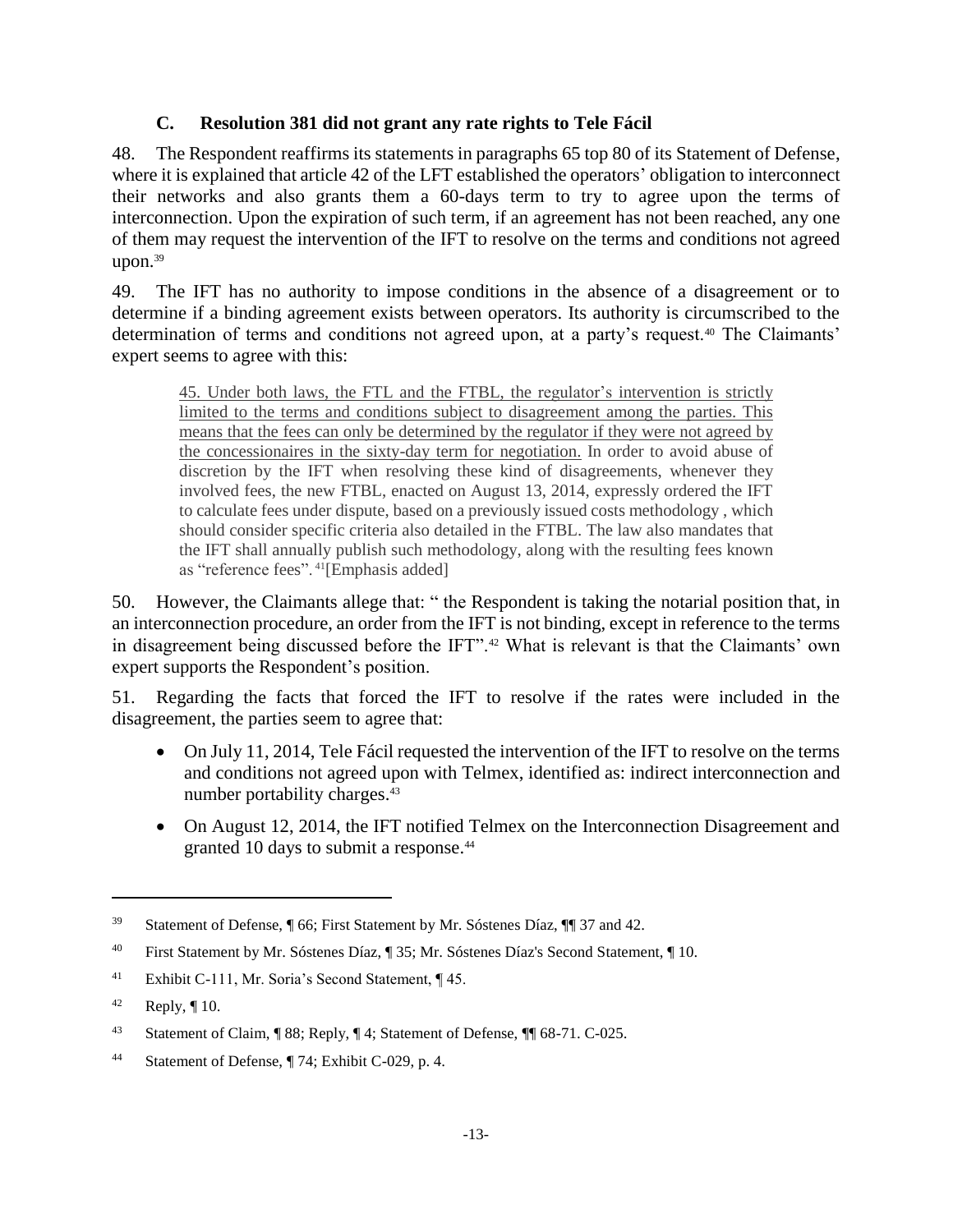- On August 26, 2014, Telmex submitted a response document in which it argues that no disagreement existed relating to indirect interconnection and the elimination of portability charges, but disagreement existed on interconnection rates.<sup>45</sup>
- On September 24, 2014, Tele Fácil answered that there was no disagreement on rates and that the only thing that the IFT needed to resolve was on the two terms originally stated.<sup>46</sup>

52. Since "*the intervention of the regulator is strictly limited to the terms and conditions subject to disagreement*", as stated by Dr. Soria, the IFT started by determining, as a preliminary matter, if the disagreement was on indirect interconnection and portability, as maintained by Tele Fácil, or if it was on interconnection rates, as maintained by Telmex.<sup>47</sup> This matter was analyzed in Recital Fifth, Subsection C of Resolution 381.

53. All the parts of Resolution 381 quoted by the Claimants to support their argument about the existence of a binding agreement on the subject of rates between Telmex and Tele Fácil are taken from that section. The Respondent respectfully requests the Tribunal not to ignore this context. The IFT did not make any decision on rates. It decided that it could not resolve on those because the assumptions established in article 42 of the LFT to justify its intervention were not materialized since no evidence existed that Tele Fácil and Telmex had attempted to negotiate the rates for at least 60-days without reaching an agreement.<sup>48</sup> The relevant portion of Resolution 381 is copied below, which was quoted in the Statement of Defense:

For further confirmation, no document whatsoever in the record under process accredits that Telmex and Telnor manifested disagreement on interconnection rates during the time when the parties maintained negotiations to subscribe the corresponding interconnection agreement.

This is, Telmex and Telnor's petition that the Institute resolves on interconnection rates not agreed upon with Tele Fácil do not accredit the regulating hypothesis established in article 42 of the LFT, since the review of the documents in the record under process do not evidence that Telmex and Telnor have formally expressed to Tele Fácil their disagreement relating to interconnection rates or a request to formally start negotiations on such interconnection rates, and that the 60 (sixty) days established in article 42 of the LFT for such concessionaires to agree upon those rates have actually passed, so the request from Telmex and Telnor is not valid.  $[\dots]^{49}$  [Emphasis added]

54. The preceding explains: (i) that the resolutions section of Resolution 381 does not refer to rates, and (ii) that during the *Pleno*'s meeting in which Resolution 381 was voted no mention whatsoever was made about the rate to be included in the interconnection agreement.

<sup>45</sup> Statement of Claim, ¶ 89; Statement of Defense, ¶¶ 74-75. Exhibit C-027 and Exhibit R-007.

<sup>46</sup> Statement of Claim, ¶ 92; Exhibit R-066.

<sup>47</sup> Statement of Defense, ¶¶ 76.

<sup>48</sup> *Id.*, ¶¶ 73-80.

<sup>49</sup> Exhibit C-029, p. 15. (Spanish version).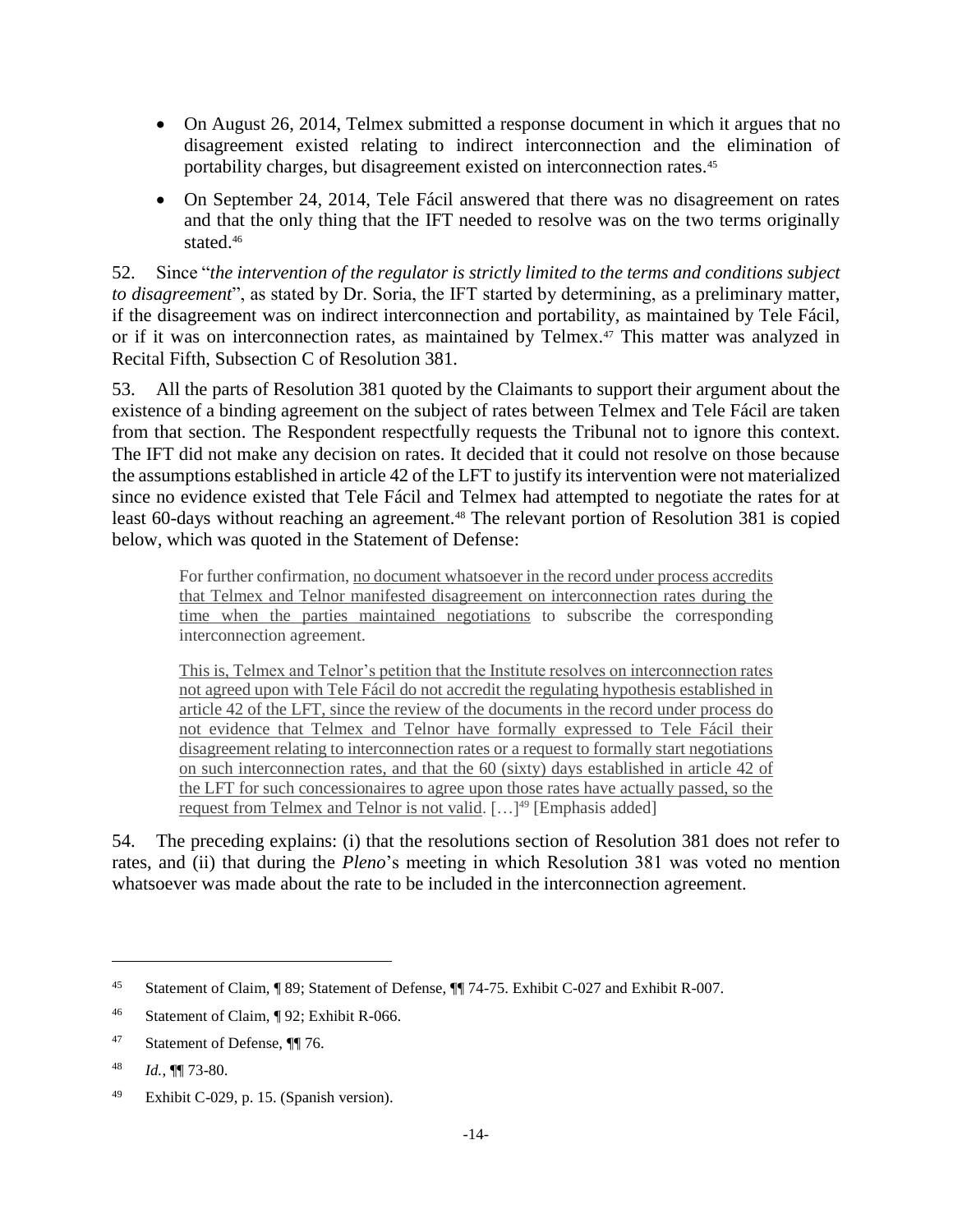55. As may be noted, when the Commissioner President gave the floor to the Head of the Regulatory Policy Unit to present the Project of Resolution 381, Ing. Luis Felipe Lucatero, only, indicated:

Ing. Luis Felipe Lucatero Govea: Thank you very much. On this matter, the conditions not agreed upon between the parties were the provision of indirect interconnection services, on the one hand. And, on the other, portability. Relating to this, interconnection conditions were resolved in the following terms:

Tele Fácil, Telmex and Telnor; expressed their will to execute a framework agreement for the provision of local interconnection services, including indirect interconnection services and the amendments required by Tele Fácil, to the definitions applicable to such service.

Then, relating to the portability subject, Telmex and Telnor accepted to suppress from the agreement the portability clause as requested by Tele Fácil. Consequently, as an agreement existed between Tele Fácil and Telmex to formalize the framework agreement for the provision of local interconnection services, its subscription is ordered, as well as the interconnection of the public telecommunications networks of those concessionaires, within a term of 10-business days following notification of the Resolution. Lastly, such concessionaires, jointly or separately, shall deliver the interconnection agreement for its registration in the Public Telecommunications Registry, within 30 business days from its execution.

This basically summarizes the project and we submit it for your consideration. Thank you.<sup>50</sup>

[Emphasis added]

56. Finally, the IFT rejected Telmex's position and proceeded to resolve exclusively on the terms stated by Tele Fácil.<sup>51</sup>

57. It may be concluded that the Claimants make an out-of-context interpretation of certain portions of Resolution 381 with which they intend to convince the Tribunal that such Resolution granted them the right to execute an interconnection agreement with Telmex which contemplated a rate of US\$0.00975, same that only Tele Fácil would be entitled to collect.

### **D. Facts occurred after the issuance of Resolution 381**

<span id="page-22-0"></span>58. The Statement of Defense lists the facts arising in the criteria confirmation and Decree 77, including: the unsuccessful attempts of the operators to subscribe the interconnection agreement; the diverse communications submitted by the operators to the IFT; and the actions taken by the IFT arising from said communications which resulted in the referred resolutions. These facts are detailed in paragraphs 90 to 101 of the Statement of Defense, same that are fully ratified herein.

59. A non-disputed fact is that Telmex and Tele Fácil tried to subscribe the interconnection agreement ordered by Resolution 381 in various occasions, but were unable to do so because they had different interpretations about the Resolution's determinations. For Tele Fácil, the agreement should incorporate, besides those matters resolved in Resolution 381, the terms and conditions of

<sup>50</sup> Exhibit C-030, p. 9.

<sup>&</sup>lt;sup>51</sup> Mr. Buj delves into this matter in paragraphs 160 and 166 of his second expert report.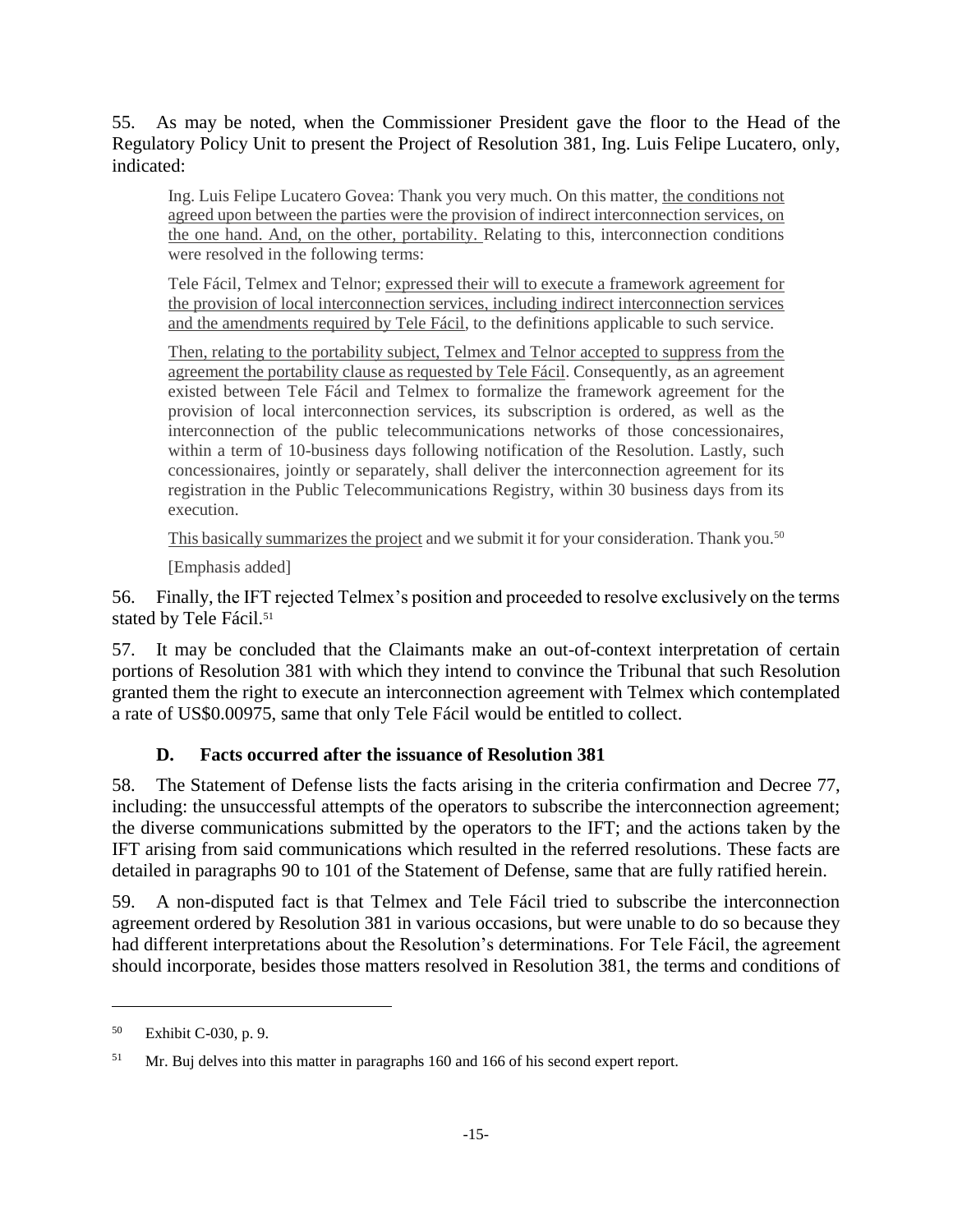the Second Proposal, including the reciprocal interconnection rate at USD \$0.00975 established in the Proposal.<sup>52</sup> Telmex, in turn, insisted that the agreement could not be signed in its original terms because they contravene the new regulations framework applicable to the PEA.<sup>53</sup>

## **1. Telmex and Tele Fácil submissions**

<span id="page-23-0"></span>60. Telmex and Tele Fácil submitted several communications before the IFT in which they accused the reluctance of their counterparty to subscribe the agreement and requested the intervention of the IFT for a final resolution. Such communications were channeled to the General Supervision Division, which is part of the Compliance Unit.

- 61. Based on the documents that conform the docket, the Tribunal may verify that:
	- On December 10, 2014, Telmex submitted a communication addressed to *Pleno* of the IFT in which it informed that on December 9, 2014 they had met with Tele Fácil to execute the corresponding interconnection agreements, and attached two copies of its Third Proposal (approximately 200 pages).<sup>54</sup>
	- On December 19, 2014, Tele Fácil submitted a document addressed to the *Pleno* of the IFT through which it informed the IFT about the meeting held on December 9, 2014 between the concessionaires for the execution of the interconnection agreement, and the exchange of different versions of agreements for signature by the counterparty.<sup>55</sup> The document was accompanied with six addenda (hundreds of pages) and, regardless that it was not precisely a claim, the Claimants have called it the "First Execution Request".<sup>56</sup>
	- On January 9, 2015, Telmex submitted before the IFT copy of a communication notified to Tele Fácil by which it requested the formal start of negotiations to execute an interconnection agreement.<sup>57</sup> Telmex also indicated that they could not offer the same

<sup>&</sup>lt;sup>52</sup> Tele Fácil intended to execute a "hybrid agreement" with Telmex, composed of the Annexes of the First Proposal and the contents of the agreement offered by Telmex on August 26, 2014, during the Interconnection Disagreement procedure initiated by Tele Fácil. *See* Mr. Buj's First Expert Report, ¶ 35; C-021 (Proposal), Mr. Buj's Second Expert Report, ¶¶ 52-54, and Exhibit R-007 (Second Proposal).

<sup>53</sup> Exhibit C-037; Exhibit C-041, pp. 9 and 10.

<sup>54</sup> Statement of Defense, ¶ 93-95. R-008. *See* Exhibits R-008, R-009, C-031 and C-094; Mr. Canchola's Statement, ¶ 11.

<sup>55</sup> *See* Exhibit C-035.

<sup>56</sup> Statement of Claim, ¶192, fn. 310. Part of the annexes of the First Execution Request are included in this arbitration's docket: notice from Telmex addressed to Tele Fácil, executed by notary public on December 9, 2014 (**C-031**); ii) notice from Telmex addressed to Tele Fácil, executed by notary public on December 10, 2014 (**R-008**); iii) two original hardcopies of an interconnection agreement attached to the communication of December 10, 2014 (**R-008**); iv) notice from Tele Fácil addressed to Telmex, executed by notary public dated December 16, 2014, with a project of agreement **C-033**); v) another notice from Tele Fácil addressed to Telmex, executed by notary public (**C-034**), and vi) notice from Tele Fácil addressed to Telmex, executed by notary public dated December 18, 2014, accompanied by two hardcopies of an interconnection agreement. Mr. Canchola's Statement, ¶¶ 12 and 39.

<sup>57</sup> Exhibit C-037.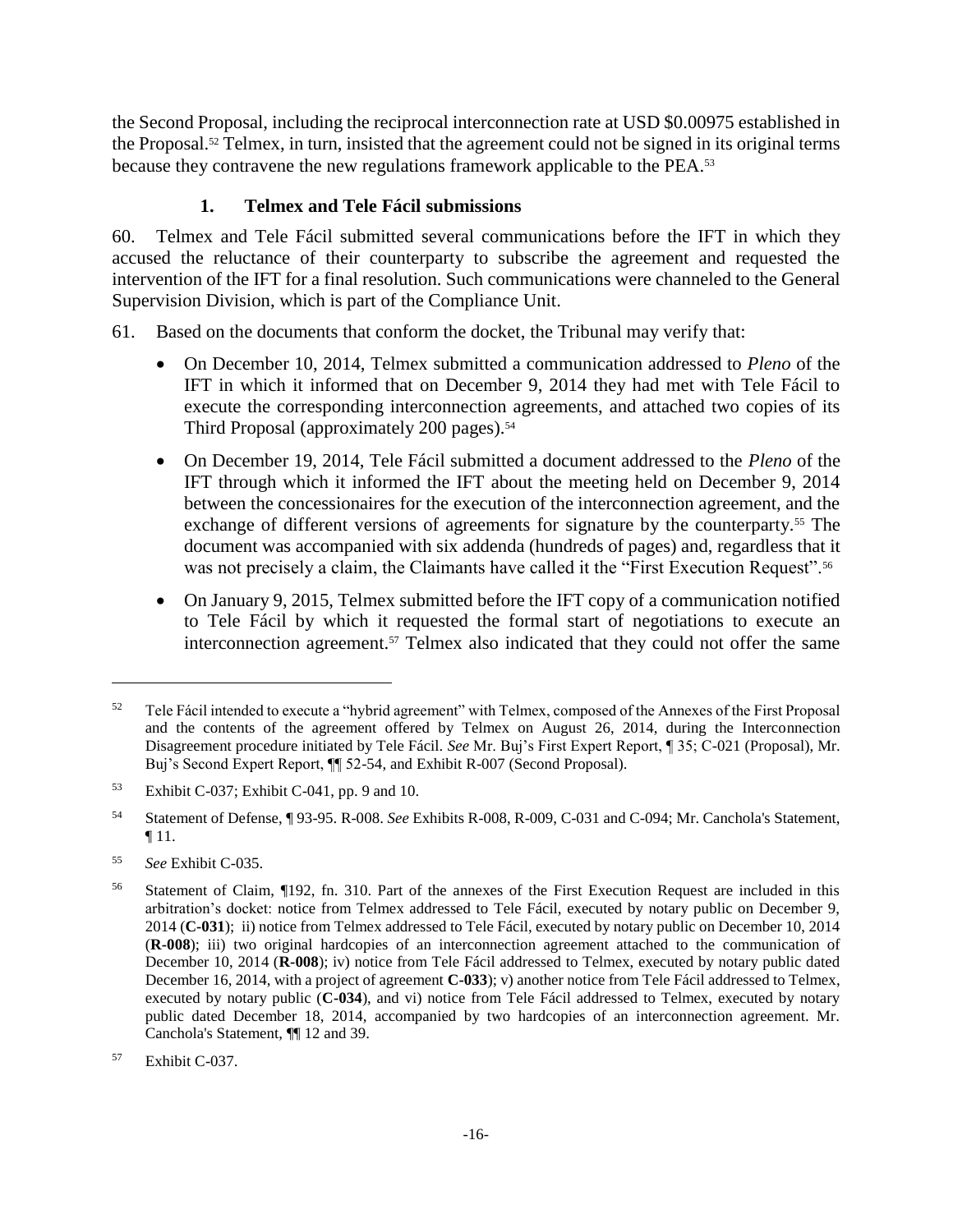terms and conditions as in 2013 since such terms were contrary to the Constitutional Amendment and the new LFTR. Finally, Telmex requested certain technical information to implement the interconnection.<sup>58</sup>

- On January 28, 2015, Tele Fácil submitted a claim addressed to the Compliance Unit of the IFT (First Complaint), accompanied by 14 annexes (thousands of pages).<sup>59</sup> In it, Tele Fácil listed again the communications exchanges between Telmex and Tele Fácil and requested a verification visit to Telmex and, if applicable, impose a sanction to it.<sup>60</sup> As in other occasions, Tele Fácil again argued that the agreement to be executed with Telmex should be composed of the main body of the Second Proposal along with the annex of the Proposal.<sup>61</sup>
- On January 30, 2015, Tele Fácil submitted another document before the IFT "further" to the First Complaint, accompanied by two certified copies of interconnection agreement signed by Tele Fácil, as annex 15 to the First Complaint (hundreds of pages).<sup>62</sup>

62. Given the circumstances prevailing at early 2015, when Tele Fácil and Telmex accused each other of being reluctant to sign the interconnection agreement version offered by each one of the concessionaires, and given the different positions of both operators on the terms that the agreement should include and what had been ordered by Resolution 381, it was perfectly reasonable that the General Supervision Division requested, on February 10, 2015, a confirmation criteria on the scope of the resolution.<sup>63</sup>

### **2. Confirmation criteria requested by the General Supervision Director and Telmex**

<span id="page-24-0"></span>63. The Respondent reaffirms its statements in paragraphs 102 to 106 of the Statement of Defense on the reasons that motivated the confirmation criteria, subject which is also addressed in paragraphs 33 to 37 of Mr. Gorra's first witness statement, and paragraphs 41 to 46 of Mr. Canchola's witness statement.

64. Arising from the First Complaint and the several communications submitted by Telmex and Tele Fácil, on February 10, 2015 the General Supervision Division requested from the UAJ a confirmation criteria to ensure certainty on Telmex and Tele Fácil's obligations by virtue of

<sup>58</sup> *Id.*

<sup>59</sup> *See* Exhibit C-038. Some of the exhibits of the First Complaint are already included in the docket: **C-021** (annexes 1 y 2); **R-002** and **C-024** (annex 3); **C-025** (annex 4); **R-007** (annex 5); **C-029** (annex 6); **R-008** and **C-031** (annex 8); **C-033** (annex 10); **C-034** (annexes 11 y 12); **C-035** (annex 13) and **C-037** (annex 14).

<sup>60</sup> Exhibit C-038 pp. 8-10.

<sup>61</sup> Exhibit C-038, p. 6. Mr. Canchola's Statement, ¶ 39.

 $62$  Exhibit R-067.

<sup>63</sup> Exhibit C-040. The Respondent requests to record that in ¶ 104 of the Statement of Defense an *erratum* is present, which should be read February 10, 2015.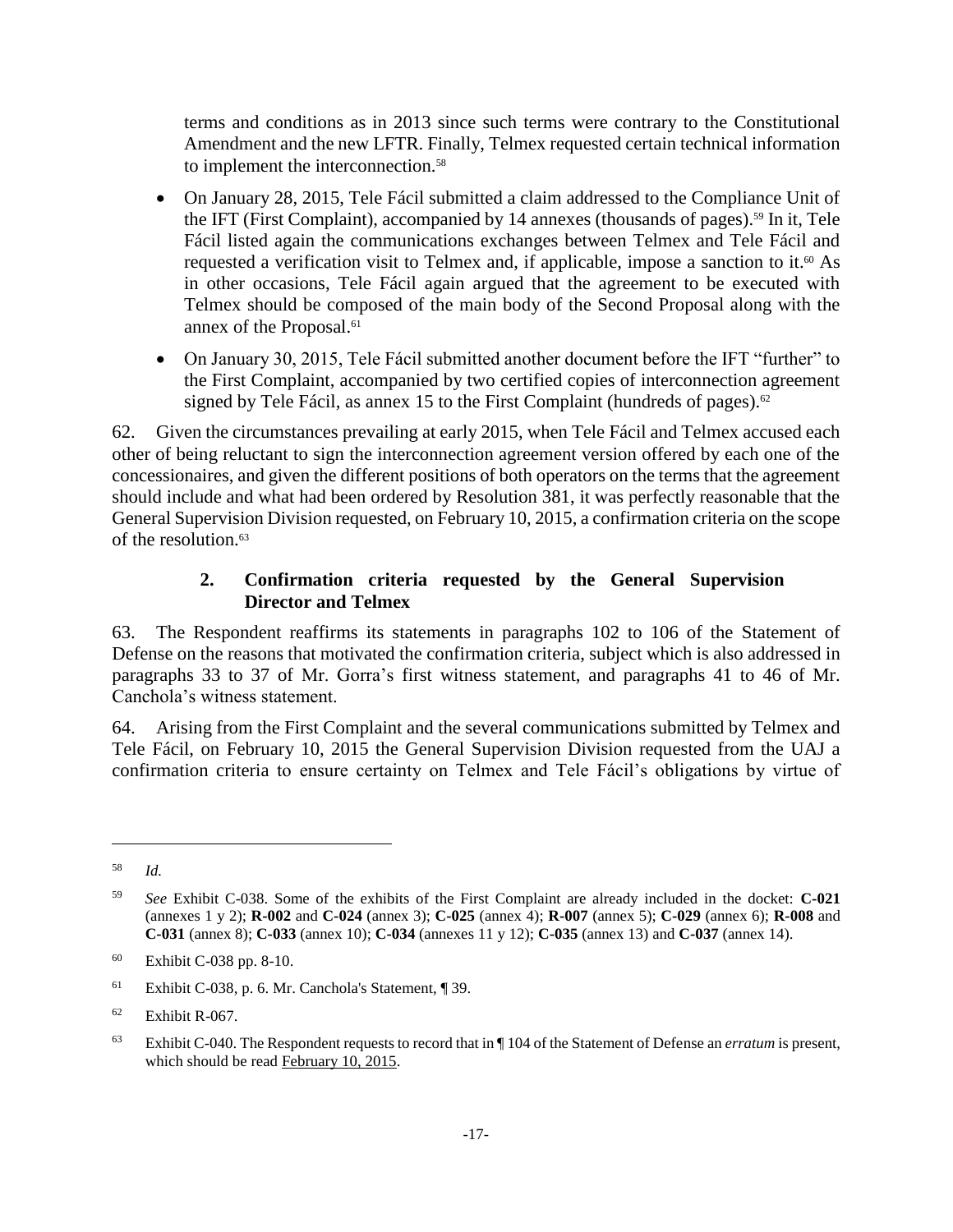Resolution 381.<sup>64</sup> The latter is reflected in the resolution dated May 4, 2015 which would deem Tele Fácil's First Complaint as closed ("First Complaint Resolution").

III. Arising from the claim submitted by Tele Fácil, by *oficio* IFT/225/UC/DG-SUV/706/2015, dated February 10, 2015, the General Supervision Division requested from the Legal Affairs Unit a confirmation criteria [...] [Emphasis added]<sup>65</sup>

65. The General Supervision Division deemed that Telmex and Tele Fácil had opposite positions on the scope and interpretation of Resolution 381, and that this should be resolved. Hence, under the scope of its faculties, it requested a confirmation criteria to the UAJ.<sup>66</sup>

66. The Respondent also explained in its Statement of Defense that Telmex requested a confirmation criteria to the IFT, independent to the one requested by the Compliance Unit to the Legal Affairs Unit of the IFT.<sup>67</sup> Telmex's confirmation criteria request was submitted on February 18, 2015, identified in this case as Exhibit C-041.

67. Telmex's objective was to determine whether the terms and conditions of the agreement to be signed with Tele Fácil should be in accordance with the new legal framework, established in the LFTR and the PEA Declaration.<sup>68</sup> As an example, Telmex mentioned that the Proposal contemplated a compensation agreement (*bill & keep*), which would be modified by the new regulatory framework applicable to Telmex.<sup>69</sup>

68. A review of both confirmation criteria requests enables an easy identification of their differences:

- The confirmation criteria of the General Supervision Division (which is part of the Compliance Unit), aimed to confirm if the IFT may request the concessionaires to interconnect their networks and sign the corresponding agreement, as well as to clearly determine which clauses should be included in the agreement, in accordance with Resolution 381.<sup>70</sup>
- Telmex's confirmation criteria request aimed to clarify if the agreement to be signed with Tele Fácil should reflect terms and conditions in accordance with the new regulatory framework and the new status of Telmex as PEA.<sup>71</sup>

- <sup>66</sup> Mr. Luis Canchola's Statement, ¶ 40.
- <sup>67</sup> Statement of Defense, ¶ 107.
- <sup>68</sup> Mr. Luis Canchola's Statement, ¶¶ 41 -45.
- <sup>69</sup> Exhibit C-041, p. 10.
- <sup>70</sup> Mr. Luis Canchola's Statement, ¶ 42; Exhibit C-040, pp. 3 and 4.
- <sup>71</sup> *Id.*, ¶ 42; Exhibit C-041, pp. 9 and 10.

<sup>64</sup> Exhibit C-040. The Respondent requests to record that in ¶ 104 of the Statement of Defense an *erratum* is present, which should read February 10, 2015.

<sup>65</sup> Exhibit R-069, p. 4.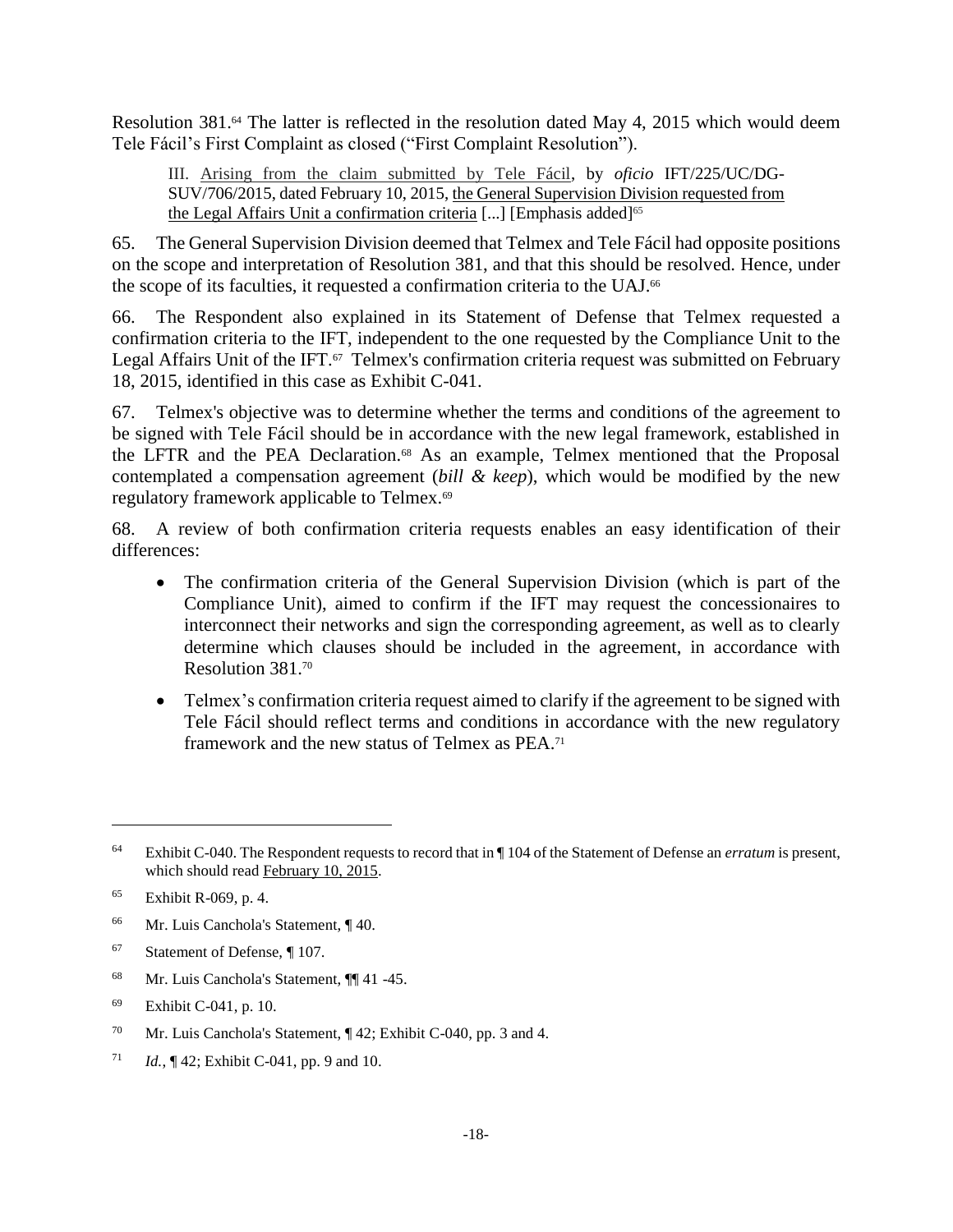69. The Claimants have frequently qualified the IFT's resolutions as "unprecedented" in an attempt to prove that the Respondent treated them in an inequitable manner. <sup>72</sup> What they repeatedly ignore is that the circumstances in which the dispute between Telmex and Tele Fácil took place were also unprecedented. As explained in the first round of statements, the interconnection disagreement between these two operators was simultaneous to the time when the Mexican authorities implemented the provisions of the 2013 Constitutional Amendment and the newly enacted LFTR.<sup>73</sup>

70. Besides, everything indicates that the Claimants understand, and they are aware of, the nature of the confirmation criteria:

[...] Moreover, the IFT's confirmations of criteria are non-binding advisory opinions that have no precedential value.

 $\lceil$ ...]

[...] A confirmation of criteria is thus intended to provide guidance only to the party asking the questions. As a result, the decision is necessarily an "advisory" opinion that does not constitute a precedent for the IFT.<sup>74</sup>

71. Therefore, Claimants' arguments lack any kind of logic in the sense that Decision 77 modified Resolution 381. As explained in the Statement of Defense, the nature of a confirmation criteria is different from a procedure followed in the form of a judicial proceeding. It consists of a consultation to a technical area of the IFT or to the *Pleno*, to determine the subject and/or scope of a law or provision. 75

72. After receiving the confirmations criteria, and to resolve the problems identified in the different documents that the operators submitted to the Institute, the IFT resolved to issue Decree 77. Four aspects are proven:

- Legal basis existed to allow the General Supervision Division to request confirmation criteria to the UAJ and, therefore, it is not correct to deem it as "illegal" or "unprecedented".<sup>76</sup>
- The reason why the General Supervision Division requested a confirmation criteria is due to the difference between the positions of Tele Fácil and Telmex, and the considerable number of additional documents attached to Telmex's and Tele Fácil's communications. 77
- The Claimants have not been able to prove the alleged conspiracy between Telmex and the IFT to avoid execution of Resolution 381.

<sup>72</sup> Statement of Claim, ¶¶ 198, 340, 381, 514 and 517.

<sup>73</sup> Statement of Defense, ¶¶ 5 and 313.

<sup>74</sup> Reply, ¶ 460, 494.

<sup>75</sup> Statement of Defense, ¶ 121 and 122.

<sup>76</sup> Reply, ¶ 198. *See* Mr. David Gorra's First Statement, ¶¶ 14 -17; *See* Mr. Luis Canchola's Statement, ¶ 46.

<sup>77</sup> Exhibit R-068, p. 11.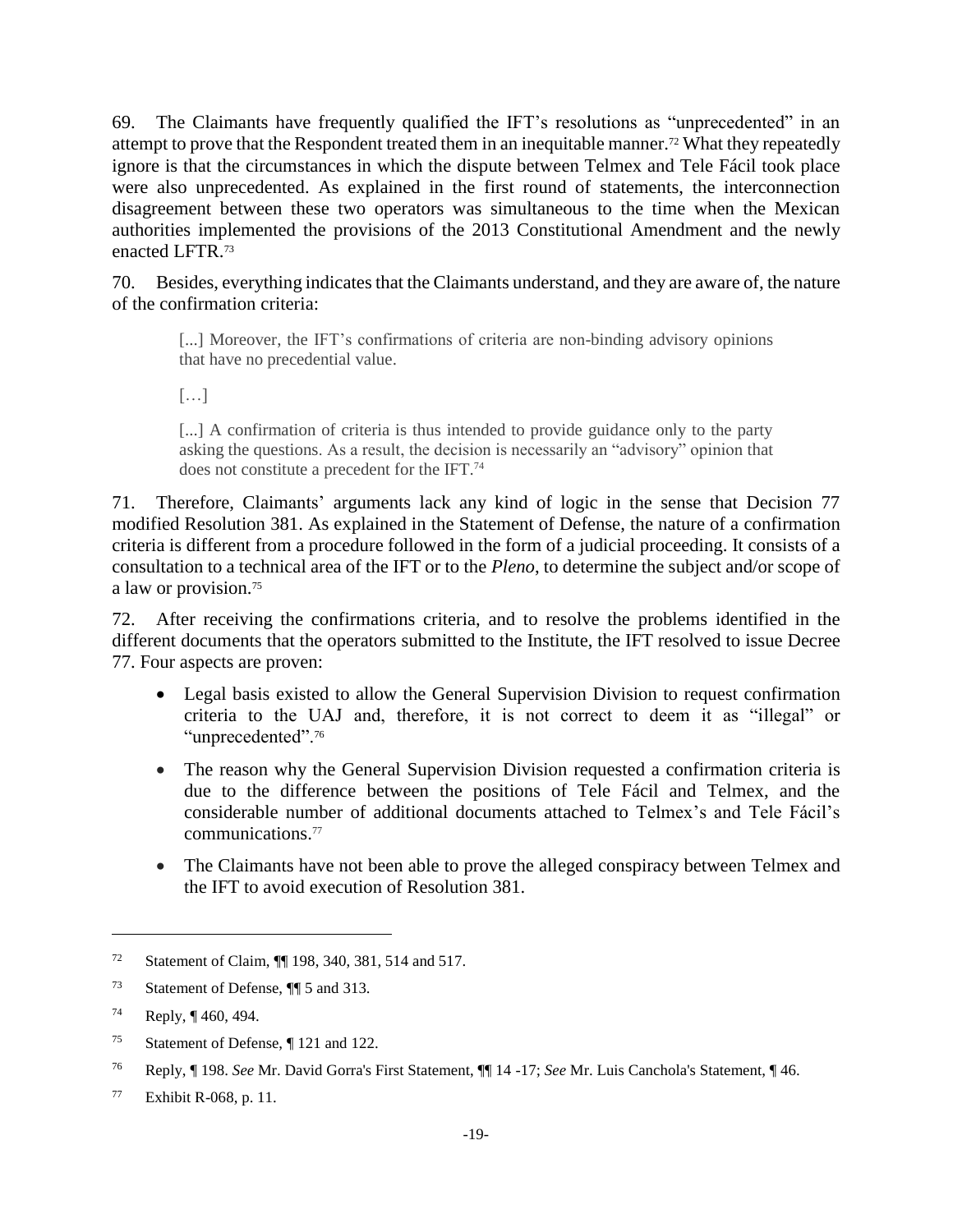- Telmex's confirmation criteria is substantially different from the confirmation criteria of the General Supervision Division. Also, the fact that Telmex submitted a request for confirmation criteria 8 days after the General Supervision Division submitted its own, only proves that Telmex was also seeking a higher degree of certainty on the type of agreement that it should sign with Tele Fácil.
- Based on all this, the assertions of the Claimants related to a conspiracy to obstruct the compliance of Resolution 381 are ineffective. What is effectively proven is that the General Supervision Division took the most reasonable option, within its authority, to determine the scope and interpretation or Resolution 381.

### **3. Decree 77**

<span id="page-27-0"></span>73. Both the request for confirmation criteria submitted by the General Supervision Division and the one submitted by Telmex were channeled to the UAJ, who, in turn, prepared the project of resolution to be submitted before IFT's *Pleno*.

74. Such project considered Telmex's communications dated December 10, 2014 and January 9, 2015; Tele Fácil's communications dated December 19 (First Execution Request), January 28, 2015 (First Complaint) and February 26, 2015; the General Supervision Division's confirmation criteria, dated February 10, 2015, and Telmex's confirmation criteria dated February 18, 2015.<sup>78</sup>

75. Decree 77 reaffirmed that Resolution 381 ruled solely on the matters not agreed upon between the parties. It also clarified that it may not impose terms and conditions which were not submitted to its consideration and granted a new 10-day term for Tele Fácil and Telmex to interconnect their networks and signed the corresponding interconnection agreement.<sup>79</sup>

76. The Claimants now submit a new argument based on the differences between the drafts of Decree 77 and its final version, seeking to prove that the IFT issued Decree 77 with the only end of damaging Tele Fácil and benefitting Telmex. For the Tribunal's convenience, a brief recount of the drafts of Decree 77 is given below:

 On March 6, 2015, the head of the UAJ submitted to the Technical Secretariat of the *Pleno* the First Project of Decree 77 to be included in the agenda of the *Pleno*'s meeting. Such meeting would be held on Friday, March 13, 2015.

In the notes accompanying the Project of Decree 77, the head of the UAJ indicated that the reason why such project had been proposed to the Pleno was that the operators had submitted various documents before the IFT in connection with the content of Resolution 381, Tele Fácil's First Complaint and, also, two criteria confirmation requests had been submitted on February 10 and 18, 2015, respectively.<sup>80</sup>

 $78$  Tele Fácil's document dated February 26, 2015 was also considered at the time of issuance of Decree 77. Exhibit C-107; C-051, p. 5.

<sup>79</sup> Exhibit R-068, p. 12.

<sup>80</sup> Exhibit C-116, pp. 18-20.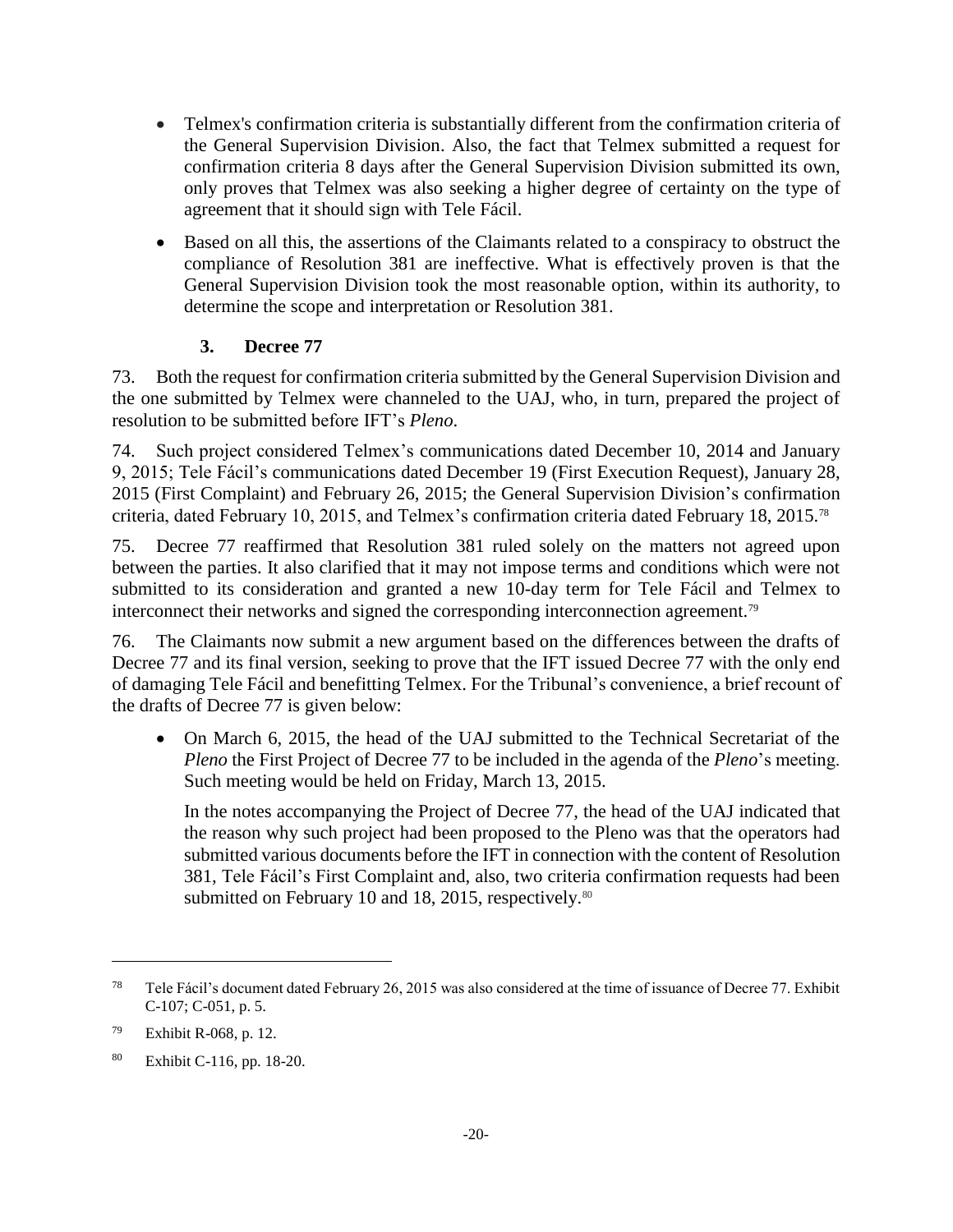- The *Pleno*'s meeting was held on March 13, 2015. As has been indicated, the UAJ requested that the First Project of Decree 77 be removed from the agenda due to some comments received from some of the commissioners.<sup>81</sup>
- On April 7, 2015, the UAJ submitted to the Technical Secretariat of the *Pleno* the Second Project of Decree 77 to be discussed and voted during the meeting to be held the following day. The Second Project of Decree 77 was also accompanied by some notes indicating that such project was aimed for addressing the various documents submitted by Telmex and Tele Fácil, and Tele Fácil's First Complaint.<sup>82</sup>
- On April 8, 2015 the Second Project of Decree 77 was discussed, voted and generally approved.

77. In his second witness statement, Mr. Gorra explains that, contrary to Claimants' assertions, a third draft of the Decision never existed.<sup>83</sup> Likewise, Mr. Gorra explains that the differences between the First Project of Decree 77 and its Second Project are mainly changes in form and do not offer any support to the conclusions of the Claimants.<sup>84</sup>

78. Also, Mr. Gorra correctly indicates that upon an analysis of all the amendments and wording changes between both drafts (and not in an isolated manner, as the Claimants do), it is clear that the substance of both documents is fundamentally the same.<sup>85</sup>

79. The four main arguments of the Claimants based on the changes to the drafts are listed below:<sup>86</sup>

• The Claimants argue that the Second Project of Decree 77 benefitted Telmex by excluding the "language" that gave Tele Fácil the possibility to apply the rate acknowledged in Resolution 381.<sup>87</sup> This is false; both projects clarified that Resolution 381 never determined interconnection rates. Also, a simple reading of Decree 77 reveals

 $\overline{a}$ 

<sup>87</sup> *Id.*, ¶ 146.

<sup>81</sup> Statement of Defense, ¶ 124.

<sup>82</sup> Exhibit C-050, pp. 3-5.

<sup>83</sup> Mr. David Gorra's Second Statement,  $\P$  5 and 15.

<sup>84</sup> *Id.*, ¶¶ 19-30 and Annex A.

<sup>85</sup> *Id.*, ¶ 18.

<sup>86</sup> Reply, ¶¶ 145-150.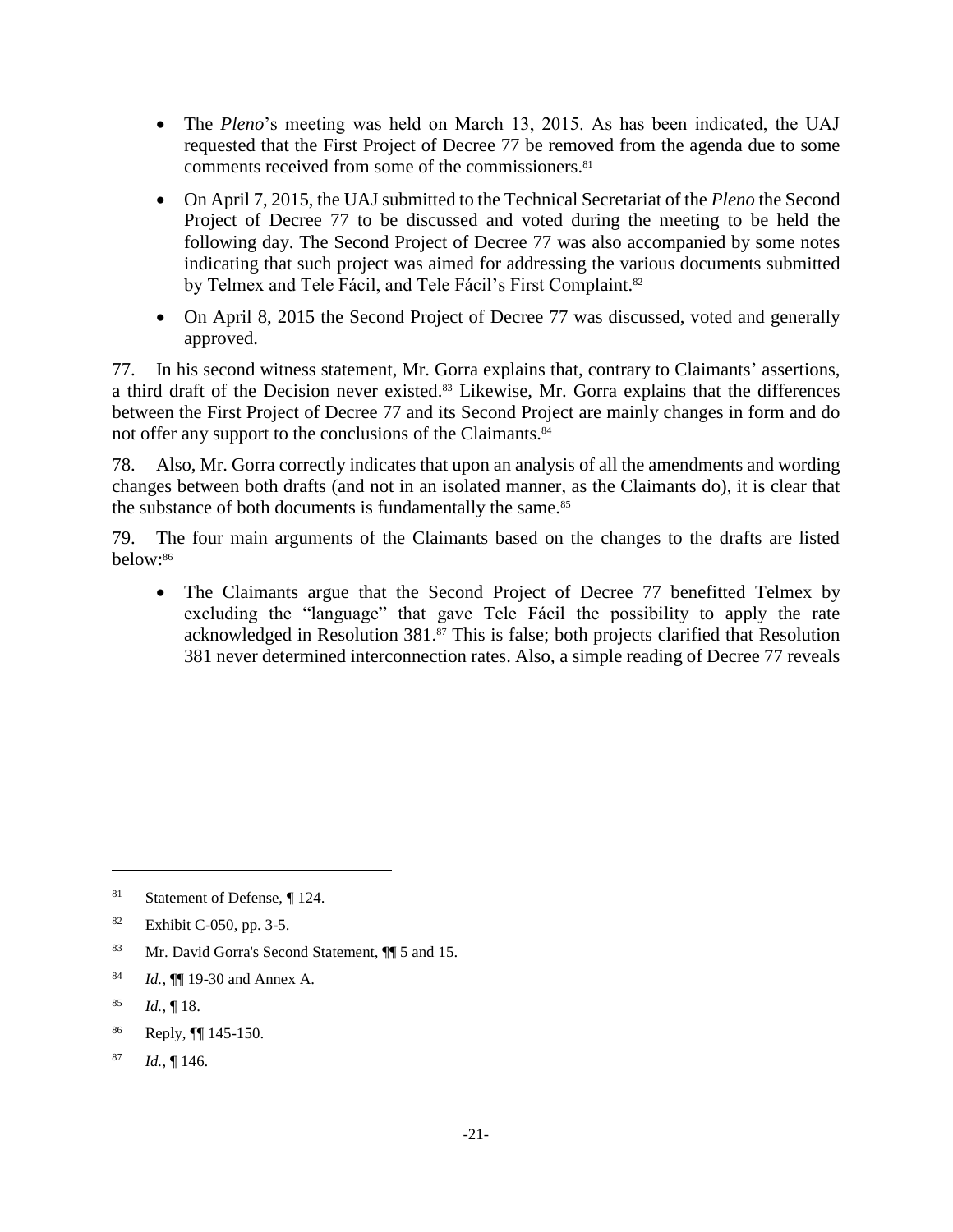that the allegedly eliminated extract<sup>88</sup> is included in page 10 of Decree 77, with a few wording changes.<sup>89</sup>

- On the alleged additional text of Decree 77, identified in paragraph 147 of the Reply<sup>90</sup>, the first Project of Decision 77 established a wording in the same terms on indicating: "*leaving unharmed the rights of the parties so that such subscription may be enforced by the means and form that they may deem convenient, since it is not a part of the disagreements resolved by the interconnection resolution*".<sup>91</sup> Therefore, no substantial difference exists between the two drafts.
- The Claimants' third argument states that the Second Project of Decree 77 forced Tele Fácil to sign an interconnection agreement devoid of an interconnection rate.<sup>92</sup> Both documents imposed on Telmex and Tele Fácil the obligation to interconnect their networks and sign an interconnection agreement. In fact, the Second Project of Decree 77 clarified that the concessionaires should interconnect their networks and sign an interconnection agreement which included the possibility of indirect interconnection and eliminated any clause providing for portability charges.<sup>93</sup> None of the drafts indicated that the interconnection agreement to be subscribed should establish a rate of USD \$0.00975.
- Claimants' fourth argument refers to certain modifications on the order and wording of the resolute points of Decree 77. The Claimants have argued that these changes constitute "an effort to ensure that Tele Fácil did not have any way to attempt to enforce the agreed rate through the courts".<sup>94</sup> This is simply false; its purpose was to structure the resolute points in a more orderly manner.

<sup>88</sup> Exhibit C-116, pp. 9 and 10. "Relating to the terms of the interconnection agreement to be subscribed by the parties, taking in to account that the Pleno of the IFT did not pronounce on the project of agreement in the record, since it was not subject of the disagreement, the rights of the parties relating to the aspects that did not compose the disagreement remain untouched, to be enforced by the means and form that they may deem convenient." *See* Reply, p 66.

<sup>89</sup> Exhibit C-051, p. 13. "Relating to the remaining terms and conditions of the interconnection agreement to be subscribed by the parties, considering that this collegiate body did not pronounce on the stipulations included in the project of agreement in the record, since it is not subject of the disagreement, and, therefore, not subject to its competence, it is clarified that the rights of the parties relating to those aspects that were not subject of the Resolution of Interconnection remain untouched".

<sup>90</sup> Reply, ¶ 147 and red text on page 67. "[...] that this collegiate body did not pronounce on the stipulations included in the project of agreement in the record, since it is not subject of the disagreement and, therefore, not subject to its competence, it is clarified that the rights of the parties relating to those aspects that were not subject of the Resolution of Interconnection remain untouched.".

<sup>91</sup> Exhibit C-116, p. 14. Mr. David Gorra's Second Statement, ¶¶ 27 -30.

 $92$  Reply, ¶ 148.

<sup>93</sup> *Id.*, ¶ 148.

<sup>94</sup> *Id.*, ¶ 149.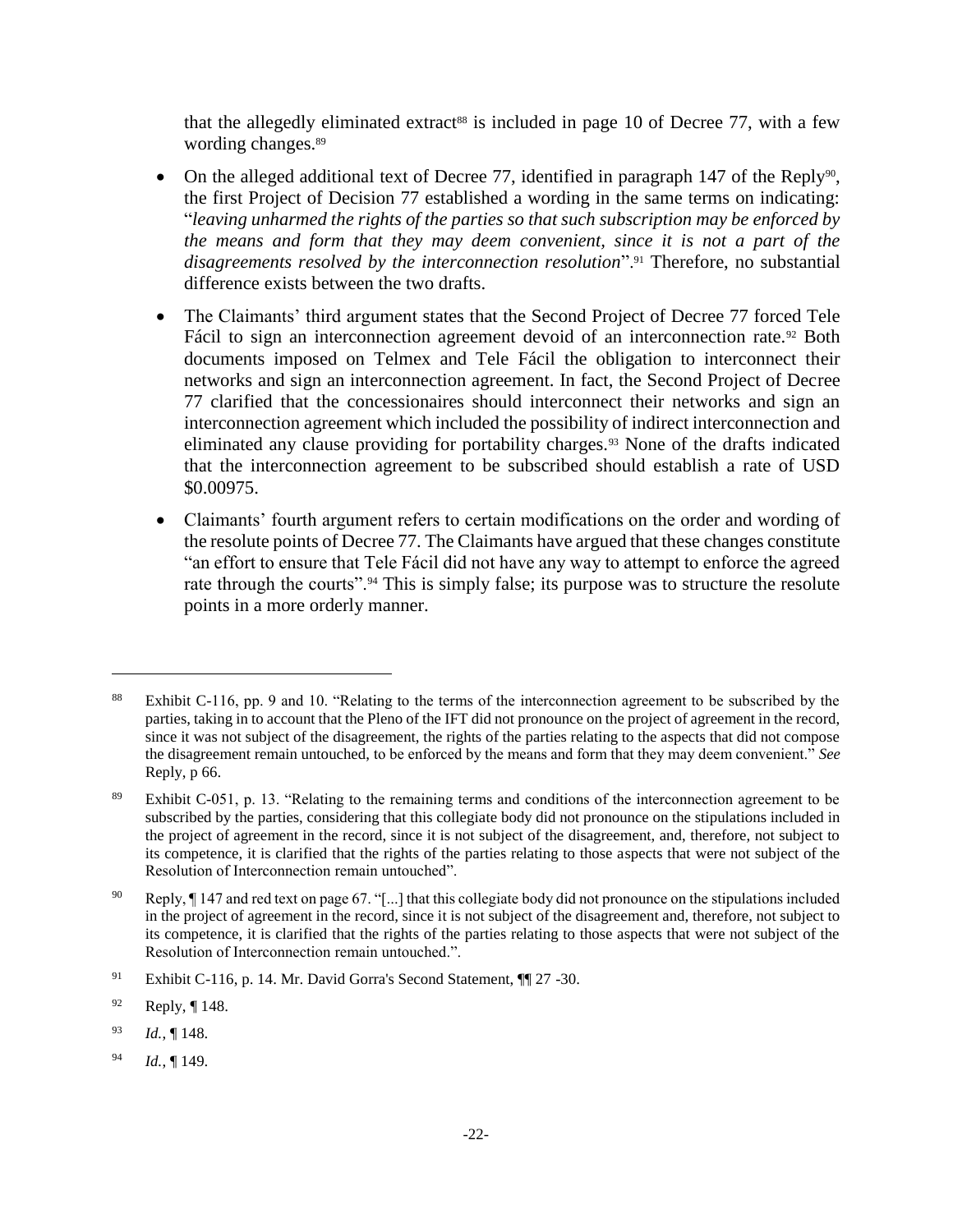80. As any working document, the First Project of Decree 77 received amendments before becoming Decree 77. However, this does not mean that several versions of the document exist within the IFT with different conclusions, or that additional changes were made on the document "*during the critical weeks -between the months of March and April 2015- in which Tele Fácil was desperately seeking the application of Resolution 381 to be able to start its commercial operations*".<sup>95</sup>

81. The Claimants and their expert, Mr. Soria, incorrectly interpret some extracts from Mr. Gorra's first witness statement. The Claimants question the fact that the comments of commissioners Labardini, Estavillo and Estrada on the First Project of Decree 77 were not addressed.<sup>96</sup> On doing so, they seem to forget that the *Pleno* of the IFT is a collegiate body who decides by a majority of votes. The UAJ analyzed and considered all the comments received from the Commissioners and, based on them, prepared what it considered the best possible version based on the opinion of a majority, which was submitted as Second Project of Decree 77.<sup>97</sup>

82. Besides, the drafts of Decree 77 do not constitute legal acts and, therefore, may not have caused any damage to Tele Fácil. Regarding this, Mr. Buj indicates in his Second Expert Report that, in terms of Mexican law, "resolution projects lack any legal value since they are mere internal working documents", which may be freely modified by the authorities. <sup>98</sup> Mr. Buj also explains that resolution projects acquire a final status upon their approval in a *Pleno*'s meeting.<sup>99</sup> In other words, the commissioners' deliberative process is not subject to scrutiny, but only the final resolution.<sup>100</sup>

83. Lastly, it shall be noted that Tele Fácil required the execution of Decree 77 in its Second Complaint and, therefore, now it cannot expose the decree as something anomalous with which it did not agree.<sup>101</sup> The fact that Tele Fácil submitted before the IFT a claim against Telmex for not complying with Decree 77 affects the credibility of Claimants' argument and explains the reason why they do not make any reference to the Second Complaint in their Reply.

84. In short, the Claimants seek to distract and confuse the Tribunal with the drafts of Decree 77. The First Project of Decree 77 and the Second Project of Decree 77 do not constitute acts of the IFT or hold any legal validity. They are simple drafts of the same document that was later voted by the *Pleno* in its meeting dated April 8, 2015.<sup>102</sup> As indicated by Mr. Gorra, the seven Commissioners who approved the Second Project of Decree 77 publicly stated their positions

<sup>95</sup> *Id.*, ¶ 145.

<sup>96</sup> *Id.* ¶ 143; Mr. Gerardo Soria's Second Report, C-111, ¶ 110.

<sup>97</sup> Mr. David Gorra's Second Statement,  $\P$  16 -18.

<sup>98</sup> Mr. Buj's Second Expert Report, ¶ 198;

<sup>99</sup> *Id.*, ¶ 199.

<sup>&</sup>lt;sup>100</sup> In fact, Mr. Buj explains that the Specialized Courts have already resolved that resolution projects are simple proposals subject to amendments and even to substitution by a new project and, therefore, may not include the final considerations. Mr. Buj's Second Expert Report, ¶¶ 199-201.

<sup>101</sup> Exhibit R-069, pp. 6-7.

<sup>102</sup> Mr. David Gorra's Second Statement, ¶ 29.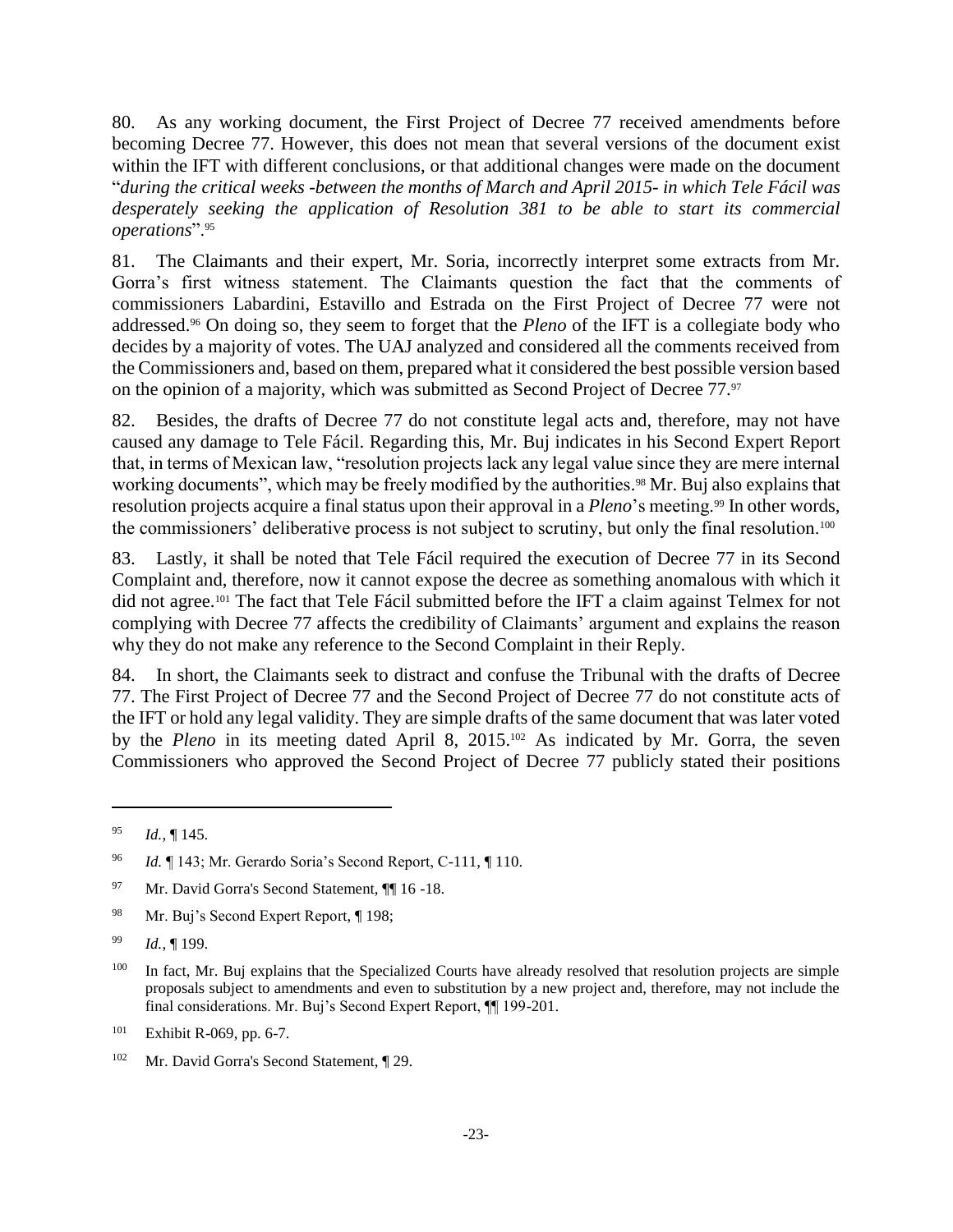during the *Pleno*'s meeting upon casting of their vote, so it is illogical to think that someone sustained an argument contrary to the one recorded in the stenographic version of the meeting and its audio recording; the Commissioners themselves verbally expressed their opinions <sup>103</sup>

85. Based on these changes of wording and structure, the Claimants seek to create a conspiracy theory developed within the IFT against Tele Fácil, which never existed.<sup>104</sup>

### <span id="page-31-0"></span>**4. No conspiracy was performed against Tele Fácil**

86. In their Reply, the Claimants have let loose their imagination and, without producing any evidence, suggest the existence of a conspiracy against Tele Fácil developed by the IFT and Telmex. The serious accusations of the Claimants include, among other things: a wrongful influence by the President of the IFT over the Compliance Unit, the deliberate destruction of evidence and witness tampering.

87. The Respondent respectfully requests this Tribunal not to ignore that the Claimants do not submit any evidence to support all these accusations. The accusations are simple speculations based on: the alleged coincidence of dates of the requests for confirmation criteria by the General Supervision Division and Telmex, respectively; the alleged acceptance by Telmex of the contents of Resolution 381; the fact that Tele Fácil did not request any confirmation criteria, and a long *etcetera*. 105

88. The Claimants assert that the Respondent has not been able to credibly justify the request for confirmation criteria sua sponte of Mr. Sánchez Henkel<sup>106</sup>, concluding with a singular non*sequitur*: that the only reasonable interpretation of the facts is that Commissioner Contreras ordered Mr. Sánchez Henkel to consult with the UAJ if Resolution 381 may be partially implemented.<sup>107</sup> These unfounded assertions are analyzed below.

### **a. Commissioner Contreras never instructed Mr. Sánchez Henkel to ignore Resolution 381**

89. The Claimants assert that "at mid-January 2015", the Commissioner President of the IFT summoned a meeting where he instructed Mr. Gerardo Sánchez Henkel, at the time head of the Compliance Unit, to obstruct the execution of Resolution 381 by a request for a confirmation criteria addressed to the UAJ.<sup>108</sup>

90. The Claimants do not provide any evidence that such meeting ever took place or about the instructions that Mr. Sánchez Henkel would have allegedly received from the President of the IFT.

<sup>103</sup> Mr. Gorra's Second Statement, ¶ 35.

<sup>104</sup> Reply, ¶ 102, 139.

<sup>105</sup> Reply, ¶¶ 284-288.

<sup>106</sup> Reply, ¶ 289.

<sup>107</sup> Reply, ¶¶ 285 and 297.

<sup>108</sup> Statement of Claim, ¶¶ 192 and 313; Reply, ¶ 297.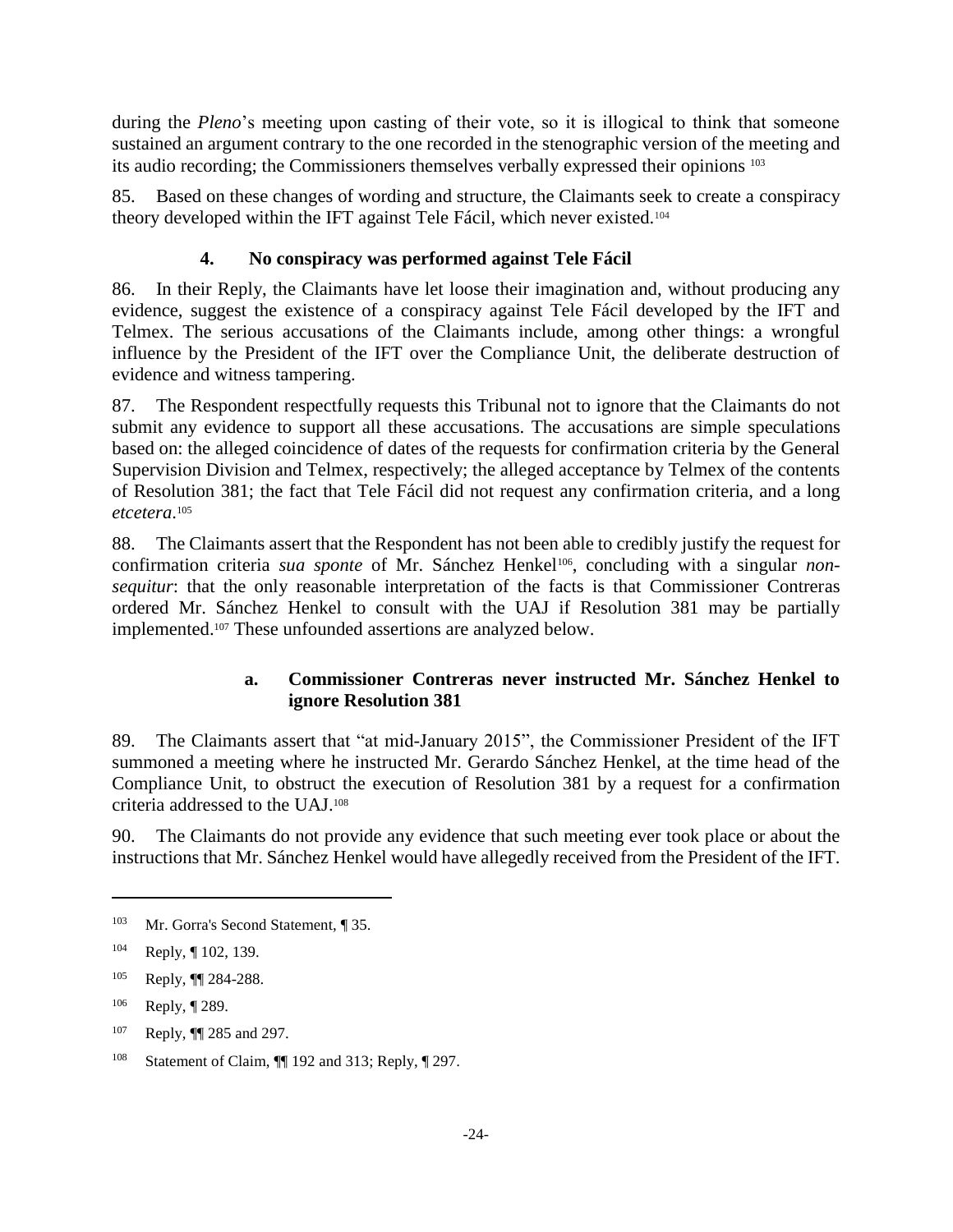Their serious accusations are based on "information and beliefs" and, notwithstanding, they now complain that the Respondent did not submit a statement by Commissioner Contreras denying such malicious falsity.<sup>109</sup>

91. To be clear, the Respondent has no obligation to refute unproven facts. It is the Claimants who carry the burden of proof for their accusations, and they have not delivered any proof. Without prejudice of the preceding, the Respondent offers the statement by Mr. Peláez, who was at the time the Executive Coordinator of the IFT and accompanied Commissioner Contreras to practically every meeting held with the heads of the different areas of the IFT.<sup>110</sup> It also offers Mr. Canchola's statement, who to this date is the General Supervision Director and, due to his responsibilities, would have been in charge of supervising Resolution 381's compliance. 111

92. Mr. Peláez declares not being aware that such meeting ever took place and states that he never witnessed that Commissioner Contreras instructed any official of the IFT to ignore or fail to enforce a resolution.<sup>112</sup> In the same sense, Mr. Canchola indicates that he never received any instruction whatsoever to ignore compliance of Resolution 381, also indicating that he is not aware of the meeting in which Mr. Sánchez Henkel would have allegedly been instructed to do so.<sup>113</sup>

93. The Claimants also accuse a wrongful influence by Telmex in the process that lead to Decree 77 and, in their Reply, complain about the Respondent's "weak" denial.<sup>114</sup> Same as the alleged instructions from the Commissioner President, the alleged influence by Telmex is no more than an argument that lacks any factual or evidentiary support.

### **b. The IFT did not destroy any evidence**

94. The Claimants have dedicated a considerable part of their Reply to argue that the Respondent deliberately destroyed relevant evidence for this claim.

95. Particularly, they argue that the Respondent "has not complied with its transparency obligations since it has withheld or destroyed evidence related to the discussions of the *Pleno* on March 13, 2015, in relation to the initial draft of Decree 77".<sup>115</sup> They also assert that the Respondent destroyed documents related to the issuance of Resolution 381 and the issuance of Decree 77, mainly electronic emails. 116

<sup>109</sup> Reply, ¶¶ 279 and 280.

<sup>110</sup> Mr. Luis Fernando Peláez's Statement, ¶¶ 2, 3 and 8.

<sup>111</sup> Mr. Luis Gerardo Canchola's Statement, ¶¶ 5, 15-16.

<sup>112</sup> Mr. Luis Fernando Peláez's Statement, ¶¶ 10 -12.

<sup>113</sup> Mr. Luis Gerardo Canchola's Statement, ¶¶ 27, 29 and 35.

<sup>114</sup> Reply, ¶ 283.

<sup>115</sup> Reply, ¶ 128.

<sup>116</sup> The Claimants refer to requests for documents 3, 6, 7, 7 bis, 9, 10 and 11 of their first request for documents. Reply, ¶ 105; *See* Procedural Order 4, p. 3.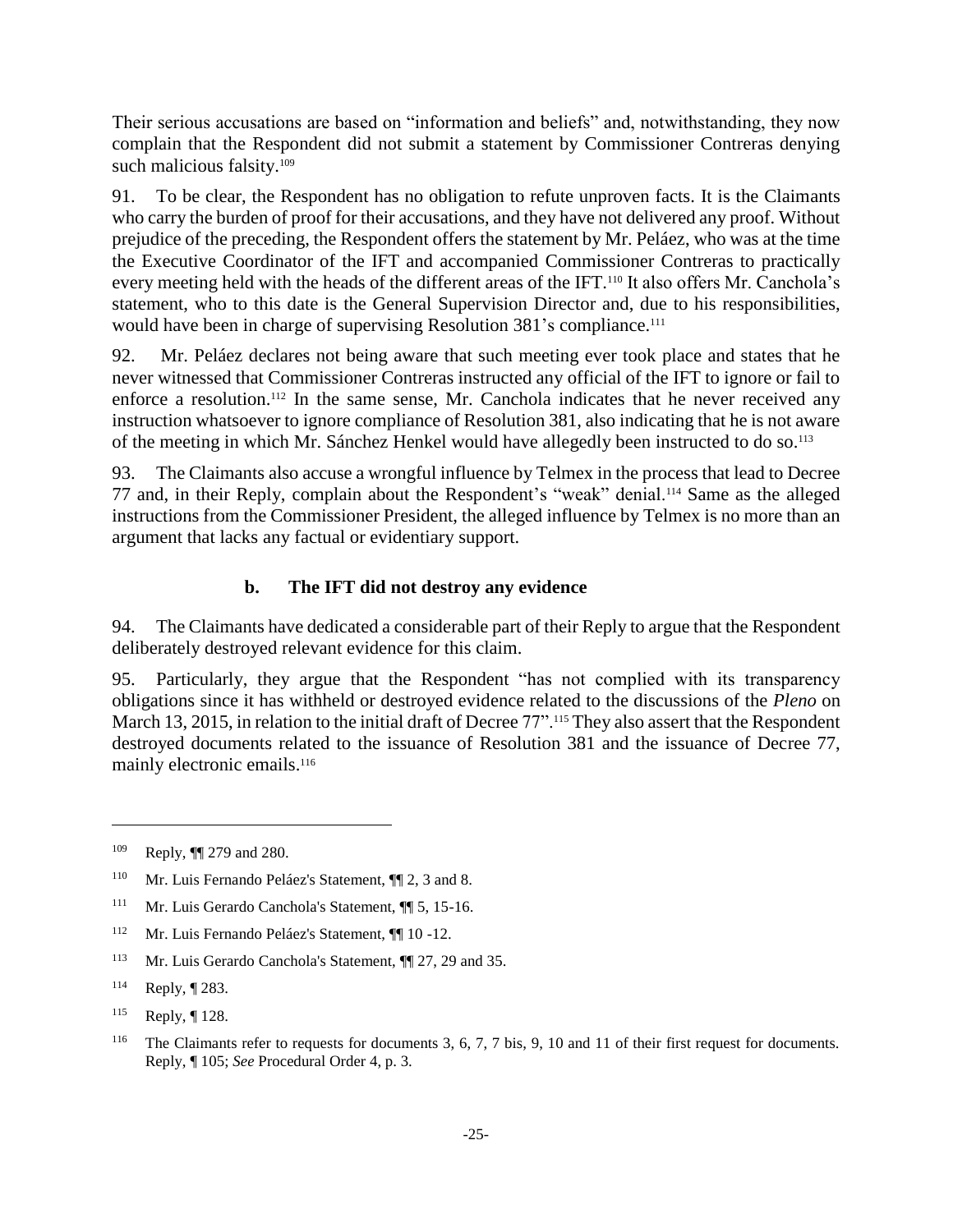96. The Claimants do not produce any proof for their claims. Their assertions are based on the response from Mexico to their requests for documents, particularly:

- that initially the Respondent indicated that no drafts existed in addition to the First Project of Decree 77, when in fact another one existed (i.e., the Second Project of Decree 77);<sup>117</sup>
- that the IFT was bound to keep electronic mails and notwithstanding such obligation it did not provide a single one in response to requests  $3, 6, 7, 7$  bis,  $9, 10$  and  $11$ ;<sup>118</sup>
- that the initial search did not include the offices of the commissioners and based on that the searches for previous documents were not performed in good faith;<sup>119</sup>
- that at least 20 persons from the IFT participated in the Tele Fácil and Telmex affair, and that, based on practice, it is probable that they played a relevant role in the process of issuance of Decree 77.<sup>120</sup>

97. The Respondent admitted some involuntary mistakes made upon responding to the Claimants' requests for documents. One of them was to assert that no other drafts existed besides the First Project of Decree 77. It also apologized for a misunderstanding that caused that the initial search did not include the offices of the Commissioners. However, these errors were corrected at the time with a secondary search for documents in the IFT's files and in the offices of the Commissioners.

98. The Respondent categorically denies that such errors may support the conclusions promoted by the Claimants. The Respondent has complied with all the Tribunal's orders stated in Procedural Orders 3, 4 and 6, and never intended to hide evidence.

99. On the other hand, it shall be noted that the IFT has created its own regulations for archive control and query, as well as to promote the organization, safekeeping and expedite location of its files *(i.e.*, the Guidelines, the Notice and the CADIDO).<sup>121</sup> Based on these instruments, three classification categories exist for physical and digital documents: "Archive Document", "Immediate Administrative Verification Document" and "Information Support Document". Under a false premise, the Claimants argue that the electronic mail messages related to Decree 77 fall into the document category so-called "Immediate Administrative Verification Document".<sup>122</sup>

<sup>117</sup> *See* Procedural Order 4, dated January 2, 2018, p. 5; R-070, p. 3.

<sup>118</sup> Reply, ¶ 105. R-071.

<sup>119</sup> Reply, ¶¶ 135 and 136.

 $120$  Reply,  $\P$  124.

<sup>&</sup>lt;sup>121</sup> In their Reply, the Claimants have argued that the IFT shall be subject to the stipulations of the Federal Law of Transparency and Access to Public Information and the IFAI's recommendations (¶¶ 109 y 116; CL-105). It is, however, the Federal Archives Law that establishes the obligations on the safeguard of information with documentary value. Based on it, the IFT has issued the Guidelines, the Notice and the CADIDO. *See* David Gorra's Second Statement, ¶ 39, fn. 26.

<sup>&</sup>lt;sup>122</sup> Reply,  $\P$  113, item ii) and 114.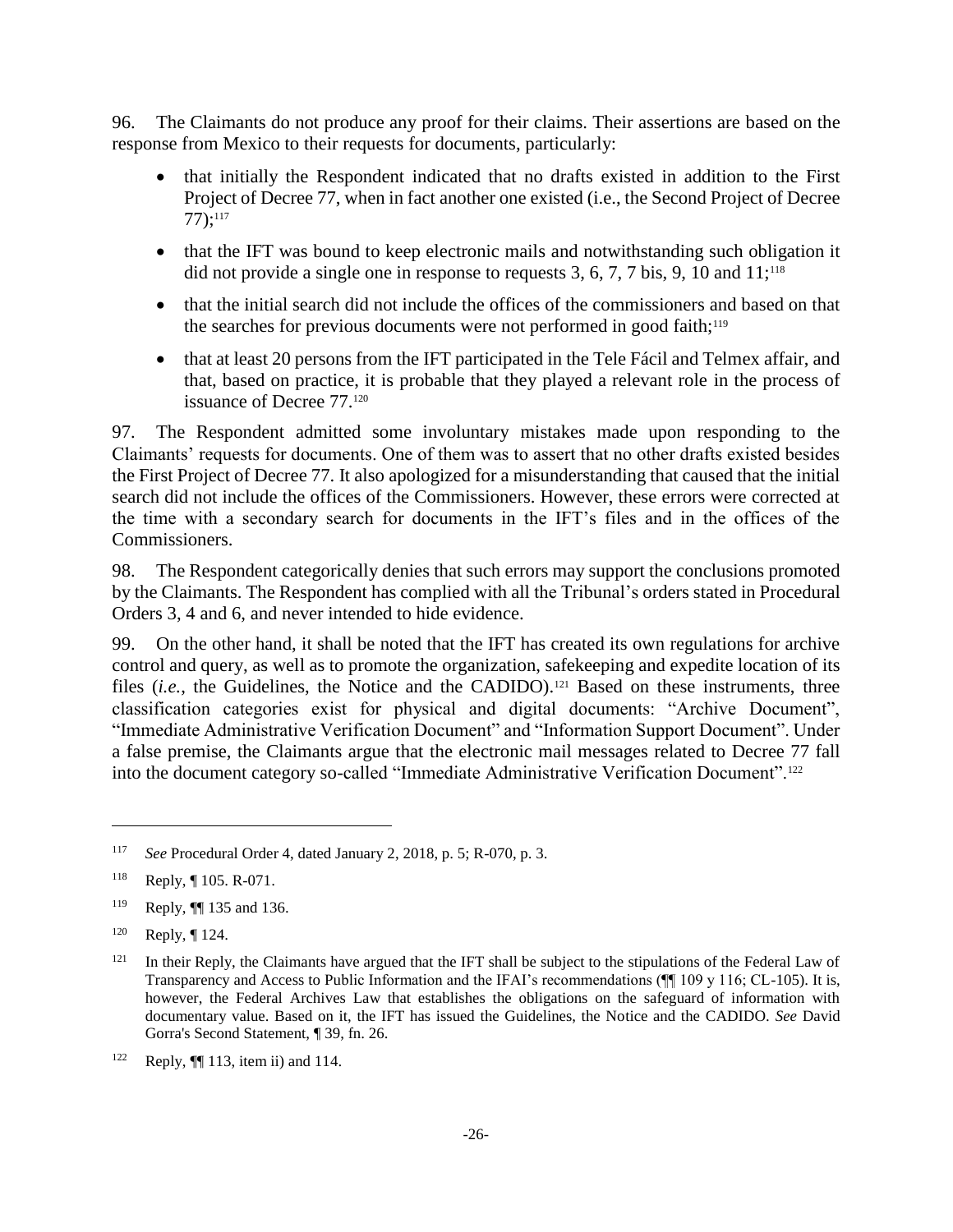100. The truth is that electronic mails are simply temporary files which are not integrated into folders, files or records, so they are cleared, in conformity with the Notice, for an efficient use of the storage capacities assigned to each public officer of the IFT.<sup>123</sup> In other words, electronic mails and digital files related to Decree 77 would not be deemed as "Immediate Administrative Verification Documents" simple because they were not created as a process during an administrative procedure.<sup>124</sup>

101. The assertion that document classification and the retention time of each record is done in accordance with a "Document Disposal Catalogue" is true.<sup>125</sup> In the case of the IFT, the Document Disposal Catalogue exists and is known as the CADIDO.<sup>126</sup> Neither the guidelines, nor the CADIDO, refer to the safekeeping of or a specific manner to clear electronic mail messages to be followed by the officials of the IFT. However, the Notice does. This instrument stipulates that, periodically, each official of the IFT shall delete or store institutional electronic mail so that it does not exceed the storage capacity of the inbox, keeping only the information that will be needed later on.<sup>127</sup>

102. Therefore, in accordance with the regulations of the IFT, electronic mail messages are temporary files and, for this reason, they are cleared periodically in conformity with the Notice for an efficient use of the storage capacities assigned to each public officer.<sup>128</sup>

103. Documentation lacking any documentary value would not correspond to any of the classification categories and, therefore, IFT's officials had no obligation to create a security copy or backup.<sup>129</sup> This was clarified in the Respondent's communication dated November 15, 2017:

"Based on this, if there have not been produced *"memoranda, internal communications, notes, emails, recordings and transcripts of meetings, and any other information",* it is because there are no such files or such files have been clean due to a lack of documentary value, and avoid excessive documentation accumulation. In other words, the IFT is only

<sup>&</sup>lt;sup>123</sup> Notice issued by the Administration Unit of the Federal Telecommunications Institute by which the "Policies for the use of Information Technology and Communications Resources of the Federal Telecommunications Institute", dated October 1st, 2015 ("Notice"). Exhibit CL-103; David Gorra's Second Statement, ¶ 41.

<sup>&</sup>lt;sup>124</sup> See articles 9 and 10 of the Resolution by which the Governing Board of the Federal Telecommunications Institute issues the Guidelines on the subject of organization and safekeeping of the files of the Federal Telecommunications Institute (Guidelines), published on August 3, 2015 in the DOF. Exhibit CL-102.

<sup>125</sup> Reply, ¶ 115.

Article 11. Immediate Administrative Verification and Information Support documents may be integrated to folders, files or any other type of storage, but not as Records. These documents will not be transferred to the concentration Archive either; their elimination will be performed in the temporary Archive and will be subject to compliance with safekeeping established in the corresponding section of the Document Disposal Catalogue. [Emphasis added], article 11 of the Guidelines. Exhibit CL-102.

<sup>&</sup>lt;sup>126</sup> Document Disposal Catalogue of the IFT, dated November 2017. Exhibit R-083.

<sup>127</sup> Mr. Gorra's Second Statement, ¶ 41; *See* articles 4 section X, and 15 of the Notice. Exhibit C-103.

<sup>&</sup>lt;sup>128</sup> As its name implies, the Notice was issued by the IFT for "the Use of Information Technology and Communications Resources of the IFT". Exhibit CL-103. Mr. David Gorra's Second Statement, ¶ 41.

<sup>129</sup> David Gorra's Second Statement, ¶¶ 40-42.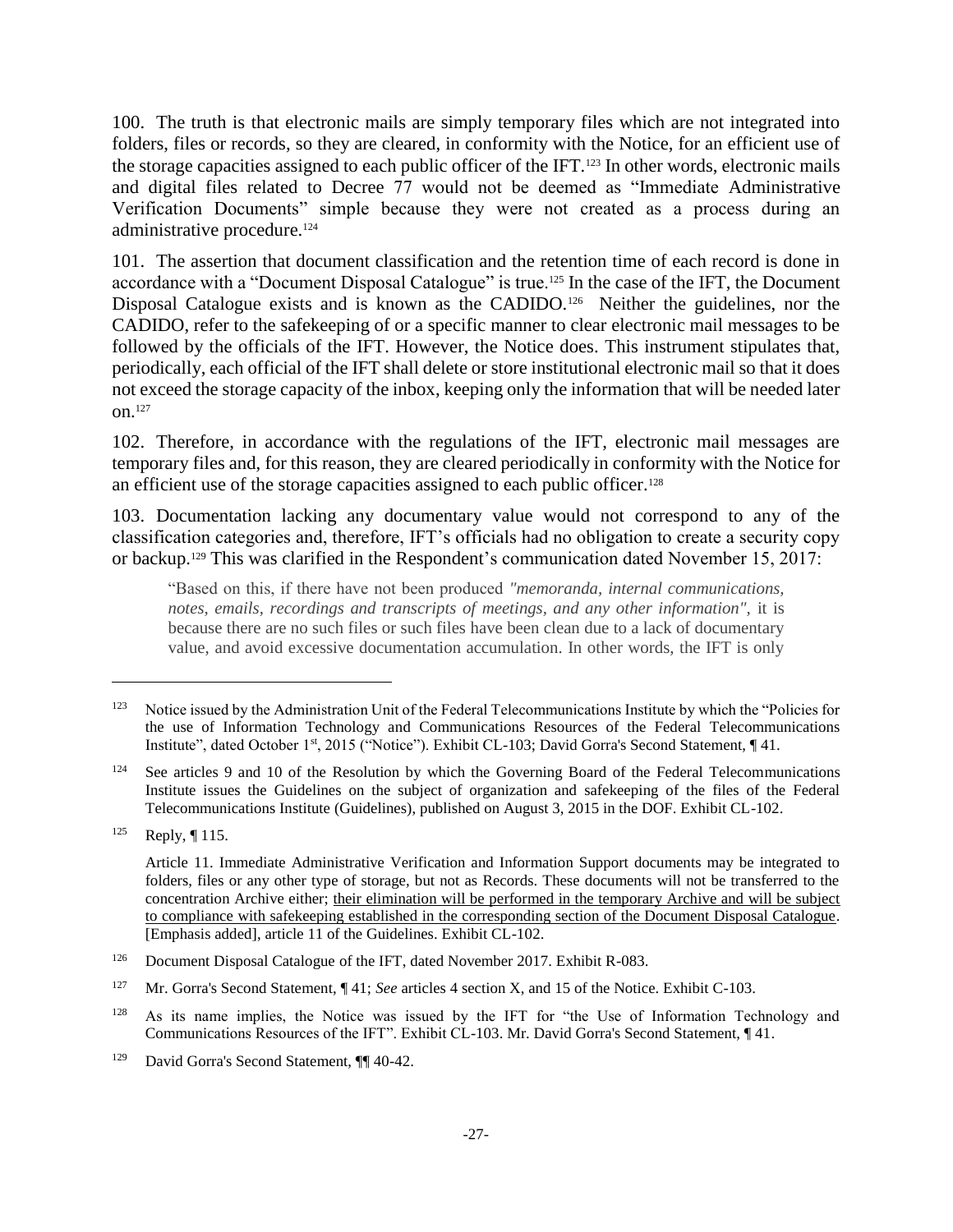able to provide the information that it has at its disposal, hence, those files with documentary value. Contrary to what the Claimants infer, the IFT has not withheld any information or documentation. On the contrary, the IFT has provided the documentation it has and is able to produce".<sup>130</sup>

104. All documents in record of Decree 77 and that corresponded to any of the requests of the Claimants were provided at the time, in compliance with the Tribunal's instructions.

#### **c. The IFT did not favor Telmex**

105. In Claimants words, the purpose of the alleged conspiracy was to favor Telmex, the same operator who a few months before was declared PEA and became subject to asymmetric regulation.<sup>131</sup> It shall be noted what Telmex stated in its annual report, one year after being declared PEA.

This legal framework has had a substantial impact on our business and operations in Mexico. The long-term effects will depend on further regulations and other actions by the IFT, how we and our competitors adapt, how customers behave in response and how the telecommunications and media markets develop. [Emphasis added].<sup>132</sup>

106. It shall also be noted that asymmetric regulation imposed on Telmex in 2014 was not limited to the elimination of charges for interconnection. It was an ample set of measures aimed at the reduction of the preponderant operator's influence in the market. In its annual report for 2015, América Móvil (economic group to which Telmex belongs) summarized the contents of this asymmetric regulation in the following terms:

Asymmetric Regulation of the Preponderant Economic Agent

Based on the IFT's determination that we, our Mexican operating subsidiaries (Telmex, Telnor and Telcel) and certain affiliates constitute a preponderant economic agent in the telecommunications sector, we are subject to extensive specific asymmetric measures. We summarize what we believe are the most important measures below.

> *Interconnection.* The 2014 legislation eliminated termination rates for the preponderant economic agent as of August 13, 2014, such that Telcel, Telmex and Telnor may not charge other operators for the termination services they provide in their networks, while continuing to pay such operators for their interconnection services*.*

> *Sharing of Infrastructure and Services.* We must provide other carriers access to (i) passive infrastructure, including towers, sites, ducts and rights of way; (ii) elements of our network that allow other carriers and MVNOs to offer those services we provide to our fixed-line and mobile customers; (iii) our dedicated circuits and (iv) domestic roaming services, in each case, pursuant to IFT pre-approved reference terms (ofertas públicas de referencia). We negotiate access rates with other carriers and, if we cannot reach agreement,

<sup>130</sup> Exhibit R-072.

<sup>131</sup> Reply,  $\P$  35, 288.

<sup>132</sup> America Móvil's Annual Report 2015, p. 105 (English version). Exhibit R-073.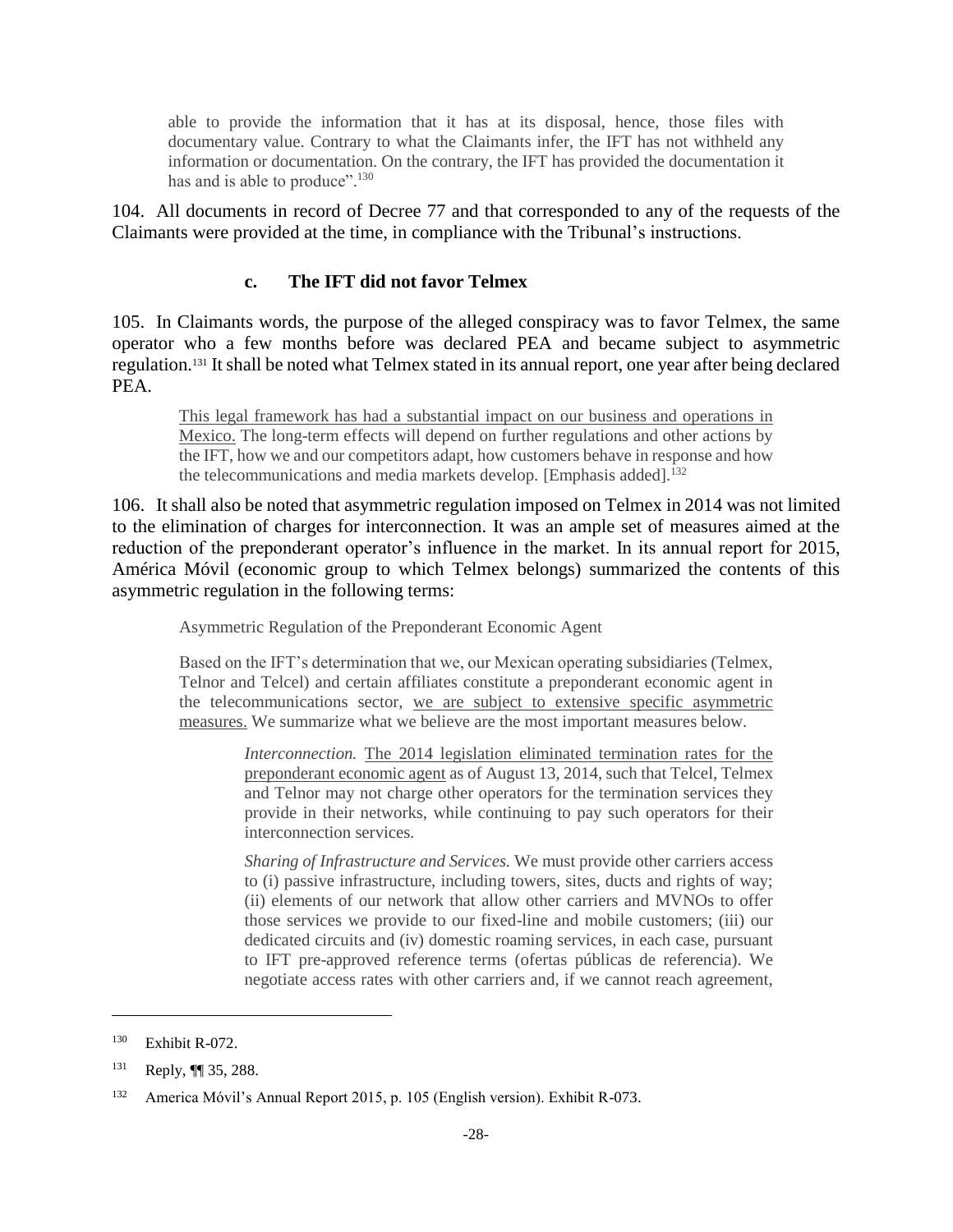rates may be determined by the IFT using, as applicable, a long-run average incremental costs methodology or a "retail minus" methodology.

*Local Loop Unbundling.* We must offer other operators access to elements of our local network separately. In December 2015, the IFT notified Telmex of a resolution authorizing the modified terms and conditions of Telmex's proposed Reference Terms for Local Loop Unbundling (Oferta de Desagregacio´n Efectiva de la Red Local). Telmex has challenged this resolution and a decision is pending.

#### *Elimination of Customer's Domestic Roaming Fees*. As of April 2014, we may no longer charge our customers roaming fees within Mexico.

*Certain Obligations on the Provision of Retail Services.* Certain rates for the provision of telecommunications services to our customers are subject to the IFT's prior authorization, in the case of fixed-line and wireless services, and to rate controls, in the case of fixed-line services only, using methodologies related to maximum prices and replicability tests that are currently under analysis by us and the IFT. We are also subject to various obligations relating to the sale of services and products, including the obligation to offer individually all services that we previously offered under a bundle scheme, the limitations on exclusivity and the obligation to unlock handsets and tablets.

*Content.* We are subject to specific limitations on acquisitions of exclusive transmission rights to "relevant" content (contenidos audiovisuales relevantes), as determined from time to time by the IFT, including but not limited to the national soccer play-offs (liguilla), the FIFA world cup soccer finals and any other event where large audiences are expected at a national or regional level.

*Reporting of Service* Obligations. We are subject to obligations related to reporting of service, including the publication of reference terms for wholesale and interconnection services that are subject to asymmetric regulation. 133 [Emphasis added]

107. In this context, the argument that the IFT or the Mexican Government sought to favor Telmex with Decree 77 and used all kinds of legal and illegal acts to achieve it, is simply unsustainable. The IFT's actions were performed in good faith and were reasonable considering the case's circumstances.

108. If the Claimants' assertions were true, there would be no explanation to the fact that Telmex challenged Decree 77 by means of *amparo* proceedings. <sup>134</sup> It would obviously not have done so if the objective of such Decree would have been to favor it and/or it would have been the result of a collusion between IFT officials and Telmex (as the Claimants seem to suggest).

<sup>133</sup> America Móvil's Annual Report 2015, pp. 106-07 (English version). Exhibit R-073.

<sup>134</sup> Statement of Claim, ¶ 250; Exhibit C-054, p. 17.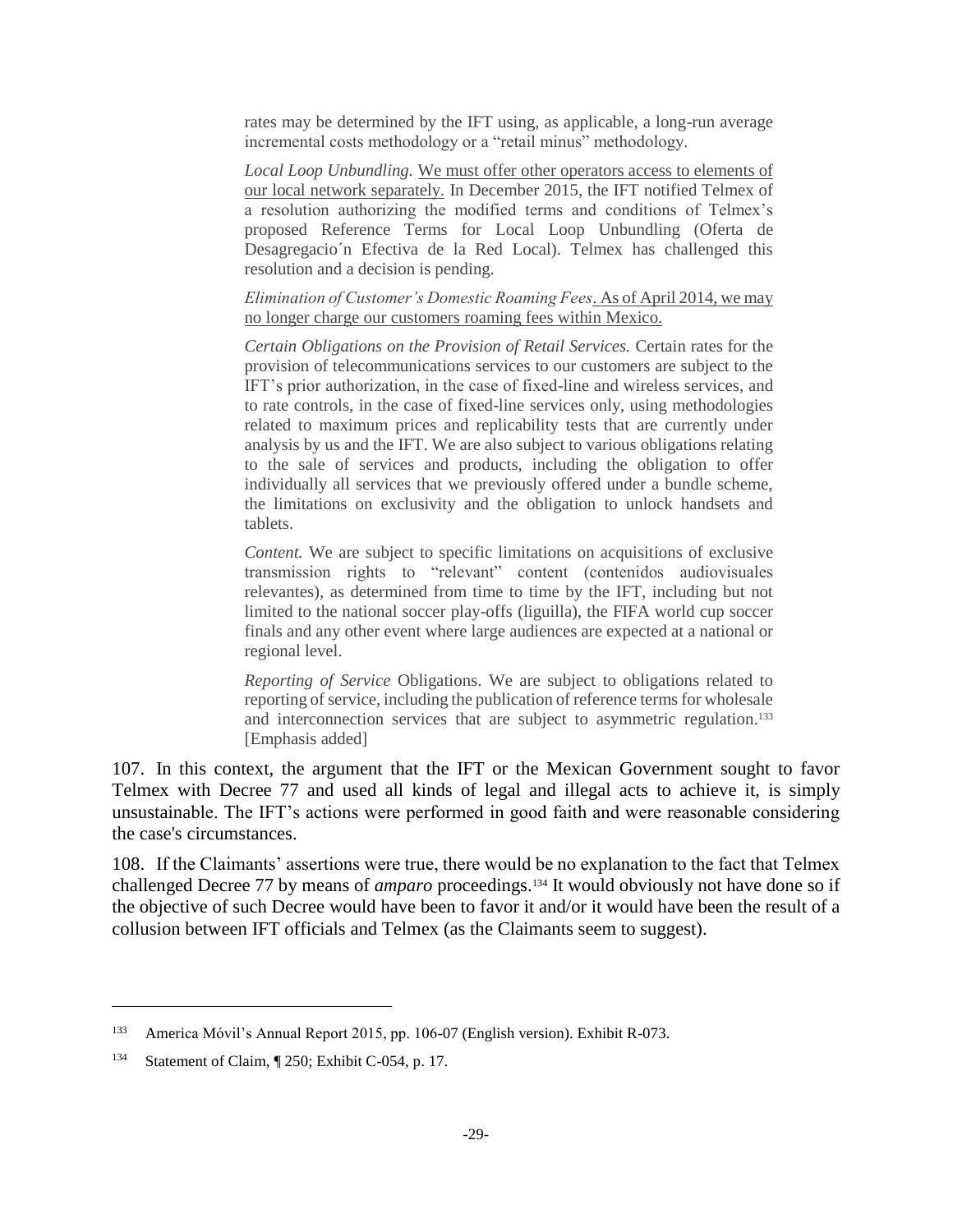## **d. The alleged witness tampering in charge of the Claimants has not been proved**

109. The Claimants have again accused the Respondent of tampering with one of the witnesses through threats.<sup>135</sup> To this date, the Claimants have not identified such witness or the author of the threats, and have not delivered any evidence whatsoever relating to those assertions. This serious accusation relies on simple assertions by Claimants' lawyers during this arbitration. The Tribunal is requested to dismiss them because the Claimants have not complied with the burden of proof.

# **5. Tele Fácil was duly heard by the IFT**

110. The Claimants assert again that "they were never granted a significant opportunity to be heard before the IFT revoked their valuable interconnection rights".<sup>136</sup> This claim is simply false.

111. As the Claimants themselves indicate, the nature of the confirmation criteria is not contentious, but consists simply of the issuance of advisory opinions.<sup>137</sup> In fact, the Respondent has explained in detail in its Statement of Claim which was the object and basis of Decree 77 and the motives for its issuance.<sup>138</sup>

112. The confirmation criteria procedure does not constitute an administrative procedure followed in form of a judicial procedure. However, even when a written submission is not contemplated, article 30 of the LFTR provides for the possibility that private parties meet with the Commissioners to discuss on matters within their competence.<sup>139</sup> Tele Fácil exercised such right in multiple occasions. Besides, it submitted various communications before the IFT, which were analyzed and addressed by the several technical areas of the IFT, and considered at the time of issuance of Decree 77;

- On December 19, 2014, Tele Fácil submitted its First Execution Request.<sup>140</sup>
- On January 12, 2015, Tele Fácil allegedly meets with Mr. Sánchez Henkel, at the time head of the Compliance Unit.<sup>141</sup>
- On January 28, 2015, Tele Fácil submitted its First Complaint.<sup>142</sup>

- <sup>138</sup> Statement of Claim, ¶¶121–122, 134 and 283 to 286.
- <sup>139</sup> Article 30 of the LFTR, CL-04.

- <sup>141</sup> Statement of Claim, ¶¶ 194-195,488.
- <sup>142</sup> Exhibit C-038.

<sup>135</sup> Reply, ¶ 168.

<sup>136</sup> Reply, ¶ 324.

<sup>&</sup>lt;sup>137</sup> Reply Document, ¶ 460. Unlike an interconnection disagreement, the confirmation criteria is a procedure by which some government entity or a private party requests an interpretation on a legal or administrative provision, or a resolution on the subject of telecommunications or broadcasting. *See* Mr. Gorra's first witness statement, ¶ 19; Statement of Claim, ¶ 122;

<sup>140</sup> Exhibit C-035.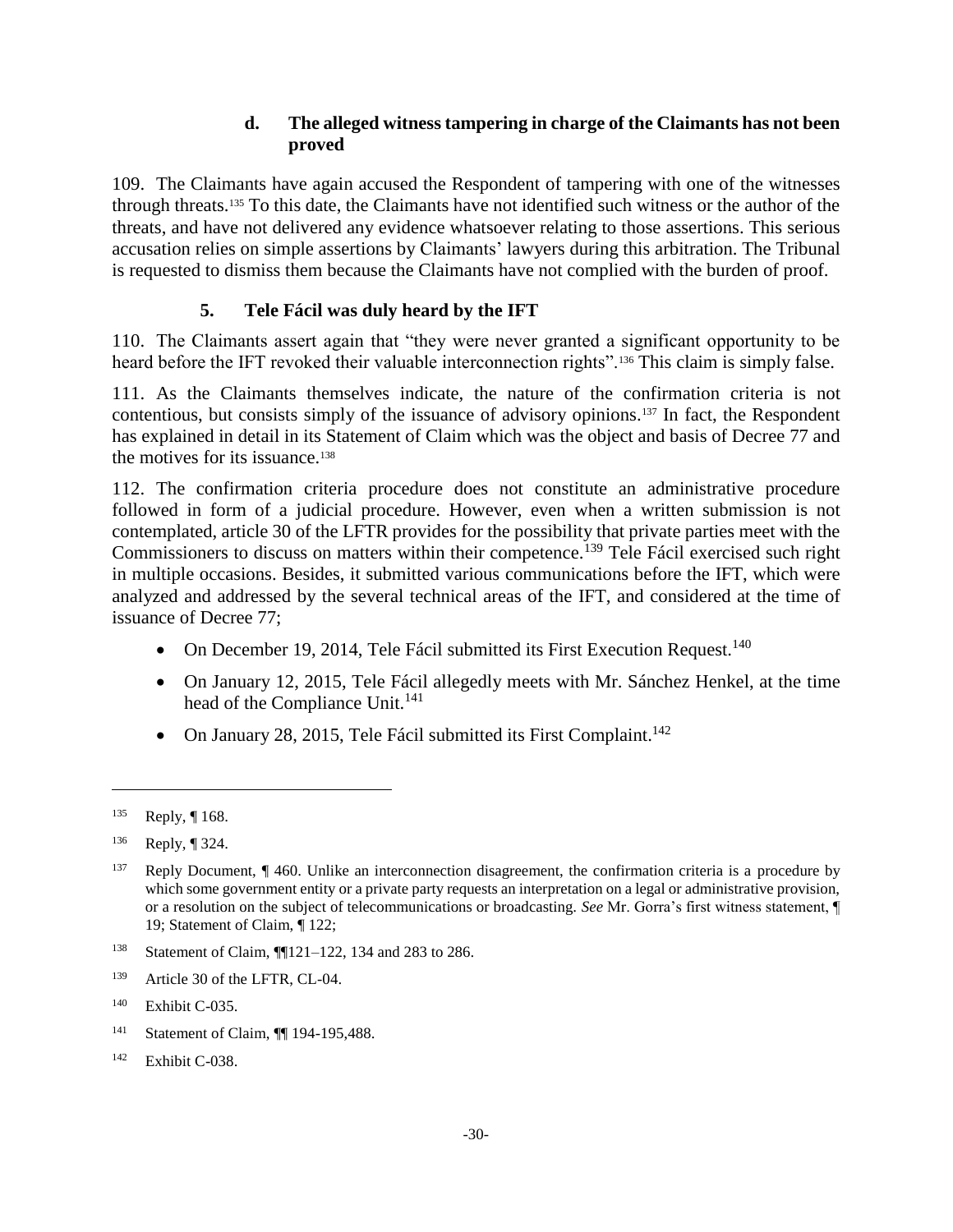- On January 30, 2015, Tele Fácil submitted a communication before the IFT as a followup to its First Complaint.<sup>143</sup>
- On February 5, 2015, Tele Fácil meets with Mr. Gerardo Canchola, General Supervision Director.<sup>144</sup>
- On February 13, 2015, Tele Fácil submitted a communication before the IFT as followup to its First Complaint. 145
- On February 13, 2015, Tele Fácil also submitted a communication before the IFT, addressed to the Commissioner President of the IFT, informing about the Telmex's default in interconnecting its network to Tele Fácil's.<sup>146</sup>
- On February 26, 2015, Tele Fácil submits a document as follow-up on its First Complaint.<sup>147</sup>
- On March 5, 2015, Tele Fácil meets with practically the full *Pleno* of the IFT, with the heads of the IFT's technical areas and other IFT officials.<sup>148</sup>
- On March 23, 2015, Tele Fácil submitted a document before the IFT as a follow-up to the meeting with the *Pleno* of the IFT.<sup>149</sup>
- On August 5, 2015, Tele Fácil submits its Second Complaint against Telmex for breaching Decree 77.<sup>150</sup>

113. The meeting held on March 5, 2015 is also a good example of the opportunities granted to Tele Fácil to deliver its arguments. During said meeting, held in accordance with article 30 of the LFTR, Mr. Bello and Mr. Sacasa were able to state their concerns directly to the heads of the technical areas of the IFT and to five commissioners of the *Pleno* of the IFT.<sup>151</sup> Far from evidencing an unfair and unequitable treatment to Tele Fácil, the evidence proves that Tele Fácil was duly heard, received a treatment in terms of law by the IFT and was satisfied with the results of the meeting.<sup>152</sup>

Josh and Jorge:

- <sup>149</sup> Exhibit C-049.
- <sup>150</sup> Exhibit R-014.
- <sup>151</sup> Exhibit C-043.
- <sup>152</sup> Reply, ¶ 329.

<sup>143</sup> Exhibit R-067. R-068, p. 4.

<sup>144</sup> Exhibit C-003, Mr. Sacasa's First Statement, ¶ 99. Mr. Luis Gerardo Canchola's Statement, ¶¶ 30-32.

<sup>145</sup> Exhibit R-074. R-068, p. 6.

<sup>146</sup> Exhibit R-075. R-068, p. 6.

<sup>147</sup> Exhibit C-107.

<sup>148</sup> Exhibit C-043.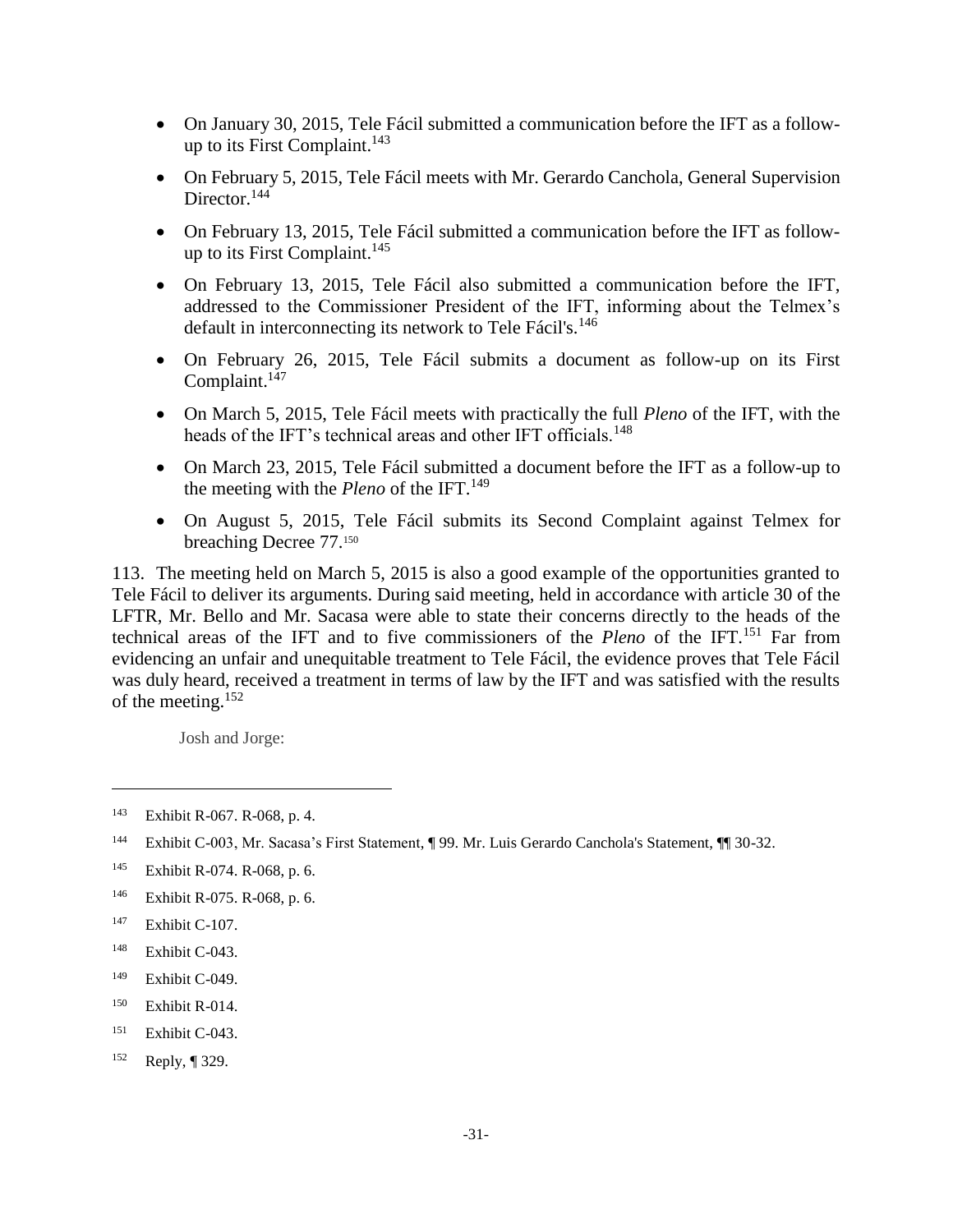We just returned from the meeting with the IFT's Plenum, and I believe that we overtook everything and it went excellently. There were 5 of the 7 commissioners (the other 2 who did not attend to the meeting are in commission in Barcelona), and all the substantive areas involve in the matter, together with their advisors.<sup>153</sup>

114. The communication exchanged within Tele Fácil is quite clear related to Mr. Sacasa's positive view about the meeting with the *Pleno*. The truth is that Tele Fácil was duly heard by the IFT. All documents from Tele Fácil were channeled to the corresponding technical areas, and received the best possible treatment for the resolution of Decree 77 and at the time of resolving Tele Fácil's First and Second Complaints.

### **6. Tele Fácil was reluctant to interconnect its network with the one of Telmex**

115. The Respondent reaffirms its statements in paragraphs 138-147 of its Statement of Defense and observes that the Claimants have not responded to those arguments.

116. The Claimants do not explain their decision to default their obligation to physically interconnect their network with Telmex's and Nextel's within 10 days following notice of Decree 77. The Respondent has proved that:

- On April 16, 2015, Telmex informed Tele Fácil about its intent to interconnect its network with the one of Tele Fácil.<sup>154</sup>
- On that same date, Telmex requested Nextel the transit service to perform the indirect interconnection requested by Tele Fácil, and Nextel provided the necessary information.<sup>155</sup>
- On April 17, 2015, Telmex and Nextel performed the tests in the city of Guadalajara. Tele Fácil decided not to participate.<sup>156</sup>
- On April 20, 2015, interconnection tests were performed in the city of Monterrey, Nuevo León. Tele Fácil decided not to participate.<sup>157</sup>
- On April 21, 2015, Telmex and Nextel performed interconnection tests in Mexico City and Huixquilucan, State of Mexico. Tele Fácil decided not to participate.<sup>158</sup>
- On April 23, 2015, Telmex delivered a communication to Tele Fácil by which it informed the latter: the results of the interconnection tests; that it was ready to carry, via Nextel,

<sup>153</sup> Exhibit R-013, p. 1.

<sup>154</sup> Statement of Defense, ¶ 139; Exhibit R-015, pp. 6 and 7.

<sup>&</sup>lt;sup>155</sup> Statement of Defense, ¶ 139; Exhibit R-016.

<sup>156</sup> Statement of Defense, ¶ 141; Exhibit R-019 pp. 6 and 7 and Exhibit R-020 p. 4.

<sup>157</sup> Statement of Defense, ¶ 142; Exhibit R-021, p. 5.

<sup>158</sup> Statement of Defense, ¶ 143; Exhibit R-022, p. 2.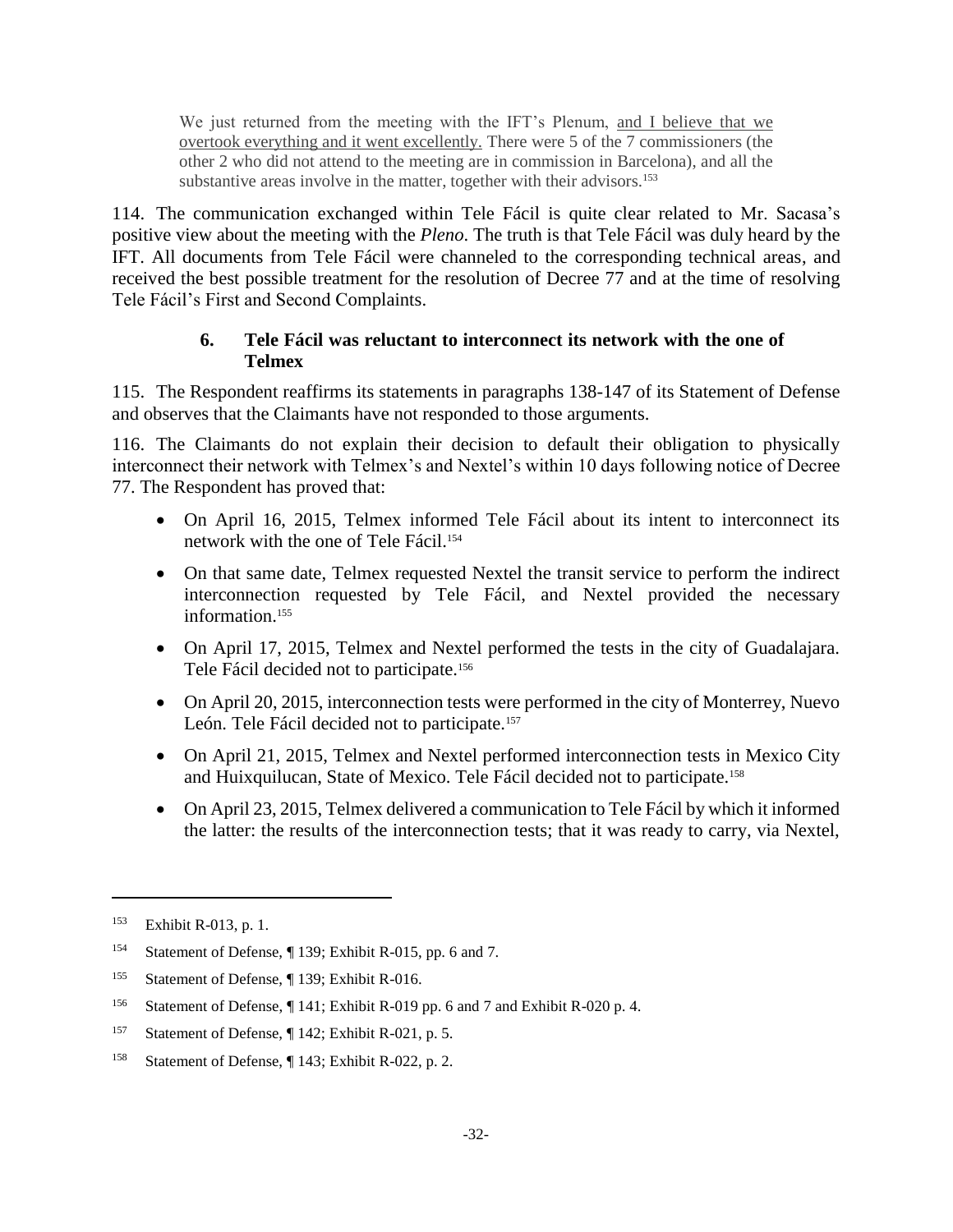calls traffic between Telmex's and Tele Fácil's networks, and reaffirmed Telmex's will to continue with the negotiation of the interconnection agreement.<sup>159</sup>

117. The Respondent reaffirms is position that these facts prove that Tele Fácil never had the intention to start operations according to its original business plan which, obviously, was not based on obtaining extraordinary profits from the interconnection with Telmex.

# **E. The actions of the Specialized Courts did not breach NAFTA's provisions**

118. In their Reply, the Claimants insist that Specialized Courts denied access to justice to Tele Fácil, by not providing a "significant forum" to resolve the *amparos* filed against Decree 77 and Resolution 127.<sup>160</sup>

119. According to the Claimants, the Specialized Courts: (i) did not analyze deeply enough the *amparos* filed by Tele Fácil and simply "abdicated" in favor of the IFT's resolution<sup>161</sup>; (ii) unfairly dismissed a writ of review filed by Tele Fácil;<sup>162</sup> (iii) lack experience and were incompetent and protectionist on their resolutions<sup>163</sup>, and (iv) Sentence  $351/2014$  and Sentence  $62/2016$ , which solved the *amparo* and *amparo appeal*, respectively, filed by Telmex against Resolution 381, as well as Decision 77, were notoriously deficient on incorrectly applying the *res judicata* doctrine.<sup>164</sup>

120. Mexico will answer these arguments in the following sections.

# **1. Creation of Specialized Courts**

121. Prior to the 2013 Constitutional Amendment, district courts and circuit collegiate courts on administrative matters were competent to resolve *amparos* filed by telecommunications concessionaires. At the same time, the concessionaires had the possibility to file contentiousadministrative and ordinary administrative trials, and request injunctions of the claimed act. The latter promoted abuse and obstructed the resolution of controversies between the concessionaires and the implementation of regulations.<sup>165</sup>

122. The 2013 Constitutional Amendment aimed at putting an end to these issues by ordering (*inter alia*) the creation of federal specialized courts and tribunals who could only hear matters related to economic competition, telecommunications and broadcasting, and eliminating the

<sup>159</sup> Statement of Defense, ¶ 144; Exhibit R-023, p. 48.

<sup>&</sup>lt;sup>160</sup> Incorrectly, the Claimants indicate that Mr. Nelson paid the costs in fares to the firm BGBG for the filing of three *amparos* (one as an interested third party and two as claimants). The truth is that Tele Fácil paid for such legal services. Reply, ¶ 340 and 341. "*For legal fees in connection with the abovementioned amparo actions, Tele Fácil paid*" [...], *See* Exhibit C-108, ¶ 4 and pages 5 to 9 (English version).

<sup>&</sup>lt;sup>161</sup> Statement of Defense, ¶ 223, 231,340.

<sup>162</sup> *Id.* ¶¶ 349 y 358.

<sup>163</sup> *Id.*, ¶ 355.

<sup>164</sup> *Id.*, ¶¶ 389, 390 and 395.

<sup>165</sup> Exhibit CL-011, pp. 22 and 24.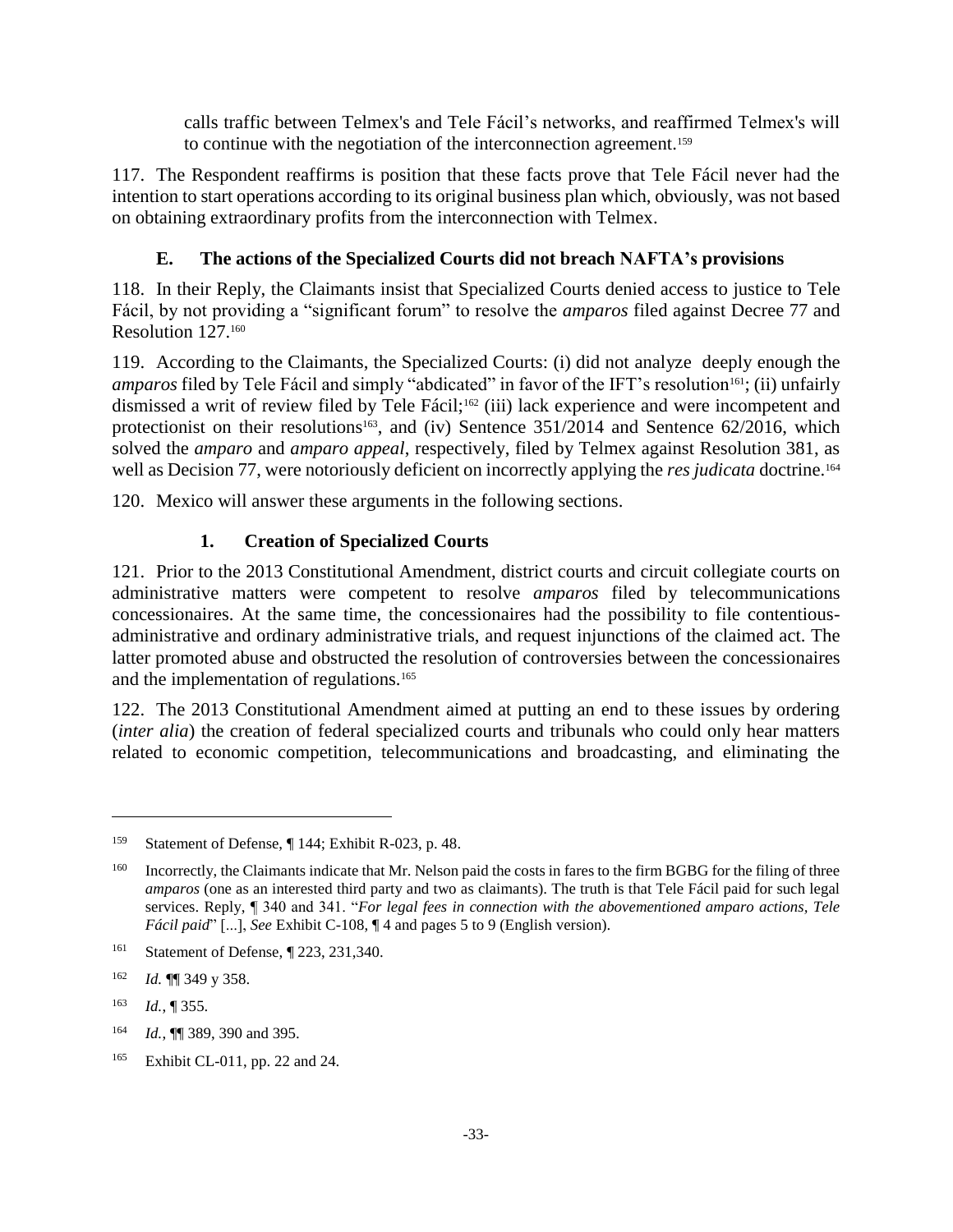possibility to request injunctions. <sup>166</sup> Hence, since the 2013 Constitutional Amendment, two district courts and two collegiate courts on administrative matters, specialized in economic competition, broadcasting and telecommunications ("Specialized Courts") were created and took office on August 10, 2013.<sup>167</sup>

123. The accusations of the Claimants relating to the lack of experience and incompetence of the Specialized Courts are unfounded. Judges and magistrates composing the Specialized Courts are jurists widely recognized for their technical abilities and professionalism.<sup>168</sup> In fact, one of the requisites to be considered for a specialized judge or magistrate position consists of having at least 10 years' experience on the subject and specialization studies or certifications.<sup>169</sup> Besides, the specialized judges and magistrates shall constantly take specialized training courses on competition, telecommunications and broadcasting.<sup>170</sup>

124. The Claimants' statements on the lack of experience and capacity of the Specialized Courts are not based in any objective fact, but in a subjective evaluation of the resolutions (*i.e.*, the sentences on the constitutional reliefs filed by Tele Fácil) with which they obviously disagree.

# **2. Tele Fácil had a wide access to justice**

125. The Claimants' assertions that they had no access to justice are unsubstantiated. Tele Fácil had a wide access to justice, as irrefutably evidenced by the chronological recount of the constitutional relief trials and writs of review relating to the measures subject of this controversy:

- On December 26, 2014, Telmex filed an *amparo* against Resolution 381 and Decree 77 (Amparo 351/2014). Tele Fácil took part in this proceeding as an interested third party. 171
- On May 7, 2015, Tele Fácil filed an *amparo* against Decree 77 (Amparo 1381/2015).<sup>172</sup>
- On May 11, 2015, Telmex supplemented the Amparo 351/2014 to challenge as well Decree 77.<sup>173</sup>
- On November 11, 2015, Tele Fácil filed an *amparo* against Resolution 127 (Amparo 1694/2015).<sup>174</sup>

- <sup>170</sup> Exhibit R-078, p. 94.
- <sup>171</sup> Exhibit C-036 p. 4 and 5; Exhibit C-054, p. 17. Statement of Claim,  $\P$  249;
- <sup>172</sup> See Exhibits R-033 and C-053; Statement of Claim, ¶ 613; Statement of Defense, ¶ 188; Reply, ¶ 346.
- <sup>173</sup> Exhibit C-054 p. 17; Statement of Claim, ¶ 250; Statement of Defense, ¶ 177.
- <sup>174</sup> Exhibit C-062 p. 5; Statement of Claim, ¶ 278; Statement of Defense, ¶ 207.

<sup>&</sup>lt;sup>166</sup> Statement of Defense, ¶¶ 26 and 170;

<sup>167</sup> *See* General Resolution 22/2013 of the Federal Judiciary Council, published in the DOF on August 9, 2013. Exhibit R-076.

 $168$  Exhibit R-077.

<sup>169</sup> Exhibit R-078, p. 94.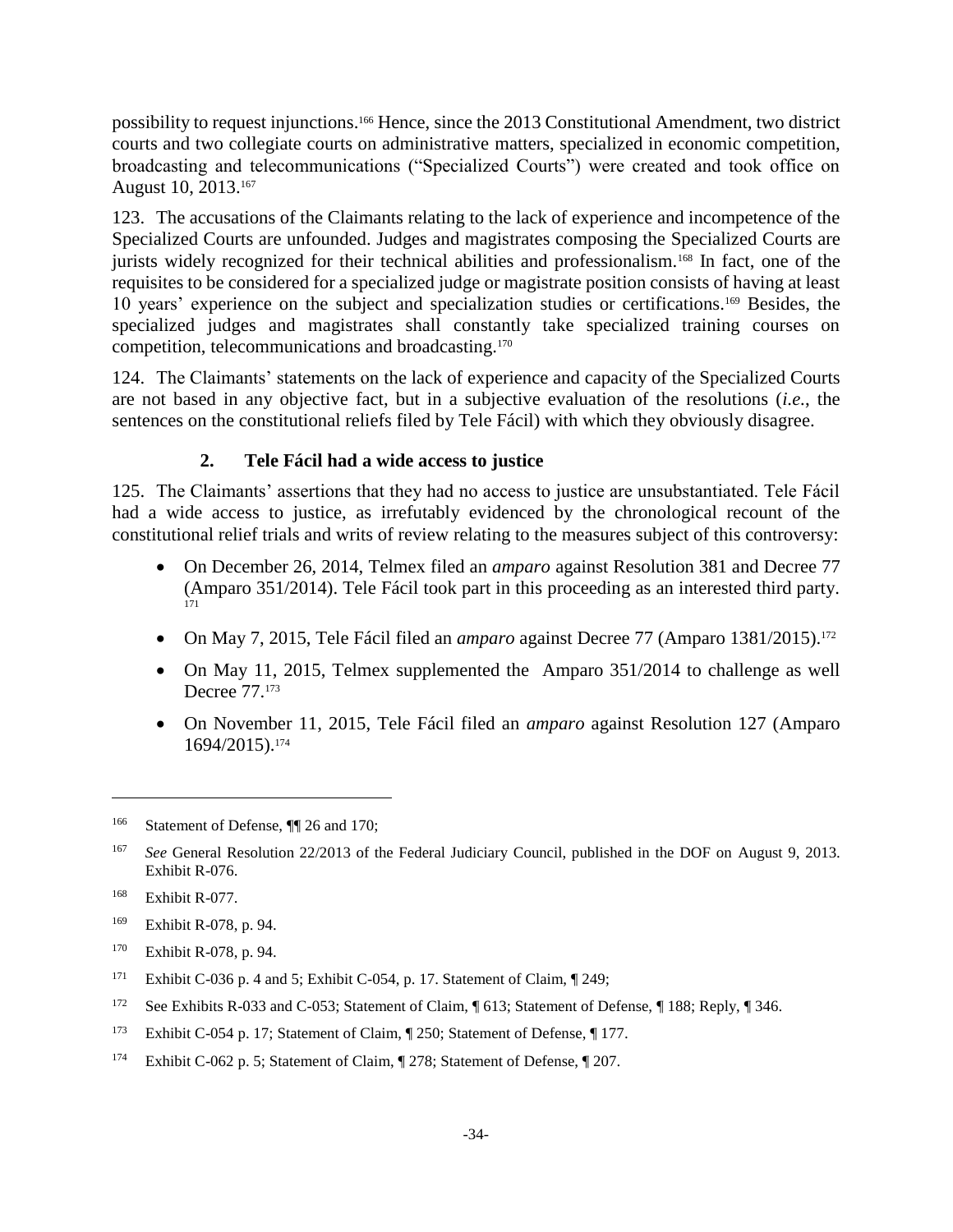- On January 22, 2016, the First District Court resolved the Amparo 1381/2015 through the Sentence 1381/2015.<sup>175</sup>
- On February 12, 2016, Tele Fácil filed an *amparo* appeal against Sentence 1381/2015, which was recorded as Appeal  $35/2016$ <sup>176</sup>
- On February 26, 2016, Tele Fácil filed an *amparo* complaint appeal ("*queja*") against a court order dated February 12, 2016, issued by the First District Court, which was recorded as Complaint 11/2016.<sup>177</sup>
- On March 11, 2016, the Second District Court resolved the Amparo 351/2014 through Sentence 351/2014.<sup>178</sup>
- On March 15, 2016, the Second District Court resolved the Amparo 1694/2015 by Sentence 1694/2015.<sup>179</sup>
- On April 5, 2016, Tele Fácil filed an *amparo* appealagainst Sentence 351/2014, which was recorded as Appeal 62/2016.<sup>180</sup>
- On April 7, 2016, Tele Fácil filed an *amparo* appeal against Sentence 1694/2015, which was recorded as Appeal  $48/2016$ .<sup>181</sup>
- On April 8, 2016, Telmex also filed an *amparo* appeal against Sentence 351/2014, which was also recorded as Appeal  $62/2016$ <sup>182</sup>
- On April 21, 2016, the First Collegiate Court solved the Complaint  $11/2016$ .<sup>183</sup>
- On April 21, 2016, the First Collegiate Court also resolved the Appeal 35/2016.<sup>184</sup>
- On July 13, 2016, Tele Fácil submitted a communication before the Second Circuit Court, through which it withdrew from the Appeal 62/2016.<sup>185</sup>

 $\overline{a}$ 

<sup>184</sup> Exhibit C-075; See Exhibit R-035, p. 43; Statement of Claim, ¶ 268; Statement of Defense, ¶ 205; Reply, ¶ 381.

<sup>175</sup> Exhibit C-063; Statement of Claim, ¶ 615; Statement of Defense, ¶ 189; Reply, ¶ 347.

<sup>176</sup> Exhibit C-065; Statement of Claim, ¶ 629; Statement of Defense, ¶ 201; Reply, ¶ 378.

<sup>177</sup> Exhibit R-035.

<sup>178</sup> Exhibit C-069; Statement of Claim, ¶ 251; Statement of Defense, ¶ 178.

<sup>&</sup>lt;sup>179</sup> Exhibit C-070; Statement of Claim, ¶ 279; Statement of Defense, ¶ 209.

<sup>&</sup>lt;sup>180</sup> Exhibit R-030; Statement of Defense,  $\P$  176, 183 and 294.

<sup>181</sup> Exhibit C-074; Statement of Claim, ¶ 280; Statement of Defense, ¶ 214.

<sup>182</sup> *See* Exhibit R-031. Statement of Defense, ¶ 183.

<sup>183</sup> Exhibit R-035.

<sup>185</sup> Exhibit R-032; Statement of Defense, ¶ 294.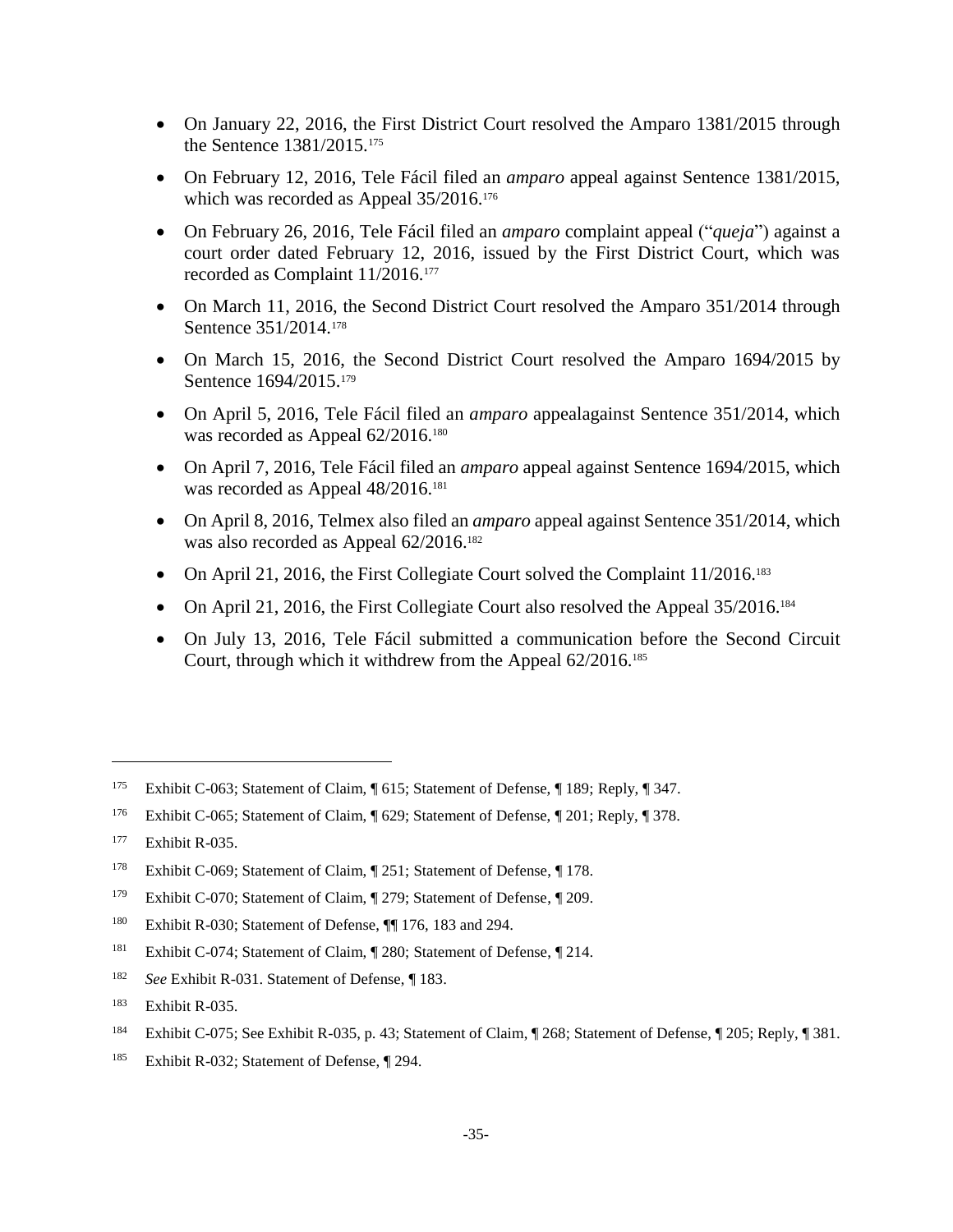- On July 13, 2016, Tele Fácil also submitted a communication before the Second Circuit Court, through which it withdrew from the Appeal 48/2016.<sup>186</sup>
- On August 12, 2016, the Second Circuit Court issued Sentence 48/2016, reaffirming Tele Fácil's withdrawal.<sup>187</sup>
- On November 24, 2016, the Second Circuit Court resolved the Appeal 62/2016.<sup>188</sup>

126. As may be noticed, Tele Fácil challenged each and every one of the measures claimed in this proceeding before domestic courts, and lost in the first instance. Later, Tele Fácil challenged the sentences through *amparo* appeals and, according to the available evidence, Tele Fácil withdrew from such appeals or were resolved unfavorably. This Tribunal is not an appeals court for such resolutions.

# **3. The sentences issued by the Specialized Courts were in accordance with the law and the procedural acts**

127. In their Reply, the Claimants mainly complain about:

- the alleged "abdication" by the Specialized Courts or their "deference" for the resolutions of the IFT. 189
- the inadequate resolution of Tele Fácil's *amparos* by the Specialized Courts, and<sup>190</sup>
- the "superficial" descriptions included in the Statement of Defense to Claiamants' arguments regarding Sentences 1381/2015, 351/2014 and 1694/2015.<sup>191</sup>

128. The truth is that the Claimants have based their arguments due to the form and structure aspects. For example, regarding Sentence 1381/2015, the Claimants indicate that it was insufficiently conclusive and analytic because it included a comparative table between Resolution 381 and Decree 77, and due to its briefness (8 pages).<sup>192</sup>

129. Curiously, , the Reply t neither mentions Sentences 351/2014 or 1694/2015 anymore, nor the apparent affectations allegedly caused to Tele Fácil.<sup>193</sup>

130. Tele Fácil had due access to all existent instances in the Mexican legal system to challenge the IFT's resolutions, in which the Specialized Courts resolved in terms of the law through *amparo*

 $\overline{a}$ 

<sup>192</sup> Reply, ¶ 348.

<sup>186</sup> Exhibit C-076; Statement of Claim, ¶ 281; Statement of Defense, ¶ 215.

<sup>&</sup>lt;sup>187</sup> Exhibit R-036; Statement of Defense, ¶ 215.

<sup>188</sup> Exhibit R-031; Statement of Claim, ¶ 283; Statement of Defense, ¶ 187; Reply, ¶ 389.

<sup>189</sup> Statement of Claim, ¶ 245; Reply, ¶ 340.

<sup>190</sup> Reply, ¶ 349.

<sup>191</sup> Reply, ¶ 345.

<sup>193</sup> Statement of Claim, ¶¶ 256 and 279.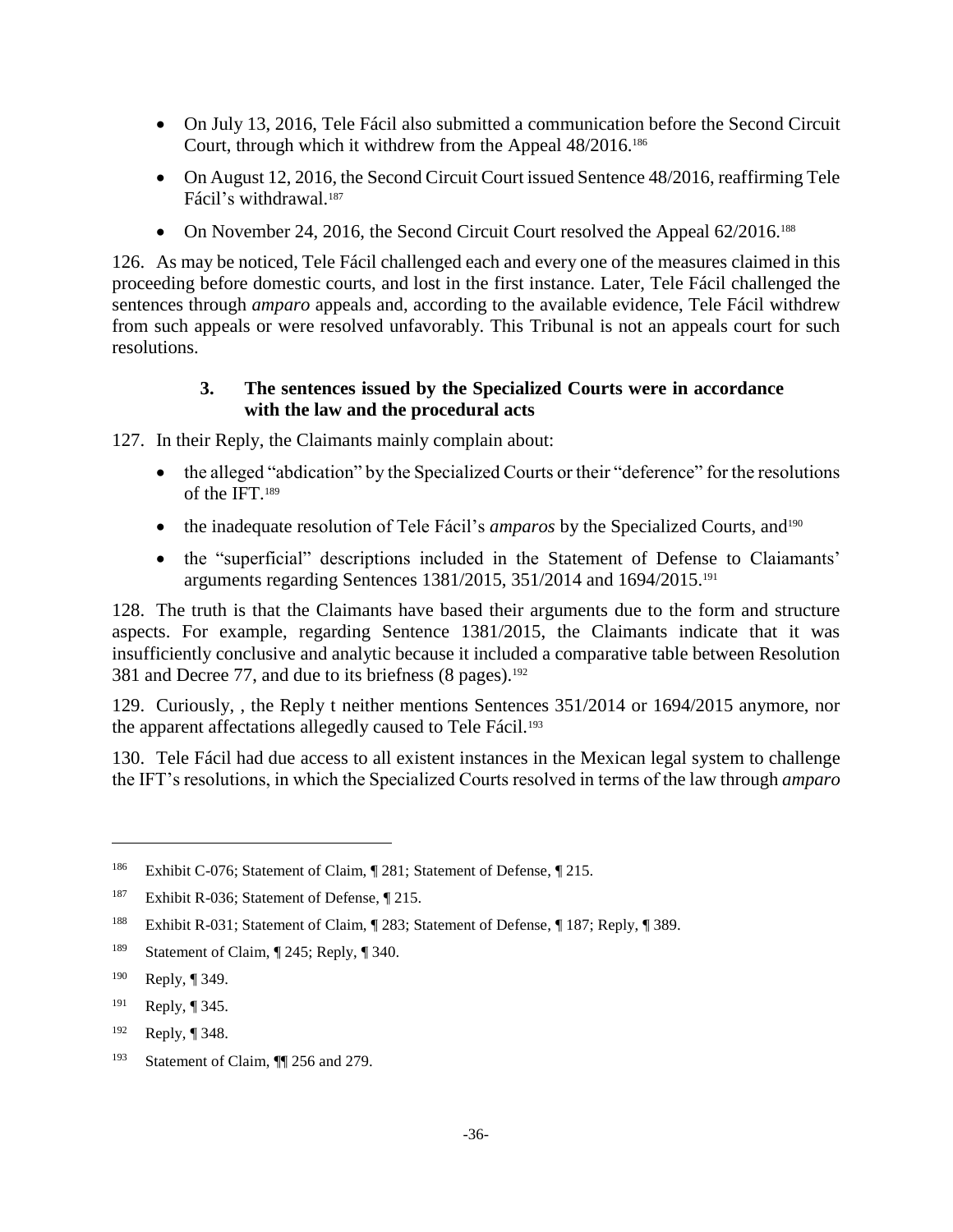sentences in which the lawfulness of the acts of the IFT was determined.<sup>194</sup> Tele Fácil was even able to be actively involved in the Amparo 351/2014, filed by Telmex.<sup>195</sup>

### **a. Amparo 1381/2015**

131. The Claimants indicate that Sentence 1381/2015 does not include a significant analysis, and criticize it for its concision and for including a comparative table between the text of Resolution 381 and Decision 77.<sup>196</sup>

132. It seems that Claimants forget that upon resolution of Tele Fácil's Amparo 1381/2015, the First District Court considered, *inter alia*, that the IFT did have authority to establish the scope of a resolution issued by the IFT's *Pleno*. The First District Court deemed that both, the Constitution and the LFTR, and the statute of the IFT, in effect allowed the IFT to issue confirmations of criteria to determine the scope of Resolution 381.<sup>197</sup>

133. Also, the First Circuit Court deemed that the confirmation criteria request from the DGS and the official document of the UAJ by which it submitted the Second Project of Decree 77 to the Technical Secretary of the *Pleno* were not acts of authority.<sup>198</sup> This is, they did not have "*the characteristics of unilateralism, imperativeness and enforceability*", and, therefore, did not cause any affectation whatsoever to Tele Fácil.<sup>199</sup> This same rule applies to the projects of Decree77 which are not even legal acts but simple working documents.

134. Also, Sentence 1381/2015 resolved that Decree 77 was issued precisely to address the documents submitted by Tele Fácil and Telmex without modifying Resolution 381.<sup>200</sup> The First District Court detailed that, at the time of issuance of Resolution 381, the IFT did not order to include any other element of the Proposal since they were not part of Tele Fácil's Interconnection Disagreement:

So, relating to the execution of the corresponding agreement, it became an indication that should have been complied by the parties, invariably considering indirect interconnection and omitting any reference to portability costs, being the only matters on which a pronouncement was made and on which the authority does have capacity to bind the parties.

<sup>&</sup>lt;sup>194</sup> Mr. Buj's First Expert Report, ¶ 108;

<sup>195</sup> Statement of Defense, ¶ 291.

<sup>196</sup> Reply, ¶ 346-351.

<sup>&</sup>lt;sup>197</sup> Exhibit C-063, p. 6. "The competent authority founded its faculties on article 28, paragraphs fifteenth and sixteenth of the Constitution;  $1<sup>st</sup>$ ,  $2<sup>nd</sup>$ ,  $7<sup>th</sup>$ , 15 sections X and LVII, 16 and 17, section I, and second to last paragraph of the Federal Telecommunications and Broadcasting Law, and 1<sup>st</sup> and 4<sup>th</sup>, section I, and 6 section XVIII of the Organic Statute of the Federal Telecommunications Institute".

<sup>198</sup> Exhibit C-063, p. 5. The First Circuit Court makes reference to Exhibits C-040 and C-050, respectively.

<sup>199</sup> ExhibitC-063, p. 5.

<sup>200</sup> *Id.*, p. 7.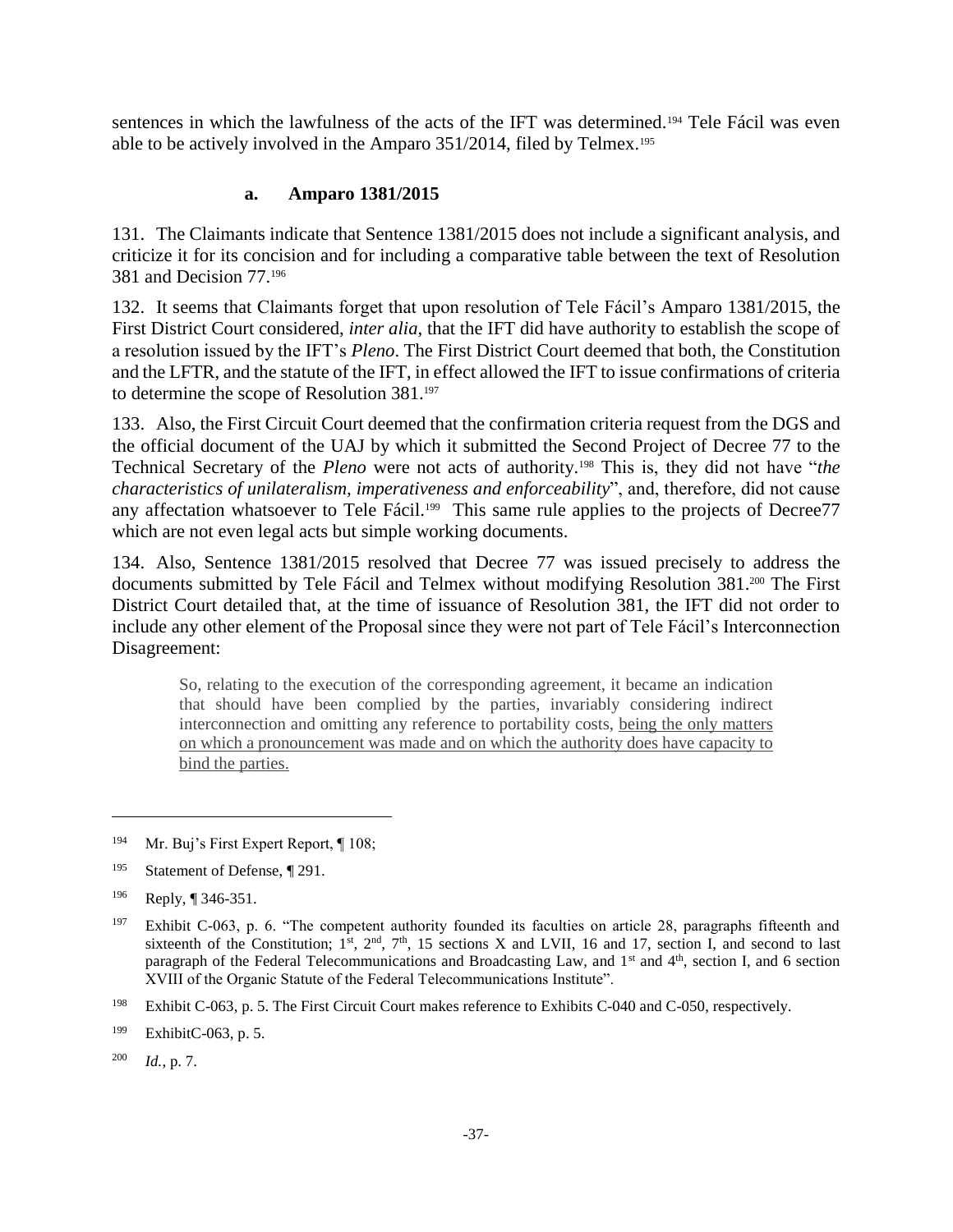Therefore, as the execution of the corresponding agreement was ordered, no resolution was made on any other stipulation included in the project of agreement in the record, because it was not part of the disagreement [...]

[…]

This means that the dispute over the rates that the agreement shall reflect is a matter on which the responsible authority may not exert any influence, since it was not subject of the interconnection disagreement. [Emphasis added]<sup>201</sup>

135. Not having been challenged, Sentence 1381/2015 became final. This means that the determinations in Sentence 1381/2015 would have the effect of *res judicata* in case that another *amparo* discussed the lawfulness of Decree 77 (which did happen at the time when the Second Circuit Court resolved the Appeal 62/2016), being: (i) that Decree 77 did not modify the contents of Resolution 381; (ii) that Resolution 381 only treated matters relating to number portability charges and indirect interconnection, not including the study of the applicable rate or any other stipulation included in the project of agreement; (iii) that in Resolution 381 interconnection of networks was ordered, without prejudice to the execution of the corresponding agreement; and (iv) that the IFT did not omit to verify and enforce compliance with Resolution 381.<sup>202</sup>

# **b. Amparo 351/2014**

136. Amparo 351/2014 was filed by Telmex against Resolution 381 and Decree 77. However, it was resolved after the Amparo 1381/2015. What is relevant in this case is that the Second District Court (*i.e.*, different from the one that resolved the Amparo 1381/2015) deemed that Resolution 381 did not rule in relation to the interconnection rates indicated in the Proposal, and that Decree 77 did not modify Resolution 381.

137. Sentence 351/2014 resolved that the only thing that IFT had at sight was the Proposal and the Interconnection Disagreement,<sup>203</sup> so that, at the time of issuing Resolution 381, the IFT only resolved on the two elements in controversy: the elimination of number portability charges and the possibility of indirect interconnection between Telmex's and Tele Fácil's networks.<sup>204</sup>

138. It cannot go unnoticed that Claimants' Reply does not include any mention of Sentence 351/2014. In contrast, in their Statement of Claim, the Claimants argued that Sentence 351/2014 "manifestly failed on interpreting the clear language of Resolution 381" and "aggravated this error by not making due analysis of the law".<sup>205</sup>

<sup>201</sup> *Id.*, pp. 16 and 17.

<sup>&</sup>lt;sup>202</sup> Mr. Rodrigo Buj's First Expert Report, ¶ 96-109. Mr. Rodrigo Buj's Second Expert Report, ¶ 134.

<sup>&</sup>lt;sup>203</sup> Mr. Rodrigo Buj's First Expert Report,  $\P$  91.

<sup>204</sup> Mr. Rodrigo Buj's First Expert Report, ¶¶ 91;

<sup>205</sup> Statement of Claim, ¶ 256.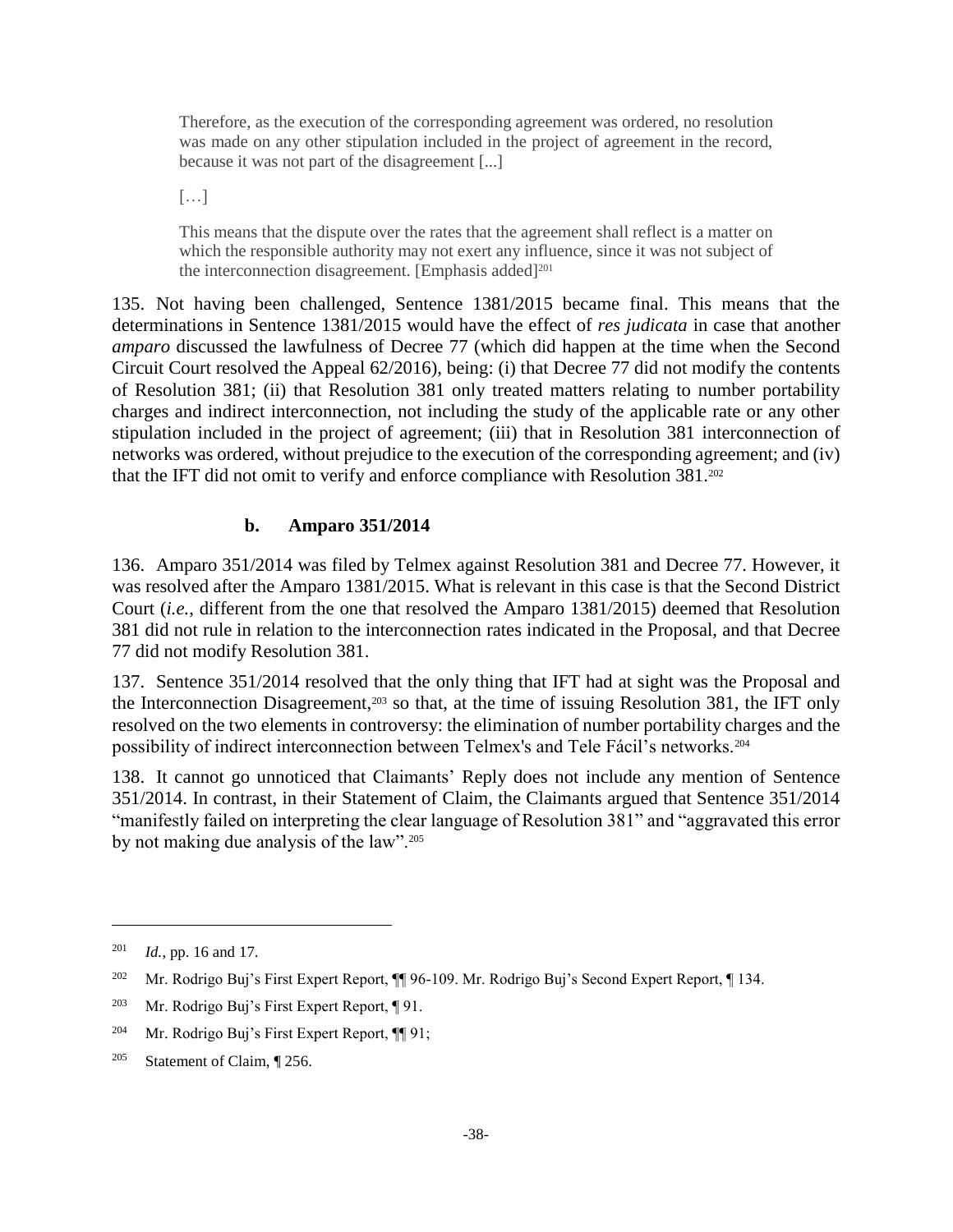139. Nor can it go unnoticed that, in their Statement of Claim, the Claimants qualified Sentence 62/2016, issued in response to the *amparo* appeals filed by Telmex and Tele Fácil against Sentence 351/2014, as "orwellian".<sup>206</sup> If this was the case, why did Tele Fácil withdrew from the Appeal 62/2016?<sup>207</sup> It is clear that the NAFTA does not force to do so, since article 1121 expressly excludes from waiver "proceedings for injunctive, declaratory or other extraordinary relief, not involving the payment of damages, before an administrative tribunal or court under the law of the disputing Party".<sup>208</sup>

140. As indicated by Mr. Buj in his second expert report, desisting from Appeal 62/2016 was a procedural error done by Tele Fácil, through which it deprived itself from the possibility that the Second Circuit Court could hear its challenge against Sentence 351/2014, independently from Appeal 35/2016.<sup>209</sup>

141. Finally, contrary to Claimants' arguments, the application of the *res judicata* principle by the Second Circuit Court was correct upon resolution of the Appeal 62/2016.<sup>210</sup> Under the Mexican legal system, in case an individual does not challenge a resolution in due time, it is "final", which may cause the effects of *res judicata* in case the same facts and the same subject of controversy are submitted to a claim.<sup>211</sup> This procedural institution seeks to grant legal certainty to the parties of a dispute through the invariability of a sentence whose object is identical to another already resolved.<sup>212</sup>

142. Therefore, at the time of resolving the Appeal 62/2016, the Second Circuit Court concluded that Telmex's complaints were analyzed in Sentence 1381/2015.<sup>213</sup> This situation may not be

 $\overline{a}$ 

<sup>211</sup> Mr. Buj's Second Expert Report, ¶¶ 134-135.

<sup>206</sup> Statement of Claim, ¶ 253;

<sup>&</sup>lt;sup>207</sup> Exhibit R-032; Statement of Defense, ¶ 294.

<sup>&</sup>lt;sup>208</sup> NAFTA, article 1121(1)(b) and 1121(2)(b).

<sup>209</sup> Mr. Rodrigo Buj's Second Expert Report, ¶¶ 136.

<sup>210</sup> Reply, ¶ 390; The Court of Appeals' decision was severely deficient in its selective application of res judicata principles. Telmex had raised an array of claims challenging provisions of the Federal Telecommunications Law, the Fundamental Technical Plan of Interconnection, Resolution 381 and Decree 77". Even when Tele Fácil withdrew from Appeal 62/2016, the Second Circuit Court issued a sentence on November 24, 2016 resolving the *amparo* appeal filed by Telmex against Sentence 351/2014. *See* Exhibit R-031 and Statement of Defense, ¶¶ 183-187.

<sup>&</sup>lt;sup>212</sup> Mr. Buj's Second Expert Report, footnote 50; The subject matter of the Amparo 1381/2015 and the Amparo 351/2014 was the same (*i.e.* Decree 77), and the parties were also the same (*i.e.* Tele Fácil, Telmex and the IFT).

<sup>&</sup>lt;sup>213</sup> Exhibit R-031, p. 86: "It is the opinion of this Circuit Court that the grievances at hand are not effective, for two reasons: first, because on this matter the institution of "*res judicata*" is configured, since it has been already resolved in two diverse judicial decisions that resolution P/IFT/l261114/381 and resolution P/IFT/EXT/080415/77 (which established the scope of the former) were both correct, the *Pleno* of the Federal Telecommunications Institute did not issue any opinion related to interconnection rates that should be applied in the contractual relationship between the plaintiff and the third interested party, since it is not subject matter of the originally submitted disagreement [...]".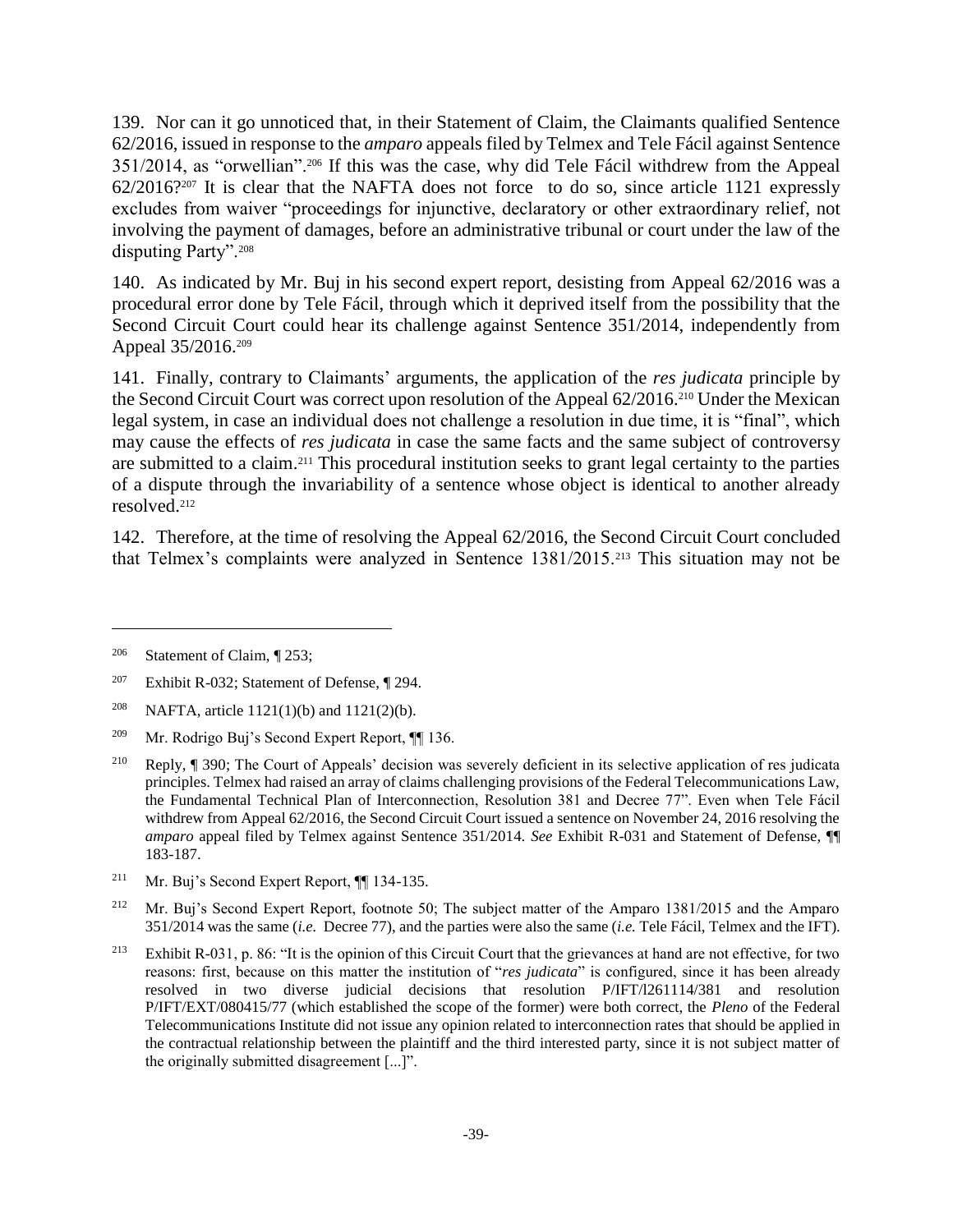understood under any assumption as a violation of Tele Fácil's fundamental rights, in addition that the Claimants, acting on their own free will, withrew from Appeal 62/2016.<sup>214</sup>

# **c. Amparo 1694/2015**

143. The Reply does not mention Amparo 1694/2015, filed by Tele Fácil against Resolution 127. In contrast, this sentence was deemed as "failed" in the Claim.<sup>215</sup>

144. Much less does it mentions the withdrawal of the Appeal 48/2016, filed by Tele Fácil against Sentence 1694/2015. In fact, in Mr. Buj's opinion, Tele Fácil incurred various procedural technical errors at the time of challenging Sentence 1694/2015, so that most certainly a profound analysis by the Second Circuit Court would have been impossible.<sup>216</sup> This will never be verifiable, since Tele Fácil incurred the same procedural error: withdraw from an *amparo* appeal. <sup>217</sup> It shall be reaffirmed that the NAFTA do not force claimants do so in order to submit a claim.

# **4. The untimeliness of the Appeal 35/2016 filed against Sentence 1381/2015 is attributable to Tele Fácil**

145. The Claimants insist that the Appeal 35/2016, filed by Tele Fácil against Sentence 1381/2015, was unjustifiably dismissed, when it is clear that it was dismissed for their lack of diligence. In any legal system, judicial periods exist to submit an appeal against a first instance sentence, and such terms constitute essential formalities of the procedure.

146. The Claimants base their argument in a non-proven fact: that at 11:58 pm of the last day to submit the appeal in question, a BGBG associate appeared at the offices of the Specialized Courts to submit the Appeal 35/2016, which was prevented by a security guard. There is no way to corroborate that this actually happened, since the Claimants have not delivered any evidence whatsoever. Not even a witness statement by Lic. Diana Margarita Mayorga Rea, the BGBG associate that allegedly was unable to file it. In fact, the Attestation of Facts indicates that Lic. Mayorga was arriving to the parking lot of the Specialized Courts' facilities at 11:59 hours.<sup>218</sup>

147. The Respondent requested, in its second documents request, *inter alia*, internal communications about the events of that day. It specifically requested:

Request 3- Internal documents and Internal Records of Communications, discussing any of the following matters: a) Ms. Mayorga's inability to file the appeal against the Amparo Resolution 1381/2015; b) The time of filing of the appeal on 11 February 2016; c) The legal opinion provided by Tele Fácil's Mexican counsel regarding the failure to

<sup>214</sup> Mr. Buj's Second Expert Report, ¶¶ 110 and 137. Exhibit R-032.

<sup>215</sup> Statement of Claim, ¶ 279.

<sup>216</sup> Mr. Rodrigo Buj's Second Expert Report, ¶ 152.

<sup>&</sup>lt;sup>217</sup> Exhibit C-076. Statement of Claim, ¶ 281; Statement of Defense, ¶ 215.

<sup>218</sup> ExhibitC-066, p. 10.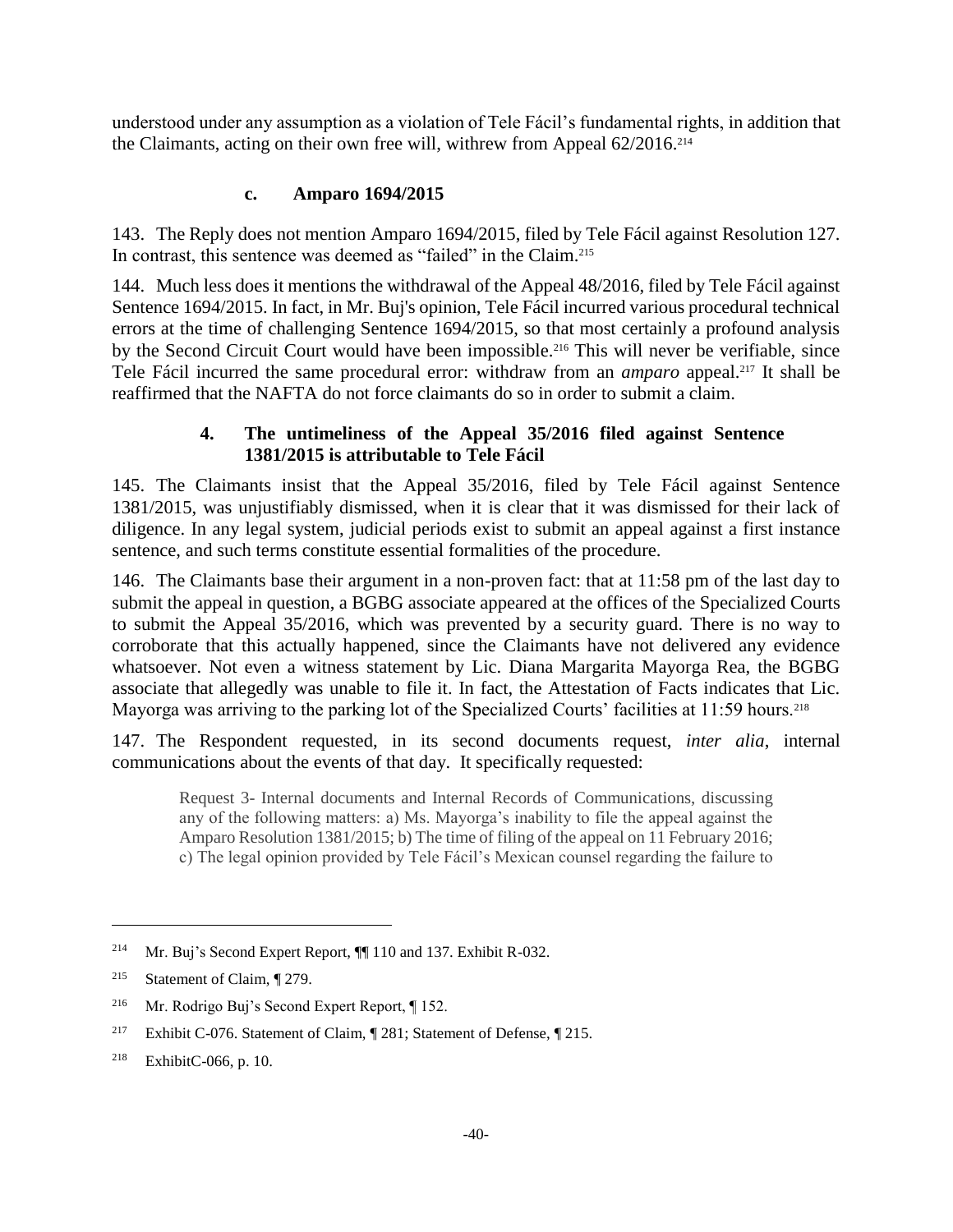submit the appeal against the Amparo Resolution 1381/2015; d) The Minutes of Fact dated 15 February 2016. 219

148. The Claimants stated not having the responsive documents for this request. The Respondent indicated that it was difficult to accept the response from the Claimants given the importance they placed on the fact that they had been allegedly prevented from submitting the Appeal 35/2016 within the term stipulated by law, and requested the Tribunal to order the Claimants to reaffirm their response. The Claimants did so on August 20 of this year. <sup>220</sup>

149. The Respondent reaffirms that it is not credible that internal documents and/or records of communications between BGBG and Tele Fácil (*i.e.* its client) does not exist where the impossibility to submit the *amparo* appeal within the term established by law is discussed. Mr. Bello's firm should have notified its client that it had been unable to submit the action and it would have certainly needed to explain the reasons why it was prevented to do it and the steps to be taken to solve the situation.

150. Aside from the lack of contemporary evidence to reaffirm their statements, the list of facts delivered by the Claimants have important inconsistencies that the Tribunal shall take into consideration:

- Mr. Bello asserts that Lic. Diana Margarita Mayorga Rea left the offices of BGBG at about 11:00 pm heading to the facilities of the Specialized Courts. However, "that night the traffic was terrible, so Lic. Mayorga arrived later than expected to the court, but still within the term. She arrived at 11:58 pm".<sup>221</sup>
- It is not too credible that there was "a terrible traffic" around midnight and that Lic. Mayorga had spent 58 minutes to reach the facilities of the Specialized Courts.<sup>222</sup> In any case, preparing the Appeal 35/2016 on the term's deadline and submitting it that same day and at the last possible hour would be a totally unacceptable practice in any law firm with a litigation practice.<sup>223</sup>
- The Attestation of Facts dated February 15, 2016, signed by Lic. Mayorga, does not refute the assertions of the PJF employees relating to the bribery attempts.<sup>224</sup> Not even

<sup>219</sup> Procedural Order No. 8, p. 12.

<sup>220</sup> Procedural Order No. 8, p. 12.

<sup>&</sup>lt;sup>221</sup> Exhibit C-004 ¶ 140;

<sup>222</sup> Exhibit C-004 ¶ 140; Exhibit C-132 ¶¶ 2-4.

<sup>&</sup>lt;sup>223</sup> "on February 11, 2016, the deadline for filing an appeal, my firm prepared the request for appeal and rook step to deliver it to the courthouse." Exhibit C-004, ¶ 140.

<sup>&</sup>lt;sup>224</sup> "[...] some minutes later, at approximately 0:05 of February 12, 2016, her driver returns, appearing again at the aforementioned entrance, who offers some money to be permitted access and the delivery of the documents [...] Lic. Diana Margarita Mayorga Rea appears [...] suggesting that they may somehow come to an arrangement". Exhibit C-066, p. 10.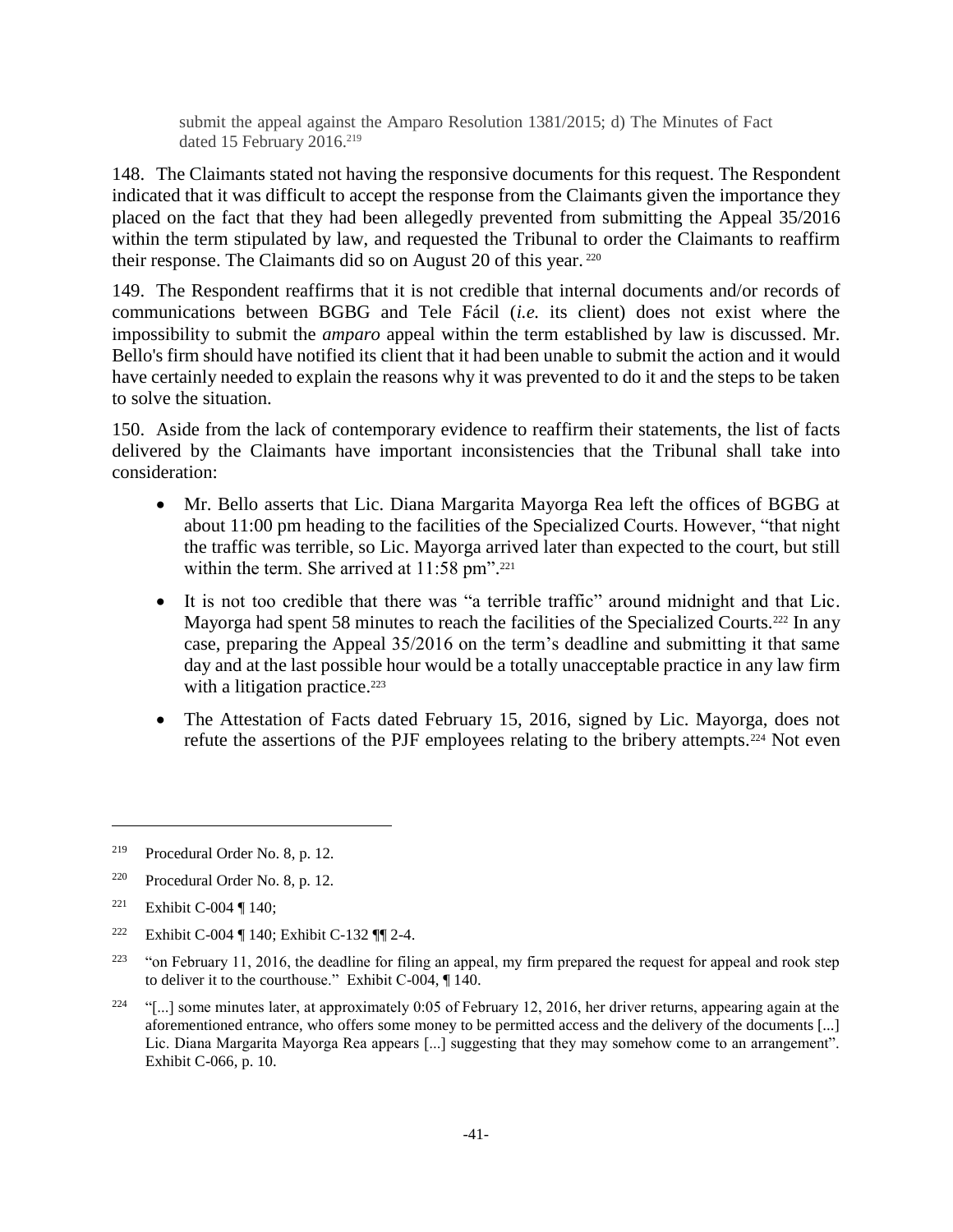Lic. Bonequi, who allegedly was present at the time of the preparation of the Attestation of Facts, attempted to refute such assertions.<sup>225</sup>

- On February 12, 2016, Lic. Mayorga allegedly appeared again at the facilities of the Specialized Courts with the intent to submit the *amparo* appealagainst Sentence 1381/2015 before the correspondence office, at around 8:45 am. There is no other proof besides the Attestation of Facts.
- Around 9:30 am, Miss Elia Sosa, at the time legal intern at BGBG arrived at the facilities of the Specialized Courts to assist Lic. Mayorga.<sup>226</sup> This is, no partner of the firm BGBG was present on February 12, 2015 to address the alleged impossibility to submit Tele Fácil's *amparo* appeal. According to the Claimants, this complicated procedure was left in the hands of an associate and an intern.
- Later, the Claimants assert, Lic. Mayorga and Miss Sosa waited one hour for Magistrate Mijangos, President of the Second Court, to receive them in his office.<sup>227</sup> No reason or justification exists to do so. In fact, the appropriate action was to submit the Appeal 35/2016 at 9:01 before the correspondence's office of the First District Court. The decision to randomly seek the President of a Collegiate Court was caused by the lack of experience of Lic. Mayorga or the mistaken instructions given remotely by Lic. Bonequi.<sup>228</sup>
- Ms. Mayorga knew about the jurisprudential criteria that established the possibility of filing an *amparo* appeal directly before the First District Court during the first business hour of the day following expiry of the term, since she mentioned it herself at the time of attempting to file the *amparo* appeal before the correspondence office, on February 12, 2016, at approximately 8:40 am:

Verbally, Ms. Diana Margarita Mayorga Rea states that [...]. On the following day, February 12, 2016, I appeared at approximately 8:40 hours at the Common Clerk's Office, requesting from the person in charge to receive two documents, one consisting on an amparo appeal addressed to the Court First District Court (sic) on the Administrative Subject Specialized in Economic Competition, Broadcasting and Telecommunications, and a second one

<sup>&</sup>lt;sup>225</sup> "On February 15, 2016 I personally went to the Telecom Courts, with Lic. Mayorga, and was present while the minutes of the facts were prepared". Exhibit C-132, ¶ 12.

<sup>&</sup>lt;sup>226</sup> Exhibit C-133, ¶ 4.

<sup>&</sup>lt;sup>227</sup> Exhibit C-132, ¶ 8. Likewise, Magistrate Mijangos has been recognized as a notable jurist of proved technical capacity and professionalism. Exhibit R-077.

<sup>228</sup> Reply, ¶ 375.

<sup>&</sup>quot;So I left that office waiting for the Magistrate President of any of the Collegiate Courts to arrive" [Emphasis added], Exhibit C-066, p. 10.

It shall be pointed out that Magistrate Mijangos was Magistrate President of the Second Collegiate Court, and not the "Judge President of the Telecommunications Courts". Such position is inexistent in the PJF. Reply, ¶ 379.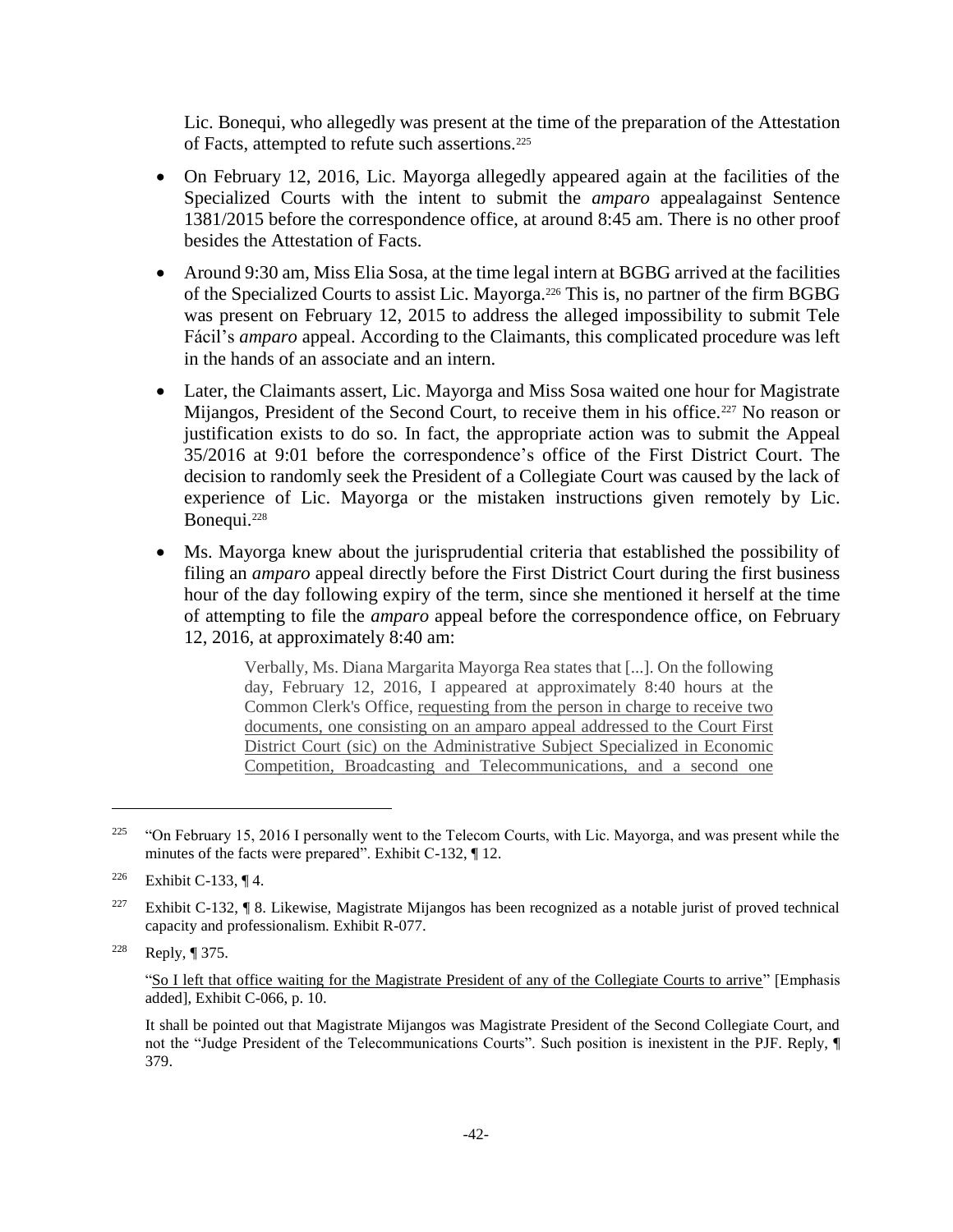consisting of an amended amparo addressed to the Second District Court on the Administrative Subject Specialized of the Common Clerk, without being able to specify his name, he told me that he could not receive such documentation because it was I was (sic) out of reception hours, to which I argued that jurisprudence of the Court existed that establishes that for amparo appeals was deemed as submitted in due time if it was submitted before the starting hour of the activities of the Court. To which he answered me that he knew the jurisprudence but could not receive the document. So I left that office waiting for the Magistrate President of any of the Collegiate Courts to arrive". [emphasis added].<sup>229</sup>

- Nothing prevented the Claimants from submitting Tele Fácil's *amparo* appeal before the correspondence office of the First District Court between 9:01 and 10:00 am, however, this did not happen but until noon on February 12, 2016. The justification of the Claimants is that they spent an hour "obtaining proof" about the events.<sup>230</sup>
- A logical action would have been to submit the Appeal 35/2016 before the last two minutes of the judicial deadline (*i.e.* 11:58 pm on February 11, 2015) or, otherwise, on February 12, 2016 at 9:01 am before the First District Court, and afterwards obtain proof of the Claimants' arguments.

151. The Claimants have omitted to mention that while Tele Fácil was taking action to justify the untimeliness of the Appeal 35/2016, Tele Fácil filed another constitutional relief in an attempt to challenge the pronouncement of the First District Court on the untimeliness of Appeal 35/2016.

152. On February 25, 2016 it filed the Complaint 11/2016 against the ruling dated February 12, 2016,<sup>231</sup> issued by the First District Court through which it resolved that Sentence 1381/2015 was "final".<sup>232</sup> Complaint 11/2016 was also channeled to the First Collegiate Court.

153. It is true that on March 6, 2016, the First Collegiate Court admitted Tele Fácil's *amparo*  appeal. <sup>233</sup> However, its admission was made without prejudice that such court may evaluate if its

<sup>&</sup>lt;sup>229</sup> Exhibit C-066, pp. 9 and 10.

<sup>230</sup> Statement of Claim, ¶ 275.

 $2^{31}$  R-035, p. 2. As Mr. Buj explained in his first report, the complaint ("queja") is a type of appeal provided for in article 97 of the Law of Constitutional Relief. It is admitted against various procedural actions, mainly to challenge any ruling that causes damage to the plaintiff. Mr. Buj's First Expert Report, footnote 83.

<sup>232</sup> Exhibit R-034; Statement of Claim, ¶ 201.

<sup>&</sup>lt;sup>233</sup> The First Circuit Court was composed by Magistrates Patricio González-Loyola Pérez, Jean-Claude Tron Petit and Oscar Germán Cendejas Gleason, who are outstanding magistrates specialized in the administrative, economic competition and telecommunications matters. See Exhibit R-077 and Exhibit R-078, p. 5.

Particularly, the Claimants' expert's opinion relating to one of the members of the First Circuit Court and his office in general (*i.e.,* her opinion on the First Circuit Court): Magistrate Tron Petit is not an ordinary magistrate. He has been the reporter judge in the most emblematic cases of economic competition and telecommunications. Under his office, it was determined that Coca-Cola had committed monopolistic practices (Big Cola case); *he was the one* who established case law criteria for the lifting the corporate veil to avoid subterfuges and corporate schemes performed by companies who tried to avoid the law; he has provided criteria for the evaluation of the relevant market; *he created* the jurisprudential concept of economic interest group whereby companies can be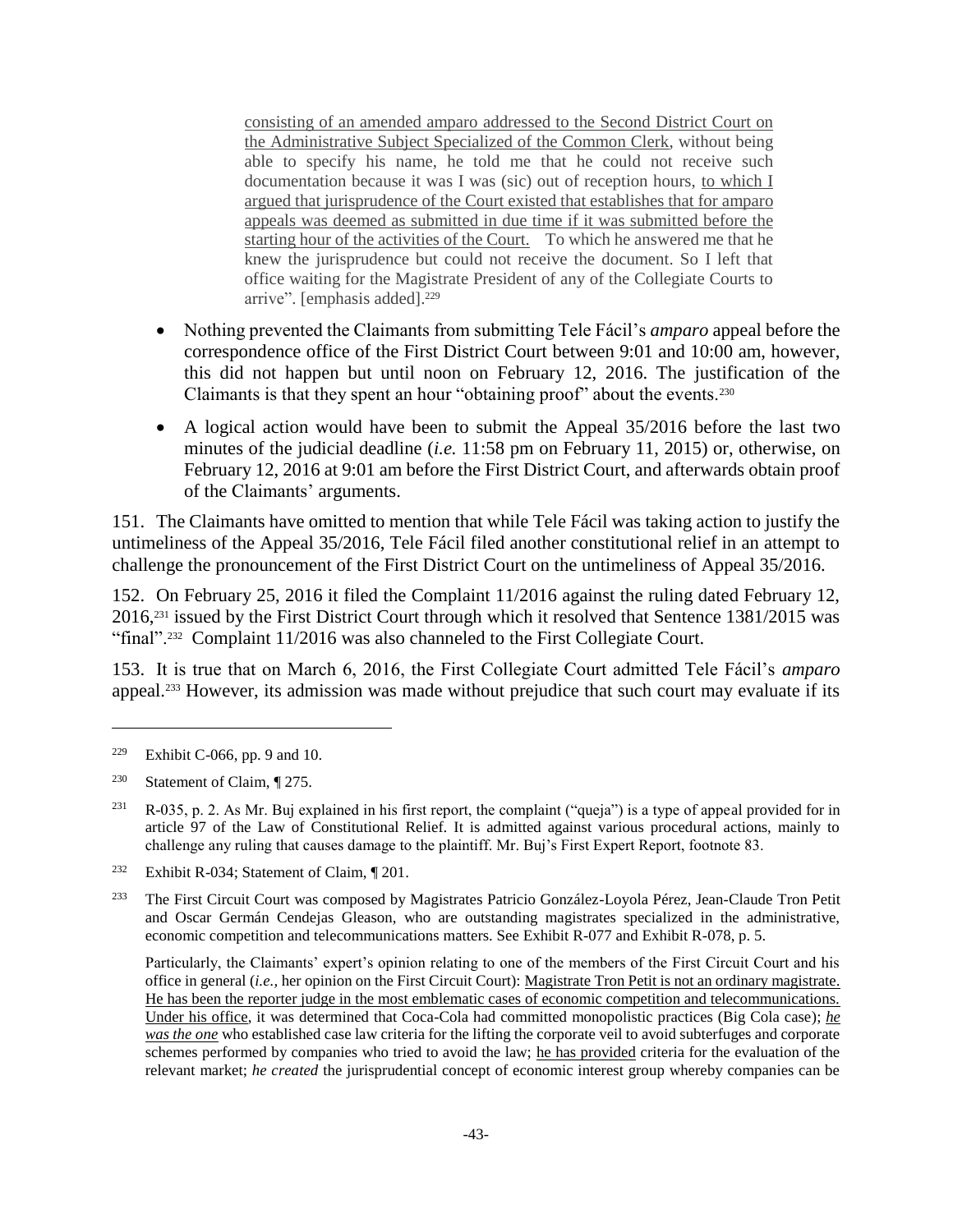filing and admission was untimely. As explained by Mr. Buj, the rulings issued by the President of a circuit collegiate court (*i.e.* procedural decisions) do not cause status, and once the Circuit Collegiate Court makes its analysis on the matter, a resolution may be issued in an opposite sense to the ruling that admitted an appeal (as was the case with Appeal35/2016), without this constituting any irregularity or violation to procedural law.<sup>234</sup> The First Circuit Court was aware at all times that the submission of the *amparo* appeal was untimely, but deemed that some elements to be considered relating to the untimeliness may have been present.

154. On April 21, 2016, the First Circuit Court resolved the Complaint 11/2016 as well as the Appeal 35/2016. Due to procedural times, the First Circuit Court analyzed the Complaint 11/2016 firstly.<sup>235</sup>

155. The First Circuit Court evaluated the Attestation of Facts and considered the two positions. On the one hand, the representatives of Tele Fácil stated that they were unable to submit Appeal 35/2016 on February 11, 2016. On the other hand, PJF employees indicated that Tele Fácil's representative arrived after 12:00 am.

156. Even when two different positions existed about the events of February 11, 2016, the First Circuit Court concluded that Complaint 11/2016 was unfounded.<sup>236</sup> The reason was that, not being able to submit its *amparo* appeal on February 11, 2016, Tele Fácil could: *a)* submit the appeal before the correspondence office of the Specialized Courts between 8:30 am and 9:00 am on February 12, 2016, or, otherwise, *b)* submit the Appeal 35/2016 before the First District Court from 9:01 am.<sup>237</sup> Those two options were feasible based on jurisprudence criteria of the SCJN, which the representative of Tele Fácil knew. <sup>238</sup>

157. Resolving the Appeal 35/2016 during the same session, the First Circuit Court took into account the resolution of Complaint 11/2016. This is the reason why the Appeal 35/2016 was dismissed.<sup>239</sup>

considered part of a group under certain assumptions to avoid damaging the process of competition for corporate arrangements; *his office* drafted the resolution that considered the independent affiliates of Televisa as part of the same economic interest group, confirming that Televisa is preponderant and subject to specific obligations; he has been the driving force for a broad discussion on audience rights and plurality. [...] [Emphasis added] Exhibit R-079.

<sup>234</sup> Mr. Buj's Second Expert Report, ¶¶ 131-132.

<sup>&</sup>lt;sup>235</sup> Mr. Buj's First Expert Report,  $\P$  120; It is notorious that the Claimants do not mention Complaint 11/2016 in their Statement of Claim, Reply, or in their submitted expert reports. *See* Mr. Buj's Second Expert Report, ¶ 133;

<sup>236</sup> Exhibit R-035 pp. 12-13.

<sup>&</sup>lt;sup>237</sup> Exhibit R-035 p. 40; Mr. Buj's First Expert Report, ¶ 119; Mr. Buj's First Expert Report, ¶ 125;

<sup>238</sup> Exhibit R-035 pp. 24-26. Exhibit C-066, p. 10.

<sup>&</sup>lt;sup>239</sup> "Having been reaffirmed in the aforementioned complaint action Q.A. 11/2016, the ruling issued on February twelve, two thousand sixteen on the amparo 1381/2015, of the First District Court on the Administrative Subject Specialized in Economic Competition, Broadcasting and Telecommunications, the resolution included there on the executory of the sentence issued in the constitutional hearing became final. [...] Consequently, as the procedural requisites of the amparo appeal were not complied with, it shall be dismissed. Exhibit C-075, p. 14.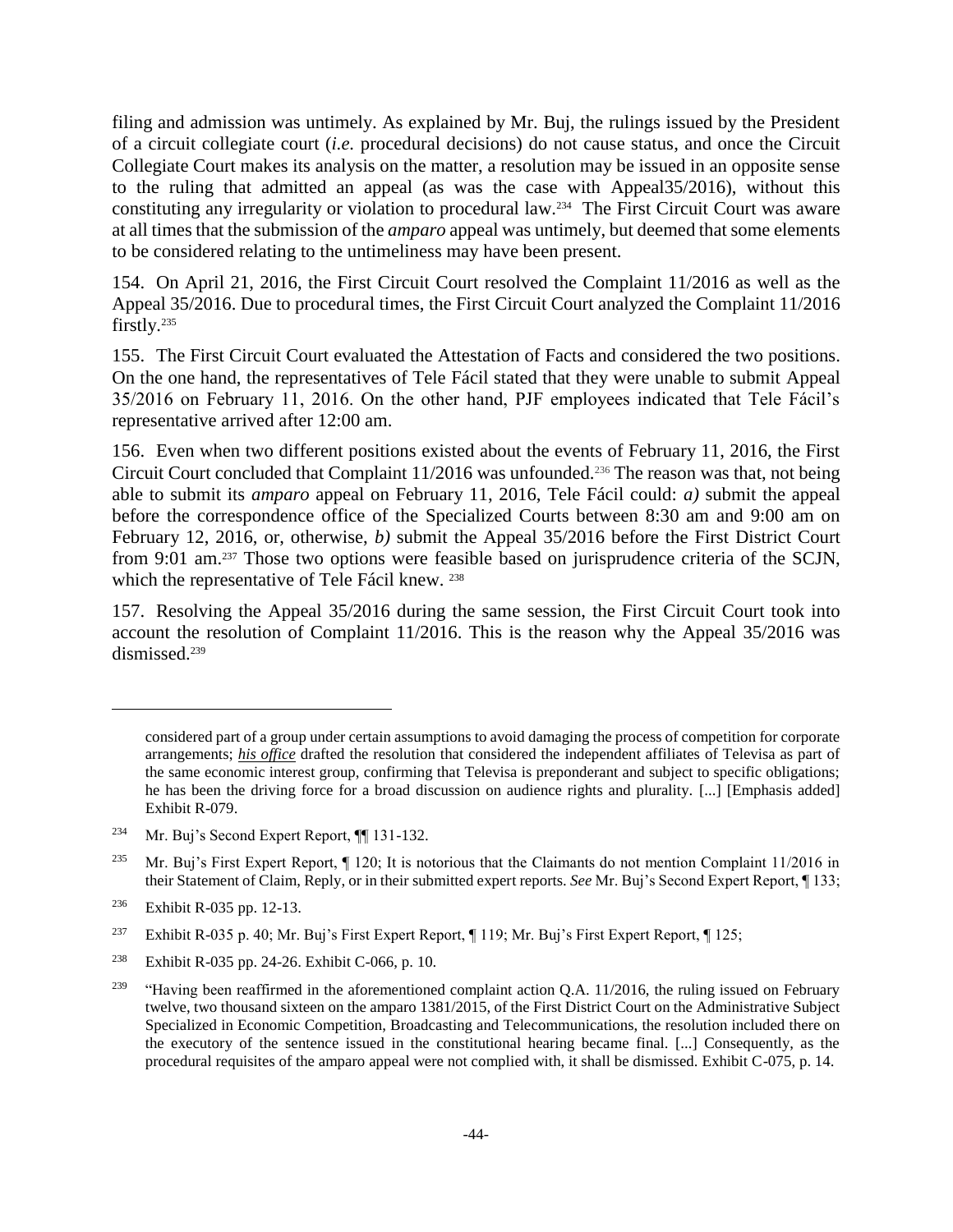158. Therefore, it is not correct to assert that the First Circuit Court dismissed Tele Fácil's actions "without a reasonable justification".<sup>240</sup> The First Circuit Court reaffirmed that Tele Fácil had not acted with "procedural due diligence" and therefore rejected the appeal in question.<sup>241</sup>

159. The Claimants' assertion that they were not entitled to submit the Appeal 35/2016 during the first business hour of February 12, 2016 before the First District Court is unfounded.<sup>242</sup> SCJN jurisprudence referred in the resolutions of Complaint 11/2016 and Appeal 35/2016 are intended to expand the access to justice for the appearing parties, so that they may submit their appeals within the first business hour of the day following the deadline.<sup>243</sup> Therefore, Tele Fácil was enabled to submit the Amparo Review 35/2016 within the first business hour of February 12, 2016.

# **5. Tele Fácil did not exhaust the judicial remedies referred by Mr. Soria.**

160. The Claimants indicate that, even if they would have prevailed in the *amparo* proceedings they filed, the "considerable losses" incurred by them would not have been compensated.<sup>244</sup> This argument contradicts what Mr. Soria states in his second expert report:

[...] There are also particular clauses wherebt the concessionaires agree to submit their disputes before specific courts and under specific laws.

In the case of the agreement among Tele Fácil and Telmex/Telnor, clause 18.5 of their interconnection agreement provides that modifications to any of the terms or conditions of the agreement could only be valid if both parties expressed their consent in writing. Clause 18.1 provides that any disputeregarding the interpretation and fulfillment of the agreement would be resolved by the Federal Courts located in Mexico City, and specialized in antritrust, telecommunications and broadcasting.<sup>245</sup> [Emphasis added].

161. The Respondent does not agree that an interconnection agreement or contract existed between Telmex and Tele Fácil. If, however, Tele Fácil believed it existed, the question arises, why did it not 'sue' Telmex for breach of the interconnection agreement before the federal courts in Mexico City, in accordance with clause 18.1 of the Proposal?

162. Mr. Buj states in his Second Report that the formalization of the agreement and the existence of an alleged agreement on interconnection rates are disputes for disagreements of a private nature,

<sup>&</sup>lt;sup>240</sup> Statement of Claim,  $\P$  274.

<sup>241</sup> "Having not acted with due procedural opportunity to submit the *amparo* appeal, the conclusion is that its filing was untimely [...]". Exhibit R-035, p. 43.

<sup>242</sup> Reply, ¶¶ 369 and 370.

<sup>243</sup> Mr. Buj's First Expert Report, ¶¶ 107 and 125; Mr. Buj's Second Expert Report, ¶¶ 133 and 136.

<sup>244</sup> Reply, ¶¶ 232 and 233.

<sup>&</sup>lt;sup>245</sup> Exhibit C-111  $\P$  58-59. Mr. Soria refers to the following stipulation:

<sup>&</sup>quot;18.1 JURISDICTION. The parties expressly submit anything related to this Agreement to the jurisdiction of the federal courts resident in Mexico City, Federal District expressly waiving any other jurisdiction on which they may rely by reason of their current or future domicile, or for any other cause." Exhibit C-021, p. 39.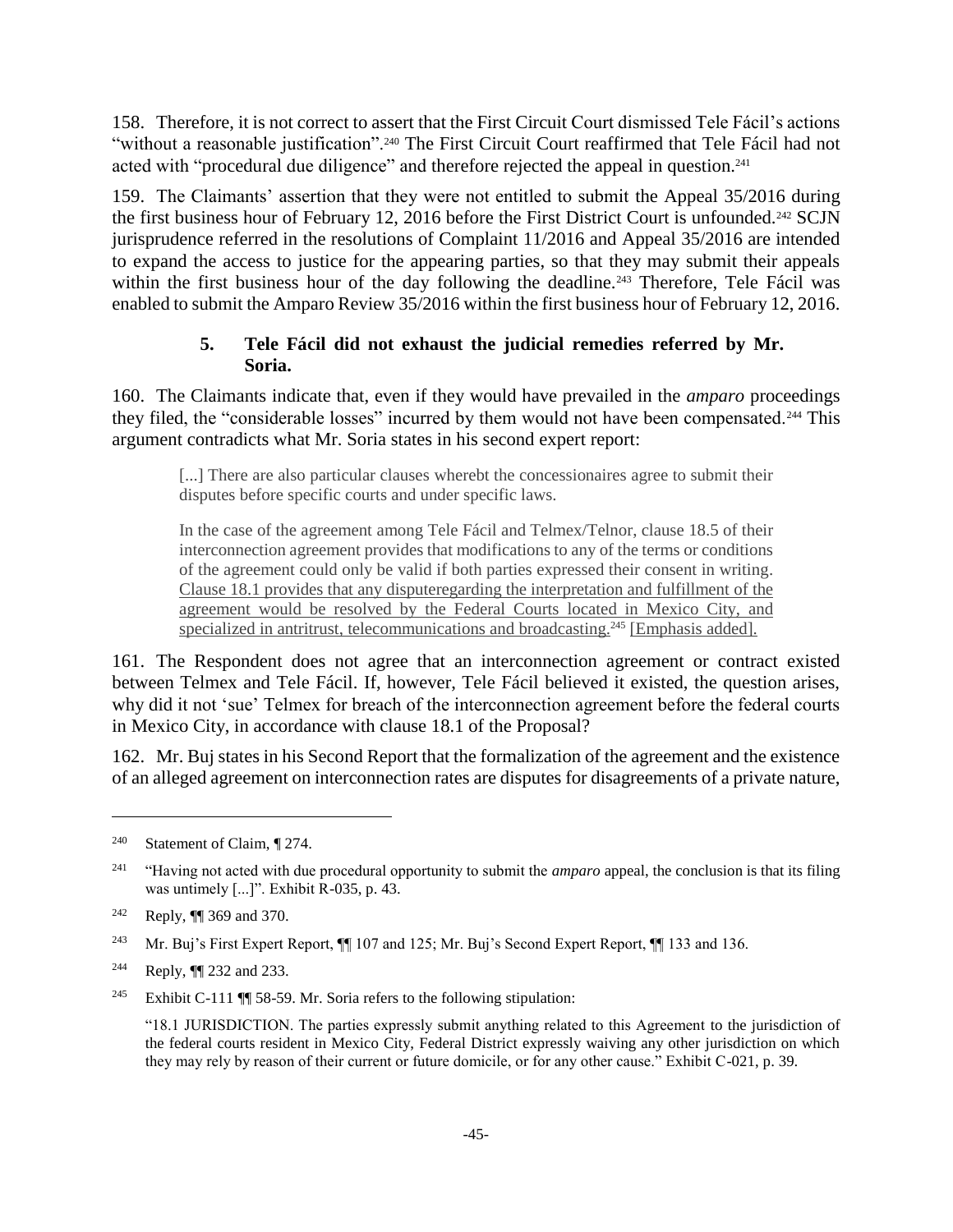over which, in any case, Tele Fácil may have appeared before Mexican judicial authorities for their resolution.<sup>246</sup> This is, Tele Fácil was enabled to appear before the Mexican judicial authorities to request judicial statement that an agreement existed on the rate and enforce the formalization of the interconnection agreement.<sup>247</sup>

163. That Decree 77 itself indicates that "the rights between the parties will be left unharmed" implies that the IFT considered that the concessionaires may appear before the judicial authorities to enforce the formalization of the agreement.<sup>248</sup>

# **6. The Mexican justice system did not affect Tele Fácil**

164. The Claimants claim against the Mexican State the "gross incompetence" of the courts of first instance that heard on the *amparos* related to Tele Fácil.<sup>249</sup> They have also argued systemic fails, causing poor reliability of the Specialized Courts.<sup>250</sup>

165. It is paradoxical that the Claimants qualify such "gross incompetence" when their own acts prevented the Specialized Courts from profoundly reviewing those resolutions. The Tribunal may not ignore that Tele Fácil: (i) withdrew from Appeal 48/2016, filed against Sentence 1694/2015; (ii) withdrew from Appeal 62/2016, filed against Sentence 351/2014, and (iii) filed the Appeal 35/2016 in an untimely manner, due to negligence attributable only to Tele Fácil.

166. The Claimants have sought to link the resolutions of the Specialized Courts (particularly Sentence 1381/2015) with some extracts of the OECD's 2017 report to justify their position that Tele Fácil was denied access to justice.<sup>251</sup> At the same time, the Claimants have requested the Tribunal to disregard the amparo resolutions because, in their words, they are not reliable.<sup>252</sup>

<sup>246</sup> Mr. Buj's Second Report, ¶ 189.

<sup>&</sup>lt;sup>247</sup> Mr. Buj's Second Report,  $\P$  187.

<sup>248</sup> Mr. Buj's Second Report, ¶ 190.

Relating to this, Tele Fácil was aware of the civil legal means to enforce compliance of obligations of interconnection agreements, since it seems like it planned to "activate" this means to sue other concessionaires, once it executed interconnection agreements with them (which is strange, to say the least). "[...] I also request that you recall that these rates are the ones indicated for billing in the terms of the agreement, but are objected at the time of payment to be adjusted to what we indicate, but taking this objection to the Judicial Authority through a civil trial. Consequently, upon obtaining a legal resolution, the low rates become final, but we expect that, shortly, once the secondary law is approved, the IFETEL will publish the final rates table to be collected between non-preponderant concessionaires, which at that timewill become of mandatory observation, even when we have a civil procedure in place.". Exhibit R-001, p. 3.

<sup>249</sup> Reply, ¶ 343.

<sup>&</sup>lt;sup>250</sup> Reply,  $\P\P$  404, 407-411.

<sup>&</sup>lt;sup>251</sup> "As a consequence, the Tribunal shall not refer to the resolutions of the judicial power indicated by the Respondent in the context of this arbitration". Reply, ¶¶ 407 and 410.

<sup>&</sup>lt;sup>252</sup> Reply,  $\P$  407 and 410. Exhibit C-114.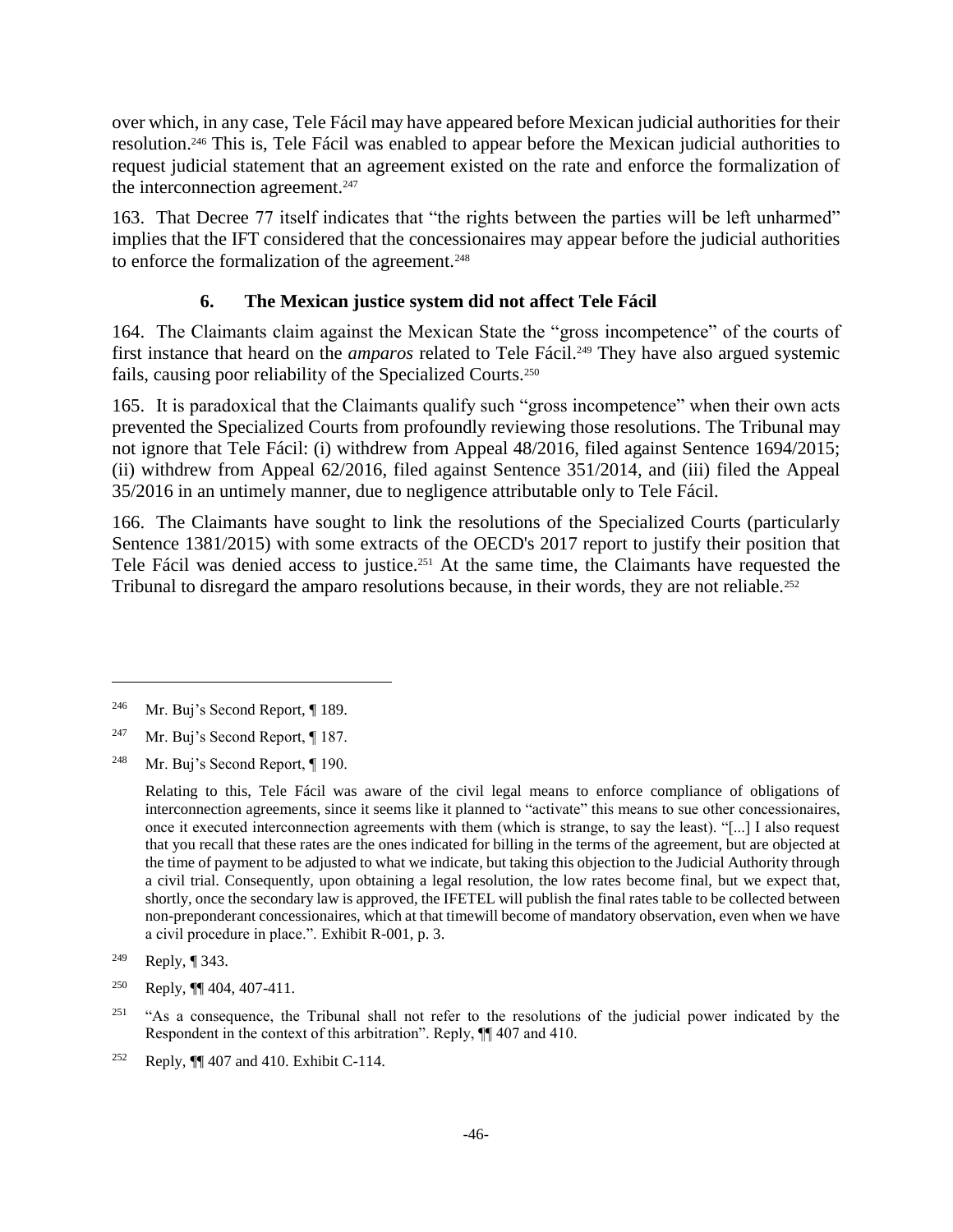167. However, the Tribunal will be able to verify that the Claimants only take fragments of the OECD's 2017 Report, omitting those sections that applaud the progress attained in the justice system and the creation of Specialized Courts:

A further critical improvement is the fact that indirect amparo trials against the general rules, acts or omissions of the IFT and COFECE do not entail the suspension of such determinations while the respective judicial resolution is pending [...].

 $\left[\ldots\right]$ 

The establishment of specialized judges and courts for the substantiation of indirect *amparo* trials pertaining to the telecommunications and broadcasting sectors, and in general, any conflict arising in relation to the application of the LFTR, is a further breakthrough in the regulatory reform in Mexico.

 $\left[\ldots\right]$ 

The creation of specialized courts in highly technical and specialized matters such as telecommunication services, broadcasting, and economic competition is a positive outcome of the reform. <sup>253</sup>

168. The Claimants have been unable to relate the supposed deficiencies of the Mexican justice system (*e.g*., lack of human resources, internal technical and economic experts, budget restrictions, and the system to appoint, rotate and remove judges and magistrates) with Sentence 351/2014, Sentence 1381/2015, Sentence 1694/2015, Appeal 35/2016, Appeal 62/2016 and Appeal 48/2016.<sup>254</sup>

<sup>253</sup> Exhibit C-084, pp. 33, 34 and 68.

<sup>254</sup> Exhibit C-084 p. 69; Exhibit C-114 ¶¶ 82-84.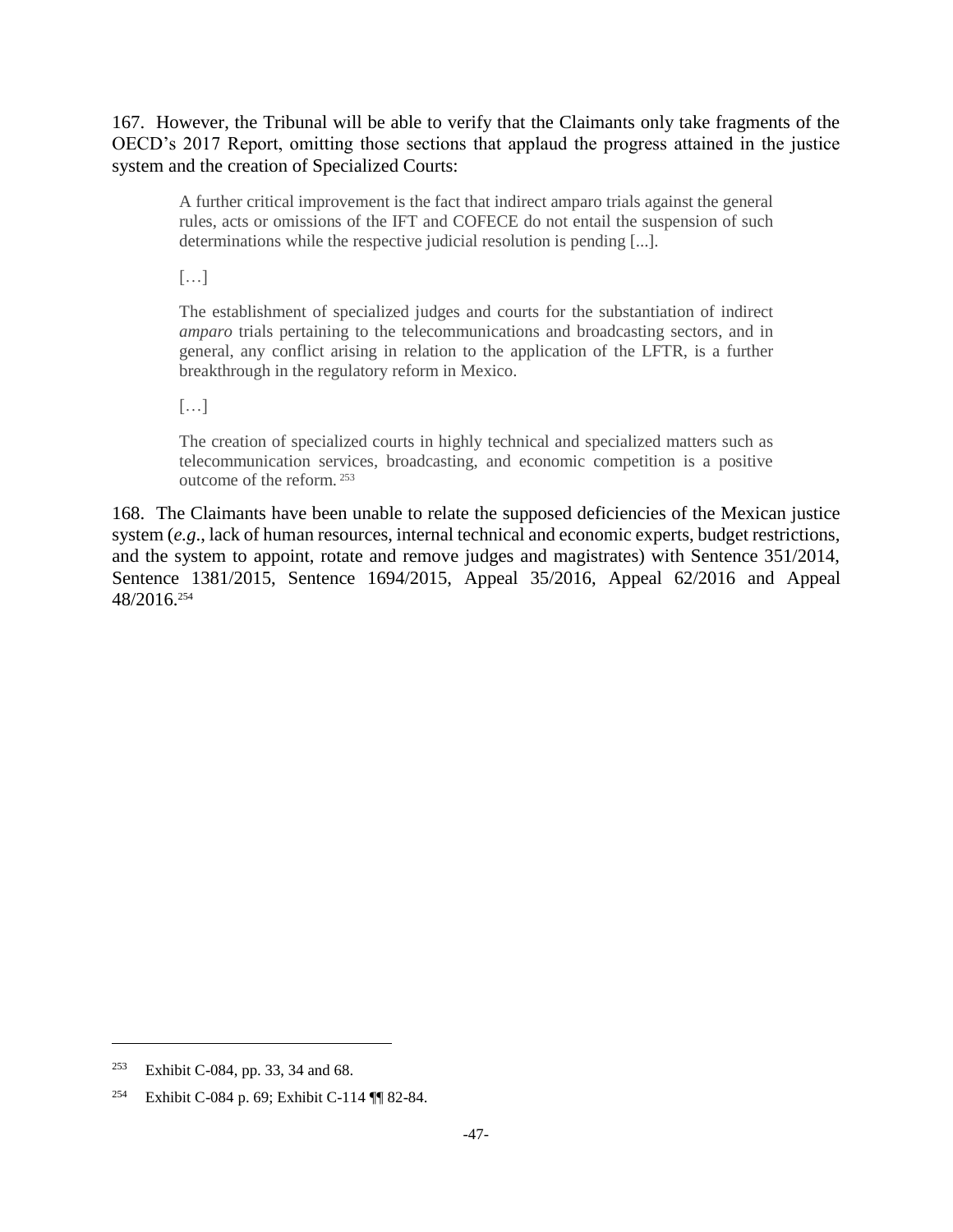# **III. Legal Arguments**

 $\overline{a}$ 

169. Respondent stated in its Statement of Defense that most of the contested issues in this case were matters of fact and that there were few controversial matters of law. Notwithstanding, Claimants have submitted 99 pages of legal arguments that address non-controversial points.

170. The following arguments are submitted without prejudice to the position of Mexico on the facts, including the following:

- A binding agreement never existed according to Mexican Law *i.e.,* a contract between Tele Fácil and Telmex that established the rate that Telmex would pay Tele Fácil or viceversa;
- Resolution 381 did not determine the interconnection rate between Telmex and Tele Fácil and, therefore, it did not determine which rate should be included in the interconnection agreement that the operators should execute in order to comply with the resolution;
- Decree 77 was a clarification about the scope of Resolution 381, issued after listening to the positions of both parties, in which it was confirmed that Resolution 381 did not determine the interconnection rate between Tele Fácil and Telmex;
- Resolution 127 was issued in accordance with the IFT legal mandate and the procedure established by law. Both parties were offered due process and it was decided based on rational and transparent considerations;
- The decisions of the national courts in the *amparos* 351/2014 and 1381/2015 against Resolution 381 and Decree 77 and *amparo* appeals 62/2016, 35/2016 and 48/2016 are reasonable, consistent and were duly grounded and motivated.
- Respondent never prevented the operation of the company, neither the execution of an interconnection agreement with Telmex, nor with any other operator, nor the interconnection (direct or indirect) with Telmex or with any other operator.

171. Claimants have made a significant effort to divert from certain matters that are a problem therefor. The first one is that their claim for expropriation lacks merit because:

- a) A claim for expropriation of a Tele Fácil asset cannot be filed unless the interference of the State with this asset is equivalent to an expropriation performed against;
- b) Even if Claimants could overcome the impediment described in the previous item, they have not been able to prove that the alleged Tele Fácil "interconnection rights"<sup>255</sup> are an "investment" in accordance with the definition of Article 1139 $(g)$  or (h); and
- c) Even if Claimants could overcome both previous impediments, an expropriation claim cannot be filed when the contested measure is the decision of an administrative or judicial body that resolves a dispute between private parties.

See section III(A)(1)(a) of the Reply named "Tele Fácil's interconnection rights constitute" intangible property"" The original in English: "*Tele Fácil's interconnection rights constitute "intangible property*.""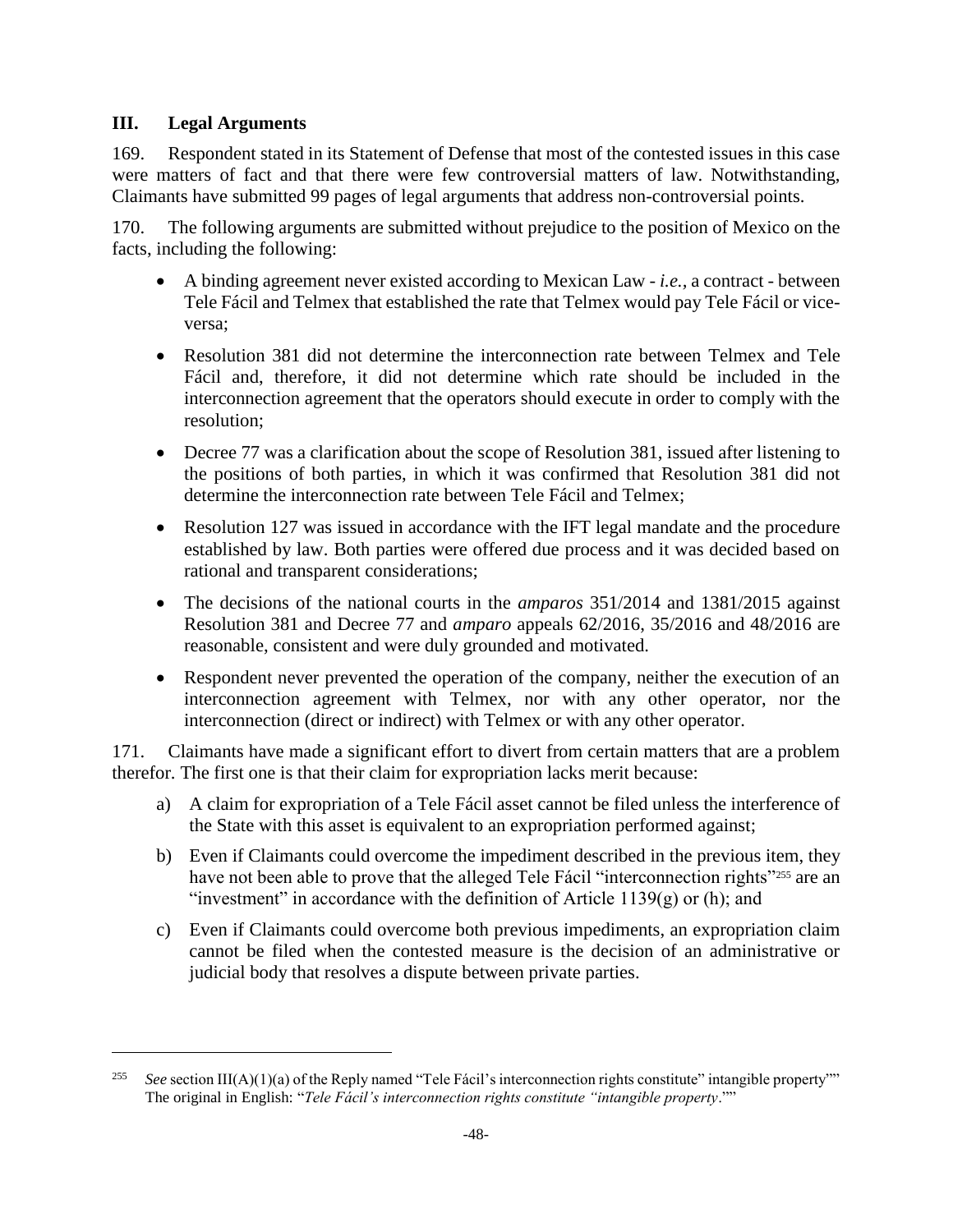d) In any case, Claimants have not proven that the measures claimed have had expropriation effects.

172. On the other hand, since the IFT measures and the decisions of the national courts were issued in good faith, in an effort to resolve a dispute between private parties, Claimants may only file one claim for violation of Article 1105, on behalf of Tele Fácil, based on the fact that there was a denial of justice - as this concept is understood according to international law - during the course of the final resolution of the dispute. Most of the arguments of the parties of NAFTA on this matter, as well as the applicable case law and the comments from scholars on the matter, support Mexico's position on this point.

## **A. Applicable definitions and their application to material and procedural obligations under Chapter XI of the Agreement**

173. A disciplined analysis of this claim begins with understanding the applicable Chapter Eleven definitions and their application to the relevant substantive obligations in Section A and procedural provisions in Section B. The following applicable definitions are listed in the order that they appear in Articles 201 and 1139 and have been edited for brevity:

#### **Article 201: Definitions of General Application**

**enterprise** means any entity constituted or organized under applicable law, whether or not for profit, and whether privately-owned or governmentally-owned, including any corporation, trust, partnership, sole proprietorship, joint venture or other association;

#### **Article 1139: Definitions**

[...]

#### **investment** means:

(b) an equity security of an enterprise;

 $[\ldots]$ 

(g) real estate or other property, tangible or intangible, acquired in the expectation or used for the purpose of economic benefit or other business purposes; and

(h) interests arising from the commitment of capital or other resources in the territory of a Party to economic activity in such territory, such as under

(i) contracts involving the presence of an investor's property in the territory of the Party, including turnkey or construction contracts, or concessions, or

(ii) contracts where remuneration depends substantially on the production, revenues or profits of an enterprise;

[…]

**investment of an investor of a Party** means an investment owned or controlled directly or indirectly by an investor of such Party;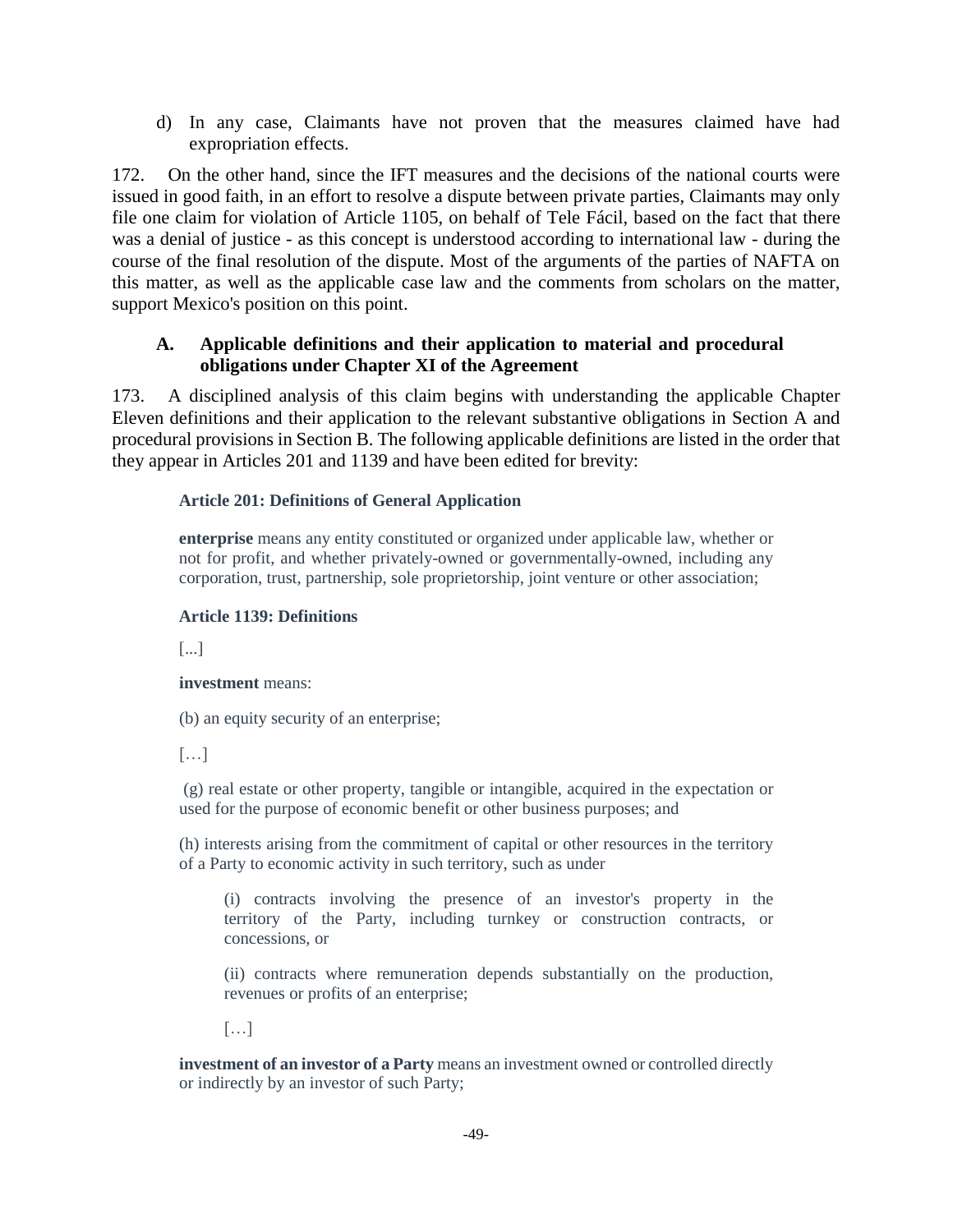**investor of a Party** means a Party or state enterprise thereof, or a national or an enterprise of such Party, that seeks to make, is making or has made an investment;

[…]

### 174. The relevant substantive obligations of Section A, Chapter XI are the following:

#### **Article 1102: National Treatment**

1. Each Party shall accord to **investors of another Party** treatment no less favorable than that it accords, in like circumstances, to its own investors with respect to the establishment, acquisition, expansion, management, conduct, operation, and sale or other disposition of investments.

2. Each Party shall accord **to investments of investors of another Party** treatment no less favorable than that it accords, in like circumstances, to investments of its own investors with respect to the establishment, acquisition, expansion, management, conduct, operation, and sale or other disposition of investments.

 $[\ldots]$ 

#### **Article 1103: Most-Favored-Nation Treatment**

1. Each Party shall accord to **investors of another Party** treatment no less favorable than that it accords, in like circumstances, to investors of any other Party or of a non-Party with respect to the establishment, acquisition, expansion, management, conduct, operation, and sale or other disposition of investments.

2. Each Party shall accord to **investments of investors of another Party** treatment no less favorable than that it accords, in like circumstances, to investments of investors of any other Party or of a non-Party with respect to the establishment, acquisition, expansion, management, conduct, operation, and sale or other disposition of investments.

#### **Article 1105: Minimum Standard of Treatment**

1. Each Party shall accord to **investments of investors of another Party** treatment in accordance with international law, including fair and equitable treatment and full protection and security.

2. Without prejudice to paragraph 1 and notwithstanding Article 1108(7)(b), each Party shall accord to **investors of another Party,** and to **investments of investors of another** Party, non-discriminatory treatment with respect to measures it adopts or maintains relating to losses suffered by investments in its territory owing to armed conflict or civil strife.

[…]

#### **Article 1110: Expropriation and Compensation**

1. No Party may directly or indirectly nationalize or expropriate an **investment of an investor of another Party** in its territory or take a measure tantamount to nationalization or expropriation of such an investment ("expropriation"), except: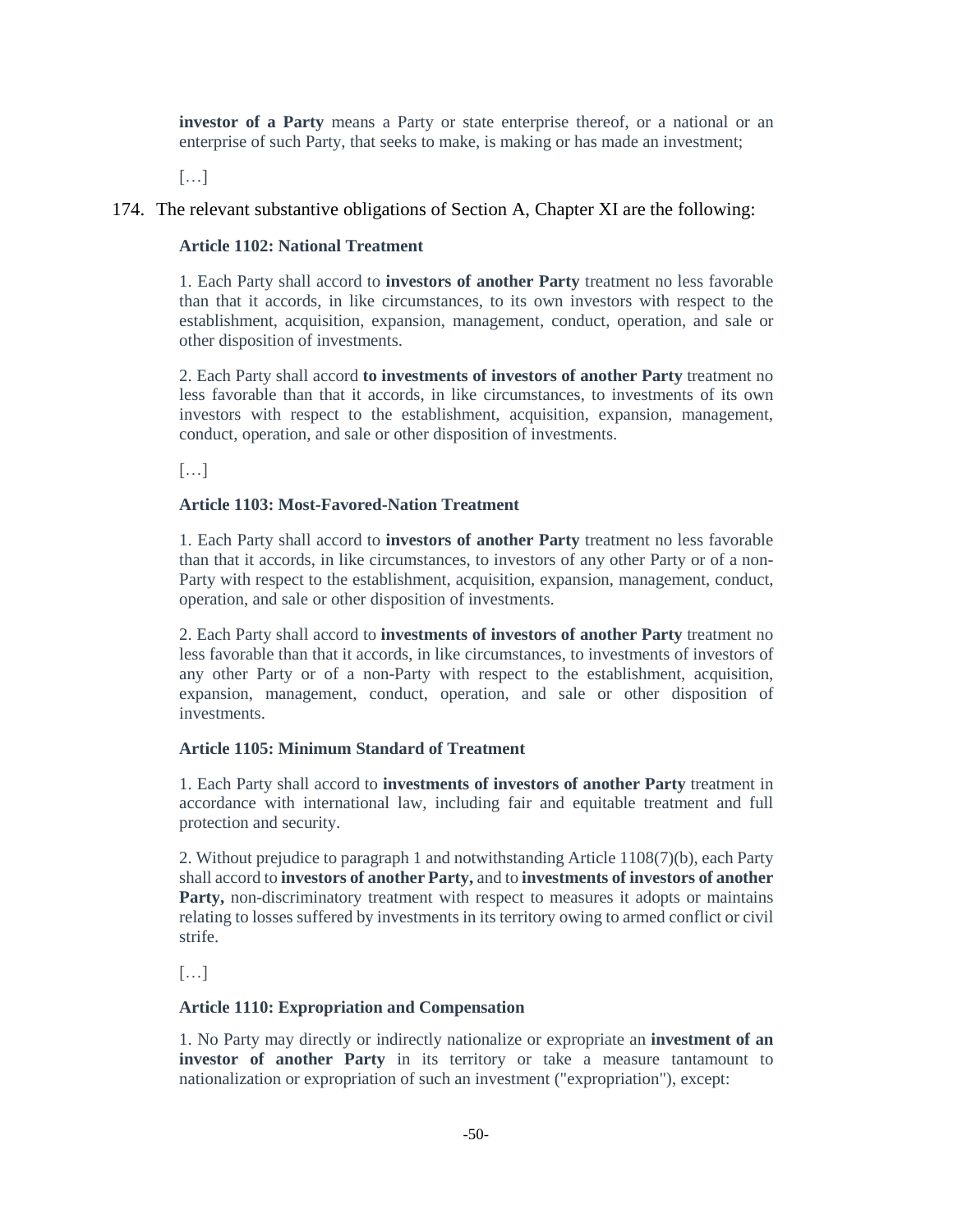[...]

175. The relevant provisions of Section B of Chapter XI are the following:

## **Article 1116: Claim by an Investor of a Party on Its Own Behalf**

1. **An investor of a Party** may submit to arbitration under this Section a claim that another Party has breached an obligation under:

(a) Section A  $\lceil \dots \rceil$ 

and that the investor has incurred loss or damage by reason of, or arising out of, that breach.

### **Article 1117: Claim by an Investor of a Party on Behalf of an Enterprise**

**1. An investor of a Party,** on behalf of an **enterprise** of another Party that is a juridical person that the investor owns or controls directly or indirectly, may submit to arbitration under this Section a claim that the other Party has breached an obligation under:

4. An **investment** may not make a claim under this Section.4. An investment may not make a claim under this Section.

#### **Article 1135: Final Award**

 $[\ldots]$ 

2. Subject to paragraph 1, where a claim is made under Article 1117(1):

(a) an award of restitution of property shall provide that restitution be made to the **enterprise;** 

(b) an award of monetary damages and any applicable interest shall provide that the sum be paid to the **enterprise**; and

(c) the award shall provide that it is made without prejudice to any right that any person may have in the relief under applicable domestic law.

# **B. Observations on the applicable text of NAFTA's Chapter XI**

176. It is readily apparent that Chapter XI employs precise definitions that are used purposefully and consistently throughout both Section A and Section B. It is important for the Tribunal to be cognizant of these terms to understand the differences in *to whom* each substantive obligation is owed and *by whom* each procedural remedy can be employed.

177. "To whom" the relevant the Section A substantive obligations are owed can be summarized as follows:

• The protection against discrimination on the basis of national origin under Articles 1102 and 1103 applies to *both* **investors of another Party** *and* **investments of investors of another Party** – however there is no claim under Article 1102 or 1103 in this case;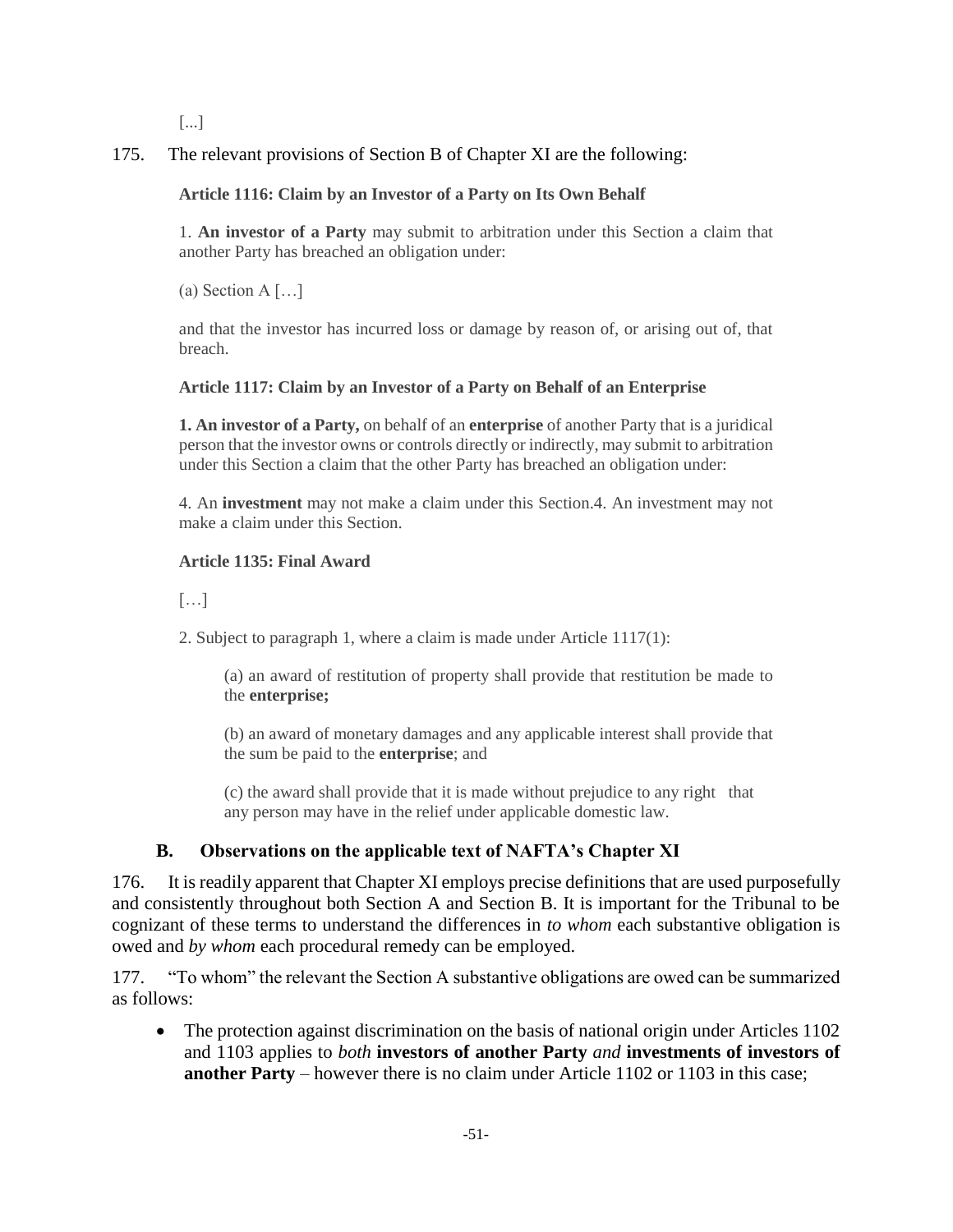- The requirement under Article 1105(1) to accord treatment in accordance with international law applies *only* to **investments of investors of another Party –** there are numerous alleged violations of Article 1105(1) in this case;
- The requirement under Article 1105(2) to accord non-discriminatory treatment with respect to measures relating to losses suffered by investments owing to armed conflict or civil applies to *both* **investors of another Party**, and to **investments of investors of another Party**.
- Article 1110 prohibits measures equivalent direct or indirect nationalization or expropriation<sup>256</sup> of **investments of investors of another Party** – in other words, it protects *investments of investors* from expropriation but does *not* purport to protect *investments of investments* of investors from expropriation of their assets.

178. Regarding the second point - *i.e.,* who may file a claim due to violation of a material obligation of Section A - Respondent summarizes it as follows:

- An **investor of a Party** such as Messrs. Nelson and Blanco can submit a claim under article 1116 alleging that another party has breached an obligation under Section A that has caused a damage.
- An **investor of a Party**  such as Messrs. Nelson and Blanco can submit a claim under article 1117 - which Mr. Nelson has done – on behalf of an **enterprise** under his property or under his direct or indirect control.

# **C. Expropriation**

179. Claimants argue that they listed in their Statement of Claim that "they have listed the different assets property of Tele Fácil, in its capacity as investment company, and Claimants in their role as shareholders of Tele Fácil that constitute protected "investments" as provided in Chapter Eleven".<sup>257</sup>

180. Respondent has agreed that some of these assets are protected investments under the NAFTA, however, Claimants have not yet identified precisely which of these alleged investments were indirectly expropriated through the issuance of Decree 77 and/or Resolution 127 and, even more important, they have not yet proven that the measures claimed had effects equivalent to an expropriation:

• The company Tele Fácil S.A. de C.V., is still in the hands of its shareholders. If the argument is that the measures claimed prevented the operations thereof, and this is an indirect expropriation of the company, Respondent sustains that this has not been proven.

<sup>&</sup>lt;sup>256</sup> Although in cases where it is specified.

<sup>257</sup> Reply, ¶ 172. The original text in English: "the *many assets owned by Tele Fácil, in its capacity as investment company, and by Claimants, in their role as shareholders of Tele Fácil, that constitute protected 'investments' under Chapter Eleven*".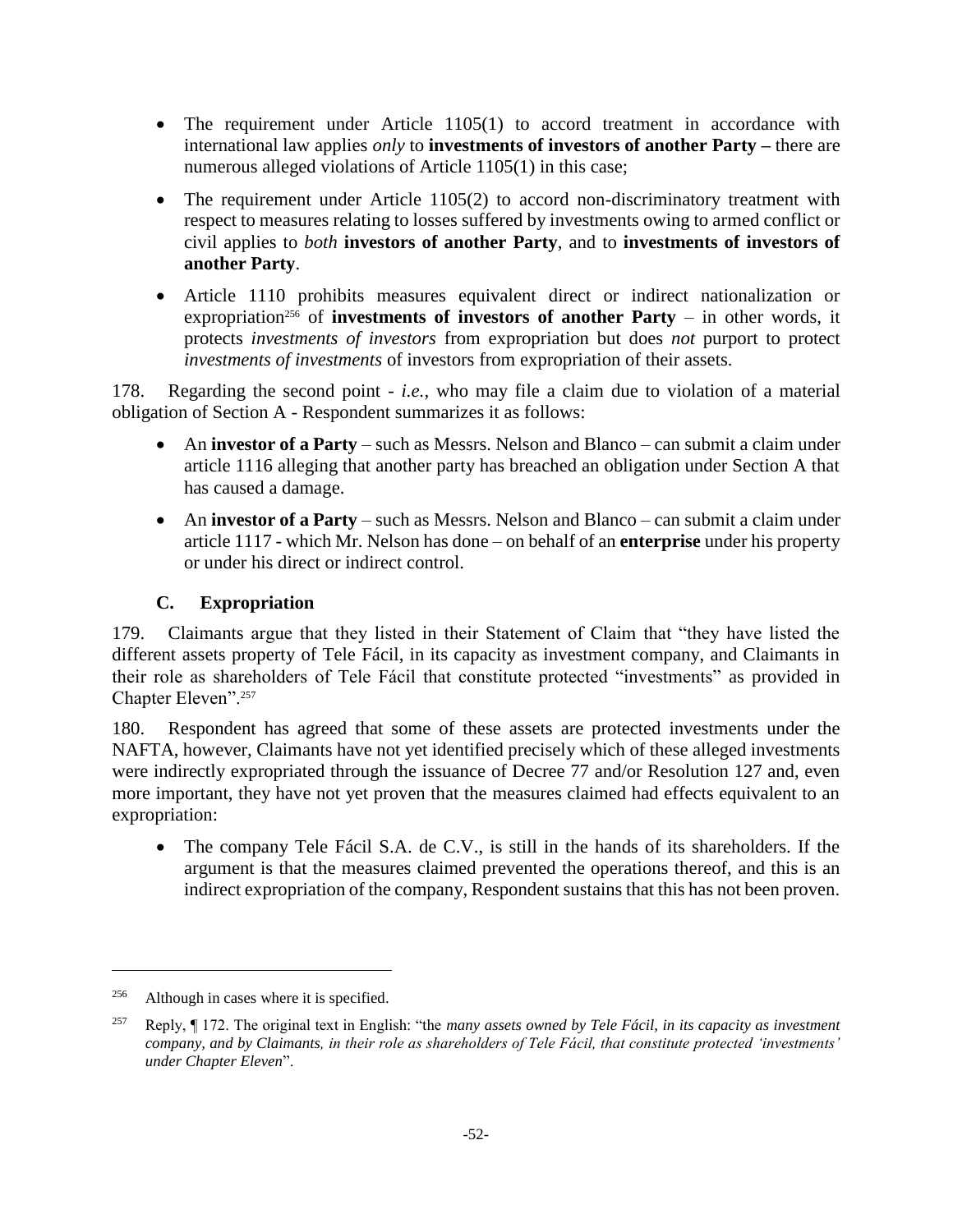- Messrs. Nelson and Blanco still own their shares in Tele Fácil S.A. de C.V. If Claimants' argument is that the IFT and/or the Specialized Courts actions took away all the value from their shares, Respondent again sustains that this has not been proven.
- The Concession granted to Tele Fácil is still valid, and despite of being fully capable of using it, the company decided not to do so, violating in this way the terms and conditions of the Concession. In any way, the holder of the Concession is Tele Fácil, not the Claimants;<sup>258</sup>
- The telecommunications equipment that Tele Fácil allegedly acquired in order to begin providing the service at the end of 2014 are allegedly still in their possession and they were neither affected, nor expropriated, in any way by the measures claimed. Also, this equipment would be assets belonging to Tele Fácil, not to Claimants;
- The alleged "rights to receive significant income through the exchange of traffic of calls under the interconnection agreement with Telmex<sup>"259</sup> do not fit in any of the 8 investment categories identified in Article 1139 of the NAFTA and, therefore, they are not a protected investment. Even if they were, the holder of the rights would be Tele Fácil and not the Claimants;
- The same can be said about the alleged "interconnection rights" of Tele Fácil, *i.e.,* the alleged rate agreement with Telmex allegedly reached in 2014 and that, according to their reading of Resolution 381, it should have been incorporated to the interconnection agreement that said resolution ordered to be signed. These alleged rights do not fit in any of the investment categories of Article 1139 and, in any case, the holder thereof would be the company Tele Fácil S.A. de C.V., not the Claimants.

181. The Claimants correctly contend that Messrs. Nelson and Blanco are "investors of another Party" because (*inter alia*) they each own an equity interest in an enterprise by virtue of their ownership of shares in Tele Facil -- 60% as to Mr. Nelson and 20% as to Mr. Blanco.<sup>260</sup> It is not disputed that they have standing under Article 1116 to submit a claim for damages they have suffered *qua* shareholders for a breach of a Section A obligation owed to them as investors of another Party.

182. Relying on the well-known *dictum* in *GAMI*, the Claimants further contend that Messrs. Nelson and Blanco are entitled to claim for the loss of value their shares on a "derivative" basis.<sup>261</sup> It is not disputed that they are each entitled to recover the loss of value of their shares to the extent that damages arising out of a breach of a Section A obligation *to Tele Facil* demonstrably flows through to them as shareholders.

<sup>258</sup> Exhibit C-012, p. 2.

<sup>259</sup> Reply, ¶ 172.

<sup>260</sup> The Claimants also contend that each have "an interest in an enterprise that entitles the owner to share in income or profits of the enterprise" that qualifies as an "investment" under Article 1139 (e). This is not disputed but it does not add anything to the scope of their claim. As shareholders they are already entitled to a share in the profits of Tele Facil through payment of dividends as decided by the directors.

<sup>261</sup> Reply, ¶ 218.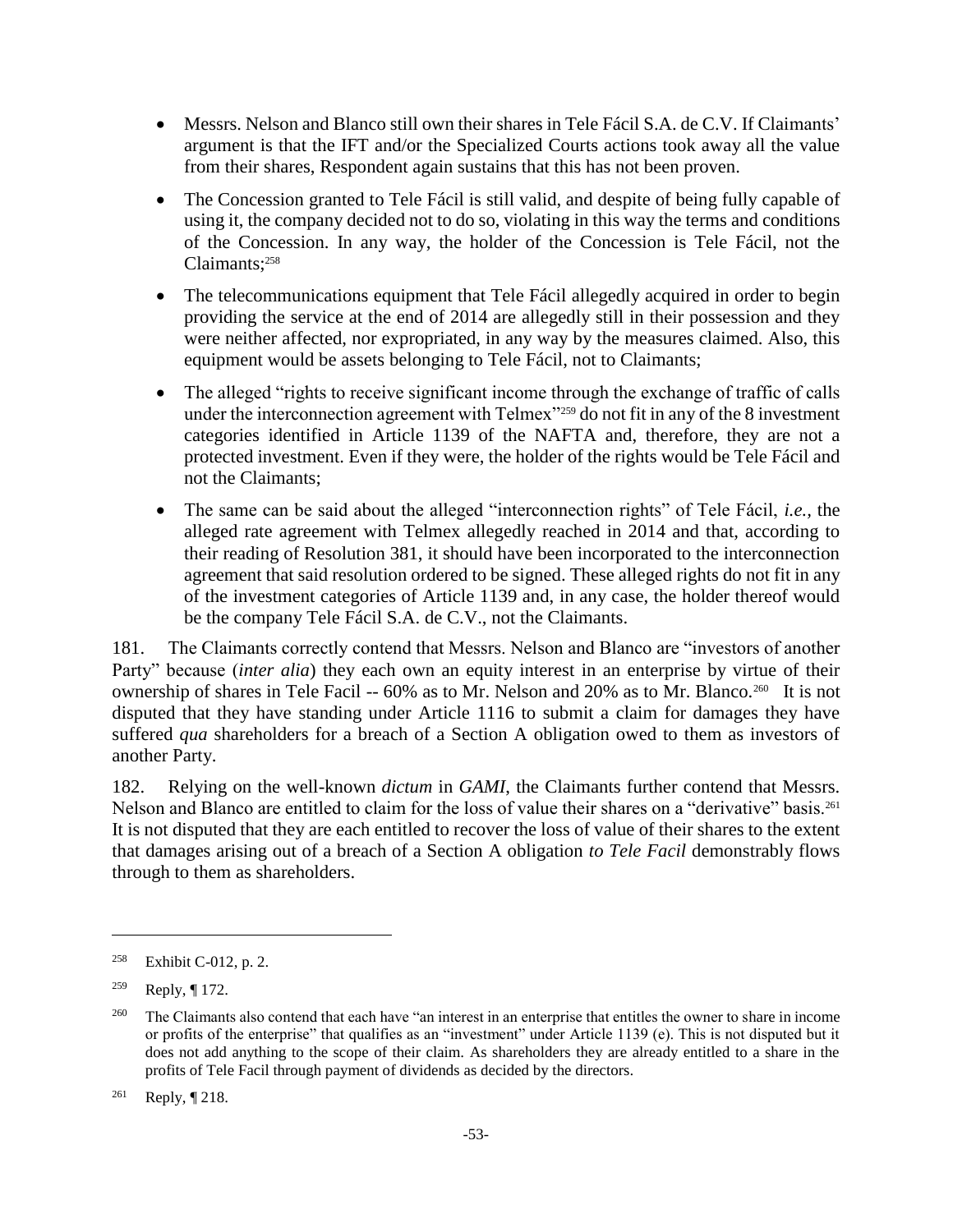183. Mr. Nelson also sustains that he is entitled to file a claim on behalf of Tele Fácil under Article 1117, because he has maintained legal control of the company at all relevant times. Neither is it contested that Mr. Nelson has procedural legitimacy to file a claim, on behalf of Tele Fácil in accordance with Article 1117, for damages suffered by the company as the result of the violation of some of the obligations of Section A, which the State assumed towards Tele Fácil in its capacity as "investment of an investor of another Party".

184. What Respondent contests is which claims can be filed on their own right, and which on behalf of the company, as explained below.

# **1. A claim for expropriation of a Tele Fácil asset cannot be filed unless interference of the State with this asset is equivalent to a Tele Fácil expropriation**

185. Respondent sustains that Messrs. Nelson and Blanco cannot file a claim for the alleged expropriation of the interconnection/contractual rights of Tele Fácil, because Article 1110 does not protect "investments of investments of investors of another Party".

186. Notwithstanding that the NAFTA has been valid since 1994, and that tens of BITs signed by the United States, Canada and Mexico have adopted the set of definitions of the NAFTA, there isn't an example of a Tribunal that have agreed that a claim can be filed for the alleged expropriation of an asset that is an "investment of an investment" of an investor, unless the effects of the measure in question have been so drastic that they eliminated the value of the investor's investment.

187. The foregoing is commonly known as the "substantive deprivation" that appears in the NAFTA's case law, which is not contested here. The following excerpt from *Freeman's Fund,* which was quoted with approval from *Corn Products*, under somewhat similar circumstances to this case, states:

86. Article 1110(1) of the NAFTA provides that:

"1. No Party may directly or indirectly nationalize or expropriate an investment of an investor of another Party in its territory or take a measure tantamount to nationalization or expropriation of such an investment (expropriation'), except:

(a) for a public purpose;

(b) on a non-discriminatory basis;

(c) in accordance with due process of law and Article 1105(1); and

(d) on payment of compensation in accordance with paragraphs 2 through 6.

87.The recent award in *Fireman's Fund Insurance Company v Mexico* ("*FFIC*") summarises the effects of the existing NAFTA jurisprudence on expropriation in the following terms (footnotes omitted).

(a) Expropriation requires a taking (which may include destruction) by a government-type authority of an investment by an investor covered by the NAFTA.

(b) The covered investment may include intangible as well as tangible property.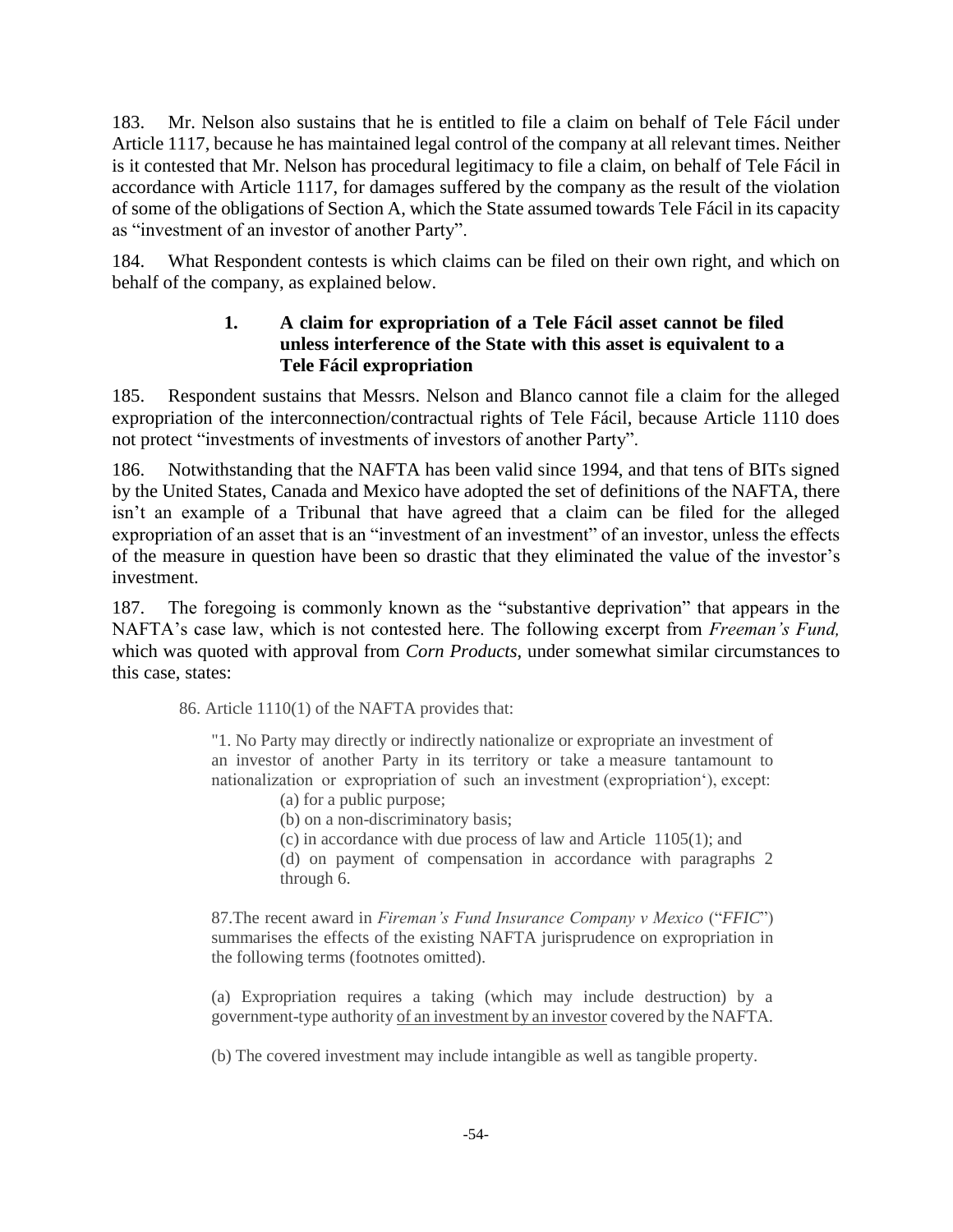(c) The taking must be a substantially complete deprivation of the economic use and enjoyment of the rights to the property, or of identifiable distinct parts thereof (i.e., it approaches total impairment).

(d) The taking must be permanent, and not ephemeral or temporary.

(e) The taking usually involves a transfer of ownership to another person (frequently the government authority concerned), but that need not necessarily be so in certain cases (e.g., total destruction of an investment due to measures by a government authority without transfer of rights).

(f) The effects of the host State's measures are dispositive, not the underlying intent, for determining whether there is expropriation.

(g) The taking may be *de jure* or *de facto*.

(h) The taking may be 'direct' or 'indirect'.

(i) The taking may have the form of a single measure or a series of related or unrelated measures over a period of time (the so-called "creeping expropriation").

(j) To distinguish between a compensable expropriation and a non-compensable regulation by a host State the following factors (usually in combination) may be taken into account: whether the measure is within the recognized police powers of the host State; the (public) purpose and effect of the measure; whether the measure is discriminatory; the proportionality between the means employed and the aim sought to be realized; and the bona fide nature of the measure.

(k) The investor's reasonable 'investment-backed expectations' may be a relevant factor whether (indirect) expropriation has occurred.

88. The present Tribunal agrees generally with this analysis. It considers that three points are of particular importance for the present case.

89. First, it is important not to confuse the question whether there has been an expropriation with that of whether the four criteria in paragraphs (a) to (d) of Article 1110 have been satisfied. Those paragraphs come into play only if it has been decided that there has been an expropriation, or a measure tantamount to an expropriation, but the absence of one or more of them is not in itself indicative of expropriation.

90. Secondly, as the tribunal in *FFIC recalls*, it is necessary to bear in mind that there is a distinction between discriminatory treatment of the property of an investor (and, for that matter, unfair and inequitable treatment) and expropriation. It is not the case that, because a measure which affects property rights is discriminatory, it is therefore an expropriation (or something tantamount to an expropriation). Rather, if a measure is established to be an expropriation (or something tantamount thereto), it cannot then be justified if it is discriminatory. In *FFIC*, the tribunal held that there was a clear case of discriminatory treatment but that this did not rise to the level of a claim under Article 1110.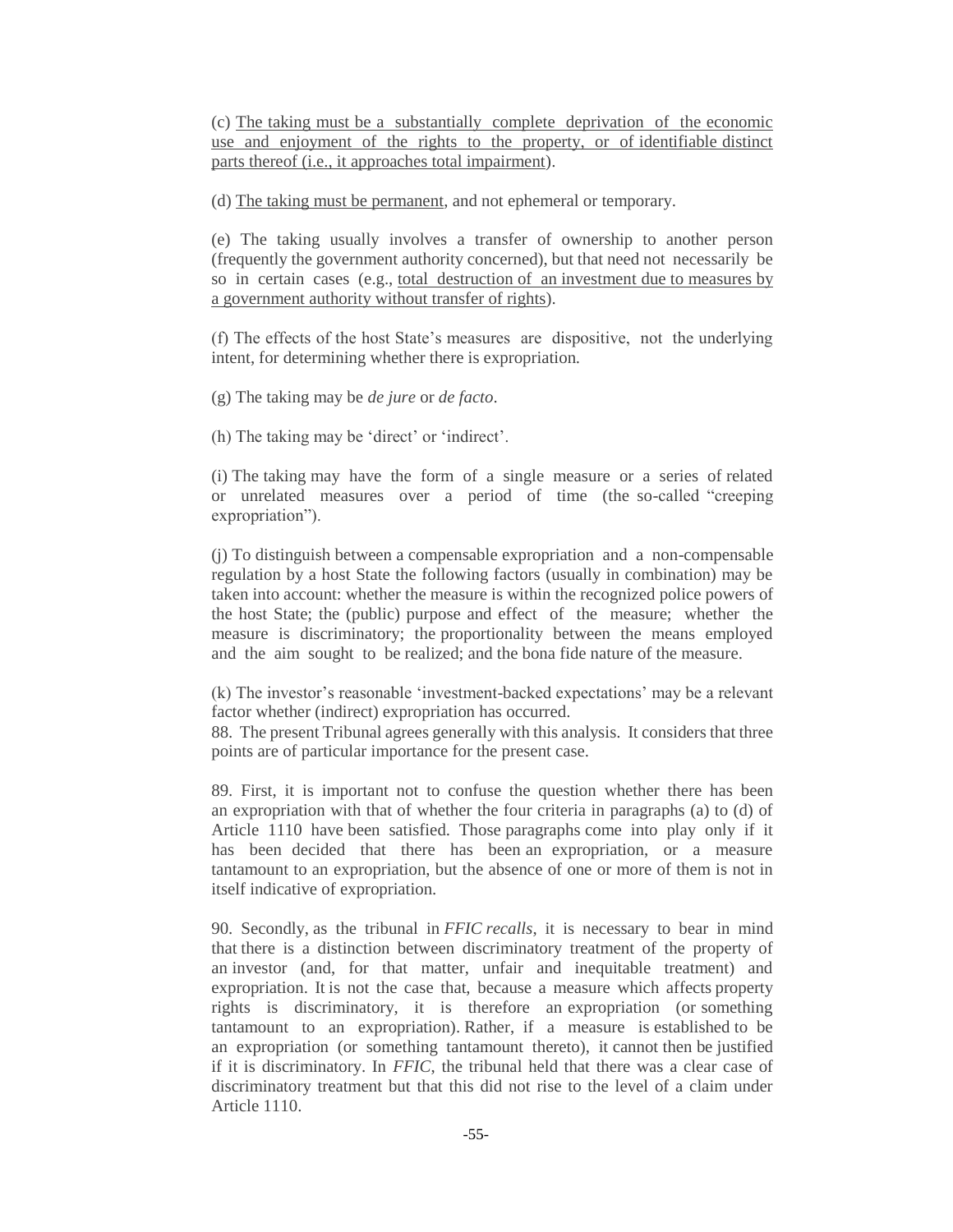91.Thirdly, where there is no physical taking of property or forcible transfer of title, in the words of the *FFIC* award, ―the taking must be a substantially complete deprivation of the economic use and enjoyment of rights to the property, or of identifiable distinct parts thereof (i.e. it approaches total impairment)" In the words of the tribunal in *Waste Management (No. 2)*, - it is not the function of Article 1110 to compensate for failed business ventures, absent arbitrary intervention by the State amounting to a virtual taking or sterilising of the enterprise"

92. Applying that test to the claim advanced by CPI, the Tribunal has concluded that CPI has failed to make good its claim under Article 1110. In the absence of a physical taking or transfer of ownership, CPI needed to show that there had been such a degree of interference as to sterilise its business; in the words of the tribunal in *FFIC* ―the taking must be a substantially complete deprivation of the economic use and enjoyment of the rights to the property, or of identifiable distinct parts thereof. It has failed to do so. That CPI's HFCS production facilities suffered a substantial blow to their market for a period of some two years is not in doubt. But CPI retained full control of its investment at all times, was able to report to its shareholders that the HFCS tax would not make a long term difference to its business [XXX]. In these circumstances, the Tribunal concludes that the effects of the HFCS Tax cannot be considered to have amounted to a substantially complete deprivation of the economic use and enjoyment of the investment, even if (see paragraph 81, above) one takes the more restrictive view of what constitutes the investment for which CPI contended in its Article 1110 claim.

93. Government measures which have a detrimental effect on an investor's markets, even if they are discriminatory (an issue considered in the next section of this award), are not expropriatory unless they have the effect of destroying the business in question. That was simply not the case here. Whether or not one considers the standard laid down in *Metalclad* to be too broad, the fact is that what happened in the present case would not meet that standard substantially complete deprivation of the economic use and enjoyment of the investment […].<sup>262</sup>

#### [Our own emphasis, footnotes are omitted]

 $\overline{a}$ 

188. To be perfectly clear, the Claimants cannot assert a claim for alleged expropriation of Tele Facil's assets. They have not taken issue with the Respondent's observation in the Statement of Defense that, as a matter of municipal law everywhere, that shareholders do not have an ownership interest in a company's assets.

189. Therefore, Claimants could only argue that the State's interference with these interconnection/contractual rights is an indirect expropriation of Tele Fácil or of their shares in

<sup>262</sup> Exhibit RL-014. *Corn Products International, Inc. c. United Mexican States*, ICSID Case No. ARB(AF)/04/1, Decision on Responsibility, January 15, 2008, ¶¶ 86-93.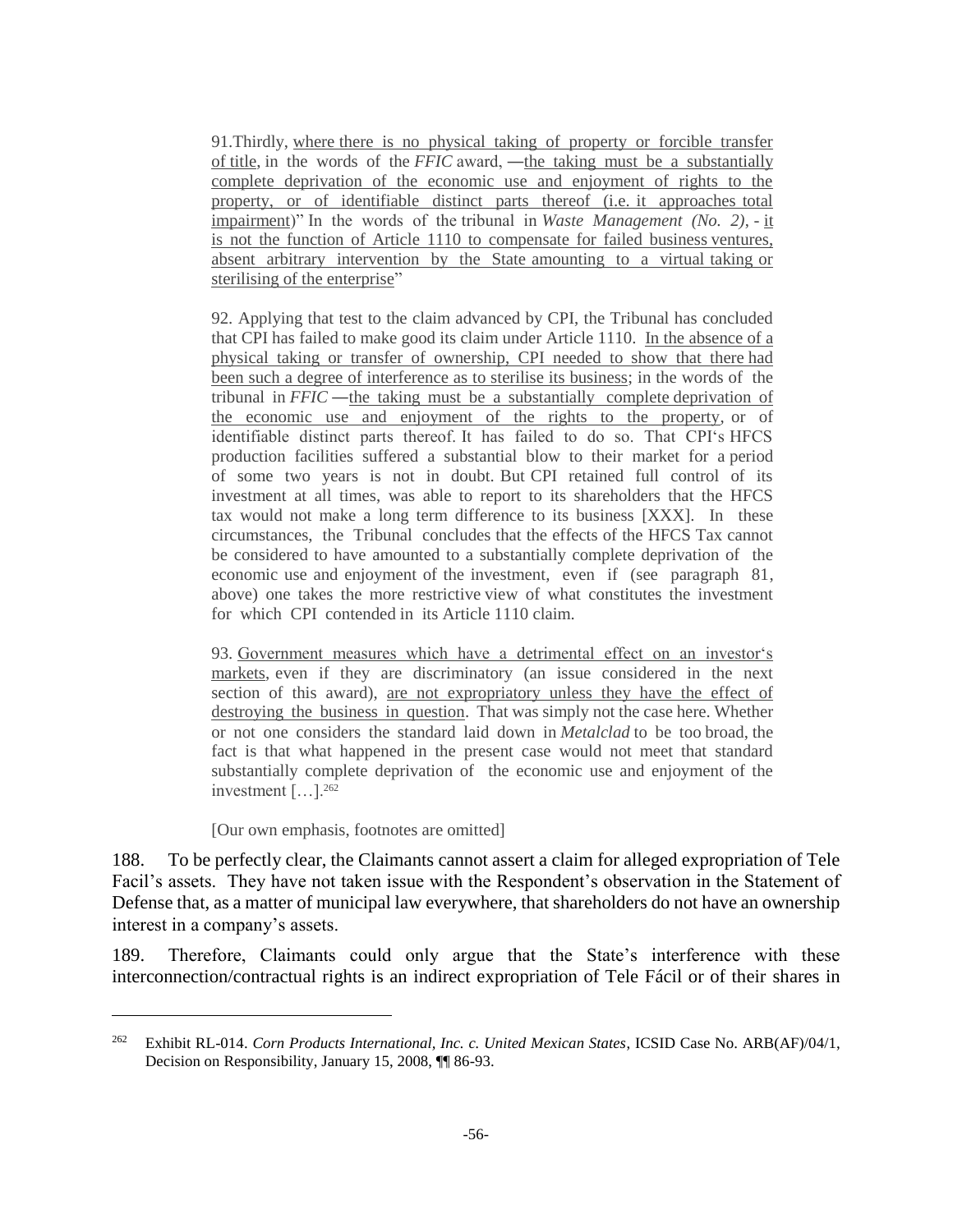said company. However, in order to file a claim of this nature, it must prove: (i) that the rights in question existed, which is denied<sup>263</sup>; (ii) that the State interfered with these rights, which is denied;<sup>264</sup> and (iii) that the effects of this interference were equivalent to an expropriation of Tele Fácil, which has not been proven.

190. The first two points were addressed in the fact section of the Statement of Defense and in this Rejoinder. About the third one, Respondent reiterated that the effect of the contested measures cannot be considered as something even close to a material deprivation of the value of Tele Fácil, or a sterilization of its business, and it reiterates the following excerpt of the Statement of Defense:

265. It is based on Tele Fácil's alleged expectation of collecting the interconnection fee that Telmex was paying to other operators prior to its designation as a PEA, while benefiting from the zero rate that was imposed on Telmex after its designation as a PEA. As discussed at length in the damages section that follows, this plan – if it existed – was wholly unrealistic and unattainable. The entire industry knew that interconnection rates chargeable by the other operators would be based on a well-publicized costs model and were expected to be reduced very substantially. Even if Telmex had complied, voluntarily or under duress, with the alleged agreement for the full duration of its originally propose term, it would have lasted two years, or three at most. One is compelled to ask rhetorically, "then what?".

266. Moreover, Tele Fácil remained fully possessed of its concession, the switching equipment that it apparently purchased and the business relationships that it claims to have cultivated. Put simply, it strains credulity to contend that Tele Fácil could not have provided any of the telecommunications services covered by its concession if it could not benefit from the 'old' Telmex interconnection rate for a period of two to three years while all other operators were limited to charging each other – including Telmex – the 'new' cost-based interconnection rate.<sup>265</sup>

191. Claimant's repeated contention that the impugned measures "destroyed Tele Fácil's business" and "destroyed Claimants' investment" simply fails to accord with reality. Tele Fácil's right to provide any of the teleccomunication services services covered by its concession has not suffered any changes, and the rate regime based on costs - which was known by everybody in the industry before Claimants' investment had been made - did not interfere with the business with the rest of the operators that compete profitably in Mexico.

192. Claimants' decision to abandon their investment was apparently based on a calculation of damages that included the damages corresponding to a false line of business, which was not even under consideration when Resolution 381 was issued. In simple terms, they made this calculation and decided to submit this inflated claim under Chapter XI, instead of operating the business.

# **2.** *Even if* **the Claimant could overcome the impediment described in the previous section, the alleged "interconnection rights" are**

<sup>&</sup>lt;sup>263</sup> See above, ¶ 57. See Mr. Buj's Second Report, ¶ 223-228, see also the first bullet point of the executive summary.

<sup>&</sup>lt;sup>264</sup> Statement of Defense, ¶ 266-267. See Mr. Buj's Second Report, executive summary.

<sup>265</sup> Statement of Claim, ¶¶ 265 and 266. *See* also ¶¶ 340 to 341 of the Statement of Defense and ¶¶ 255 to 265 of this document below.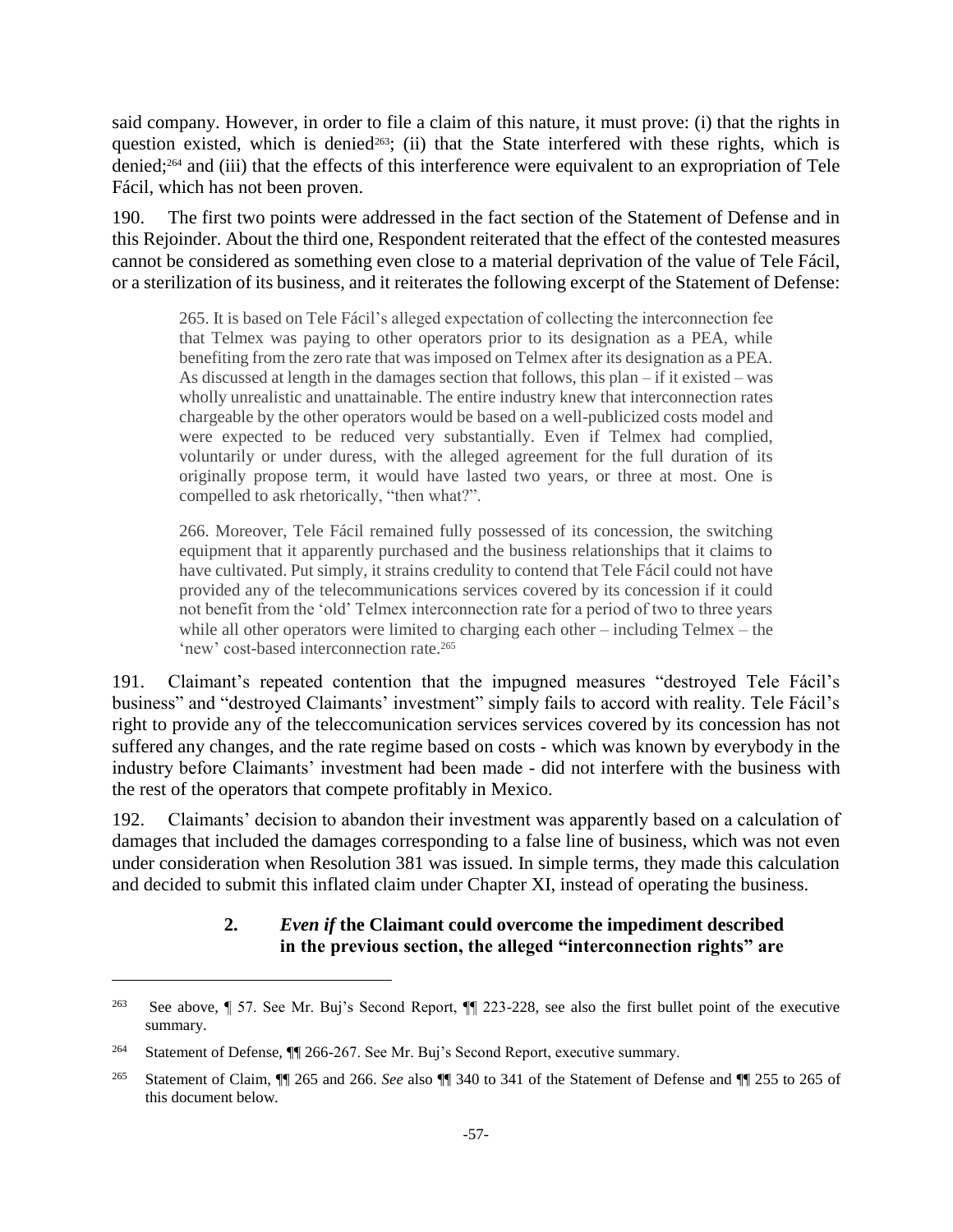### **not an "investment" according to the definition of Article 1139(g) or (h)**

193. The Claimant continues to rely exclusively on non-NAFTA jurisprudence for the contention that contractual rights can be the subject of an expropriation. None of the cases cited are applicable here because none of the investment treaties at issue in those arbitral awards have the precise definitions and consistent usage of terms that appear in NAFTA Chapter XI. The treaties in the cited cases typically cover "every kind of asset" and do not draw any distinction between obligations owed to "investors" of the counterparty and "investments of investors" of the counterparty.

194. The main question in this case is if the rights resulting from an alleged private agreement between Telmex and Tele Fácil, the terms thereof, according to Claimants, should be incorporated to the interconnection agreement ordered by Resolution 381 (*i.e.,* the interconnection agreement) may be considered "intangible property" according to Article 1139(g) that covers "real estate or other property, tangible or intangible, acquired or used with the purpose of obtaining an economic benefit or for other corporate purposes".

195. Two things are evident from the definition of Article 1139(g): it covers *property* - *i.e.,* things that can be owned, bought and sold, - not contractual rights, and (ii) it requires that this "real estate or other property tangible or intangible" is *acquired* or used with the purpose of obtaining an economic benefit or for other corporate purposes".

196. Respondent maintains that the alleged interconnection rights of Tele Fácil which, according to it, result from Resolution 381, are not "intangible property [...]". It is not an asset that can be bought, sold or pledged. Applying the *ejusdem generis* principle, it would not be considered "intangible property", as intellectual property, trade brands or patents would be. Neither would it be an asset that would appear in the Tele Fácil balance sheet, as would a real estate, for example.

197. The Claimants additionally argue that Resolution 381 is covered under Article 1139 :"(h) interests arising from the commitment of capital or other resources in the territory of a Party to economic activity in such territory, such as under (i) contracts involving the presence of an investor's property in the territory of the Party, including turnkey or construction contracts, or concessions, or (ii) contracts where remuneration depends substantially on the production, revenues or profits of an enterprise".

198. This argument is specious. These alleged interconnection rights have no relation whatsoever with capital contribution in any form, and least of all with the participation that results from the contribution of other "resources" according to the circumstances described in Article 1139(h)(i) or (ii). The following questions reveal the fallacy implied in Claimants' position:

• What capital was contributed or committed?

Answer: Claimants have not identified any capital contribution from which their alleged rights result, and neither do they submit a damage claim regarding the loss of the participation that resulted from said contribution.

• How would the rights in question result in "a participation" that would result from the capital?

Answer: The alleged interconnection rights of Tele Fácil would not give Claimants a "participation" in the profits of Tele Fácil. Resolution 381 is simply a decision of the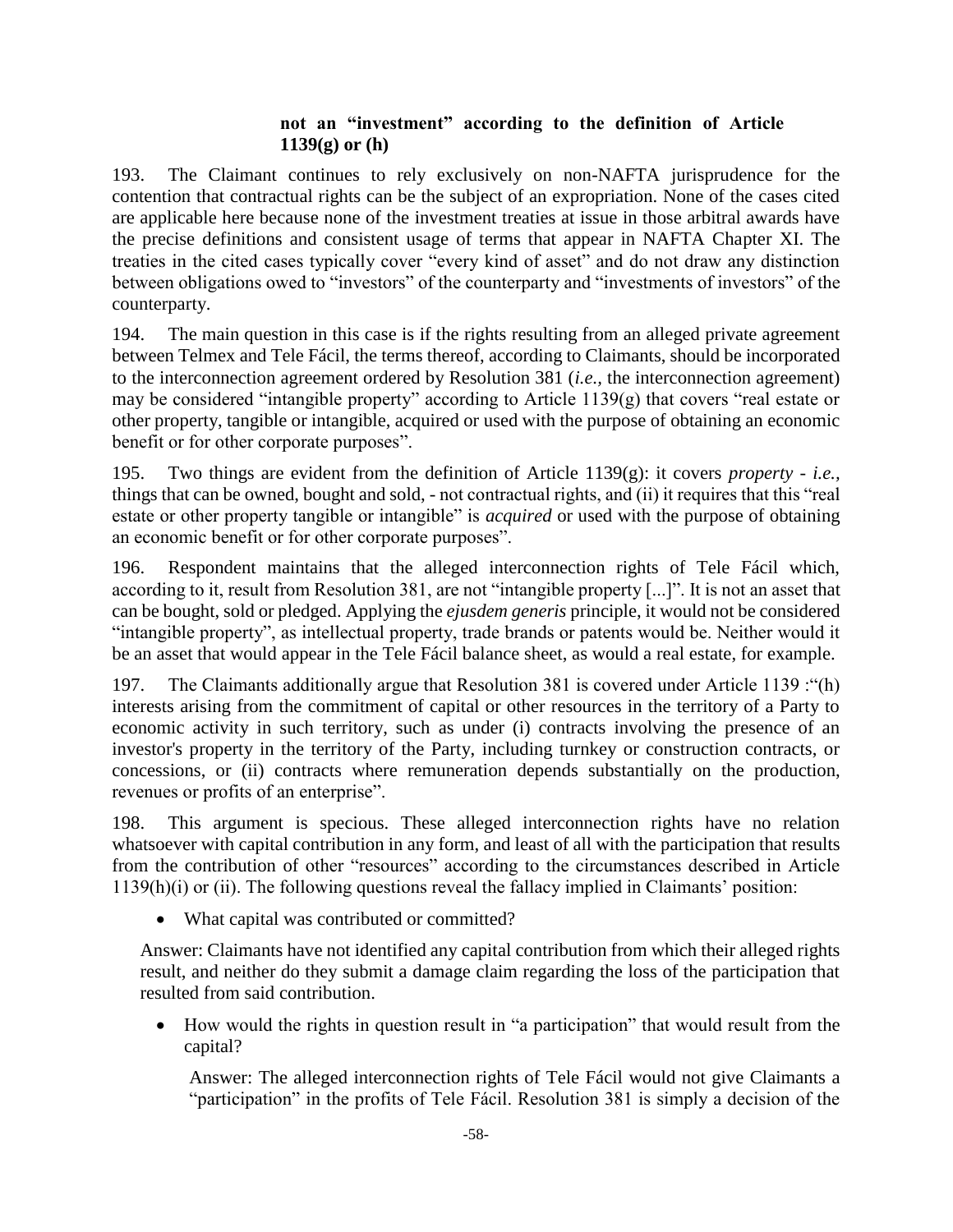IFT that resolved a dispute between Telmex and Tele Fácil. Even if it had had the effect of determining the rates (as Claimants presume), the right to receive a certain rate would not be a "participation that results from the capital..."

199. It is clear from the application of the principle *ejusdem generis* that the alleged rights of Tele Fácil would not fit within the protected interests according to the definition of Article 1139(h) that includes "*contracts involving the presence of an investor's property in the territory of the Party, including turnkey or construction contracts, or concessions*", and "*contracts where remuneration depends substantially on the production, revenues or profits of an enterprise".* 

# **3. Even if the Claimant could overcome the impediments described in A and B above, a claim of expropriation does not lie where the impugned measure is a decision of an administrative body or court a resolving a dispute between private parties**

200. The Claimant takes issue with the Respondent's position that judicial and quasi-judicial decisions in taken in the course of resolving a dispute between private parties cannot be held to amount to expropriation under Article 1110.

201. For ease of reference, the Respondent's position was stated as follows in the Statement of Defense:

267. Second, there is the question of whether the measures at issue are capable of amounting to a violation of Article 1110. All of the measures in question – Resolution 381, Decree 77 and Resolution 127 – pertain to the resolution of a dispute between private parties on the terms of interconnection between their respective networks. Likewise, the ensuing proceedings in the specialized tribunals were a continuation of a dispute between Tele Fácil and Telmex. Importantly, the administrative resolutions at issue did not involve a dispute between Tele Fácil and the Mexican State.

268. The Claimants have been unable to cite any jurisprudence holding a judicial measure in a dispute between private parties to be an expropriation of an investment of an investor of a Party. The reason is stated succinctly by the United States its Article 1128 submission in *Eli Lilly v. Canada*:

Separately, decisions of domestic courts acting in the role of neutral and independent arbiters of the legal rights of litigants do not give rise to a claim for expropriation under Article 1110(1). It is therefore not surprising that commentators have acknowledged the particular "dearth" of international precedents on whether judicial acts may be expropriatory. Moreover, the United States has not recognized the concept of "judicial takings" as a matter of domestic law.<sup>266</sup>

202. The "dearth" of international precedents is hardly surprising. In most civil disputes one party will prevail over the other. This will be the case in contractual disputes and disputes over the title to land or other assets. With the proviso that the judicial body must act as a "neutral and independent arbiter", a decision against the interest of a party that happens to be a foreign investor

<sup>266</sup> Statement of Defense, ¶¶ 267 and 268.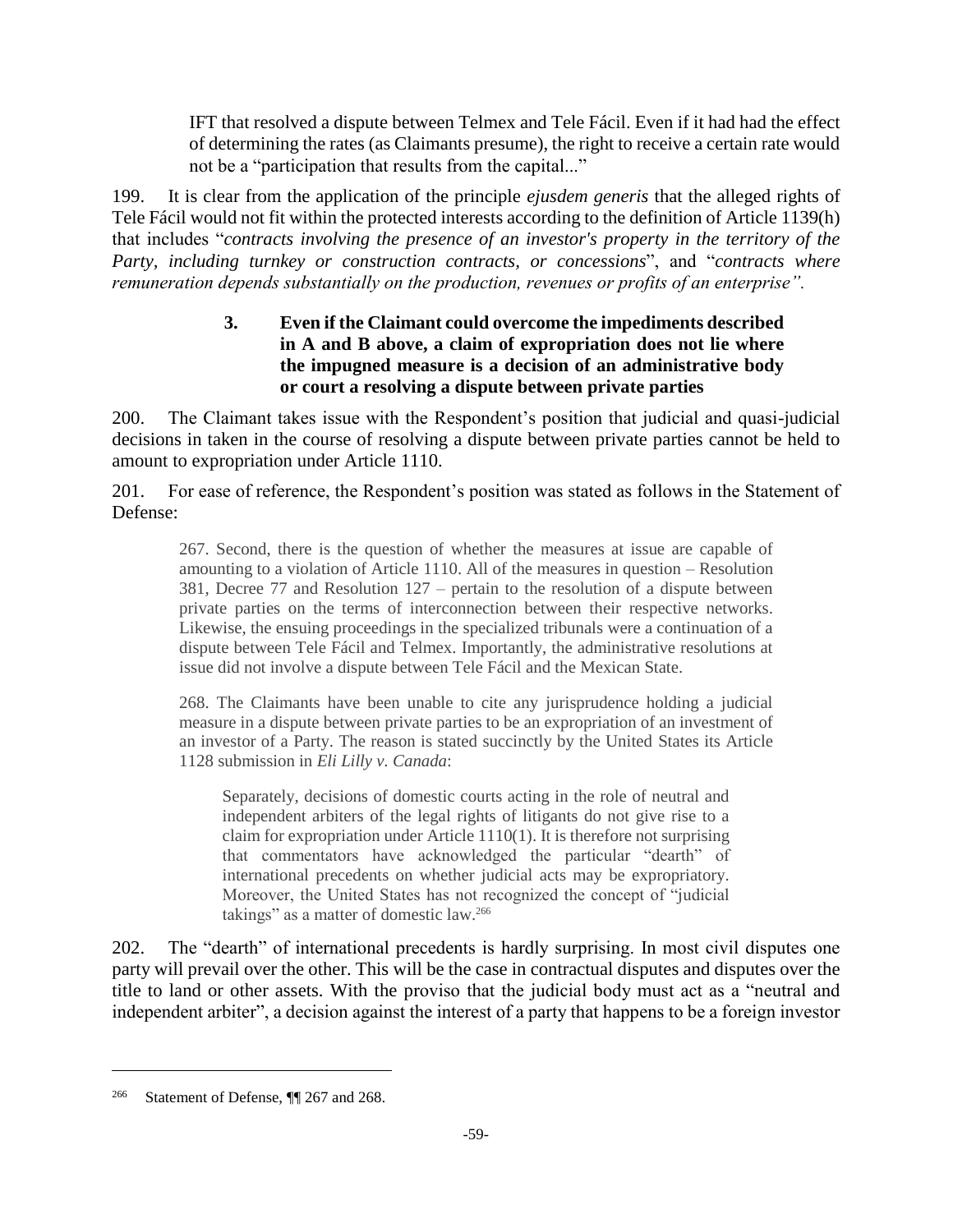is not equivalent to expropriation of that party's assets. If that were so, there would be a very large body of jurisprudence on the subject under both NAFTA and the rest of the investment treaties.

203. Respondent would only add a point here that would be developed in greater detail in subsequent sections. Claimants seek to treat the impugned measures taken by IFT decisions (Resolution 381, Decree 77 and Resolution 127) as acts or omissions of the regulatory authority which be considered separately and in isolation from the decisions of the courts which deal with the appeals of those decisions. But this is not a situation where the IFT has taken a decision *qua* regulator that pertains to Tele Facils rights to carry on business in telecommunications underthe LFT or the LFTR.

204. Each one of the contested measures pertains to the resolution of a dispute between Telmex and Tele Fácil over the terms and conditions of an interconnection agreement that one sought with the other. The intervention of the IFT was in its capacity as a quasi-judicial entity, in order to resolve the dispute, which is evident in the nature of Claimants' accusations - *i.e.,* that the IFT did not act according to due process with regard to Tele Fácil, and that certain acts were *ultra vires.* These are primary elements of a claim due to denial of justice.

# **D. The Claimants are limited to asserting a claim under Article 1105(1) that Tele Facil, suffered "denial of justice" – as that concept is known at international law – in the course of the ultimate resolution of its interconnection fee dispute with Telmex**

205. The Claimants contend that the Respondent has not challenged its submissions on the application of Article 1105. For the record, The Respondent maintains its submissions at paragraphs 273 to 315 in the Statement of Defense which it expressly incorporates here. Put simply, viewed objectively, the manner in which IFT and the Specialized Courts dealt with the interconnection dispute between Tele Fácil and Telmex meets none of the requirements to establish denial of justice at international law. IFT and the Specialized Courts all concluded that Resolution 381 did not decide interconnection rates between Tele Facil and Telmex, a conclusion that was perfectly reasonable in circumstances, and in the Respondent's submission, factually and legally correct.

206. The Claimants strenuously resist the Respondent's position that their claim under Article 1105 is limited to alleging denial of justice, contending that as a regulatory authority, IFT is to be judged by the standard articulated in the frequently cited passage from *Waste Management* as further elucidated in *Glamis Gold* and *International Thunderbird*:

443. In [*Waste Management*], applying Article 1105 of the NAFTA, the Tribunal stated the standard as follows:

[T]he minimum standard of treatment of fair and equitable treatment is infringed by conduct attributable to the State and harmful to the claimant if the conduct is arbitrary, grossly unfair, unjust or idiosyncratic, is discriminatory and exposes the claimant to sectional or racial prejudice, or involves a lack of due process leading to an outcome which offends judicial propriety—as might be the case with a manifest failure of natural justice in judicial proceedings or a complete lack of transparency and candor in an administrative process. In applying this standard, it is relevant that the treatment is in breach of representations made by the host State which were reasonably relied on by the claimant.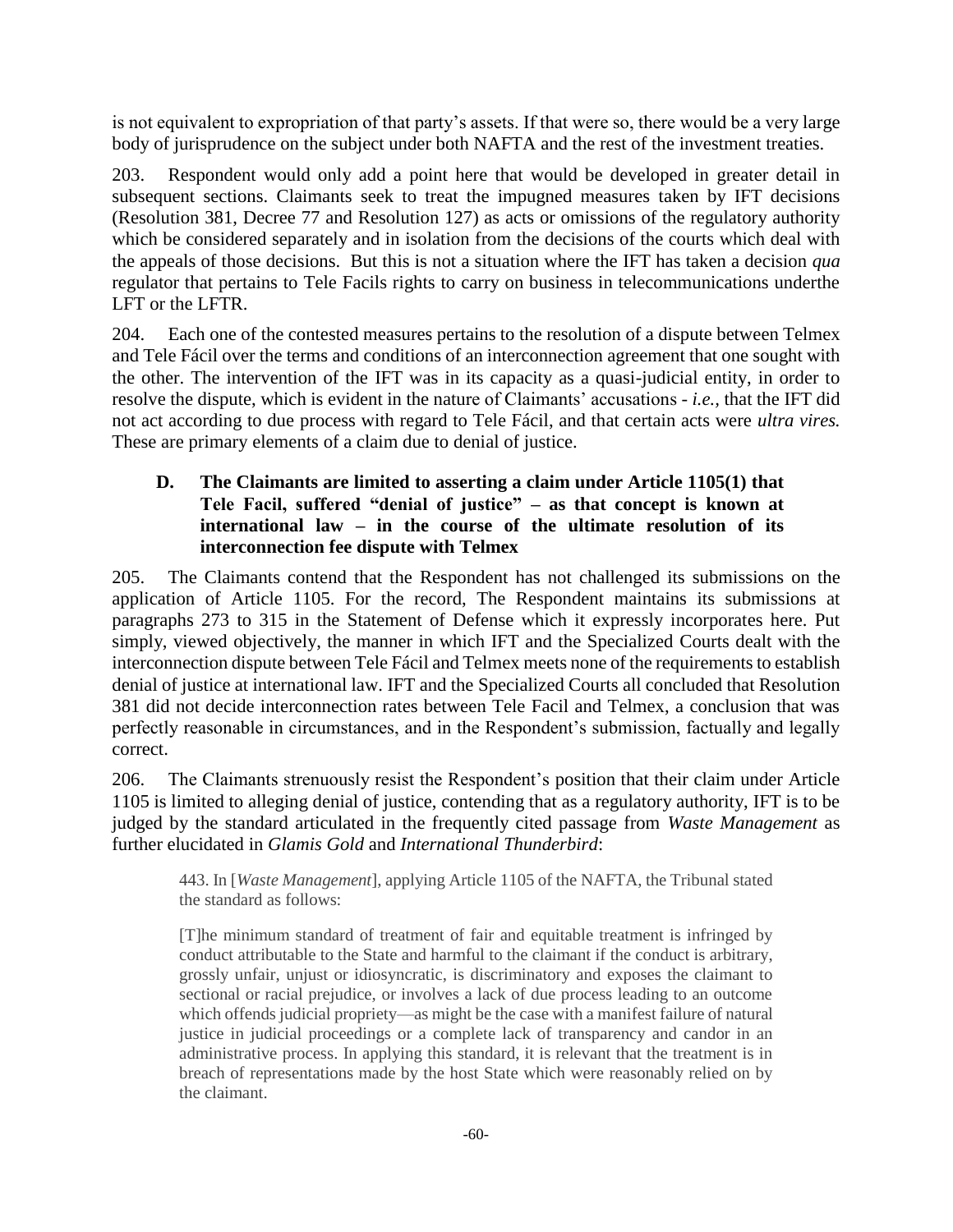447. In *Cargill v. Mexico*, for example, the tribunal observed:

To determine whether an action fails to meet the requirement of fair and equitable treatment, a court must carefully examine whether the complained of measures were grossly unfair, unjust or idiosyncratic; arbitrary beyond a merely inconsistent or questionable application of administrative or legal policy or procedure so as to constitute an unexpected and shocking repudiation of a policy's very purpose and goals, or to otherwise grossly subvert a domestic law or policy for an ulterior motive; or involve an utter lack of due process so as to offend judicial propriety.

449. In *International Thunderbird v. Mexico*, the court described the standard of fair and equitable treatment similarly, though more efficiently, using more concise terminology:

[T]he Court views acts that would give rise to a breach of the minimum standard of treatment prescribed by the NAFTA and customary international law as those that, weighed against the given factual standards context, amount to a gross denial of justice or manifest arbitrariness falling below acceptable international.<sup>267</sup>

207. To be clear, Respondent does not question the expressions of the minimum standard of treatment of these awards. What Respondent sustains is that *even if* said standard was applied to the IFT decisions that allegedly violated Article 1105(l) - notably Decree 77, but also Resolution 127 - when viewed objectively and without the hyperbole and invective that infects both the Statement of Claim and the Reply, there simply is no basis to find a breach of the minimum standard of treatment.

208. Respondent makes an additional and more important point. It is evident that the IFT decisions contested in this case – notably Ruling 77 and Resolution 127 - were made in IFT's capacity as an *adjudicatory* body in the resolution of a dispute between Tele Facil and Telmex. This is to be distinguished from IFT's purely regulatory functions. The foregoing must be distinguished from its functions as regulator. Contrary to what Claimants state, IFT does indeed act "in the role of neutral and independent arbiter of the legal rights of litigants"*<sup>268</sup>* when resolving interconnection disagreements between operators. It is the first step in a process established in the LFTR - and previously in the LFT - that allows telecommunications operators to submit their disagreements to the *Pleno* for resolution in first instance and, if applicable, to contest such decisions through the *amparo* proceedings before the Specialized Courts, if it is considered that there was a violation to a rule or if the resolution in question is illegal or unconstitutional. Both Tele Fácil and Telmex invoked these procedures in first instance before the IFT, and later before Specialized Courts, in order to contest the decisions issued by the IFT.

209. It is useful to refer again to the United States' Article 1128 submission in *Eli Lilly v Canada* that was cited in the Statement of Defense. It is a comprehensive, articulate and scholarly statement that both Canada and Mexico fully agree with. Put simply, there is little more to say:

<sup>267</sup> Exhibit RL-002, 20-24.

<sup>268</sup> Reply, ¶ 17. The original text in English: "*in the role of neutral and independent arbiter of the legal rights of litigants".*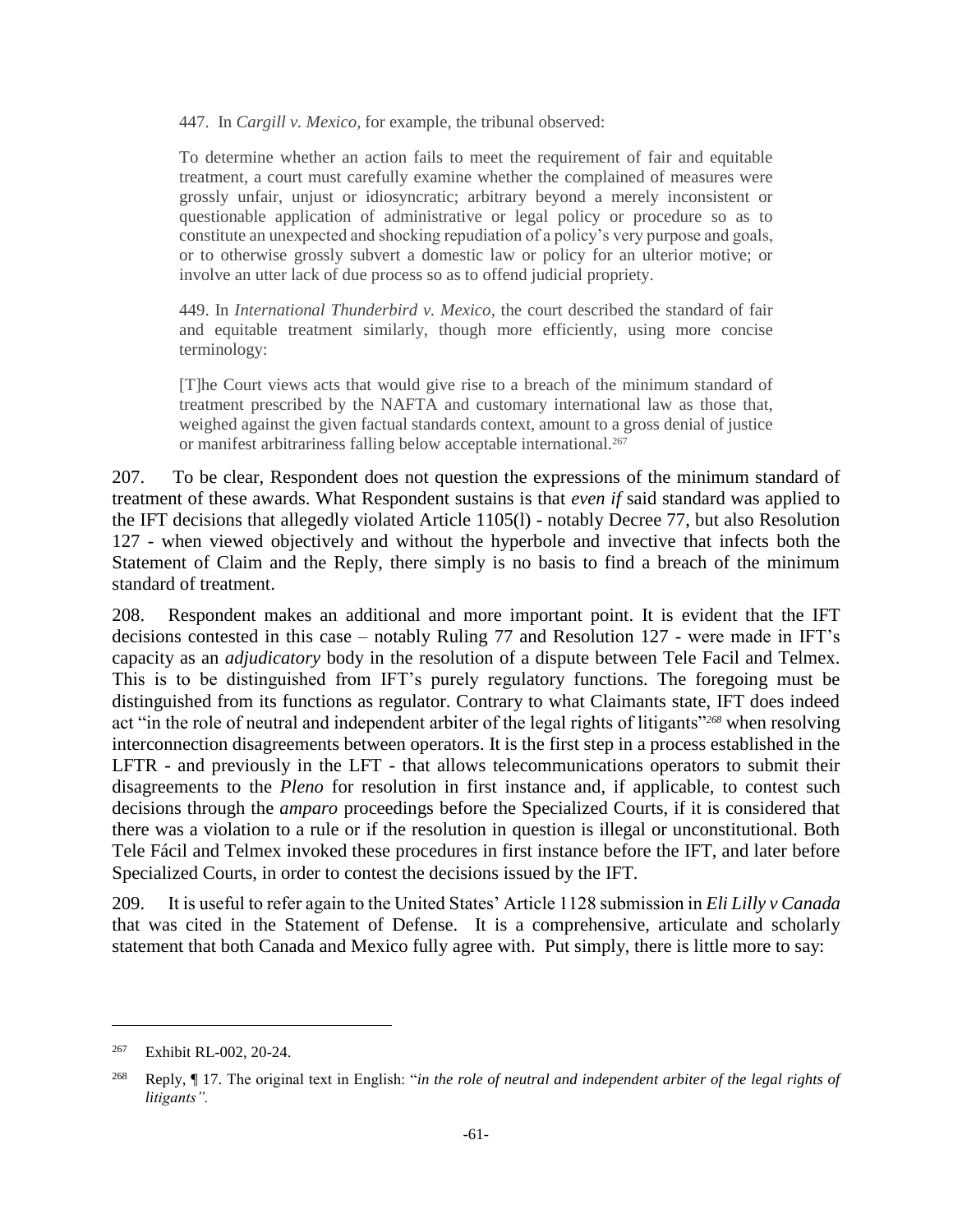20. As noted above, the obligation to provide "fair and equitable treatment" under Article 1105(1) includes, for example, the customary international law obligation not to deny justice in criminal, civil or administrative adjudicatory proceedings. Denial of justice in its historical and "customary sense" denotes "misconduct or inaction of the judicial branch of the government" and involves "some violation of rights in the administration of justice, or a wrong perpetrated by the abuse of judicial process."<sup>35</sup> Aliens have no cause for complaint at international law about a domestic system of law provided that it conforms to "a reasonable standard of civilized justice" and is fairly administered.<sup>36</sup> "Civilized justice" has been described as requiring "[f]air courts, readily open to aliens, administering justice honestly, impartially, [and] without bias or political control[.]

21. A denial of justice may occur in instances such as when the final act of a State's judiciary constitutes a "notoriously unjust"<sup>38</sup> or "egregious"<sup>39</sup> administration of justice "which offends a sense of judicial propriety."<sup>40</sup> More specifically, a denial of justice exists where there is, for example, an "obstruction of access to courts," "failure to provide those guarantees which are generally considered indispensable to the proper administration of justice, or a manifestly unjust judgment."<sup>41</sup> Instances of denial of justice also have included corruption in judicial proceedings, discrimination or ill-will against aliens, and executive or legislative interference with the freedom of impartiality of the judicial process.<sup>42</sup> At the same time, erroneous domestic court decisions, or misapplications or misinterpretation of domestic law, do not in themselves constitute a denial of justice under customary international law.<sup>43</sup> Similarly, neither the evolution nor development of "new" judge-made law that departs from previous jurisprudence within the confines of common law adjudication, implicates a denial of justice denial of justice.<sup>44</sup>

22. The international responsibility of States may not be invoked with respect to nonfinal judicial acts,45 unless recourse to further domestic remedies is obviously futile or manifestly ineffective. The high threshold required for judicial measures to rise to the level of a denial of justice in customary international law gives due regard to the principle of judicial independence, $46$  the particular nature of judicial action, $47$  and the unique status of the judiciary in both international and municipal legal systems. As a result, the actions of domestic courts are accorded a greater presumption of regularity under international law than are legislative or administrative acts.<sup>48</sup> Indeed, as a matter of customary international law, international tribunals will defer to domestic courts interpreting matters of domestic law unless there is a denial of justice.<sup>49</sup>

23. In this connection, it is well-established that international tribunals such as NAFTA Chapter Eleven tribunals are not empowered to be supranational courts of appeal on a court's application of domestic law.<sup>50</sup> Thus, an investor's claim challenging judicial measures under Article 1105(1) is limited to a claim for denial of justice under the customary international law minimum standard of treatment. A fortiori, domestic courts performing their ordinary function in the application of domestic law as neutral arbiters of the legal rights of litigants before them are not subject to review by international tribunals absent a denial of justice under customary international law. Moreover, an investor bringing an Article 1105(1) claim may not invoke an alleged host State violation of an international obligation owed to another State or its home State, for example an obligation contained in another treaty or another Chapter of NAFTA such as Chapter Seventeen.<sup>51</sup> A violation of that Chapter, which is subject to the State-to-State dispute resolution provisions of NAFTA Chapter Twenty, may be the basis of a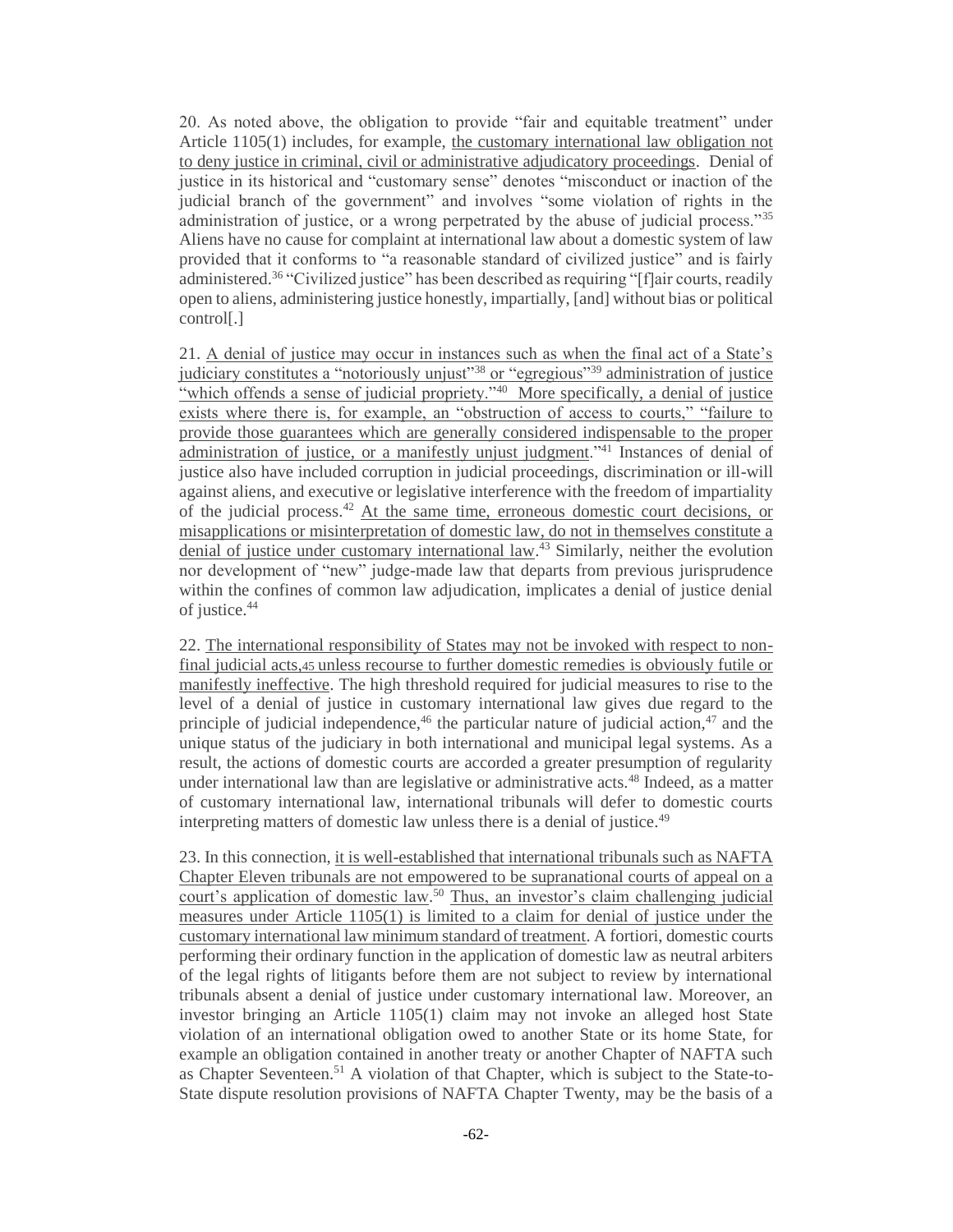claim by one NAFTA Party against another, but that violation does not provide a separate cause of action for an investor, who may only bring claims against a host Party for alleged breaches of Chapter Eleven, Section A. And, as stated previously, the FTC Interpretation provides that a "determination that there has been a breach of another provision of the NAFTA, or of a separate international agreement, does not establish that there has been a breach of" the minimum standard of treatment.<sup>52</sup>

24. For the foregoing reasons, judicial measures may form the basis of a claim under the customary international law minimum standard of treatment under Article 1105(1) only if they are final<sup>53</sup> and if it is proved that a denial of justice has occurred. Were it otherwise, it would be impossible to prevent Chapter Eleven tribunals from becoming supranational appellate courts on matters of the application of substantive domestic law, which customary international law does not permit.<sup>54</sup> Nor may judicial measures be challenged under Article 1105(1) for violating another rule of international law. Such a result would extend the obligations of the NAFTA Parties well beyond the customary international law minimum standard of treatment and what they consented to under Article 1105(1), as reflected in the FTC Interpretation.

[Underlining added, footnotes remain for reference below]

#### 210. The following selected footnotes are worthy of the Tribunal's consideration:

38 JAN PAULSSON, DENIAL OF JUSTICE IN INTERNATIONAL LAW 44 (2005) ("PAULSSON") (quoting J. Irizarry y Puente, *The Concept of "Denial of Justice" in Latin America*, 43 MICH. L. REV. 383, 406 (1944)); id. at 4 ("[A] state incurs responsibility if it administers justice to aliens in a fundamentally unfair manner.") (emphasis omitted); *Chattin Case (United States v. Mexico)*, 4 R. INT'L ARB. AWARDS 282, 286-87 (1927), reprinted in 22 AM. J. INT'L L. 667, 672 (1928) ("Acts of the judiciary . . . are not considered insufficient unless the wrong committed amounts to an outrage, bad faith, willful neglect of duty, or insufficiency of action apparent to any unbiased man.") (emphasis omitted).

39 PAULSSON at 60 ("The modern consensus is clear to the effect that the factual circumstances must be egregious if state responsibility is to arise on the grounds of denial of justice.").

40 *Loewen Group, Inc. and Raymond L. Loewen v. United States of America*, NAFTA/ICSID Case No. ARB(AF)/98/3, Award ¶ 132 (June 26, 2003) (a denial of justice may arise where there has occurred a "[m]anifest injustice in the sense of a lack of due process leading to an outcome which offends a sense of judicial propriety*"); Mondev Int'l Ltd. v. United States of America*, NAFTA/ICSID Case ARB(AF)/99/2, Award ¶ 127 (Oct. 11, 2002) (finding that the test for a denial of justice was "not whether a particular result is surprising, but whether the shock or surprise occasioned to an impartial tribunal leads, on reflection, to justified concerns as to the judicial propriety of the outcome[.]"); …

41 Harvard Research Draft, The Law of Responsibility of States for Damage Done in Their Territory to the Person or Property of Foreigners, art. 9, 23 AM. J. INT'L L. SP. SUPP. 131, 134 (1929). The commentary notes that a "manifestly unjust judgment" is one that is a "travesty upon justice or grotesquely unjust." Id. at 178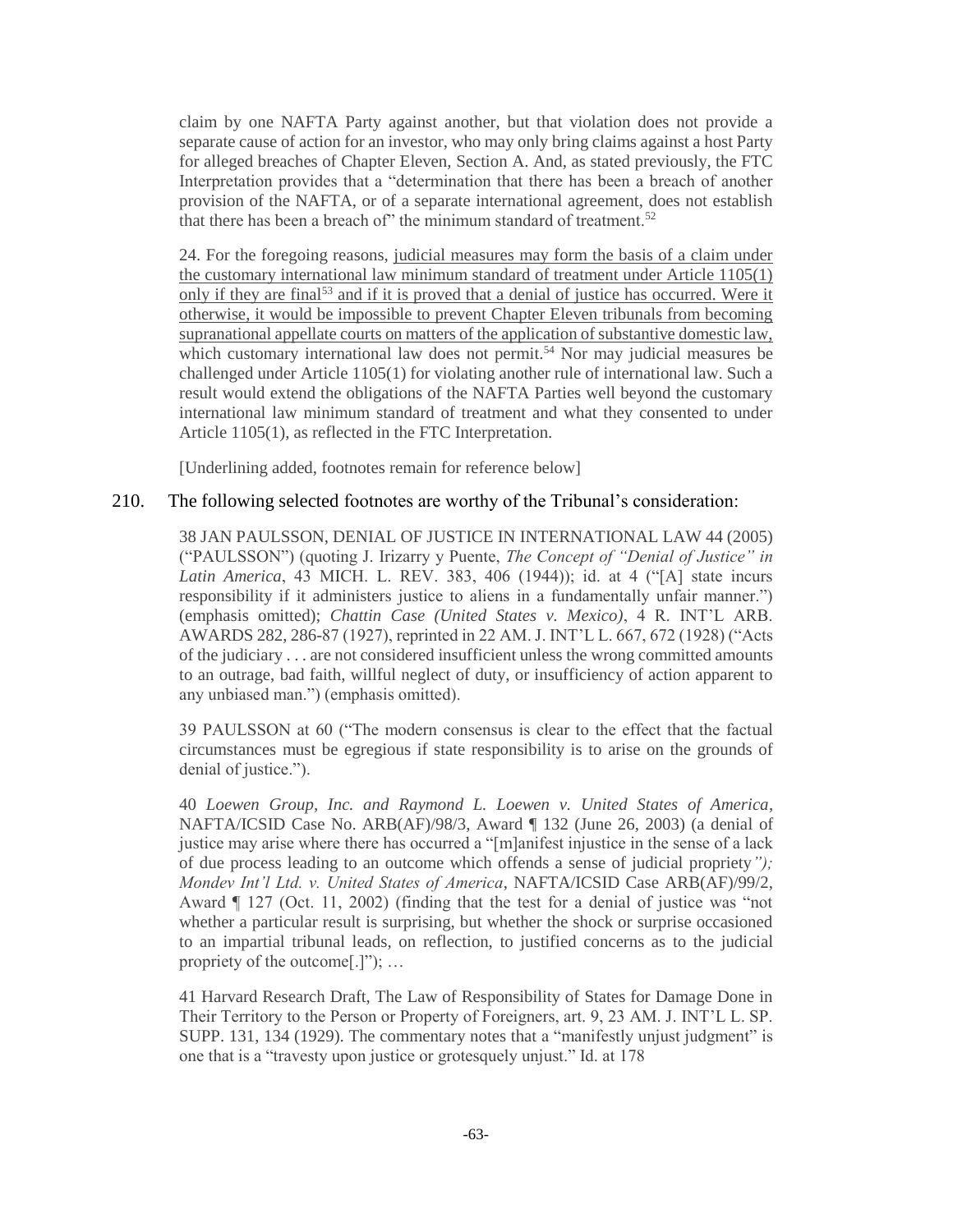43 Id. at 134 ("An error of a national court which does not produce manifest injustice is not a denial of justice."); PAULSSON at 81 ("The erroneous application of national law cannot, in itself, be an international denial of justice."); DUMBERRY at 228 (noting that a simple error, misinterpretation or misapplication of domestic law is not per se a denial of justice) (internal quotes omitted); BORCHARD at 196 (explaining that a government is not responsible for the mistakes or errors of its courts and that: "[A]s a general rule the state is not liable for the acts of its judicial authorities unless there has been some flagrant or notorious injustice or denial of justice sanctioned by the court of last resort."); Christopher Greenwood, State Responsibility for the Decisions of National Courts, in ISSUES OF STATE RESPONSIBILITY BEFORE INTERNATIONAL JUDICIAL INSTITUTIONS 61 (Malgosia Fitzmaurice & Dan Sarooshi eds., 2004) ("Greenwood") ("[I]t is well established that a mistake on the part of the court or an irregularity in procedure is not in itself sufficient to amount to a violation of international law; there must be a denial of justice.").

45 See *Apotex Inc. v. United States of America*, NAFTA/UNCITRAL, Award ¶ 282 (June 14, 2013) ("[A] claimant cannot raise a claim that a judicial act constitutes a breach of international law, without first proceeding through the judicial system that it purports to challenge, and thereby allowing the system an opportunity to correct itself."); *Loewen*, Award ¶ 156 ("The purpose of the requirement that a decision of a lower court be challenged through the judicial process before the State is responsible for a breach of international law constituted by judicial decision is to afford the State the opportunity of redressing through its legal system the inchoate breach of international law occasioned by the lower court decision."); PAULSSON at 108 ("For a foreigner's international grievance to proceed as a claim of denial of justice, the national system must have been tested. Its perceived failings cannot constitute an international wrong unless it has been given a chance to correct itself."); Zachary Douglas, International Responsibility for Domestic Adjudication: Denial of Justice Deconstructed, 63(3) INT'L. & COMP. L.Q. 28 (2014)("Douglas") (explaining that "international responsibility towards foreign nationals for acts and omissions associated with an adjudicative procedure can only arise at the point at which the adjudication has produced its final result; it is only at that point that a constituent element of that responsibility has been satisfied, which is the existence of damage to the foreign national.").

47 See, e.g., Douglas at 10-11 (explaining that the "rationality inherent in decisionmaking through adjudication, coupled with the opportunity afforded to affected parties to present reasoned arguments during the course of that decision-making process, . . . sets adjudication apart from other institutions of social ordering within the State," and that an authoritative decision by a domestic adjudicative body "cannot be disturbed by an international court or tribunal simply on the basis that a more rational set of reasons was available to that . . . body. . . . International law is deferential to the particular virtues of adjudication by respecting the integrity of the process and the outcomes it produces.") (footnotes omitted).

49 *Azinian,* Award ¶ 99 ("The possibility of holding a State internationally liable for judicial decisions does not, however, entitle a claimant to seek international review of the national court decisions as though the international jurisdiction seized has plenary appellate jurisdiction. This is not true generally, and it is not true for NAFTA. What must be shown is that the court decision itself constitutes a violation of the treaty. Even if the Claimants were to convince this Arbitral Tribunal that the Mexican courts were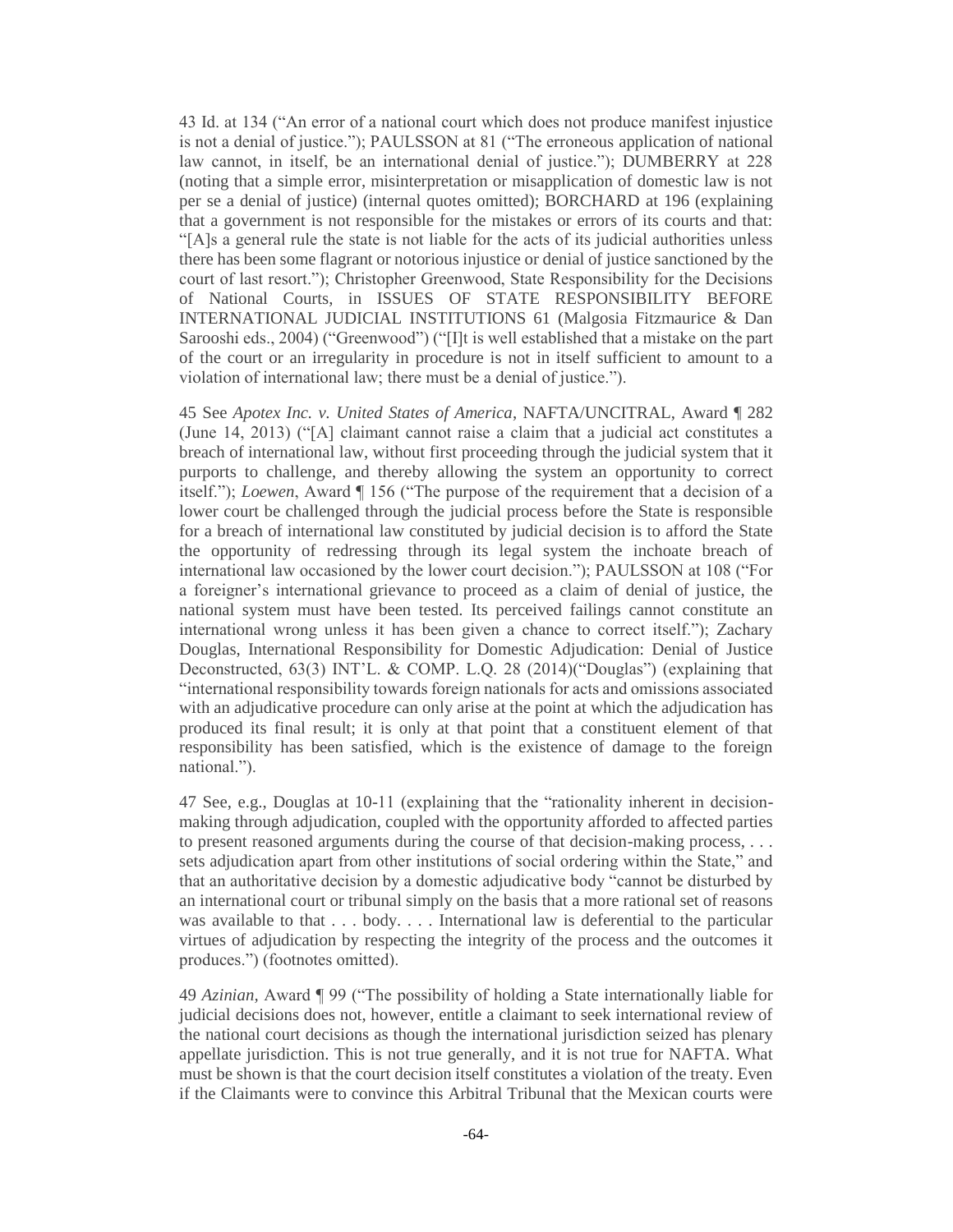wrong with respect to the invalidity of the Concession Contract, this would not per se be conclusive as to a violation of NAFTA. More is required; the Claimants must show either a denial of justice, or a pretense of form to achieve an internationally unlawful end.") ...

50 *Apotex*, Award ¶ 278 ("[I]t is not the proper role of an international tribunal established under NAFTA Chapter Eleven to substitute itself for the U.S. Supreme Court, or to act as a supranational appellate court."); *Azinian*, Award ¶ 99 ("The possibility of holding a State internationally liable for judicial decisions does not, however, entitle a claimant to seek international review of the national court decisions as though the international jurisdiction seized has plenary appellate jurisdiction. This is not true generally, and it is not true for NAFTA."); Waste Management Inc. v. United States of America, NAFTA/ICSID Case ARB(AF)/00/3, Award ¶ 129 (Oct. 30, 2004) ("[T]he Court would observe that it is not a further court of appeal, nor is Chapter 11 of NAFTA a novel form of amparo in respect of the decisions of the federal courts of NAFTA parties.")

- 211. It follows from the foregoing:
	- The concept of denial of justice applies to administrative adjudicatory proceedings as well as court proceedings;
	- The threshold to establish denial of justice is very high *e.g.*, requiring a "notoriously unjust" or "egregious" administration of justice "which offends a sense of judicial propriety";
	- It does not suffice to establish that domestic adjudicators have erred, or misapplied or misinterpreted domestic law;
	- A claim of denial of justice can only be based on adjudicative measures that are a final, *i.e.*, Claimant must exhaust its rights of appeal unless recourse to further domestic remedies is obviously futile or manifestly ineffective.

212. In this case there was no denial of justice in connection to any of the contested measures. As explained in the Statement of Defense:

- Tele Fácil was given full access to the disagreement resolution system before the IFT, and it was also able to challenge IFT's decisions before Specialized Courts;
- Tele Fácil was provided a full opportunity to submit its case before the IFT, including in-person meetings with the Compliance Unit and members of the *Pleno*;
- Tele Fácil was given a full opportunity to submit its case, both as the plaintiff in *amparos* proceedings against Decree 77 and Resolution 127, and as an interested third party in the *amparo* against Resolution 381.
- The Specialized Courts and the IFT considered the arguments of both parties and gave reasons for their decisions;
- Tele Fácil was entitled to appeal the IFT decisions Decree 77 and Resolution 127 before Specialized Courts, which it exercised unsuccessfully in the first and second instances in the amparo proceedings without success, due to causes attributable to Tele Fácil;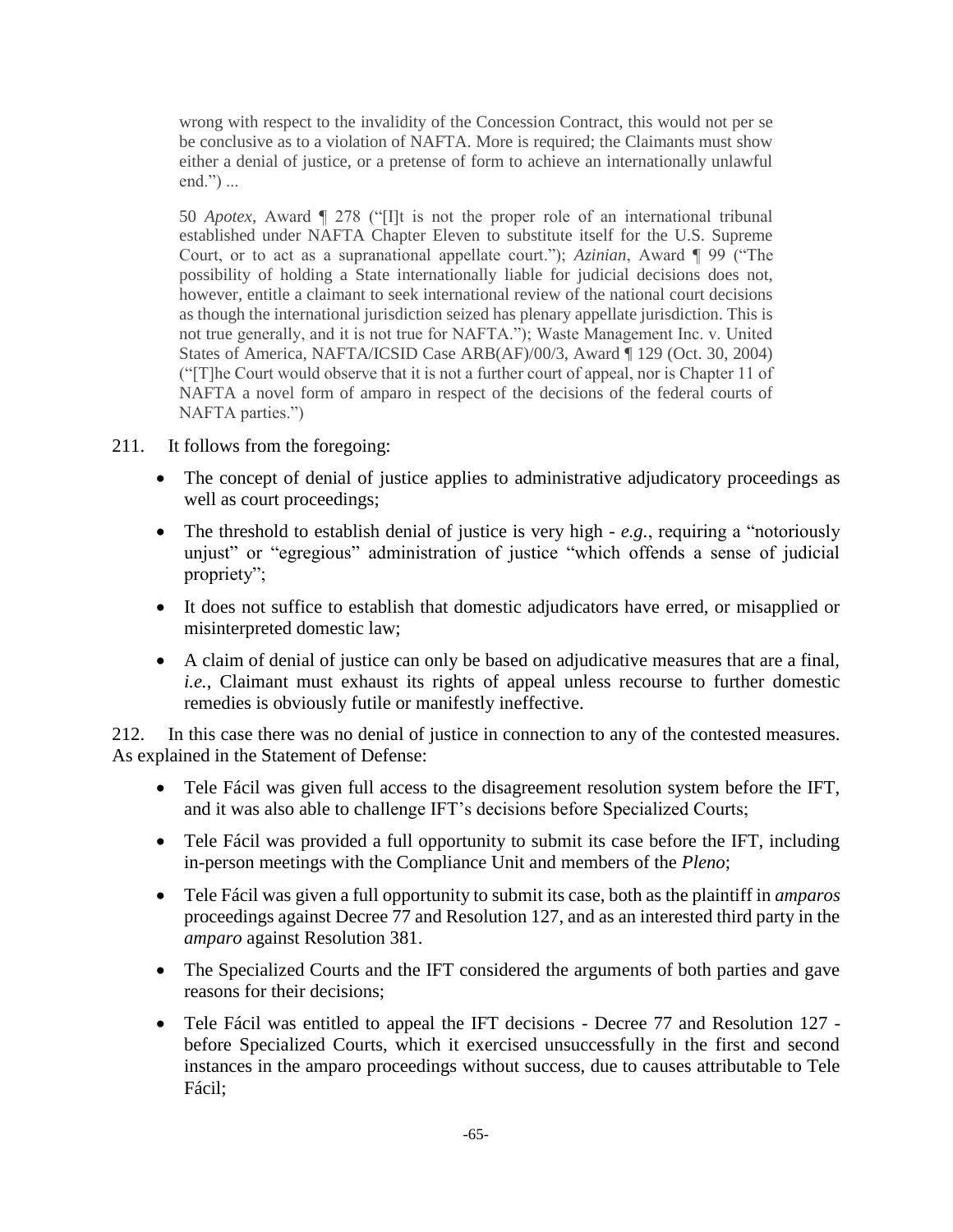- Tele Fácil had rights of appeal against the decisions of the specialized tribunals, which it exercised in the case of Sentence 351/2014 (pertaining to Resolution 381 and Decree 77) and Sentence 1694/2015 (pertaining to Resolution 127). In both cases, Tele Fácil decided to withdraw from the proceeding before the appeal was decided;
- Tele Fácil had rights of appeal against Sentence 1381/2015, issued in the *amparo* against Decree 77, but it failed to do so in a timely manner.

213. Claimants have stated that the Specialized Courts did not perform an appropriate administration of justice, specifically at the time of resolving Amparo 1381/2015, filed by Tele Fácil against Decree 77.<sup>269</sup> As it has already been mentioned, Claimants critize the income of the Sentence 1381/2015 due to format and structure aspects, due to its briefness and its "insufficiently conclusive and analytic declarations", as well because it included a comparative table between Resolution 381 and Decree 77.<sup>270</sup>

214. What they fail to state is that the First District Court, when resolving Amparo 1381/2015, determined that the IFT had the powers to establish the scope of a resolution issued by IFT's *Pleno*. 271

215. Likewise, Claimants fail to state that Sentence 1381/2015 considered that Decree 77 resolved all the documents submitted by Telmex and Tele Fácil, as well as the confirmations criteria submitted by the Supervision General division and Telmex, respectively.<sup>272</sup> In other words, the First District Court, as jurisdictional authority, resolved that the purpose of Decree 77 was to address all the communications submitted by the concessionaires regarding the scope and interpretation of Resolution 381.

216. In addition, Claimants do not state that Sentence 1381/2015 resolved that some of the acts claimed by Tele Fácil did not have the characteristics of being *unilateral, imperative and coercive"*, and therefore they did not affect Tele Fácil at all.<sup>273</sup> Such rule would also apply to Decree 77's drafts, which, as stated by Mr. Buj, lack any legal value, because they were not final and because they are simply internal working documents, which can be subject to modifications, adjustments and deletions.<sup>274</sup>

217. Therefore, there is no way in which Claimants may consider Sentence 1381/2015 "inappropriate", "deficient" or "surprising".<sup>275</sup> Those adjectives should be used to describe the behavior of Tele Fácil litigation representatives, considering that (i) the belated submission of the Appeal 36/2016 is only attributable to Claimants, because they tried to submit it at the last possible

 $\overline{a}$ 

<sup>272</sup> Mr. Buj's Second Expert Report,  $\P$  172.

- <sup>274</sup> Mr. Buj's Second Expert Report, ¶ 197-99.
- <sup>275</sup> Reply, ¶¶ 349, 351 and 352.

<sup>&</sup>lt;sup>269</sup> Statement of Claim,  $\sqrt{\phantom{a}612}$ ; Reply,  $\sqrt{\phantom{a}344}$  and 349,

<sup>270</sup> Reply, ¶ 348.

<sup>271</sup> Exhibit C-063, p. 6.

<sup>273</sup> Exhibit C-063, p. 5.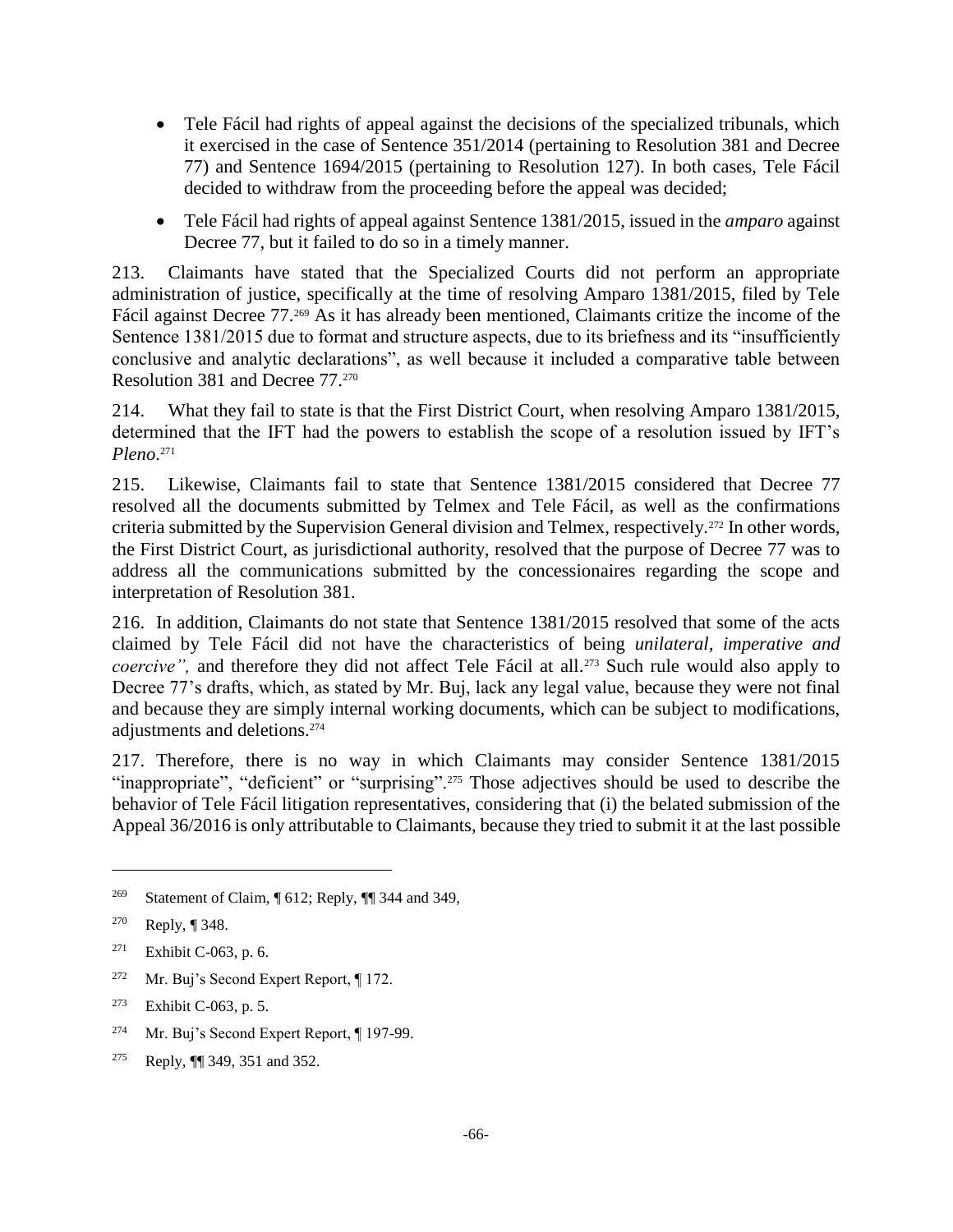minute before the Specialized Courts (literally), and (ii) because they performed unnecessary procedures the next day, instead of submitting the Appeal 35/2016 at 9:01 am at the correspondence office of the First District Court.

218. In the Reply, Claimants accused the Specialized Courts of "gross incompetence".<sup>276</sup> However, the reality is that Claimants did not respect the deadline for submitting an *amparo* appeal against Sentence 1381/2015. This situation constitutes a lack of due diligence regarding the necessary procedural aspects for accessing to justice.<sup>277</sup> By not challenging Sentence 1381/2015, the judgment was final and therefore, Decree 77 was considered legal and constitutional (a measure that Claimants describe in their Statement of Claim as a "monstrosity").<sup>278</sup>

219. It is somewhat ironic that Claimants' representative appeared on the last day, close to (or after) midnight, to submit the amparo appeal. Available evidence indicates that:

- Ms. Mayorga arrived at the Specialized Courts venue after midnight on February 11, 2016 and she could not enter the building (in spite of her driver trying to bribe the security guard so he would allow her to file the Appeal 35/2016).
- When trying to file the Appeal 35/2016 on the following day (*i.e.,* on February 12, 2016) at the correspondence office of the Specialized Courts, at around 8:45 am, she suggested indirectly that she was willing to pay in order for the officer to change the delivery date.<sup>279</sup>
- Tele Fácil's representative knew about the existence of the case law ("*jurisprudencias*") issued by the Supreme Court of Justice that allowed the possibility of submitting the Appeal 35/2016 during the first business hour after the expiration of the deadline, because she mentioned them when she tried to file the *amparo* appeal at the common correspondence office of the Specialized Courts.<sup>280</sup>
- Also, instead of submitting the Appeal 35/2016 the next day (*i.e.,* February 12, 2016) directly at the correspondence office of the First District Court, as of 9:01 am, Tele Fácil's representatives filed the Appeal 35/2016 until almost 12 pm, due to unnecessary procedures because of a lack of experience of Tele Fácil's representatives.<sup>281</sup>

220. Claimants have only provided second hand evidence of what happened that night and in the next day. Without a testimony from Ms. Mayorga, the certification of facts witnessed by a notary

<sup>276</sup> Reply, ¶ 345.

<sup>&</sup>lt;sup>277</sup> Mr. Buj's Second Expert Report,  $\P$  102.

<sup>278</sup> Mr. Buj's Second Expert Report, ¶ 108 and 112.

<sup>&</sup>lt;sup>279</sup> Exhibit C-066, p. 10. "[...] at approximately 8:45 hours, on Friday February 12, 2016, Ms. Diana Margarita Mayorga Rea appeared, asking him to do her the favor of receiving the documentation in reference, as well as to modify the date and time of the time-date printer clock to the previous day, suggesting that they could come to an arrangement, which was immediately rejected".

<sup>280</sup> Exhibit C-066, pp. 9 and 10.

<sup>&</sup>lt;sup>281</sup> C-066, p. 10; Mr. Buj's Second Expert Report,  $\P$  125.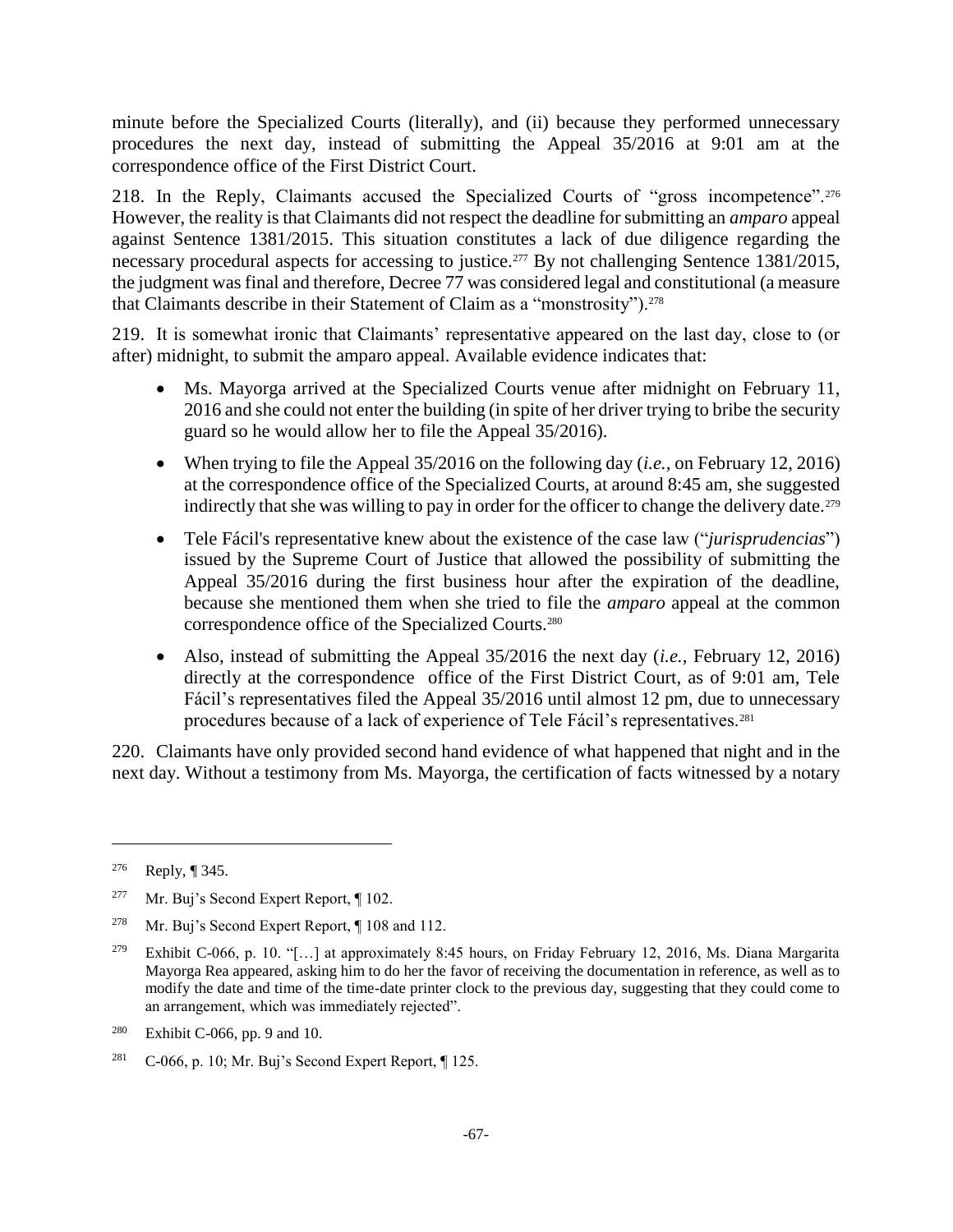public must be considered as correct, which shows that the persons responsible for not submitting the *amparo* appeal on time were Claimants or their Mexican attorneys.

221. Two aspects must be explained in order to refute Claimants' arguments regarding the alleged denial of justice suffered by Tele Fácil.

222. First, Claimants argued that the Appeal 35/2016 was initially admitted and dismissed later by the First Circuit Court, a situation that has been considered as a "simulation".<sup>282</sup> What Claimants do not explain (and neither do their experts) is that the initial decisions of a Circuit Court (*e.g.*, the admission order issued by the President of a Circuit Court) are not final; they consist of a preliminary examination of the *amparo* appeal filed.<sup>283</sup>

223. The First Circuit Court, with the purpose of granting greater access to justice to Tele Fácil, preliminary admitted Appeal 35/2016. However, the final study of the matter corresponds to the Circuit Court, comprised by three magistrates, who issue a final resolution that determines the origin and substance of an *amparo* appeal filed against an *amparo* decision.<sup>284</sup>

224. Second, Claimants have stated that the decision of the First Circuit Collegiate Court at the time of dismissing the Appeal 35/2016, does not reflect *"the discussion in the opinion of the Court of Appeals about the exception of the general time rule for submission"*. <sup>285</sup> What Claimants do not detail (and neither does the Statement of Claim, nor the Reply) is that Tele Fácil also filed Complaint 11/2016, without explaining the interaction thereof with Appeal 35/2016.

225. On April 21, 2016, the First Circuit Court resolved the Complaint 11/2016, as well as the Appeal 35/2016. Due to procedural times, the First Collegiate Court analyzed Complaint 11/2016 first.<sup>286</sup>

226. When resolving it, the First Circuit Court assessed the Attestation of of Facts, and determined that case law criteria were applicable, which would allow Tele Fácil: *a)* to file the *amparo* appeal at the correspondence office of the district courts between 8:30 am and 9:00 am on February 12, 2016, or *b*) to file the Appeal 35/2016 before the First District Court as of 9:01 am.<sup>287</sup> When resolving, in the same session, the Appeal 35/2016, the First Circuit Court took into account what had been previously resolved in Complaint 11/2016.<sup>288</sup>

<sup>284</sup> Mr. Buj's Second Expert Report, ¶ 131 and 132.

<sup>282</sup> Reply, ¶¶ 358, 381 and 382.

<sup>283</sup> Mr. Buj's Second Expert Report, ¶ 131.

<sup>285</sup> Reply, ¶ 380.

<sup>&</sup>lt;sup>286</sup> Mr. Buj's First Expert Report, ¶ 120. It is interesting that neither the Statement of Claim, nor the Reply, nor the expert reports from Claimants mentions Complaint 11/2016. *See* Mr. Buj's Second Expert Report, ¶ 114.

<sup>&</sup>lt;sup>287</sup> Exhibit R-035 pp. 24-26, and 40; Mr. Buj's First Expert Report, ¶ 119; Mr. Buj's Second Expert Report, ¶ 126.

<sup>&</sup>lt;sup>288</sup> "Since it was confirmed in the aforementioned motion for complaint Q.A. 11/2016, the court order issued on February 12, 2016 in the *amparo* 1381/2015, of the index of the First District Court on Administrative Matters Specialized on Antitrust, Radio Broadcasting and Telecommunications, therefore the statement contained therein about the enforceability of the judgment issued in the constitutional hearing is final. [...] Therefore, since the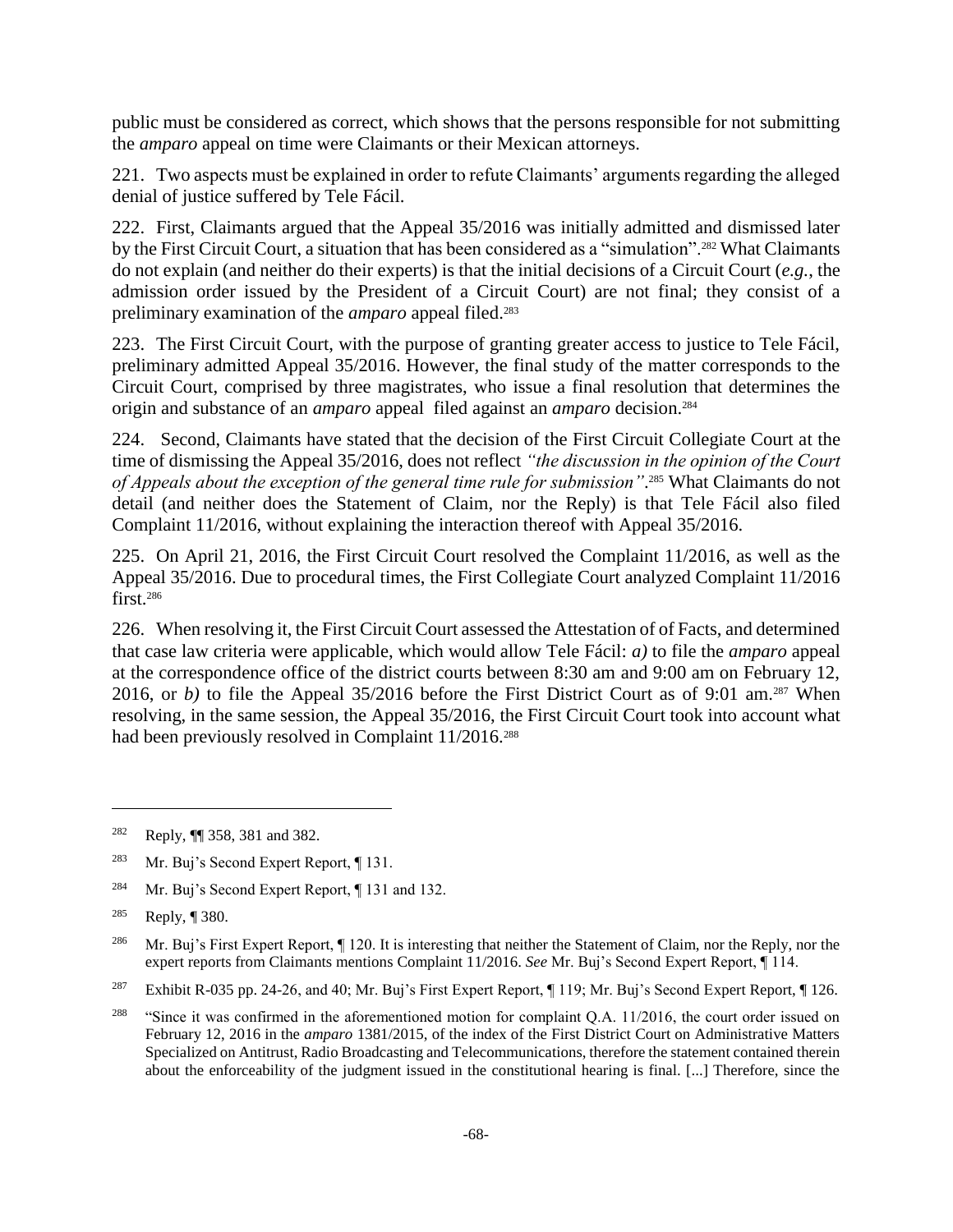227. In other words, "the discussion that contains the opinion of the Court" is contained both in the judgments of Complaint 11/2016 and in the Appeal 35/2016, respectively.

228. Tele Fácil had full access to justice in Mexico, since it could have the opportunity to file *amparos* and *amparo* appeals that it deemed appropriate. Also, it must not be overlooked that the First Circuit Court considered that Tele Fácil had the possibility of filing the Appeal 35/2016 during the first business hour of February 12, 2016. This situation is clearly an extension to access of justice for Tele Fácil. However, the inappropriate action of Claimants' representatives was once more the factor that precluded the challenge of Sentence 1381/2015.<sup>289</sup>

requirements for admittance of the *amparo* appeal were not met, hence it is appropriate to dismiss it. Exhibit C-075, p. 14.

<sup>&</sup>lt;sup>289</sup> Mr. Buj's Second Expert Report, ¶ 126.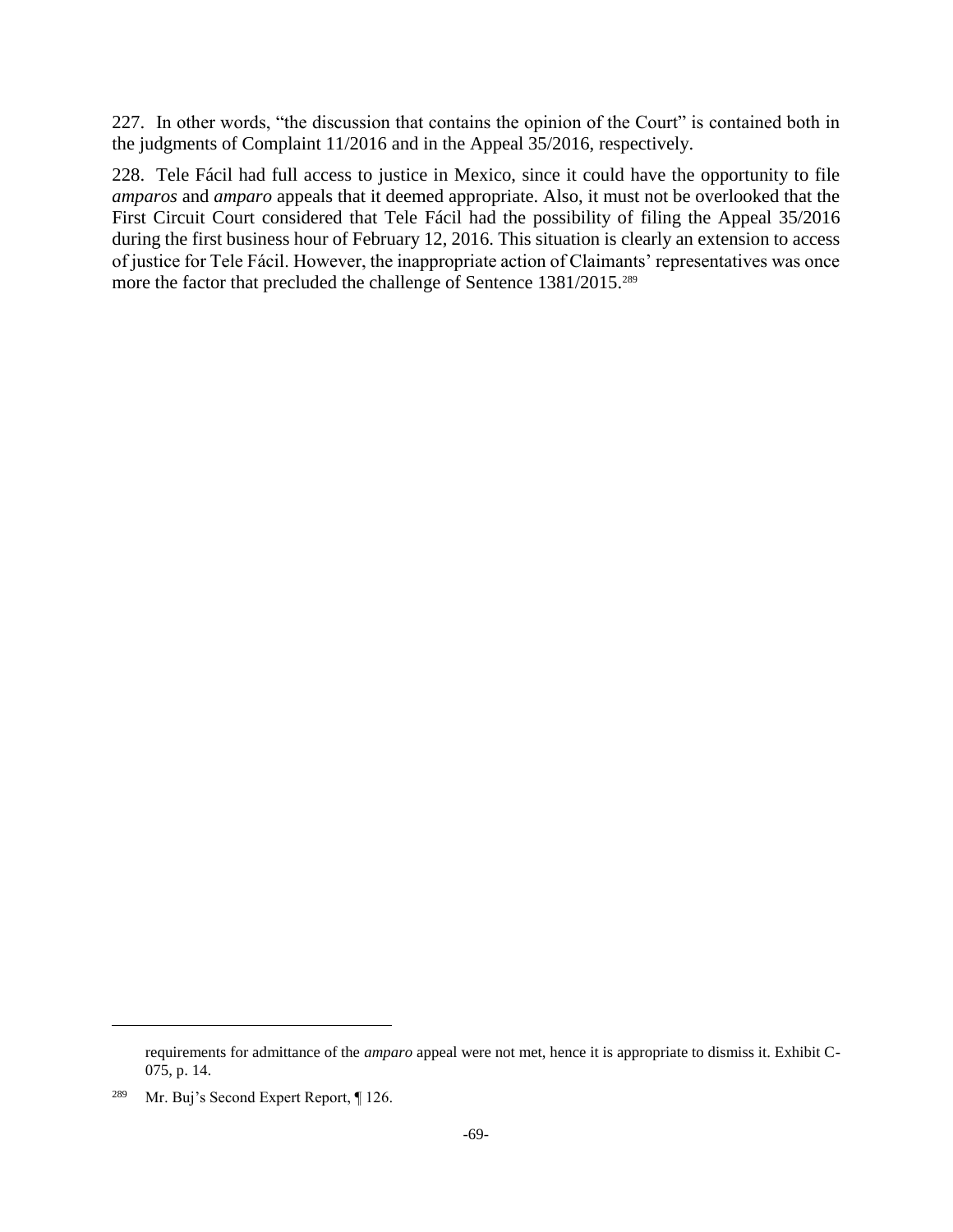### **IV. Damages**

229. Nothing said in the Reply, the second expert report of Dr. Dippon or the second expert report of Dr. Mariscal leads the Respondent to modify its positions with respect to the claim of damages. Respondent contends that the claim is extremely exaggerated and subjective and cannot serve as a basis to compensate Claimants, even if this Tribunal determined that Mexico violated the NAFTA (which is denied).

230. Claimants resort to the gross recourse of questioning the independence and credentials of Mr. Joan Obradors. According to its argument, the Tribunal should not consider what was said by the Respondent's expert because Analysys Mason (AM) has provided consulting services to the IFT and because Mr. Obradors is not an economist. Both questions are ungrounded and only demonstrate the Claimants' insecurity about the quantification of damages.

231. AM is a company recognized worldwide in the area of Telecommunications and the independence of the expert cannot be questioned simply because he has worked in the past with IFT/COFETEL. As stated in his second report, the fees received by the Mexican regulator represent approximately 1.9% of total AM revenues, a percentage that rises to 3.0% if we consider the last 5 years and decrease to 2.4% if we only consider the last 2 years.<sup>290</sup>

232. Respondent also argues that an economist is not required to comment on the quantification of damages in investor-State cases and that Mr. Obradors credentials are more than sufficient to present an expert report. However, to alleviate the concerns of Claimants, Mexico presents the expert report of Dr. Buccirossi from the firm Lear to respond to certain purely economic aspects that, according to the Claimants' expert, lie outside AM's area of expertise.<sup>291</sup>

233. The damage section of the Reply begins with a response to a series of alleged misstatements in the Statement of Defense that are reproduced in italics below:

 First, Claimants respond to the assertion that it was not interconnected with NEXTEL and that, as a result, it was not prepared to begin operations in the time foreseen by Claimants' damages experts. 292

Respondent reiterates that Tele Fácil was not interconnected with Nextel (or any other operator) at the end of 2014, which is when the damages period begin according to Dr. Dippon. Mexico also notes that even assuming that Tele Fácil had been able to establish physical interconnection with Nextel's network shortly after entering into the agreement, it would still have had to sign agreements with the rest of the operators and establish physical interconnection. It is reiterated that, at the end of 2014 - when the damages period supposedly began - Tele Fácil did not have interconnection agreements with any operator except Nextel.

<sup>&</sup>lt;sup>290</sup> Second Expert Report of Mr. Obradors-Analysys Mason,  $\P\P$  4-5.

 $291$  Expert report of Dr. Buccirossi-Lear.

<sup>292</sup> Reply, ¶ 413. In the original English text: "*First, Claimants respond to the assertion that it was not interconnected with NEXTEL and that, as a result, it was not prepared to commence service in the time frames set forth by Claimants' damages experts"*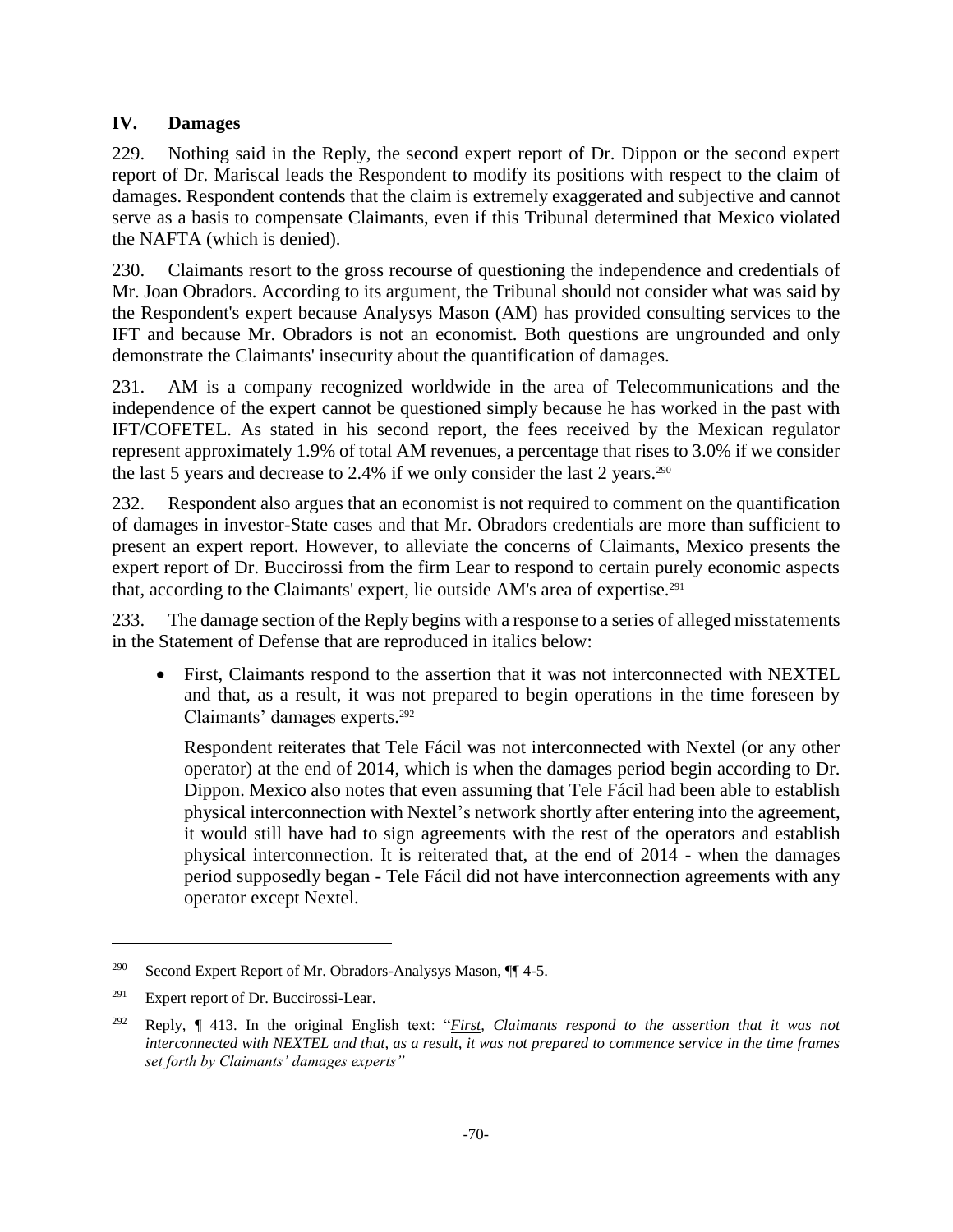Second, it refers to the argument that the business lines and associated damages claimed in this case, must adhere to the business plan presented by Tele Fácil in its application for concession to operate as a telecommunications operator, in 2011.<sup>293</sup>

The Respondent never argued such a thing. The passage cited by the Claimants is part of the list of facts that Mexico offered in its Statement of Defense<sup>294</sup> and it is a non-contested fact that the "*DID/Conferencing*", "*Competitive Tandem Services*" and the "International Call Termination" service were not part of the Business Plan that Tele Fácil filed with its concession application.

Mexico effectively considers that *Competitive Tandem Services* cannot be included in the damages claim, but not because it was not included in the original project, but because there is no evidence that Tele Fácil intended to undertake this project. Indeed, as it will be explained in greater detail in section IV.E.1 of this Rejoinder, that the project was apparently developed in 2017 only for the purpose of increasing the claim of damages in this arbitration.<sup>295</sup>

• Third, Claimants refer to the Respondent's flawed assertion that the "double transit" is illegal in Mexico and that, as a result, Tele Fácil could not have offered its competitive tandem services.<sup>296</sup>

Respondent maintains that double transit is not allowed in Mexico under current regulations and warns that Claimants seek to confuse by equating two different concepts: "Double transit" and "double tandem". This is explained further in section IV.C.2. of this Rejoinder and in the second statement of Mr. Sóstenes Díaz.<sup>297</sup>

 Fourth, and last, Claimants respond to the erroneous argument that Telmex was one of the beneficiaries subject to the principle of non-discrimination contained in the LFTyR.<sup>298</sup>

Respondent states that those who are wrong are the Claimants. The principle of nondiscrimination definitely applies to Telmex, as it will be explained in more detail in section IV.C.1 of this Rejoinder and in the second testimonial statement by Mr. Díaz.<sup>299</sup>

<sup>293</sup> Reply, ¶ 413. The original English text states: "*Second, it addresses the argument that the business lines and associated damages claimed in this case must comport with the business plan submitted by Tele Fácil in its 2011 application for its concession to operate as a telecommunications operators*."

<sup>294</sup> Claimants cite paragraphs 18-19 of the Statement of Defense.

<sup>295</sup> Statement of Defense, ¶ 363.

<sup>296</sup> Reply, ¶ 413. The original English text states: "*Third, Claimants address Respondent's flawed assertion that "double transit" is unlawful in Mexico and that, as a result, Tele Fácil could not have offered its competitive tandem services*."

<sup>&</sup>lt;sup>297</sup> Second Statement of Mr. Sóstenes Díaz, Section C, ¶¶ 22-48.

<sup>298</sup> Reply, ¶ 413. The original English text states: "*Fourth, and finally, Claimants respond to the erroneous argument that Telmex was an intended beneficiary of the non-discrimination principle contained in the FTBL*"

<sup>&</sup>lt;sup>299</sup> Second Testimonial Statement of Mr. Sóstenes Díaz, Section C, ¶¶ 49-68.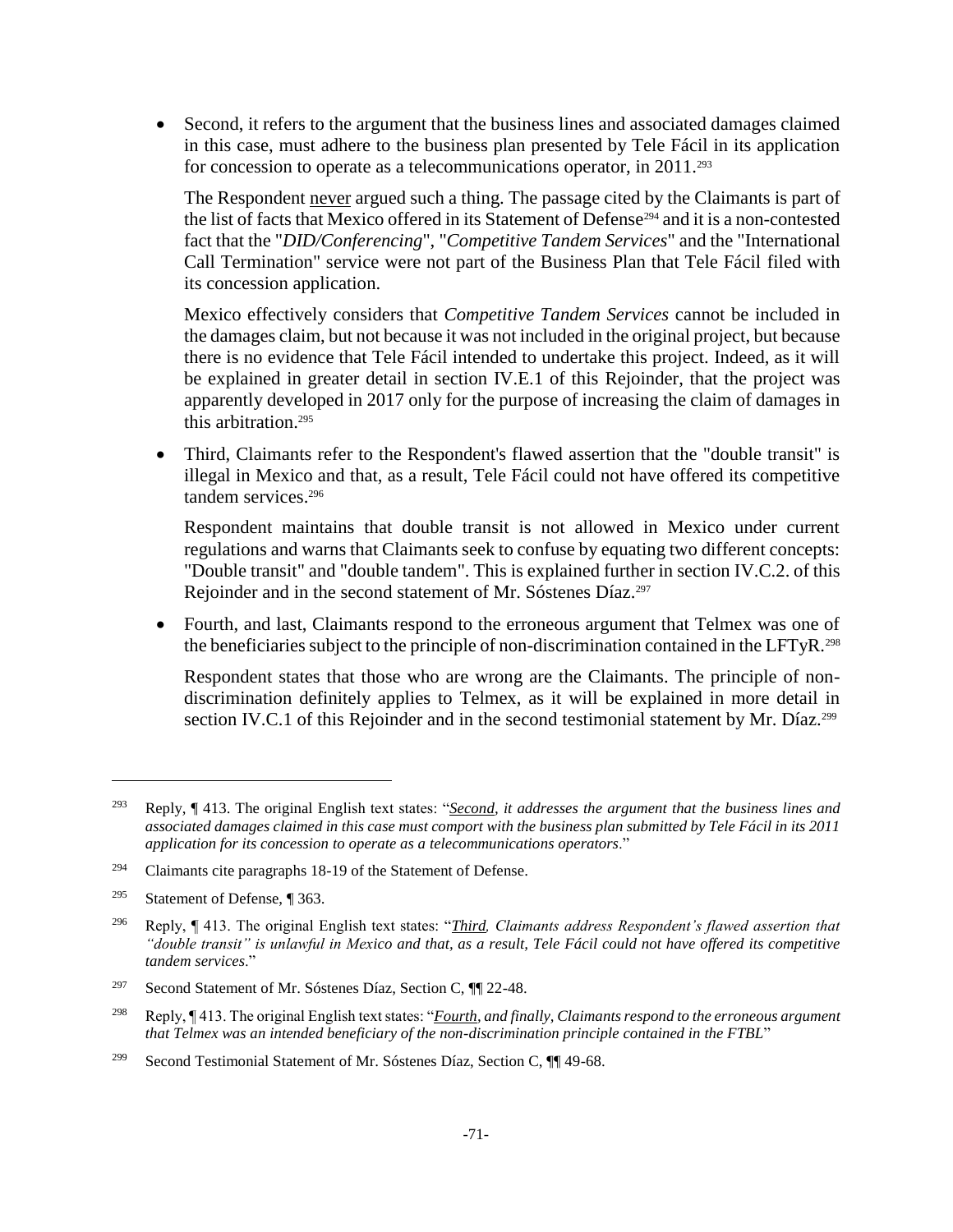234. The following submissions are without prejudice to the Respondent's legal arguments. Nothing in this section should be interpreted as an admission of liability or as a waiver of any of the defenses on the merits.

235. The Respondent will address next what it considers to be the main issues concerning the damages claim. Failure to address a specific argument should not be interpreted as an admission. For purposes of the record, any argument of damages from the Reply that is not addressed in this Rejoinder is rejected.

## **A. The use of the DCF methodology is inappropriate in the circumstances of this case**

236. Respondent finds it curious that Claimants insist on using a lost profits approach to determine damages corresponding to an expropriation, which implies the total loss of the value of the investment. As noted in the Statement of Defense, the claim for damages is based on the alleged lost profits of Tele Fácil from 2015 to 2017, which is not consistent with the alleged expropriation of the company.<sup>300</sup>

237. However, Mexico does not question the use of the "lost profits" approach *per se*. What it questions is that the results of a company that never operated can be reliably projected to determine those "lost profits". It argues that, in the absence of a proven track record of profitable operations, a DCF valuation becomes a speculative exercise that is not suitable for the determination of damages in an arbitration proceeding.

# **1. International jurisprudence manifests itself against the use of the DCF Methodology in cases such as the one at hand**

238. Respondent cited the *Metalclad* and *Tecmed* cases as prominent examples of cases in which the court rejected the use of the DCF methodology as too speculative. Claimants have sought to refute this argument by referring to other cases in which the tribunal accepted the method.<sup>301</sup>

239. Respondent acknowledges that international jurisprudence is not unanimous in this respect; however, the overwhelming majority of cases support Mexico's position. On the other hand, Respondent does not wish to leave the impression that the two cases cited in the Statement of Defense are the only cases that are against the use of the DCF.

240. In the *Merril & Ring* case, the court observed:

264. Of course, there is always some element of uncertainty involved in future scenarios, and even in often used valuation methods, such as the discounted cash flow, future estimates are based on assumptions. But these are inevitably drawn from specific information provided by a historical record of profitability, or other elements that allow for an educated estimate. In the instant case, such an educated estimate is not possible because the record of profitability on the Investor's British Columbia operations has been inextricably and permanently related to the existence and application of the

<sup>300</sup> Statement of Defense, ¶ 321.

<sup>301</sup> Reply, ¶ 526.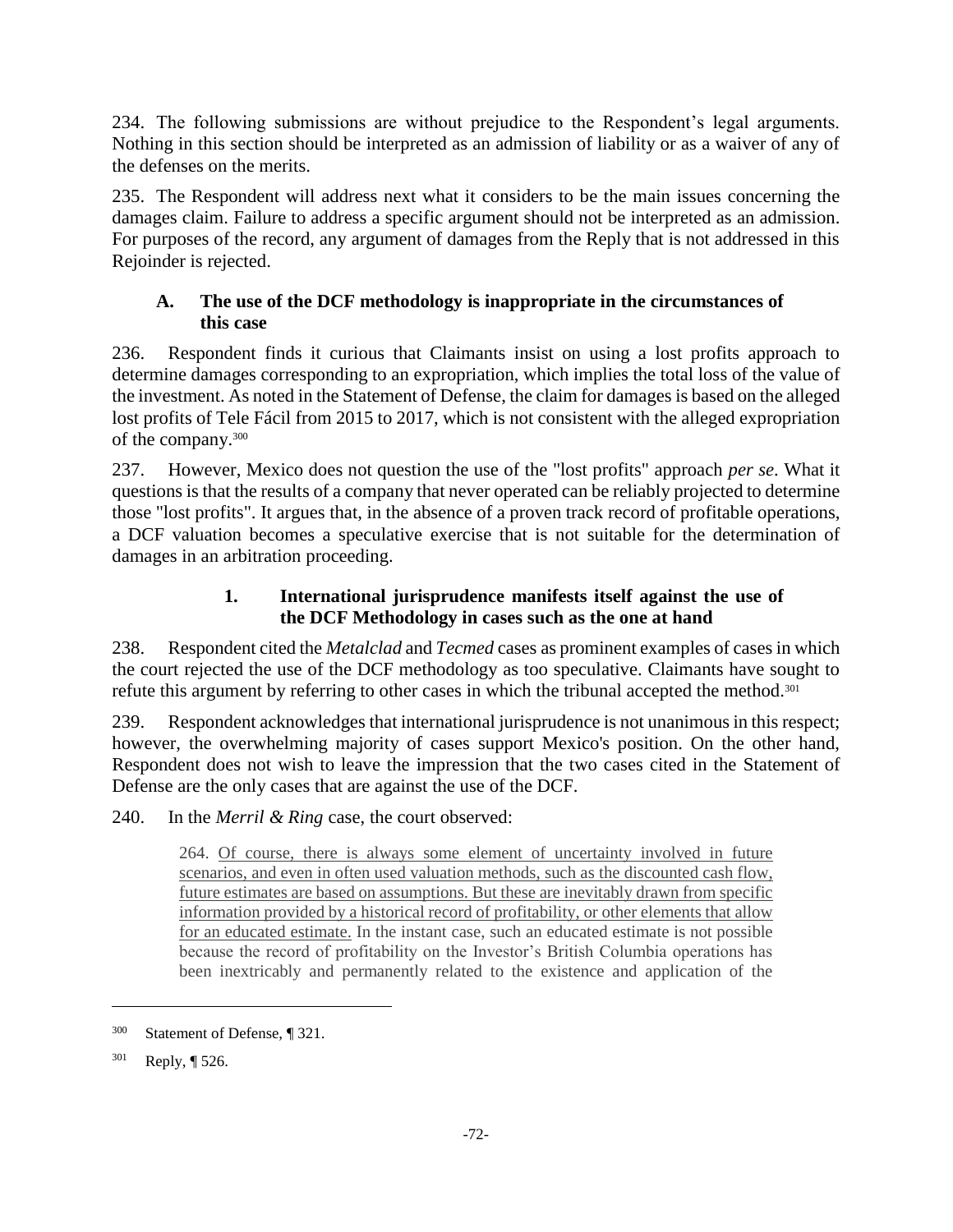regulatory regime. There is thus no measure of profitability relating to the period before the measures were adopted. However, in these circumstances, the future scenario will be characterized more by speculation than by educated estimates, an approach which has not been favored by arbitration tribunals, and upon which this Tribunal would not be prepared to base an award of damages.<sup>302</sup> [Emphasis added]

241. In *Gemplus c. Mexico*, despite the fact that the business in question was a national vehicle registry and that the owners were legally required to register their cars, the tribunal determined:

13-72 DCF Method: The Tribunal does not consider the DCF method to be an appropriate methodology to apply on the facts of the present case; and it rejects the Claimants" case on the use of the DCF method. The Tribunal accepts the Respondent's submissions to the effect that the status of the Concessionaire as a business, during the period from August/September 2000 up to the relevant valuation date of 24 June 2001, was far too uncertain and incomplete to provide any sufficient factual basis for the DCF method. Moreover, the Claimants" use of the DCF method, with its expert (LECG), produces figures for the Concessionaire's future lost profits which are manifestly too high on the facts found by the Tribunal.<sup>303</sup> [Emphasis added]

242. In *Tza Ya Shum c. Peru,* the tribunal referred to the fact that TSG had only three years in operations and in two of those three years the company had losses. On that basis, it concluded that TSG did not have a sufficient track record of favorable results and rejected the use of the DCF methodology:

263. For these reasons, we cannot opt for a valuation model such as CFD, which presupposes the predictable and long-term future operational capacity of the investment. The lack of proof of the existence of a history of profitability in the activity of TSG implies that the positive projected results of TSG lack certainty.<sup>304</sup> [Emphasis added]

243. In the case *Caratube v. Kazakhstan*, after noting that the CIOC had existed for a little over 5 years and had not realized profits, the tribunal concluded:

1098. Therefore, for the Tribunal, the Claimants have not convincingly established that CIOC was a going concern with a proven record of profitability. For the reasons set forth below, the Tribunal finds that the Claimants also have not sufficiently established that CIOC would have become a going concern but for the termination of the Contract.

1099.The Tribunal cannot follow the Claimants' argument that, in the circumstances of the present case, it can apply the DCF method to assess CIOC's alleged lost profits even in the absence of a going concern.  $[...]$ <sup>305</sup> [Emphasis added]

<sup>302</sup> Exhibit RL-015, *Merrill & Ring Forestry L. P. v. Government of Canada*, UNCITRAL, administrated by ICSID, Award, 31 March 2010, ¶ 264.

<sup>303</sup> Exhibit RL-016 *Gemplus, S.A., SLP, S.A. and Gemplus Industrial, S.A. de C.V. v. los Estados Unidos Mexicanos*, ICSID Case No. ARB(AF)/04/3 & ARB(AF)/04/4, Award, 16 June 2010, ¶¶ 13-72.

<sup>304</sup> Exhibit RL-017, *Tza Yap Shum v. Peru*, ICSID Case No. ARB / 07/6, Award, July 7, 2011, ¶ 263.

<sup>305</sup> Exhibit RL-018, *Caratube International Oil Company LLP and Devincci Salah Hourani v. Republic of Kazakhstan*, ICSID Case No. ARB / 13/13, Award, September 27, 2017, ¶¶ 1098 and 1099.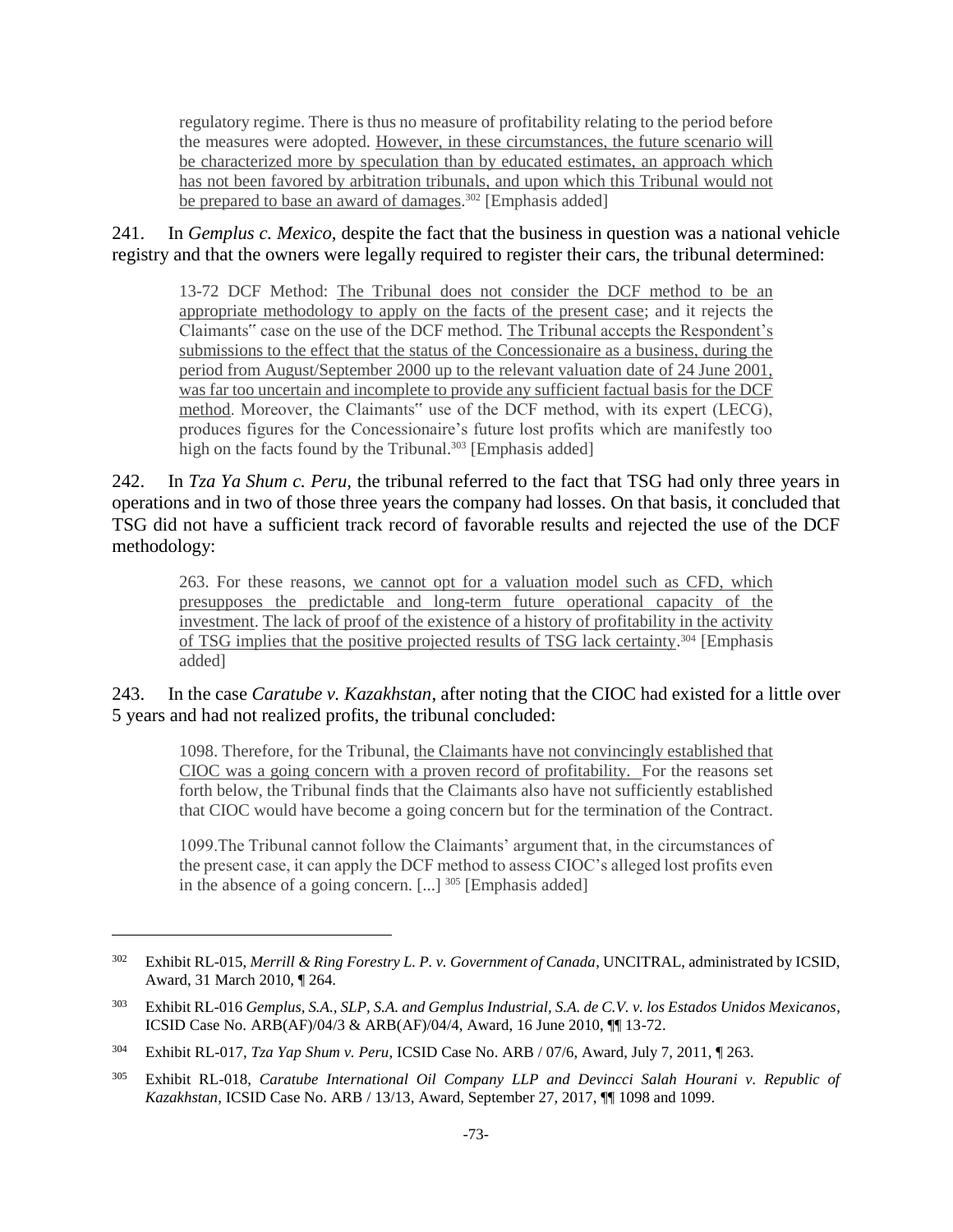244. Notably, in *Wena Hotels v. Egypt*, the tribunal concluded that the DCF method was inappropriate for the determination of damages, despite the fact that the experts from both parties offered estimates based on variations of that method:

122. Although experts presented by each party adopted variations of the well-known discounted cash flow ("DCF") method of calculating the amount of the damages sustained by Wena, the experts reached widely varying results from their calculations. Since, however, the Tribunal is not persuaded that the DCF method is appropriate in this case, it deems it unnecessary to enter into a detailed discussion of the differences that the experts' calculations disclosed.

123. The Tribunal agrees with Egypt that, in this case, Wena's claims for lost profits (using a discounted cash flow analysis), lost opportunities and reinstatement costs are inappropriate–because an award based on such claims would be too speculative. As another ICSID panel recently noted in the *Metalclad* decision:

Normally, the fair market value of a going concern which has a history of profitable operation may be based on an estimate of future profits subject to a discounted cash flow analysis. However, where the enterprise has not operated for a sufficiently long time to establish a performance record or where it has failed to make a profit, future profits cannot be used to determine going concern or fair market value29

Similarly, the ICC panel in the SPP (*Middle East*) *v. Egypt* arbitration case declined to accept a discounted cash flow projection because, *inter alia*, "by the date of cancellation the great majority of the work had still to be done," and "the calculation put forward by the Claimants produces a disparity between the amount of the investment made by the Claimants" and the "supposed value" of the investment as calculated by the DCF analysis.

124.Like the *Metalclad* and *SPP* disputes, here, there is insufficiently "solid base on which to found any profit... or for predicting growth or expansion of the investment made" by Wena. Wena had operated the Luxor Hotel for less than eighteen months, and had not even completed its renovations on the Nile Hotel, before they were seized on April 1, 1991. In addition, there is some question whether Wena had sufficient finances to fund its renovation and operation of the hotels. Finally, the Tribunal is disinclined to grant Wena's request for lost profits and lost opportunities given the large disparity between the requested amount (GB£ 45.7 million) and Wena's stated investment in the two hotels (US\$8,819,466.93). <sup>306</sup> [Emphasis added]

245. In this case, the problem is not that Tele Fácil has a limited operating historical records or that it has suffered losses in some years, as in the cases cited above. Tele Fácil, completely lacks this historical records because it never started operations. The information gap that this situation generates cannot be amended with projections based on other markets and other companies without falling into unacceptable speculation.

<sup>306</sup> Exhibit RL-019. *Wena Hotels LTD. v. Arab Republic of Egypt*, ICSID case No. ARB/98/4, Award, December 8, 2000, ¶¶ 123-124.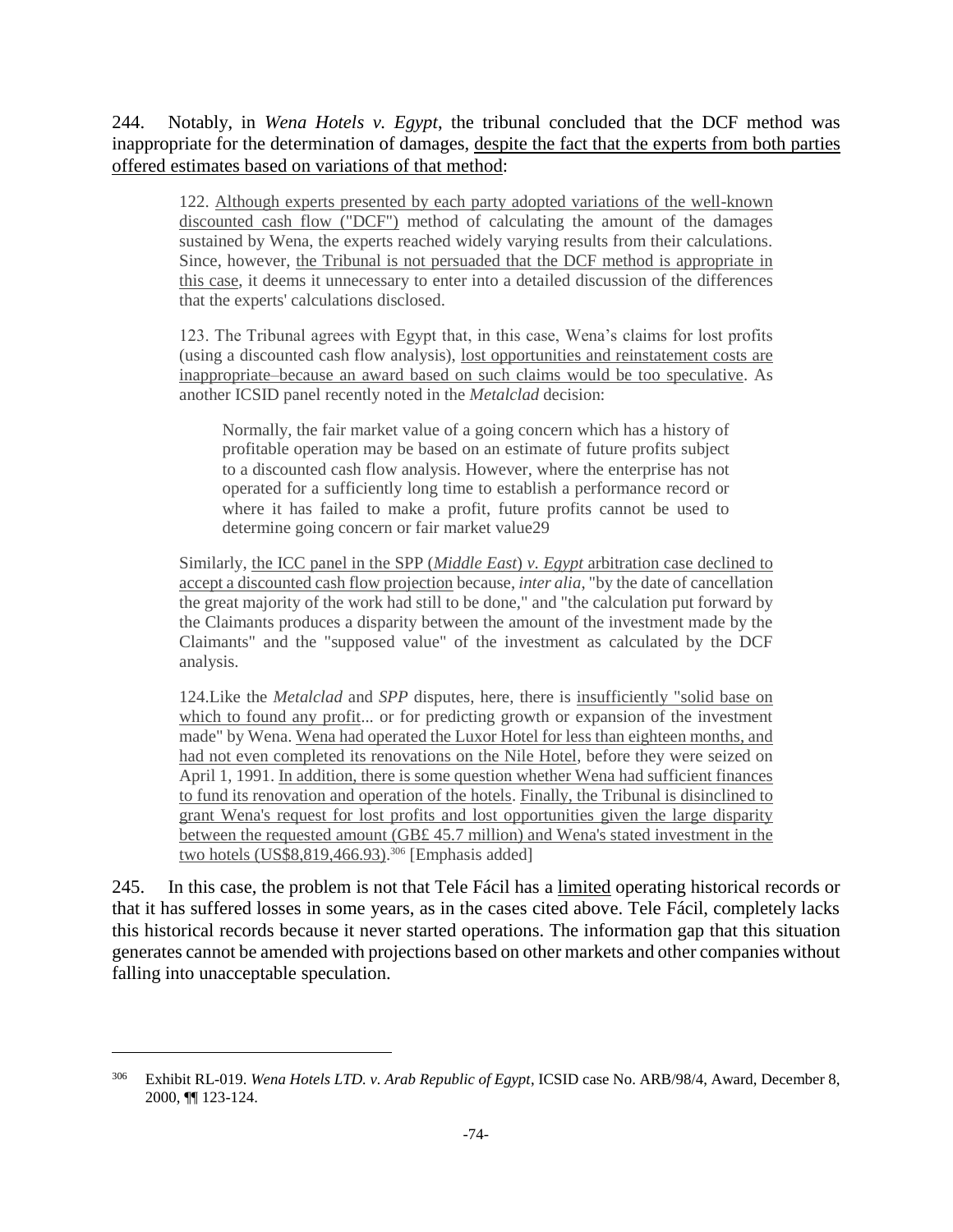246. Who can say with some degree of certainty how many customers Tele Fácil could have attracted; how much investment would have been necessary to maintain and expand its operations; if it would have had access to the necessary funding; or how successfully the competition would have faced well-established operators such as Telefónica, AT&T and América Móvil. The reality is that there is not an adequate answer to these and many other relevant questions, and the very limited information available is not enough even to make an "*educated guess*".

## **2. The available evidence supports the position of Mexico and shows the speculative nature of the claim of damages**

- 247. The Respondent's position is also supported in:
	- The Guidelines for the Treatment of Foreign Direct Investment published by the World Bank, which recommend the DCF approach "for a going concern with a proven record of profitability"<sup>307</sup>
	- A leading expert and author in business valuation who explains that "this approach [*i.e.*, DCF] is easiest to use for assets (firms) whose cash flows are currently positive and can be estimated with some reliability for future periods, and where a proxy for risk that can be used to obtain discount rates is available. The further we get from this idealized setting, the more difficult discounted cashflow valuation becomes"."<sup>308</sup>
	- A valuation of Tele Fácil's concession conducted by Aldwich Capital which specifically notes that "*[o]nce Tele Fácil becomes operational, the Company can be valued by using dynamic and more traditional metrics such as DCF*", and further down*"[w]hen the Company become operational with 1-2 years of track record*, *potential interested parties will consider valuing the asset using more traditional valuation metrics used in the telecommunications sector- DCF public company trading multiples and acquisition multiples*"."<sup>309</sup>

248. The speculative nature of the Claimants' estimation of damages is also demonstrated by the available evidence that has not been contested by Claimants:

• The Tele Fácil Business Plan anticipated losses in the first two years and modest profits in the next three until reaching an amount of MXP\$ 1.2 million (approximately

<sup>307</sup> Statement of Defense, ¶ 348 citing Exhibit RL-011.

<sup>308</sup> Statement of Defense, ¶ 347, quoting: Aswath Damodaran, *Investment Valuation*, University Edition (John Wiley & Sons, Inc.), p. 12.

<sup>309</sup> Statement of Defense, ¶ 352-353 citing Exhibit R-042. The original English text states: "[*o]nce Tele Fácil becomes operational, the Company can be valued by using dynamic and more traditional metrics such as DCF", y "[w]hen the Company become operational with 1-2 years of track record, potential interested parties will consider valuing the asset using more traditional valuation metrics used in the telecommunications sector- DCF public company trading multiples and acquisition multiples*".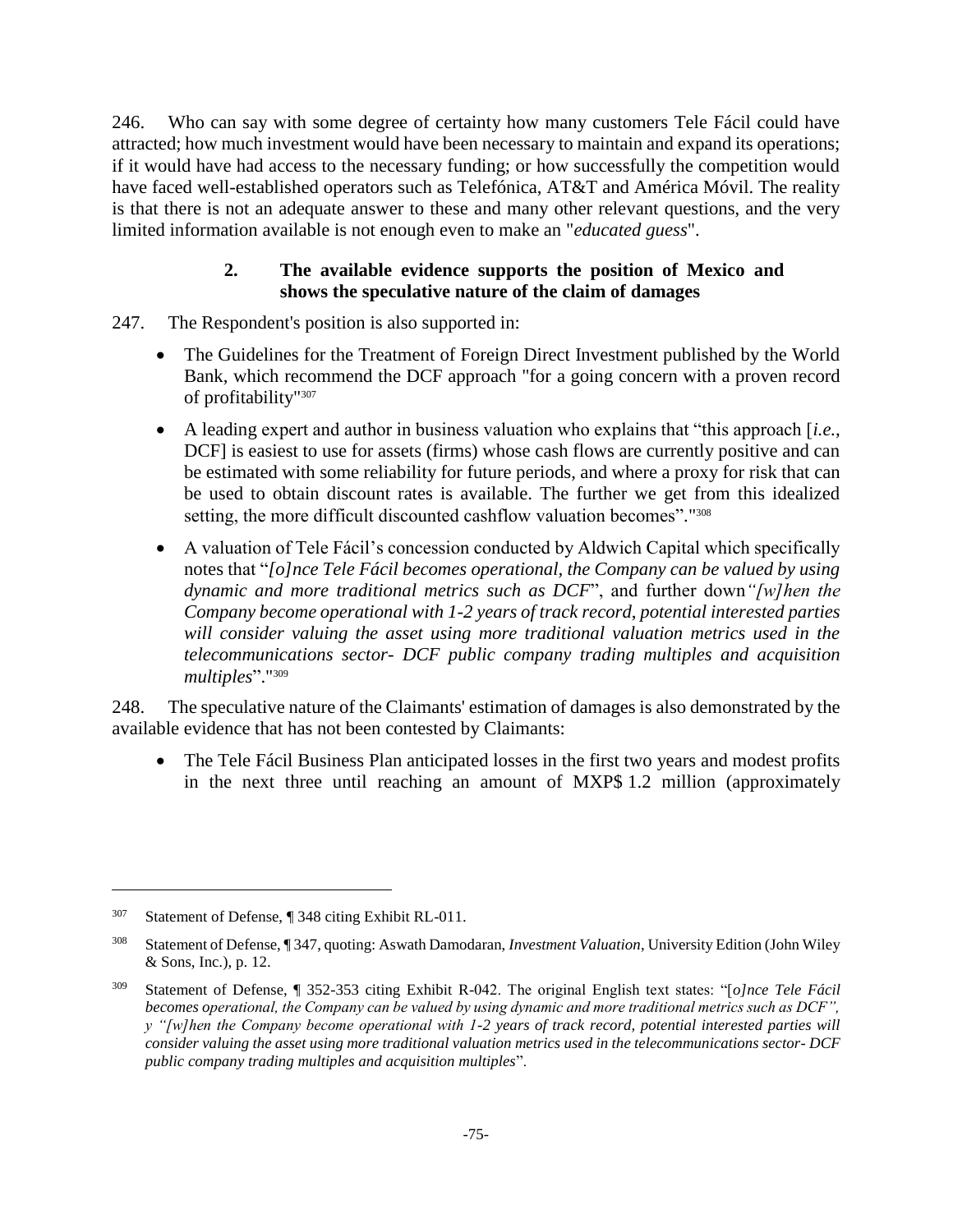USD\$ 78,647.43) in the fifth year. In contrast, Claimants' experts estimate positive flows of USD\$ 235,411 *million in the first year alone*. 310

- The valuation carried out by Aldwych Capital Partners in December 2013 places the value of the Tele Fácil concession between 1 and 2 million dollars, which represents 0.3% of the damage claim.<sup>311</sup>
- Claimants have not indicated how much they invested in the project before the alleged expropriation; however, according to the balance sheet, the company was financed almost exclusively with a long-term liability, which, as of December 31, 2014, amounted to MXP\$ 9,172,564 (equivalent to USD\$ 623,220.81).<sup>312</sup>
- The Reference Manual for Scientific Evidence, which Dr. Dippon cites on multiple occasions, states:

An alternative to calculating new business damages based on lost profits uses market valuations of the firm. For a publicly traded business, the valuation is implicit in the stock price—it is the market capitalization of the firm. For a new venture, the valuation is implicit in financing decisions. Startup firms are often financed by venture capitalists who invest funds in exchange for ownership in the venture. The valuation at the time of financing is the amount of financing divided by the ownership transferred. For example, if venture investors pay \$4 million for 10% of the firm, the total value of the firm is  $$4$  divided by 0.10, or  $$40$  million.<sup>313</sup>

Under this approach and assuming that 100% of the long-term liabilities were granted by the Claimants and, in exchange for such financing, they received 80% of Tele Fácil, the value of the company would be USD\$ 779,026. In any case, it is simply not credible to assume that Claimants could have obtained more than USD\$472 million from this modest investment.

249. Contrary to what the Claimants argue in their Reply, Mexico is not suggesting that a business plan cannot be changed or updated, or even that it is an accurate approximation of what a business will accomplish.<sup>314</sup> It, nevertheless, provides a good idea of what the company expected and shows that Tele Fácil was willing to proceed with its project despite its modest profitability in the first years.

<sup>310</sup> Statement of Defense, ¶ 364-365.

<sup>311</sup> *Id.*, ¶ 353 citing Exhibit R-042.

<sup>&</sup>lt;sup>312</sup> Exhibitt R-080, Financial Statements of Tele Fácil. The company had a minimum share capital of MXP\$ 50,000 (USD\$ 3,397.20). For the conversion to US dollars, the exchange rate was used to settle obligations denominated in US dollars published by the Bank of Mexico as of December 31, 2014 (14,718 pesos per dollar) [http://www.anterior.banxico.org.mx /portal-market-change/index.html](http://www.anterior.banxico.org.mx/portal-mercado-cambiario/index.html)

<sup>313</sup> Manual for Scientific Evidence, p. 469, available at <https://www.fjc.gov/sites/default/files/2015/SciMan3D01.pdf>

<sup>314</sup> It is further noted that Dr. Dippon and Mr. Bello disagree on the validity of the Business Plan data. *See* Second Expert Report of Mr. Obradors-Analysys Mason, ¶¶ 54.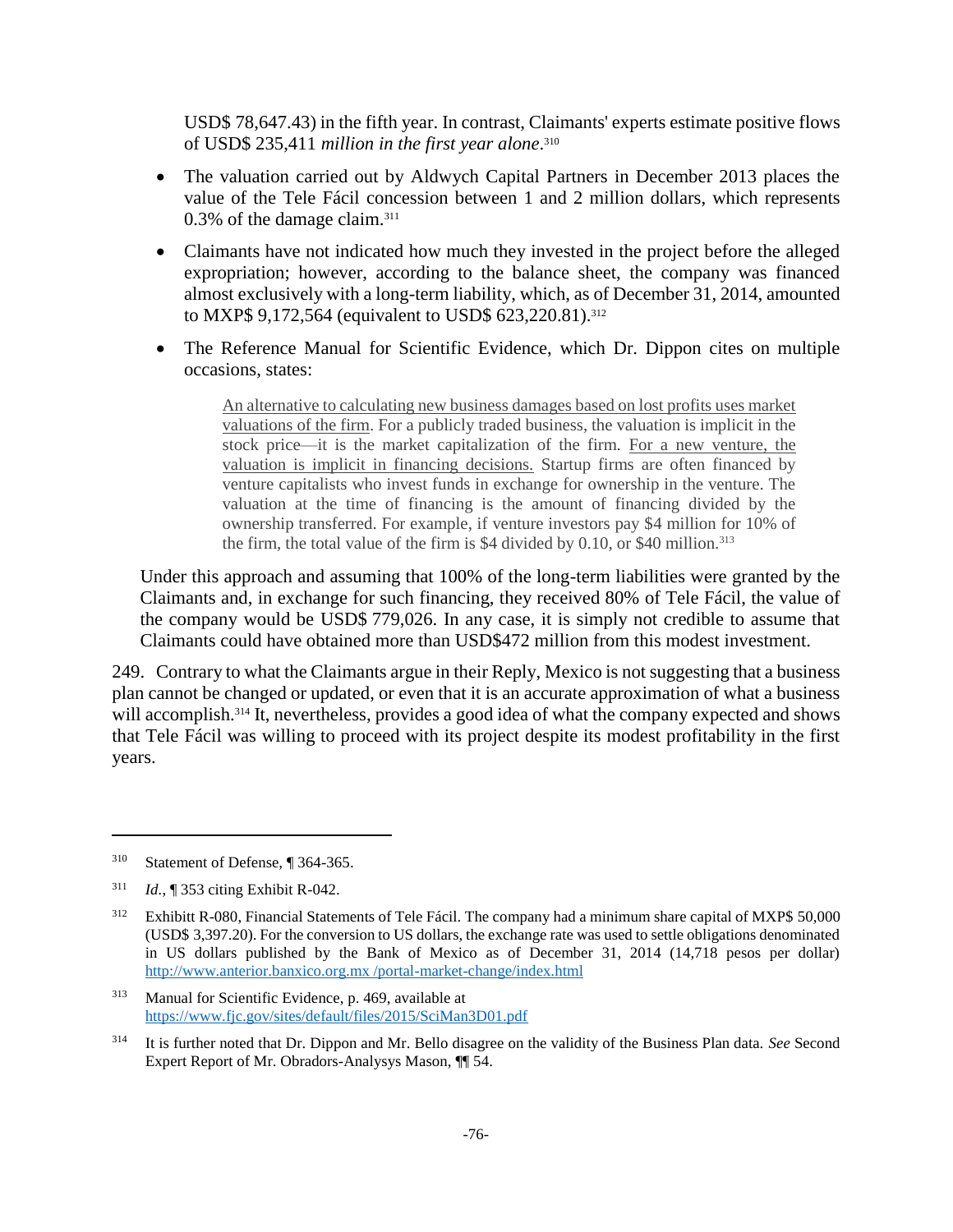250. In contrast, Claimants now seek to convince the Tribunal that the inability of Tele Fácil to charge Telmex a high interconnection rate prevented its entry into operations and caused its shareholders losses of more than US\$ 472 million. The foregoing without providing any evidence that its business plan underwent major changes from the Constitutional Reform, the AEP Declaration, the entry into force of the LFTR or for any other reason.

251. The implied position of Claimants is that the Tele Fácil business consisted mainly of providing interconnection services to Telmex at a high cost for three years. This goes against, not only of common sense, but of regulatory policy in Mexico and many other countries that sought to orient interconnection rates to costs.<sup>315</sup>

252. Notwithstanding the abundance of evidence pointing to an exaggerated estimate of damages and the overwhelming amount of jurisprudence against the use of DCF in cases like this, Claimants seem to suggest that all this should be ignored because the expert from Mexico allegedly accepted the DCF methodology when using it to provide an alternative estimate of damages.<sup>316</sup> The argument misinterprets AM's analysis and confuses the conclusion that emerges therefrom.

253. Analysys Mason did not opine on the methodology and certainly did not conclude that DCF was the best valuation method for this case. Contrary to what Dr. Dippon suggests in his second report, Mr. Obradors did not "accept the damages study" or "agree with the damages model".<sup>317</sup> Analysys Mason simply recalculated the same revenue streams using realistic assumptions and/or correcting perceived mistakes. There was no point in taking issue with the methodology itself or certain parameters, such as the discount rate, because the recalculation of the revenues was sufficient to prove that the damages were speculative, unreliable and grossly overstated. 318

254. In fact, the disparity between the experts' revenue projections stbolsters the argument that the DCF method is not appropriate in the circumstances of this case. In the words of the court in the *Tecmed* case:

186. The Arbitral Tribunal has noted both the remarkable disparity between the estimates of the two expert witnesses [...] and also the considerable differences in the amount paid under the tender offer for assets related to the Landfill – US\$4,028,788 – and the relief sought by the Claimant, amounting to US\$52,000,000, likely to be inconsistent with the legitimate and genuine estimates on return on Claimant's

<sup>315</sup> Exhibit R-081, p. 275 states:

<sup>&</sup>quot;It is a generally accepted principle that interconnection rates are cost-oriented. The WTO Reference Document states that interconnection rates will be based on transparent, reasonable, economically feasible and disaggregated costs so that the interconnected operator pays only the network elements it requires.2 Rates must find the right balance to promote competition, preserve incentives for the maintenance and updating of the network, ensure that the costs for the provision of interconnection are as low as possible, and limit the regulatory costs of both operators as well as regulators."

<sup>316</sup> Reply, ¶ 528 & 536.

<sup>317</sup> Second Expert Report of Mr. Obradors-Analysys Mason, ¶¶ 11 & 198.

<sup>318</sup> *Id.,* ¶ 12-14.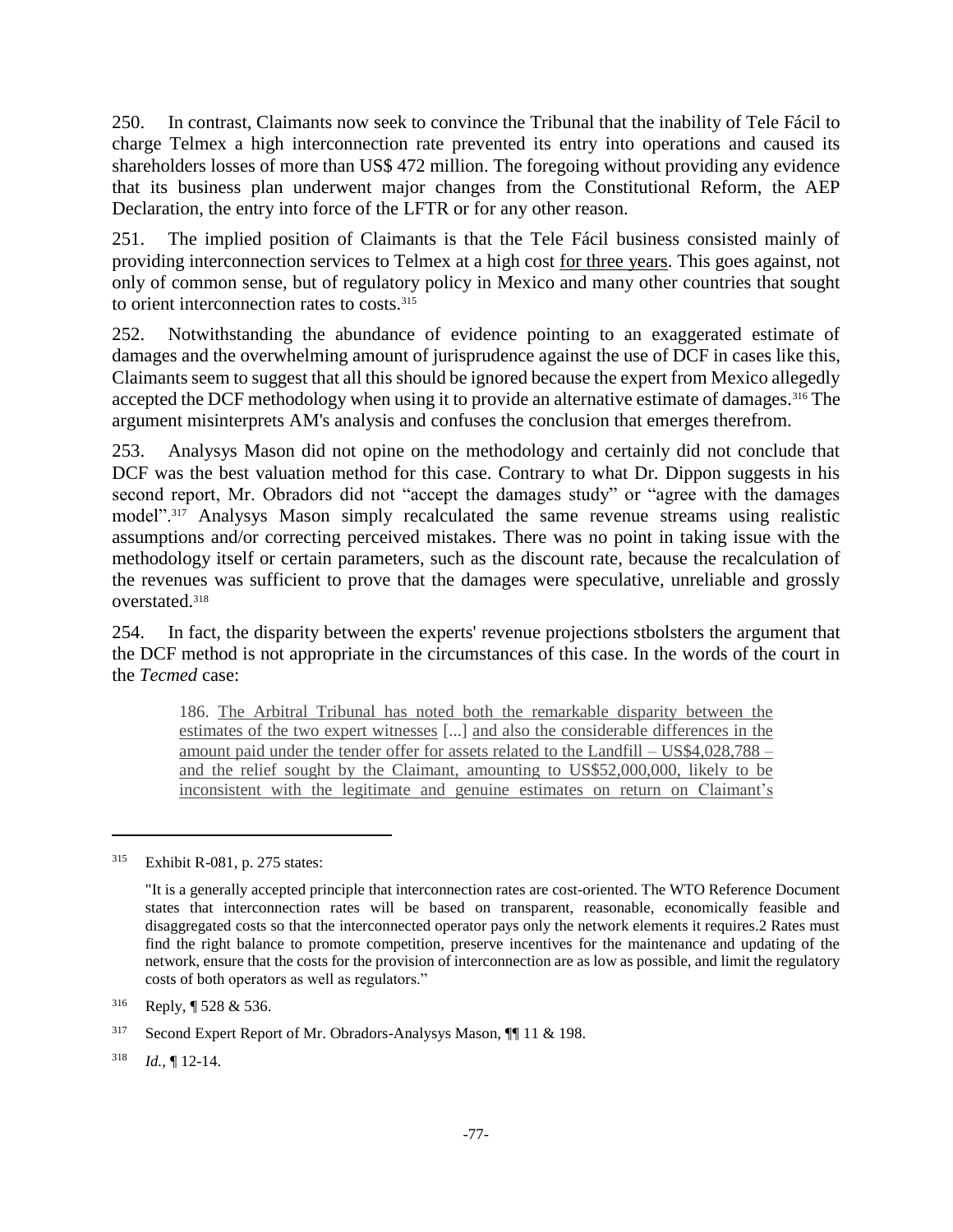investment at the time of making the investment. The non-relevance of the brief history of operation of the Landfill by Cytrar – a little more than two years – and the difficulties in obtaining objective data allowing for application of the discounted cash flow method on the basis of estimates for a protracted future, not less than 15 years, together with the fact that such future cash flow also depends upon investments to be made – building of seven additional cells – in the long term, lead the Arbitral Tribunal to disregard such methodology to determine the relief to be awarded to the Claimant.<sup>319</sup>

## **B. There was no expropriation: the decision not to start operations that reflects the "real scenario" is a consequence of a decision of Tele Fácil and not of the claimed measures**

255. As indicated in the Statement of Defense, Claimants' quantification of damages is based on an assumption that is unsustainable: that the measures at the center of this case frustrated the entry into operations of Tele Fácil. This erroneous assumption leads to the fact that the income in the real scenario is zero and that the only thing that is subtracted from the counter-factual income is the incremental costs. Respondent disputes this fundamental assumption for several reasons.

256. The first is that Claimants have not shown that the measures claimed had expropriation effects. Tele Fácil maintained at all times its concession, its telecommunications equipment and the business relationships it claims to have cultivated (in fact, it could still start operations if it wanted to).

257. The Tele Fácil Business Plan demonstrates that Claimants were willing to operate a company that would offer the typical services offered by a telecommunications concessionaire in Mexico and that the company would incur losses in the first two years and modest gains in the next three years. Now, Claimants argue that Mexico thwarted its investment because it did not enforce an alleged rate contract with Telmex that would have given it hundreds of millions of dollars in the first 3 years.

258. Mexico also noted that the Business Plan did not address the issue of interconnection rates or indirect interconnection with Telmex, and Claimants have been unable to provide evidence to confirm that the economic viability of the company depended on successfully negotiating these two interconnection terms with Telmex. <sup>320</sup> However, that is exactly what they argue in that procedure: without the rate allegedly agreed with Telmex, Tele Fácil could not sign an interconnection agreement with that operator and, therefore, could not start operating.

259. The second reason is that the measures claimed to be in violation of the NAFTA would not have prevented two of the four business lines that account a substantive part of the projected revenues. Respondent insists that there is no causal link between the measures and the International Call Termination and the Retail Services.

<sup>319</sup> *See* Statement of Defense, ¶ 350 citing Exhibit RL-013. *Técnicas Medioambientales Tecmed, S.A. v. los Estados Unidos Mexicanos*, ICSIDCase No. ARB(AF)/00/2, Award, May 29, 2003, ¶ 186.

<sup>320</sup> Statement of Defense, ¶ 114 and 147.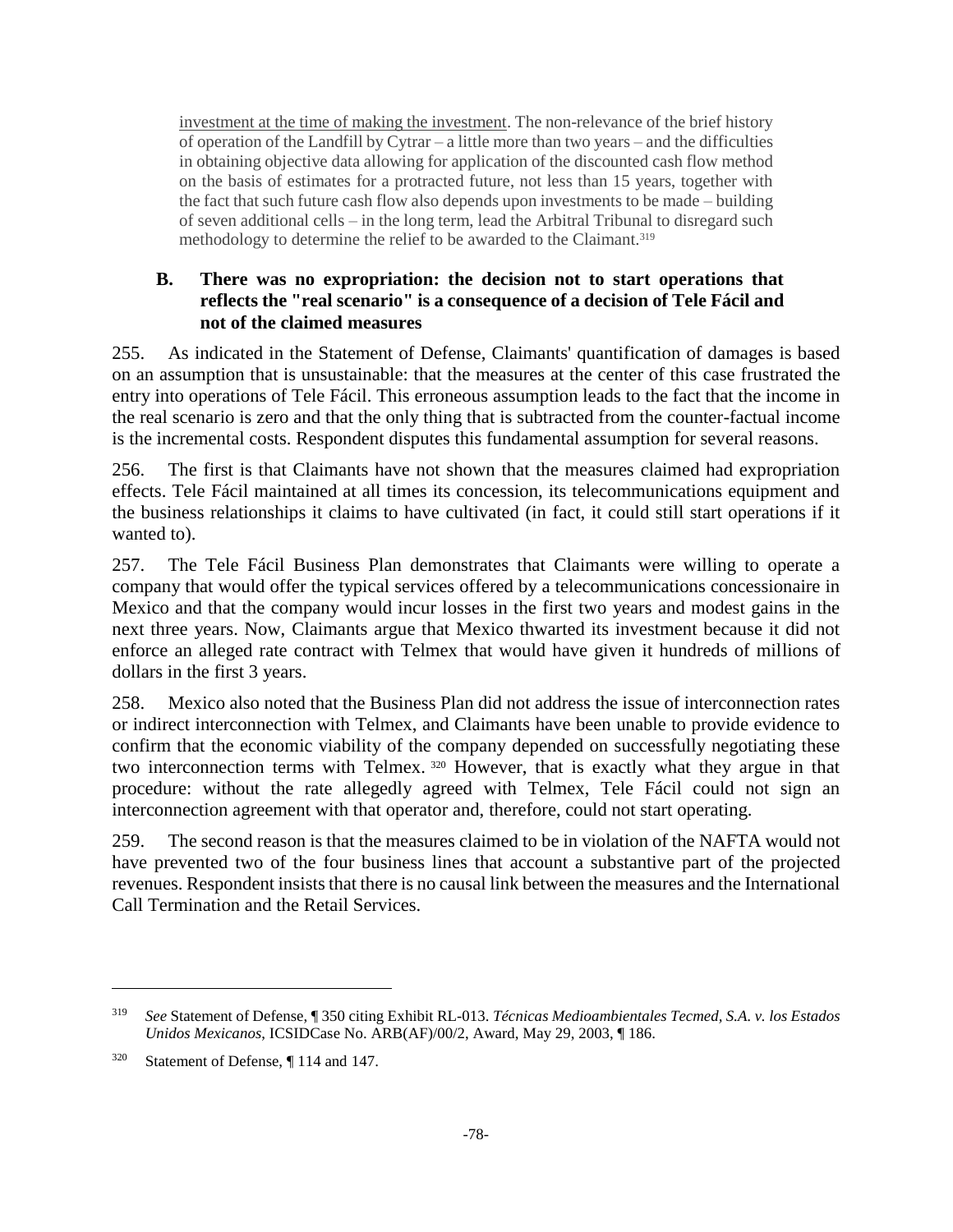260. Respondent has demonstrated that the high interconnection rate that Tele Fácil allegedly negotiated with with Telmex did not apply to the termination of international calls, but to the traffic that Telmex sent to Tele Fácil users. The reason is simple: traffic ending in the Telmex network was subject to the *zero rate* imposed on that operator as Preponderant Economic Agent (AEP).

261. Claimants do not seem to dispute this point. Now they argue that Mexico has completely ignored that Tele Fácil also required indirect interconnection with Telmex.<sup>321</sup> Mexico has by no means forgotten this part. In fact, it showed in his Statement of Defense that the only thing that was required to carry out this business was that Tele Fácil interconnected its network with that of Telmex and that it was Tele Fácil who refused to do so.<sup>322</sup>

262. In any case, it is not credible that Claimants have decided to abandon two lines of business that, according to their experts, would have paid them approximately USD\$ 241.8 million because they were not willing to make the relatively modest investments necessary to interconnect directly with Telmex. Nor is it credible that Claimants have decided not to proceed with the entire project because they could not have pursued a line of business that was invented for the purposes of this procedure (*Competitive Tandem Services*) and another that represents approximately 8% of lost revenue ( *DID/Conferencing* ).

263. The golden rule of investment should be undertaken if it has a positive net present value and if Claimants believe in their own valuation of damages, the flows of the International Call Termination, by themselves, would have more than justified to go ahead with the project.

264. The third reason is the implausible hypothesis that the Tele Fácil business would last only three years. However, that is exactly what they intend this Tribunal to conclude. As noted in the Statement of Defense,

321. More surprising yet is the fact that Tele Fácil's intended business would last only three years. The Tribunal will appreciate from the tables included in the Claimants' expert reports that the lost profits are confined to the years between 2015 and 2017, that is, the term of the alleged agreement with Telmex. After this period, Tele Fácil's sources of revenue dry out or are significantly reduced and the lost profits turn negative.

265. Tele Fácil cannot seriously maintain that the viability of the company depended on the interconnection rate with the dominant operator. An operator cannot live from the interconnection, especially in a country like Mexico that has made significant efforts to implement a rate policy that seeks to have cost-oriented interconnection rates.<sup>323</sup>

# **C. The assumptions used in the counterfactual scenario do not hold**

266. The experts of Claimants and Respondent operate under different assumptions regarding the principle of non-discrimination and double transit in Mexico. Both are issues of Mexican law and regulation that have a severe impact on the Claimants' estimate of damages.

<sup>321</sup> Reply, ¶ 548.

<sup>322</sup> Statement of Defense, section II.G, ¶¶ 138-147.

<sup>323</sup> Second Expert Report of Mr. Obradors-Analysys Mason, ¶¶ 64-71 & 239. See also Exhibit R-081, p. 275.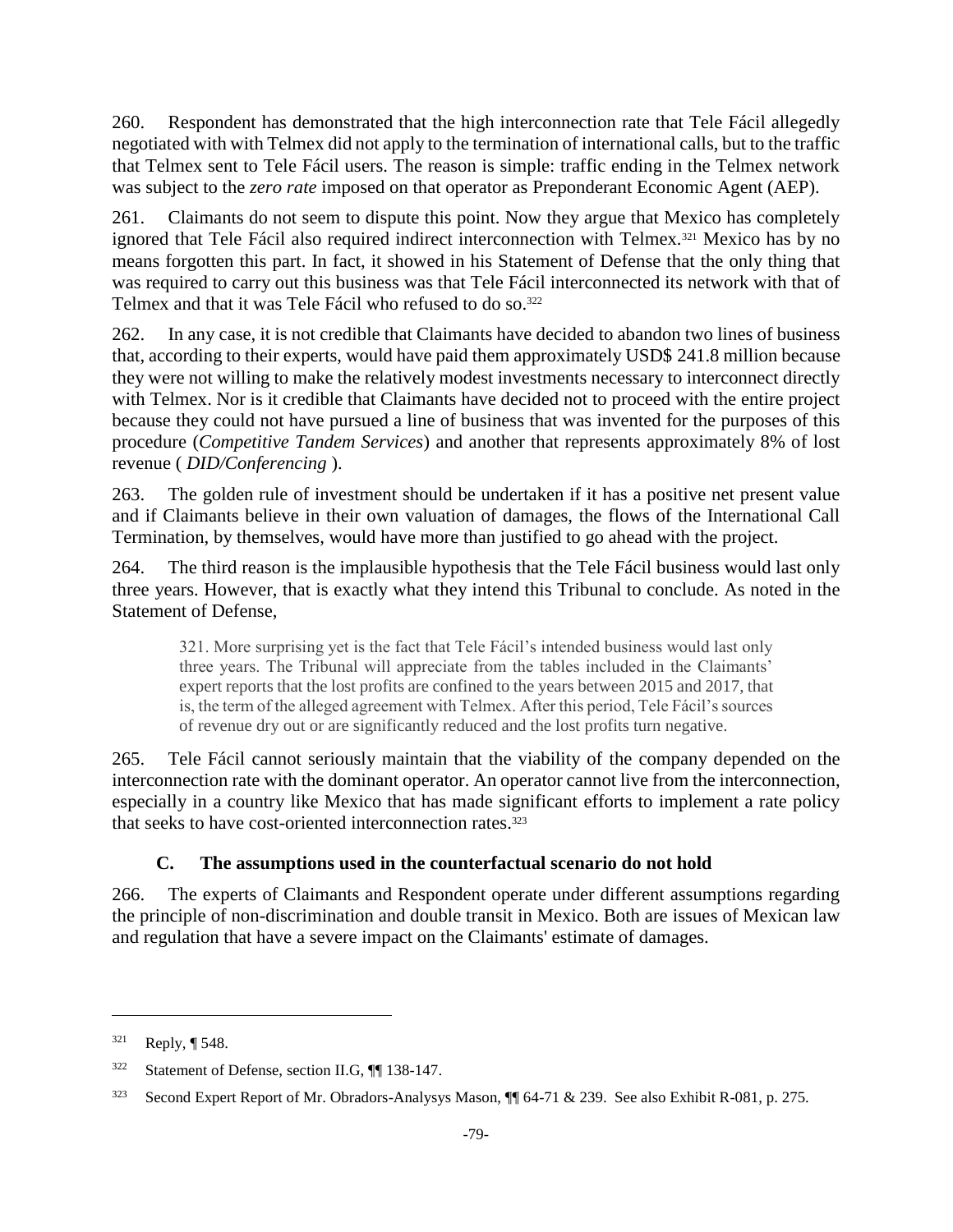## **1. The principle of non-discrimination is applicable to the interconnection rate charged by Tele Fácil**

267. In order to better understand how this principle operates, it is useful to remember that the service in question is the *termination of calls* and who provides it is the one who charges for the service. Thus, for example, when a Nextel user calls a Telefónica user, it will be Telefónica who will provide the call termination service and pay Nextel the agreed rate. When the call goes in the opposite direction, Nextel will provide the service and charge Telefonica the interconnection rate.

268. In accordance with Article 125 of the LFTR, all operators are obliged to interconnect their networks under non-discriminatory conditions.

Article 125. Concessionaires operating public telecommunications networks are bound to interconnect their networks with those of other concessionaires in non-discriminatory and transparent conditions and based on objective criteria and in strict compliance with the plans referred to the previous Article, except as provided by this law on the subject of rates.

The interconnection of public telecommunications networks and their rates, terms and conditions, are of public order and social interest.

The terms and conditions for interconnection offered by a concessionaire to another by virtue of an agreement or a resolution issued by the Institute, shall be granted to any other party requesting it, as from the date of the request.<sup>324</sup> [Emphasis added]

269. The exception to "the provisions of this Law regarding rates" in the first paragraph of the Article, refers to the rates applicable to the AEP in accordance with Article 131(a). This provision requires the AEP to offer the free call termination service (zero rate) to all concessionaires. The rest of the operators can freely negotiate the rate charged to the AEP and the one that will be charged to each other in accordance with Article 131(b).

270. However, the fact that the rate charged by the AEP is governed by Article 131(a) does not mean that the operators can discriminate freely against it or that the AEP cannot invoke the principle of non-discrimination to avoid it. Tele Fácil, like any other operator, is obliged to offer Telmex the same interconnection terms it offers to a third party if Telmex so requests in accordance with the last paragraph of Article 125.

271. In this way, if Tele Fácil charges Nextel a fee of USD\$ 0.0018 for terminating calls in its network and charges Telmex a fee of USD\$ 0.00975 for the same service, Telmex could invoke the principle of non-discrimination to demand Tele Fácil the same rate offered to Nextel. The foregoing does not imply the elimination of the rate asymmetry foreseen in the LFTR<sup>325</sup>, since Telmex would still be obliged to offer the termination service to Tele Fácil free of charge in accordance with Article 131(a) of the LFTR.

<sup>324</sup> *See* also the Second Statement of Mr. Sóstenes Díaz, ¶ 53.

<sup>&</sup>lt;sup>325</sup> In the example, Telmex would end up paying Tele Fácil the same rate that Nextel pays (USD\$ 0.004), but would be obliged to provide the interconnection service to Tele Fácil free of charge (Zero Rate).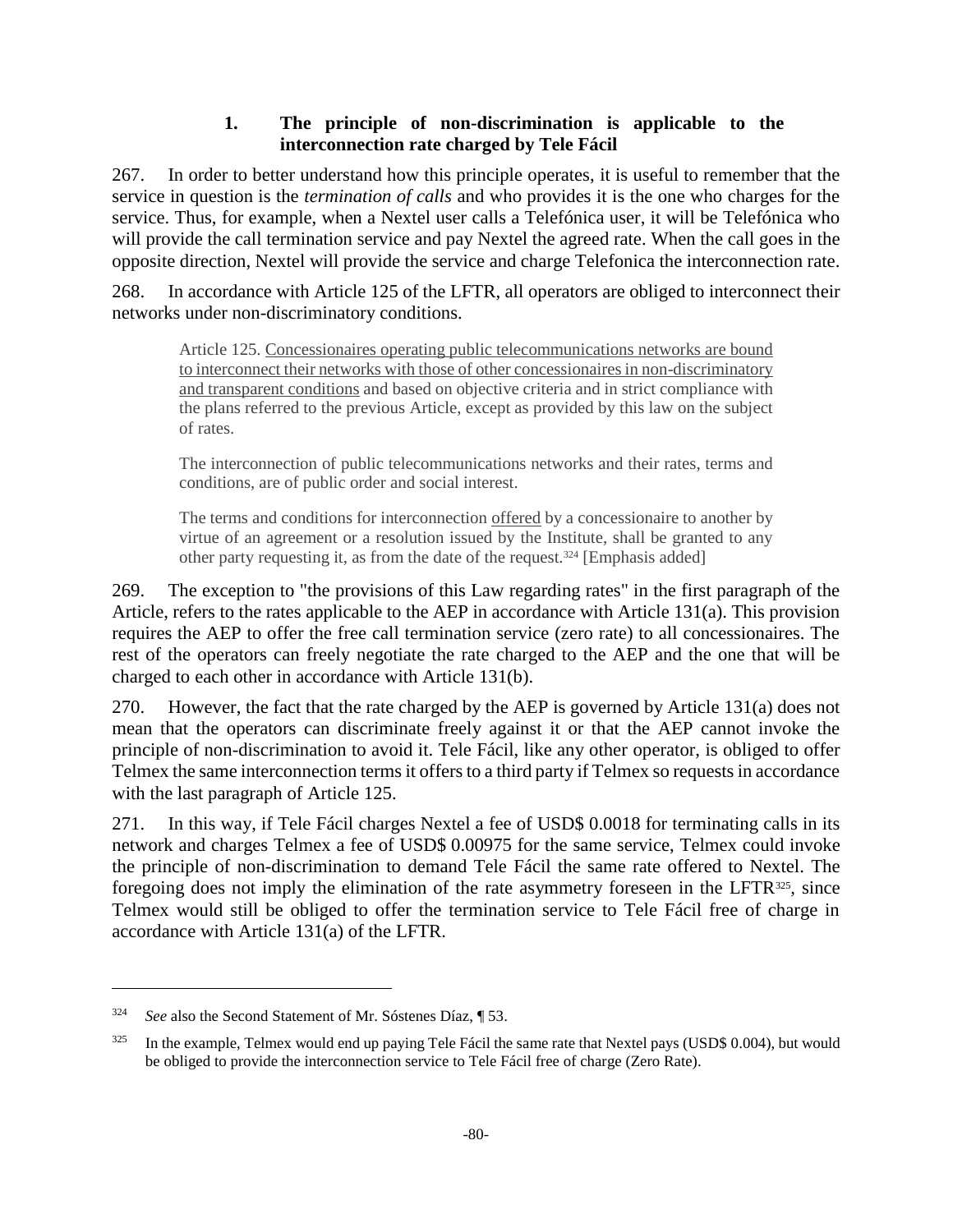272. Claimants incorrectly argue that the principle of non-discrimination is not applicable to the AEP.<sup>326</sup> Respondent maintains that this question has already been analyzed and resolved by the IFT in two confirmations criteria that appear in the case file as Exhibits C-126 and C-127 in relation to Megacable. The regulator's conclusions are summarized below:

- The AEP is a beneficiary of the non-discriminatory treatment referred to in Article 125 of the LFTR, provided it is not about i) requesting non-discriminatory treatment with respect to charging for termination of traffic in its network and ii) negotiating rates for termination of traffic in your network.<sup>327</sup>
- Except for the two assumptions, it should be understood that the AEP is free to negotiate rates, terms and conditions regarding interconnection, as well as to request a nondiscriminatory treatment from any concessionaire.<sup>328</sup>
- The foregoing is confirmed by the provisions of Article 124, section II of the LFTR, which establishes "giving non-discriminatory treatment to concessionaires except for the asymmetric or specific measures provided by this law".<sup>329</sup>
- Although Article 125 of the LFTR makes reference in the last paragraph to "terms and conditions", it should be understood that the rates are part of the terms and conditions; therefore, they are also subject to the principle of non-discriminatory treatment.<sup>330</sup>
- Assuming that the concessionaires not considered as AEP are excluded from the principle of non-discriminatory treatment in terms of rates would lead to conclude that the case of exception established in Article 125 is applicable to all concessionaires, making the exception a general rule.<sup>331</sup>
- The principle of non-discriminatory treatment includes the terms, conditions and rates that a concessionaire offers to another because of an agreement or derived from a resolution of the Institute.<sup>332</sup>

273. On these two decisions, Claimants limit themselves to saying that they are *ex post facto* rationalizations that cannot be considered because such decisions were subsequent to the measures.<sup>333</sup> However, as noted above, criteria confirmations are interpretations of a decision or rule and do not create or modify rights (or non-binding advisory opinions, as defined by the

 $\overline{a}$ 

<sup>332</sup> Exhibit C-126, p. 11 and Exhibit C-127, p. 23.

<sup>326</sup> Reply, ¶ 413 & 419.

<sup>327</sup> Exhibit C-126, p. 8.

<sup>328</sup> *Id.*

<sup>329</sup> *Id.*

<sup>330</sup> *Id.*

<sup>331</sup> Exhibit C-126, p. 9.

<sup>333</sup> Reply, ¶ 492 *et seq*.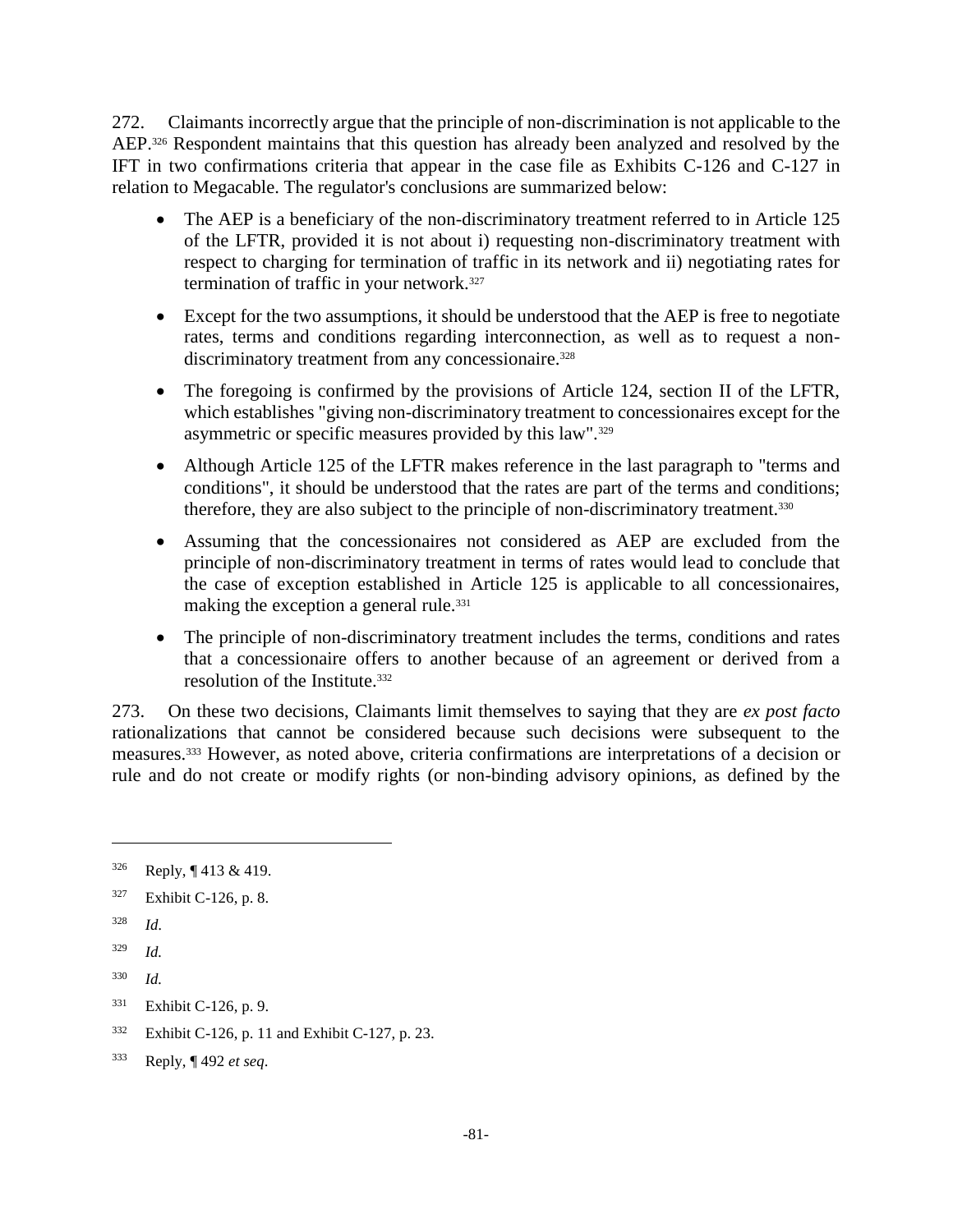Claimants).<sup>334</sup> Therefore, they reflect the correct interpretation of that decision or rule, regardless of when they have been issued.<sup>335</sup>

274. The remaining arguments of Claimants around this point are largely irrelevant given the existence of an official interpretation of the IFT that is the body empowered to do so.<sup>336</sup>

275. Claimants argue, for example, that the exception in the first paragraph of Article 125 should be understood as meaning that the principle of non-discrimination does not apply to rates.<sup>337</sup> This interpretation would lead to an anomalous result: that the LFTR allows operators to discriminate in terms of rates, which is unsustainable. It is clear that the exception in the first paragraph of Article 125 refers to the rates applicable to the AEP in accordance with Article 131(a), as indicated by Mr. Díaz in his second testimonial statement.<sup>338</sup>

276. Claimants also seem to argue that the absence of an explicit reference to "rates" in the third paragraph of Article 125 allows to conclude that they are exempt from the obligation that all operators have to grant, to any other concessionaire that so requests, same terms and conditions that they offer to third parties due to an agreement or a resolution of the Institute. This interpretation would lead to the same anomalous result described in the previous paragraph.

277. Rates are "conditions" of interconnection. So it is that Article 126 specifically exempts "the rates referred to in Article 131" of "the conditions under which the interconnection thereof will take place" that concessionaires will agree upon. Otherwise, there would be no need to make the exception:

Article 126. With the exception of the rates referred to in Article 131 of this Law, concessionaires of public telecommunications networks will agree on the conditions under which the interconnection thereof will take place, in accordance with the legal and regulatory provisions, and those established in the fundamental technical plans and other applicable standards and methodologies that, if applicable, the Institute issues.

278. It should also be noted that, the legal expert of the Claimants, Dr. Clara Luz Álvarez, recognizes that discrimination can occur in rates. In fact, it is the first example she offers in her book:

*Equality and non-discrimination.* The interconnection must necessarily be granted in accordance with a principle of equality to avoid unjustified discriminatory treatment*.* 

 $334$  Reply, ¶ 460.

<sup>&</sup>lt;sup>335</sup> First Statement by Mr. Gorra, ¶ 11.

<sup>336</sup> *See* Art. 15, section LVII of the LFTR and Art. 6 section XVIII of the Organic Statute of the Federal Telecommunications Institute. *See* also, First Statement of Mr. Gorra, ¶ 7 where he states: "[i]n terms of the LFTR, the power to interpret the law and administrative provisions on the subject of telecommunications and broadcasting corresponds in the first place to the *Pleno* of the Institute."

<sup>337</sup> Reply, ¶ 467.

<sup>338</sup> Second Statement of Mr. Sóstenes Díaz, ¶ 55(i).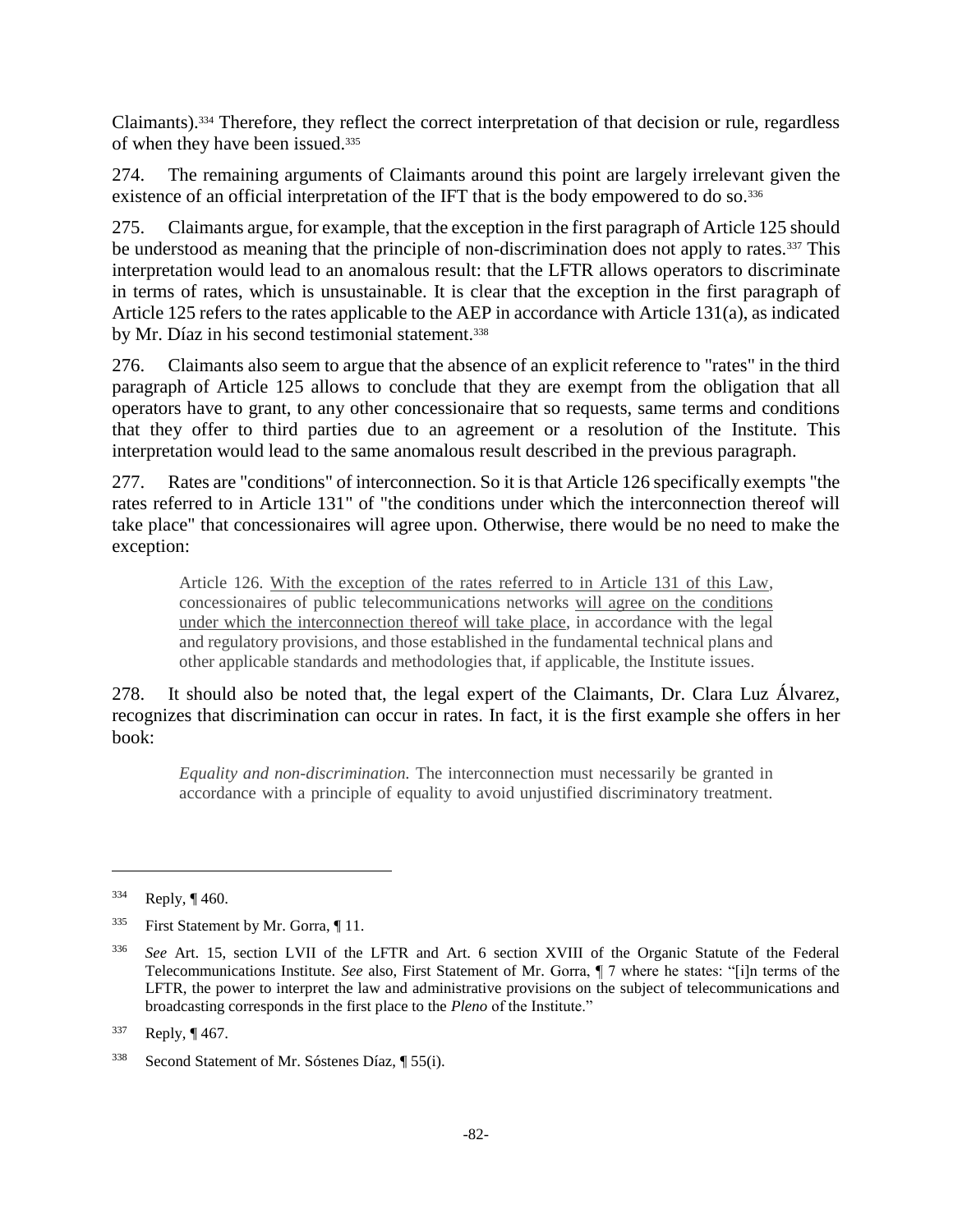The interconnection must be offered and given without discrimination, that is, under conditions no less favorable than those offered to others.

The discrimination can be in the interconnection rate, in terms of the opportunity to perform interconnection in networks, in the delivery time of a connection, in the time required to repair any failure, in the quality of the interconnection that is provided, in the availability (or rejection) for allowing the connection only in certain interconnection points of the network that raise the cost of competitors and without a technical justification, in providing certain infrastructure to be shared with some concessionaires and not with others, in selling only to certain concessionaires elements unbundled from the network, among many other forms of discrimination..  $[...]^{339}$ 

279. On the other hand, the discussion of paragraphs 473 to 477 of the Reply on the opinion of the SCJN in the *amparo* under review 426/2010 in the sense that asymmetric rates do not violate the constitutional right to equality, is not relevant for this discussion for two fundamental reasons: (i) Mexico has never argued otherwise; and (ii) the application of the principle of nondiscrimination does not eliminate the asymmetry of rates, as explained above (see paragraph 271 above).

280. Nor is it true that Respondent has forgotten the provisions of Article 131(b) of the LFTR. Mexico has never ignored that, with the exception of the AEP, operators can freely negotiate the rates they charge for the termination of calls. However, it is clear that Article 131 establishes a regime of exception for the AEP and does not regulate the rates charged by the rest of the operators "during the time when there is a preponderant economic agent".

281. Finally, Respondent observes that it is easy to confuse the rate that is paid with the one charged and complicate the interpretation of the principle of non-discrimination. For example: in paragraph 504 of the Reply it is suggested that the operation of the principle of non-discrimination far from reducing the rate that Telmex would pay to Tele Fácil, would in any case allow the rest of the operators to demand from Telmex the high rate.

504. Respondent's speculation is flawed. The volumes of traffic that competitive carriers would have terminated to Tele Fácil's network would have been infinitesimal in comparison to the volumes that those carriers would have been terminating on behalf of Telmex on their own networks. Thus, under the IFT's flawed view of how the nondiscrimination principle works in practice, each carrier would have faced a straightforward and uncomplicated choice: does it pay a higher rate to Tele Fácil for a smaller volume of traffic in order to be able to use the non-discrimination principle to require Telmex to pay it the same rate that it voluntarily agreed to pay Tele Fácil? In other words, would a rational economic actor pay out \$10.00 in order to be able to collect \$100.00? The proposition is no more complicated. Thus, the Respondent's

<sup>339</sup> Exhibit R-082, p. 111.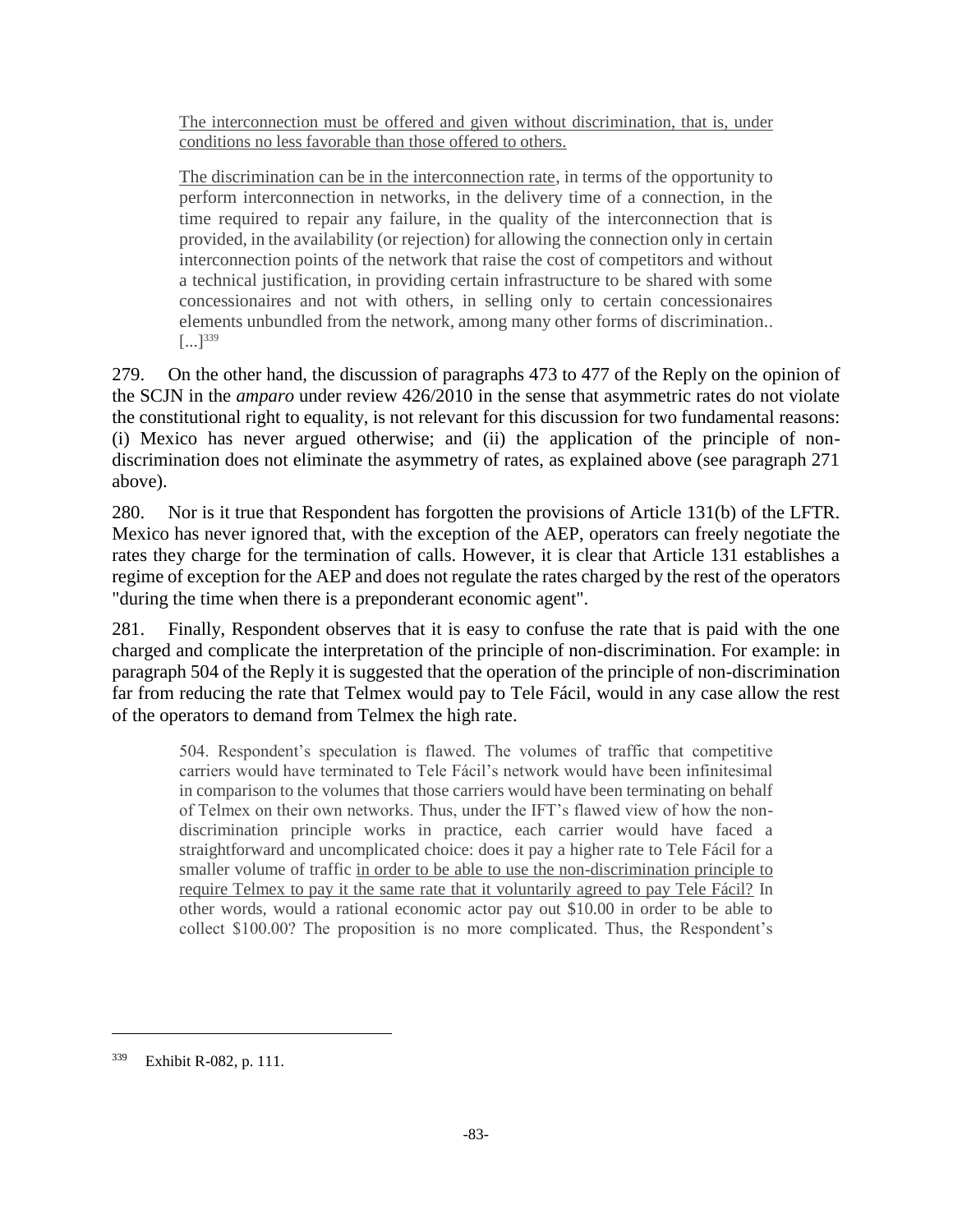contention that other operators "would have hardly agreed to the Telmex Rate" is fundamentally illogical and bad economics. <sup>340</sup> [Emphasis added]

### 282. Similarly, Mr. Bello states:

 $\overline{a}$ 

[A]fter Telmex was named the PEA, all competitive operators would be net recipients of termination fees from Telmex. Moreover, given Telmex's huge market share as compared to Tele Fácil's market share, it is unavoidable that all operators would receive more traffic from Telmex then they would terminate to Tele Fácil. Thus, based on pure logic and economics, concessionaires would have opted to go to Telmex to request to receive the more favorable, higher rate and would have been incentivized to avoid doing anything to cause Tele Fácil to lose the benefit of that rate [...]<sup>341</sup> [Emphasis added]

283. This is nonsense. In the first place, it is observed that Telmex would have had no incentive to agree on a rate higher than the regulated rate with any operator after the AEP Declaration. Any concessionaire that would propose a higher rate than the regulated one would have faced the rejection of Telmex and the IFT would have had to resolve the disagreement (by law) based on the regulated rate, as was the case of Resolution 127.

284. Secondly, the principle of non-discrimination does not oblige the consumer to pay the same price to all providers of a service. It obliges the service provider (*i.e.*, whoever provides the call termination service) to offer it in non-discriminatory terms. In other words, an operator cannot demand to *be paid* a higher rate based on this principle, but may require that a particular operator *may charge* the same rate that it charges a third party. It is clear that Claimants only seek to confuse.

285. Respondent's interpretation of the principle of non-discrimination is based on the text of the LFTR, the criteria confirmations of the IFT, the second expert report of Mr. Buj, and the second witness statement of Mr. Sóstenes Díaz. The Tribunal is invited to review the provisions and the corresponding excerpts.<sup>342</sup>

<sup>340</sup> Reply, ¶ 504. The original English text states: "*504. Respondent's speculation is flawed. The volumes of traffic that competitive operators would have terminated to Tele Fácil's network would have been infinitesimal in comparison to the volumes that those operators would have been terminating on behalf of Telmex on their own networks. Thus, under the IFT's flawed view of how the non-discrimination principle works in practice, each operator would have faced a straightforward and uncomplicated choice: does it pay a higher rate to Tele Fácil for a smaller volume of traffic in order to be able to use the non-discrimination principle to require Telmex to pay it the same rate voluntarily agreed to pay Tele Fácil? In other words, would a rational economic actor pay out \$10.00 in order to be able to collect \$100.00? The proposition is no more complicated. Thus, the Respondent's contention that other operators "would have hardly agreed to the Telmex Rate" is fundamentally illogical and bad economics.*"

<sup>341</sup> Exhibit C-109, Second Statement of Mr. Bello, ¶ 14. In the English text: *"[A]fter Telmex was named the PEA, all competitive operators would be net recipients of termination fees from Telmex. Moreover, given Telmex's huge market share as compared to Tele Fácil's market share, it is unavoidable that all operators would receive more traffic from Telmex then they would terminate to Tele Fácil. Thus, based on pure logic and economics, concessionaires would have opted to go to Telmex to request to receive the more favorable, higher rate and would have been incentivized to avoid doing anything to cause Tele Fácil to lose the benefit of that rate [...]*".

<sup>&</sup>lt;sup>342</sup> Second Statement of Mr. Sóstenes Díaz, Section D, ¶¶ 49-68. Second Expert Report of Mr. Buj, ¶¶ 83-93.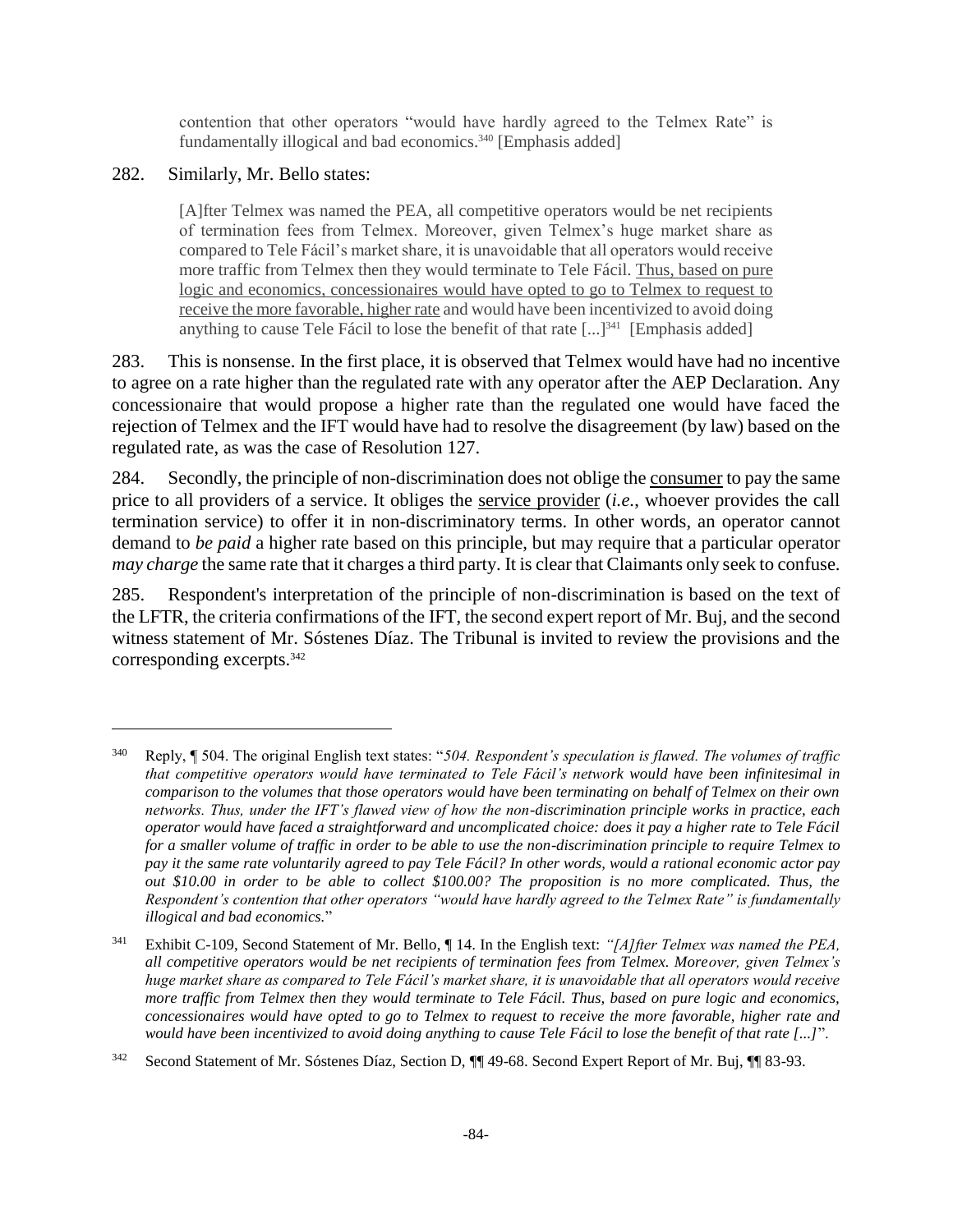286. In order to demonstrate to the Tribunal the importance of the correct interpretation of this principle, Respondent has asked its expert to determine the impact of reducing the counterfactual rate applicable to Telmex to the regulated rate that the IFT publishes each year to resolve interconnection disagreements.

287. The impact of the correct application of the principle of non-discrimination can be easily appreciated from Figures 4 and 5 of the second AM expert report<sup>343</sup> which are reproduced below. In order to avoid confusion, Figure 5 corresponds to the original income estimatation and Figure 4 corresponds to the recalculation of said income assuming that Telmex would have the right to demand the regulated rate by operation of the principle of non-discrimination.

Figura 4:: Tabla resumen del impacto de la tarifa regulada en los ingresos de Tele Fácil [Fuente: Analysys **Mason, 20181** 

|                       |            | 2015      | 2016      | 2017      | 2018                     | 2019                     | 2020      |
|-----------------------|------------|-----------|-----------|-----------|--------------------------|--------------------------|-----------|
| Ingresos              |            |           |           |           |                          |                          |           |
| <b>DID</b>            | <b>USD</b> | 3.296.690 | 845.849   | 1.124.768 | 1,290,152                | 1.143.929                | 866,988   |
| Retail                | <b>USD</b> | 155.348   | 286,113   | 359.254   | 435.549                  | 511.845                  | 588.142   |
| Tandem Services USD   |            | ٠         |           |           | $\overline{\phantom{a}}$ | $\overline{\phantom{a}}$ |           |
| <b>Total revenues</b> | <b>USD</b> | 3.452.038 | 1.131.963 | 1.484.021 | 1.725.702                | 1.655.775                | 1.455.130 |

Figura 5:: Tabla resumen del impacto de la tarifa regulada en los ingresos de Tele Fácil<sup>30</sup> [Fuente: Analysys Mason, 2018]

|                            |            | 2015      | 2016      | 2017      | 2018           | 2019      | 2020      |
|----------------------------|------------|-----------|-----------|-----------|----------------|-----------|-----------|
| <b>Ingresos</b>            |            |           |           |           |                |           |           |
| <b>DID</b>                 | <b>USD</b> | 10,516,75 | 8.708.372 | 10,871,77 | 1.290.152      | 1.143.929 | 866,988   |
| Retail                     | <b>USD</b> | 155.882   | 287.404   | 360,804   | 435.549        | 511.845   | 588.142   |
| <b>Tandem Services USD</b> |            | 20,987.50 | 32.785.41 | 34.405.33 | $\blacksquare$ |           |           |
| <b>Total revenues</b>      | <b>USD</b> | 31.660.13 | 41.781.19 | 45,637,91 | 1.725.702      | 1.655.775 | 1.455.130 |

## **2. Double transit is not allowed in Mexico**

288. Dr. Dippon regrets that Mr. Obradors supposes, on the basis of Mr. Sóstenes Díaz's statement, that double transit is not allowed in Mexico. To refute this point, Dr. Dippon simply points out "*I understand from counsel that nothing in Article Third, numeral 8.7 of the Signaling Plan imposes a prohibition of double transit*".<sup>344</sup>

289. Dr. Dippon continues his argument by explaining that double transit is allowed in the United Kingdom and the United States, which is irrelevant and false.<sup>345</sup> The only relevant consideration for the case at hand is whether this is allowed in Mexico and the Respondent insists that it does not.

290. The double transit service contravenes section 8.7 of the Signaling Plan, which provides:

<sup>343</sup> Second Expert Report of Mr. Obradors-Analysys Mason, ¶¶ 46-48. The international call termination services are not affected by the rate that Tele Fácil charges Telmex and for that reason they are not included in the tables.

<sup>344</sup> Second Expert Report of Dr. Dippon, Exhibit C-112, ¶ 26.

<sup>345</sup> Second Expert Report of Mr. Obradors-Analysys Mason, ¶¶ 19-21 & 27.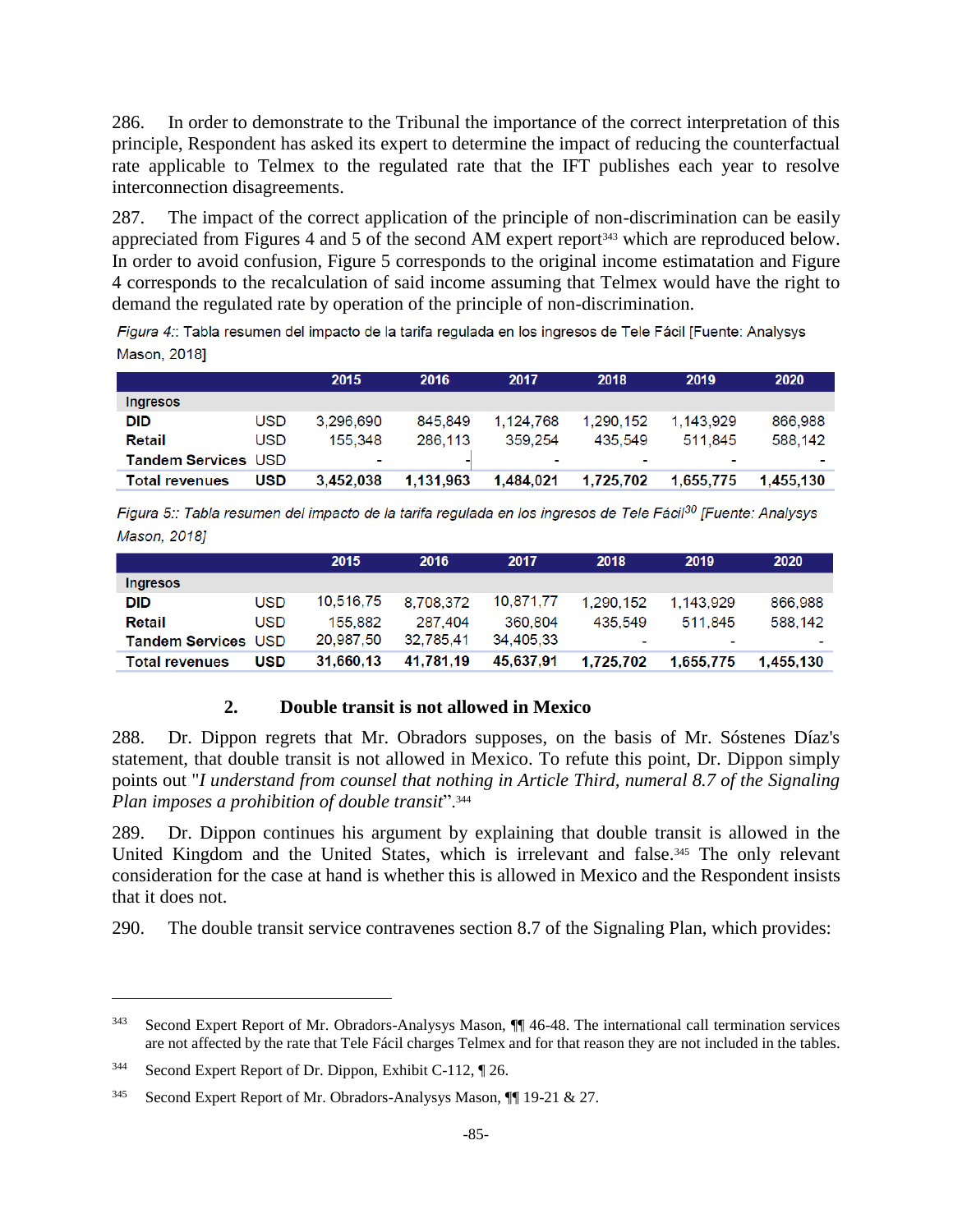8.7. Operators offering local transit service will only process calls in which the IDO or BCD they receive corresponds to the concessionaire from which interconnection trunk they are receiving the call, and will retransmit these same codes to the network of destination.

The foregoing notwithstanding that the shared use of interconnection trunks is allowed, and that consequently the same trunk corresponds to more than one IDO, as well as other facilities that allow a more efficient use of the infrastructure, under the legal, regulatory and administrative provisions applicable to the interconnection.<sup>346</sup> [Emphasis added]

291. As explained in the example offered in the second statement by Mr. Sóstenes Díaz, the first paragraph of this provision requires any operator that provides the transit service to verify that the identifier of the trunk through which the traffic is received coincides with the identifier of the originating network (IDO) of the call.

292. This verification does not represent any problem for the operator who provides the first transit, but it is impossible for the operator who makes a second transit. The above is due to the fact that, in the second case, the call would be received by the trunk identified with the operator that provided the first transit, but the IDO of the call would correspond to the originating network. Since these identifiers do not match, the call could not be processed.

293. The foregoing is explained in greater detail in paragraphs 36 to 42 of Mr. Díaz's witness statement.

294. Claimants argue that paragraph 8.7 of the Signaling Plan does not establish an absolute prohibition.<sup>347</sup> Respondent agrees that the Signaling Plan does not expressly prohibit double transit; however, paragraph 8.7 prevents the processing of calls with double transit. The use of the term "only" in the first paragraph leaves no doubt of the obligation of the verification described to process the call.

295. As explained in the second witness statement of Mr. Díaz, the second paragraph refers to the possibility of concentrating traffic with different IDOs in the exit trunk of the operator providing the transit for delivery to the destination network.<sup>348</sup> Claimants' interpretation, in the sense that the second paragraph annuls the provision states in the first one go against the *effet utile* principle.

296. With regard to the so-called "Sixth Rule of Dominant Agent", Mr. Díaz points out that this only applies to the AEP and, anyway, it would not imply a license to breach the provisions of the Signaling Plan.<sup>349</sup> Likewise, what is stated in Article 4 of the Fundamental Interconnection Plan does not have the meaning attributed thereto by Claimants.<sup>350</sup>

<sup>346</sup> CL-147, p. 39.

<sup>347</sup> Reply, ¶ 435.

<sup>348</sup> Second Statement of Mr. Sóstenes Díaz, ¶ 36.

<sup>349</sup> *Id.,* ¶¶ 43-46.

<sup>350</sup> *Id.,* ¶¶ 47-48.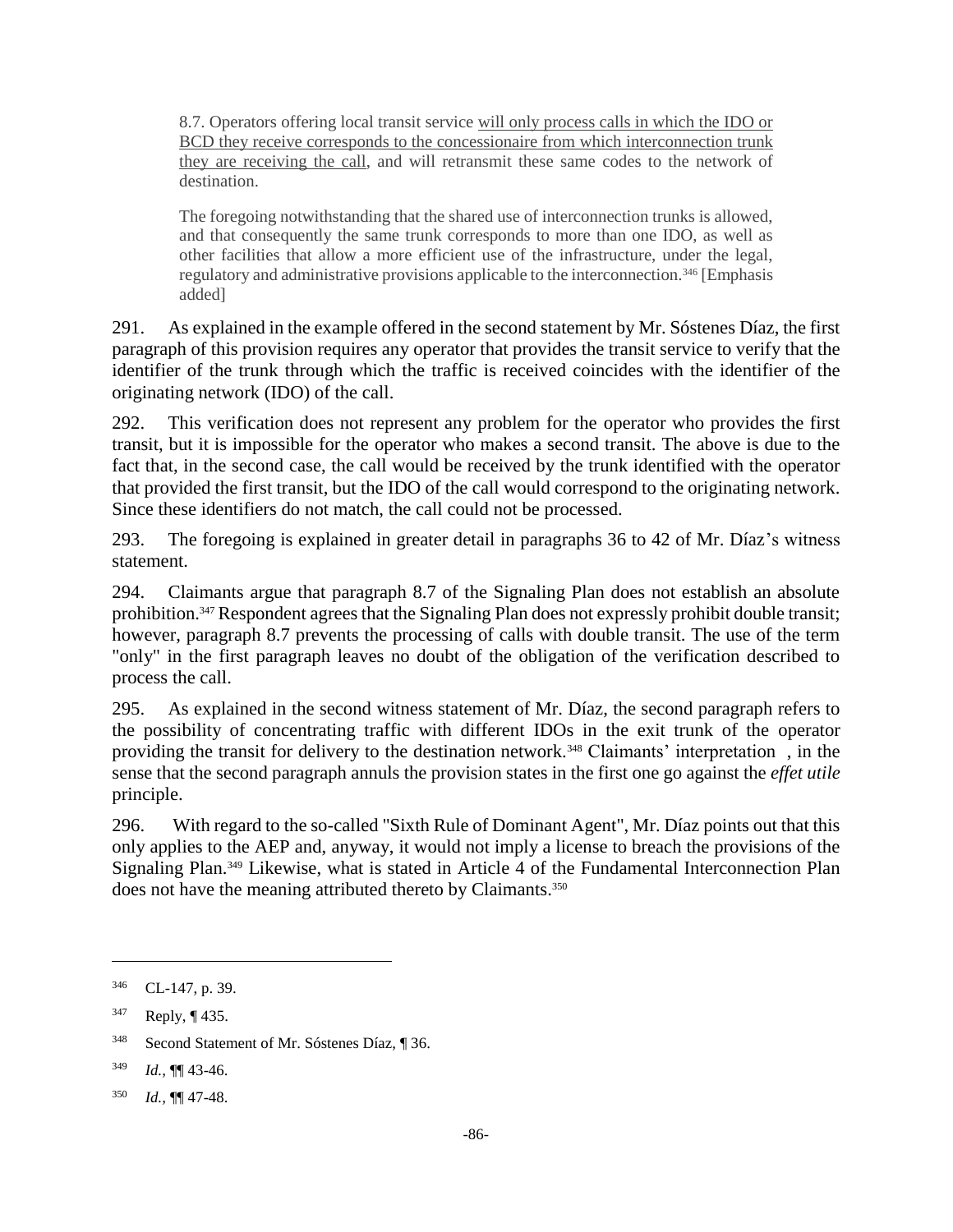297. The implications of this have been discussed briefly in the Statement of Defense. If double transit is not allowed, as claimed by Respondent, this would imply that Tele Fácil could only interconnect with Nextel and Telmex and, thus, lose the rest of the market.

298. However, it is observed that the impact of double transit is of secondary importance since it would mainly affect the International Call Termination that cannot be considered due to the absence of a causal link between the measure and the damage, and *Competitive Tandem Services*, which cannot be considered, among other things, because the project was developed only for the purpose of increasing the claim of damages.

### **D. Causation and mitigation of damages**

 $\overline{a}$ 

#### 299. In paragraphs 537 *et seq* of the Replyt, Claimants state that:

537. Respondent blends the doctrines of causation and mitigation into a mélange from which it argues that, because Claimants theoretically could have negotiated a new interconnection agreement with a low interconnection rate that also allowed for indirect interconnection and because Claimants proceeded with two of their four lines of business without a high interconnection rate with Telmex, they are therefore precluded from recovering damages from these two lines of business, i.e., International Termination Services and Retail Services. This argument is legally and factually incorrect.

538. Notwithstanding Respondent's obfuscation, the chain of causation here is clear: after officially recognizing and expressly validating Claimants' legitimate investment rights in a lengthy, reasoned and unanimous resolution, the IFT later abruptly and unjustifiably repudiated its own rulings. The IFT's dramatic change in position targeted Claimants' investment for elimination. Never before had the IFT acted in such a manner, and, indeed, never since. The clawing back of the interconnection agreement between Tele Fácil and Telmex approved in Resolution 381 directly caused all of Claimants' damages because Tele Fácil could not realistically provide telecommunications services in Mexico without an interconnection agreement with Telmex.<sup>351</sup>

<sup>351</sup> Reply, ¶ 537 & 538. In the original English text: "*537. Respondent blends the doctrines of causation and mitigation into a mélange from which it argues that, because Claimants theoretically could have negotiated a new interconnection agreement with a low interconnection rate that also allowed for indirect interconnection and because Claimants proceeded with two of their four lines of business without a high interconnection rate*  with Telmex, they are therefore precluded from recovering damages from these two lines of business, i.e., *International Termination Services and Retail Services. This argument is legally and factually incorrect.*

*<sup>538.</sup> Notwithstanding Respondent's obfuscation, the chain of causation here is clear: after officially recognizing and expressly validating Claimants' legitimate investment rights in a lengthy, reasoned and unanimous resolution, the IFT later abruptly and unjustifiably repudiated its own rulings. The IFT's dramatic change in position targeted Claimants' investment for elimination. Never before had the IFT acted in such a manner, and, indeed, never since. The clawing back of the interconnection agreement between Tele Fácil and Telmex approved in Resolution 381 directly caused all of Claimants' damages because Tele Fácil could not realistically provide telecommunications services in Mexico without an interconnection agreement with Telmex*."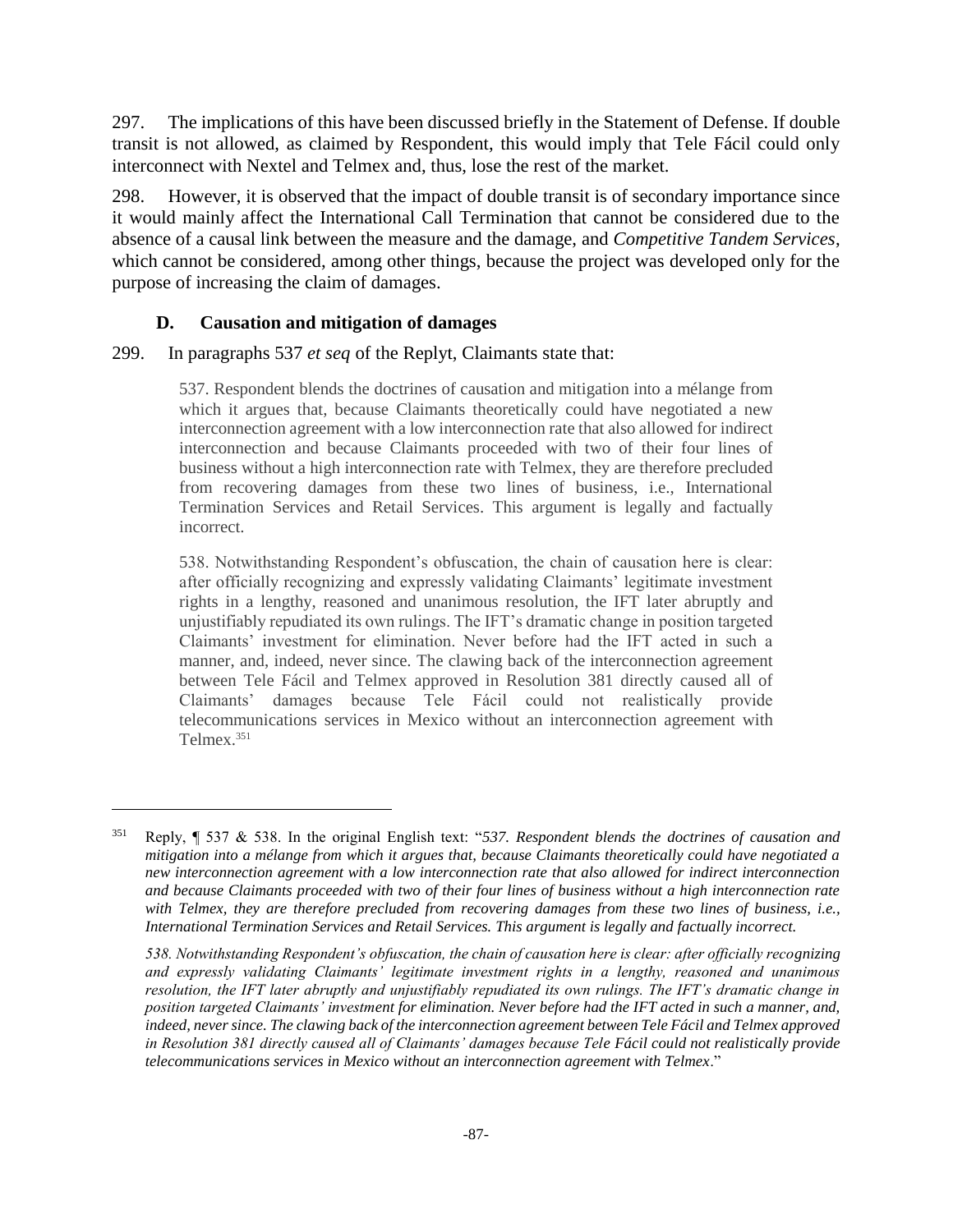300. Claimants misinterpret the Respondent's arguments. It is true that Claimants could have negotiated a "new" interconnection agreement and this would have allowed them to start operations and pursue the lines of business included in the damages claim; however, Mexico never argued such a thing.

301. Mexico argued that Tele Fácil could have interconnected its network to that of Telmex in mid-2015 when said operator urged it to do so<sup>352</sup>, and that would have been enough to implement the "International Call Termination" business. This would not have prevented it from continuing its efforts to challenge Decree 77 and Resolution 127 and/or try to enforce, through the legal remedies at his disposal, the contract it claims to have perfected with Telmex in July 2014.

302. It is also noted that Claimants' response is based on controversial facts. To be clear: as explained in the facts section, Mexico denies that there has been a binding agreement on rates between Telmex and Tele Fácil; denies that Resolution 381 has incorporated said "agreement" as part of its decision; and denies that Decree 77 or Resolution 127 have annulled the alleged interconnection agreement ordered in Resolution 381. Therefore, contrary to what Claimants suggest, "the chain of causation" is not proven.

303. The only thing that is fully demonstrated is that Tele Fácil refused to interconnect its network with Telmex in the terms it had originally requested –*i.e.*, indirectly through Nextel.

304. Claimants also misrepresent another argument of the Respondent, to subsequently give a strong response to that argument that Mexico did not: "Respondent is actually arguing that Claimants' damages are not recoverable because they were not foreseeable" and subsequently "[T]he Respondent objects the law with respect to the Claimants' predictability and expectations. The fact that the damages are foreseeable is due to the damages [...] "353

305. Mexico never argued that the lack of predictability of the *amount* of damages prevented its recovery. The approach was, in fact, very simple: the company had presented a business plan based on traditional telecommunications services; had projected losses in the first years and modest profits in the following three; and did not mention the interconnection rates or the mode of interconnection with Telmex as a decisive factor for the success of the company. These were the basis on which Tele Fácil planned to start operations and convince the IFT to grant the concession. Therefore, it cannot argue now that the failure to obtain a high interconnection rate with Telmex (which no other operator had) prevented its entry into operations.

306. México never suggested that the Business Plan could not be amended or that the projections included there are a precise forecast of the future. It simply argued that there was no evidence that Claimants had adjusted their Business Plan to include the business lines on which they base their claim for damages. The point was simply that these initial projections, which reflected the expectations of Claimants, bore no relation to the damages they now claim.

<sup>352</sup> Statement of Defense, ¶ 138-147.

<sup>353</sup> Reply, ¶ 550 & 551. In the original English text: "*Respondent is actually arguing that Claimants' damages are not recoverable because they were not foreseeable"* and later *"Respondent gets the law wrong in regard to foreseeability and Claimants' expectations. Whether or not damages are foreseeable goes to the fact of damages*  $\left[\ldots\right]$ "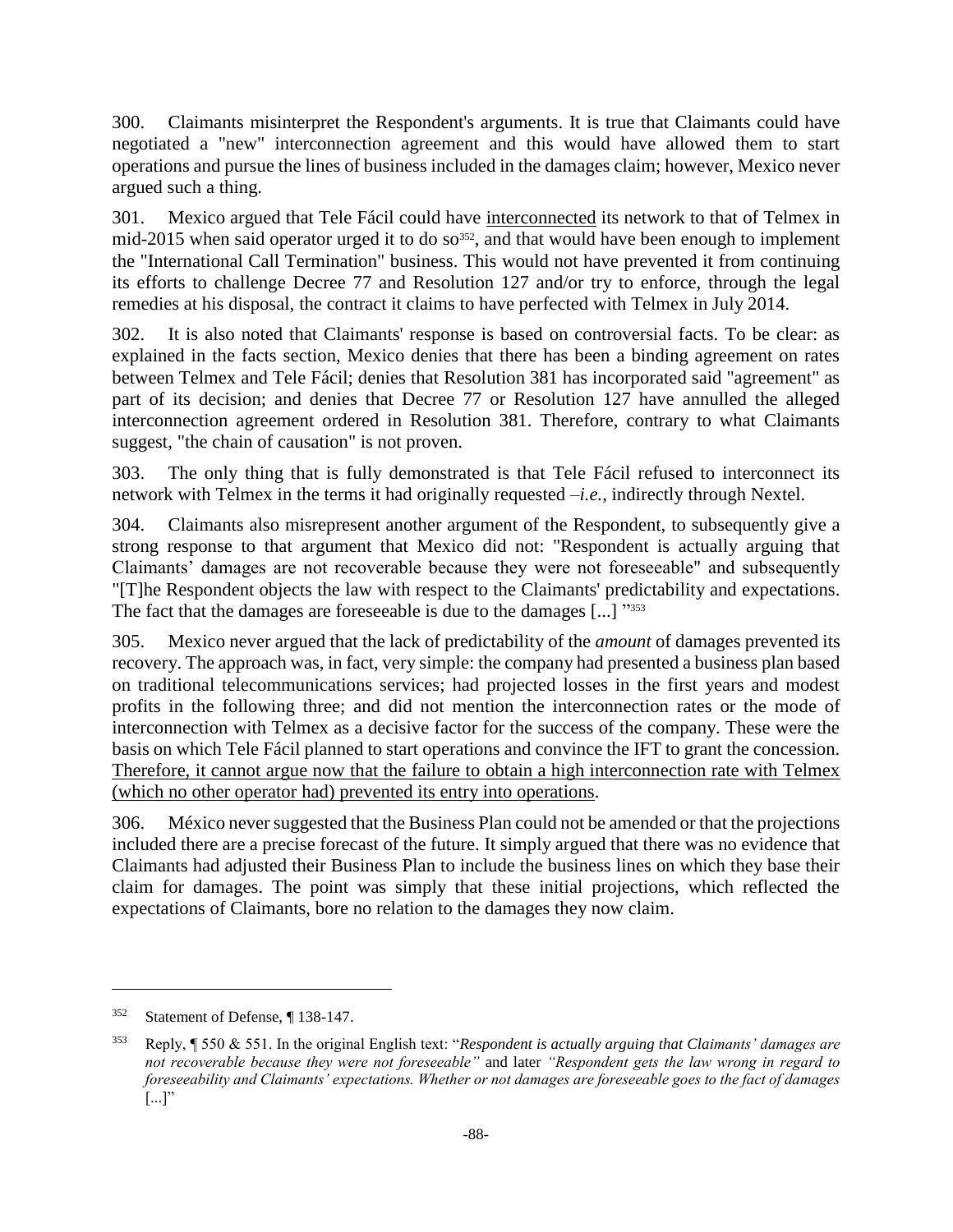307. Mexico maintains its claim on both fronts: the measures did not result in an indirect expropriation and the amount of damages is exaggerated and speculative. There are many other arguments that Claimants attribute to Mexico that Respondent simply did not make and, therefore, are not answered.

## **E. Business lines**

## **1. "Competitive Tandem Services"**

308. Respondent reiterates what is stated in paragraphs 415 to 422 of the Response Document and refers the Tribunal to section 3 of the second expert report of Mr. Obradors<sup>354</sup> and section "E" of the second testimonial statement of Mr. Díaz<sup>355</sup> for a complete response to Claimants' criticisms of the arguments related to this line of business.

309. Respondent argued in its Statement of Defense that it appeared that this line of business was conceived in 2017 for the sole purpose of increasing the amount of damages<sup>356</sup> and, thus, it relied on a document dated May 18, 2017, which it obtained through its first request for documents, which is reproduced here for the convenience of the Tribunal:

It is important to point out that the final dimension of the proposed project must be tied to a study of financial modeling that reveals, in the light of the real fixed telephony traffic that flows between Telmex and the rest of the Public Telecommunications Networks (RPTs), which would be the final magnitude of this project and the shielding of what is proposed within the legal and regulatory framework (the latter must be included in the modeling to be carried out). So that it can be finally incorporated into the financial model of damages in the NAFTA claim with the confidence that it is duly supported and grounded, which would contribute to increase the credibility of what it presented in the International Arbitration Panel, and obviously increase the amount to claim.<sup>357</sup> [Emphasis added]

310. Of course, it would be inconceivable that two years after having abandoned their investment, Claimants are barely trying to determine the "final dimensions of the proposed project" and whether it is "within the legal and regulatory framework". It is clear, from this document, that it is an unanticipated damage that cannot be included *a posteriori* in a damages claim.

311. Respondent has been able to confirm its initial hypothesis that Tele Fácil never had plans to pursue this line of business before submitting this claim based on its request for documents:

Request 4

Internal documents and Internal Records of Communications discussing and/or explaining:

a) plans to offer the so-called Competitive Tandem Services in Mexico;

<sup>354</sup> Second Expert Report of Mr. Obradors-Analysys Mason, ¶¶ 125-156.

<sup>355</sup> Second Statement of Mr. Sóstenes Díaz, ¶ 69-75.

<sup>356</sup> Statement of Defense, ¶ 363. First Expert Report of Mr. Obradors-Analysys Mason, ¶¶ 78.

<sup>357</sup> Exhibit R-059.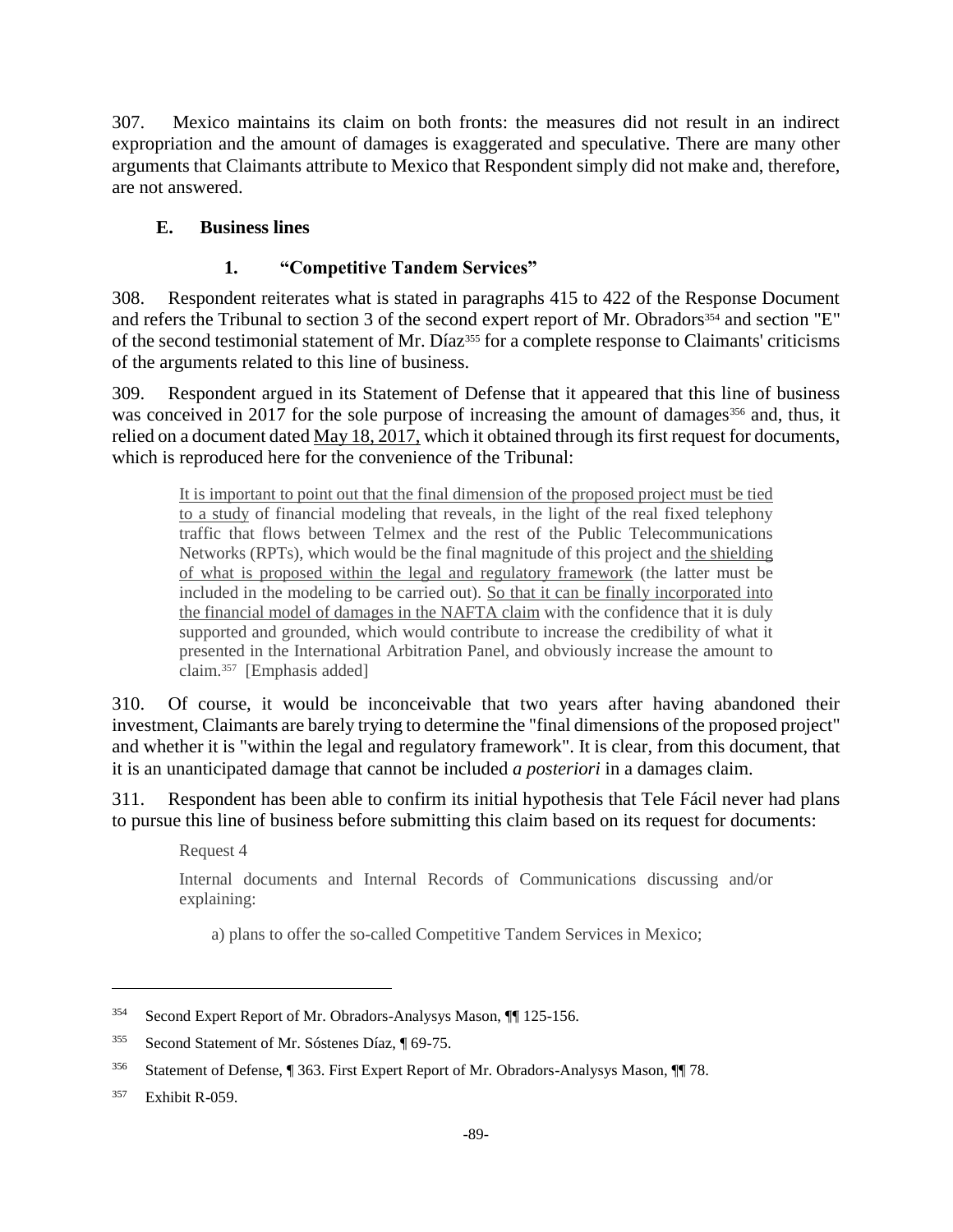- b) how Competitive Tandem Services would be implemented;
- c) the economic viability of Competitive Tandem Services (including financial projections, market analyses, potential demand/clients, business plans);
- d) the legality of Competitive Tandem Services;

e) contacts and agreements with potential clients of Competitive Tandem Services.

This request concerns documents prepared between 2013 and 2016 [...]<sup>358</sup>

312. Claimants replied that the only documents that matched the application were four documents (Claimant4406<sup>359</sup>, Claimant4407<sup>360</sup>, Claimant4414<sup>361</sup>, and Claimant4415<sup>362</sup>) that were not disclosed because, to their saying:

The document includes information requested by legal counsel in order to permit counsel to do a preliminary case assessment in anticipation of litigation. Its disclosure would reveal the mental impression of the attorney regarding specific aspects of the case. The document was not relied upon for the damages analysis performed by Dr. Dippon. Therefore, the document is protected as Attorney Work Product.<sup>363</sup>

313. Although the contents of these four documents are not known, it points out that all of them apparently were prepared in the second half of 2015 "*in anticipation of litigation*", which reinforces the idea that this line of business was conceived only to increase the amount of damages in this case. It should also be noted that Claimants did not attempt to deny in their Reply the allegations of the Respondent in this regard.

314. Respondent contends that the objective in this type of dispute is to compensate an investor for damages *suffered as* a result of a violation of the Treaty, not to compensate for any damage imaginable *post hoc*. Investors who resort to dispute resolution mechanisms against a State have an obligation to act in good faith and, therefore, cannot allow claims of contrived damages, as that would imply bad faith that cannot be tolerated.

315. Regardless of the foregoing, Respondent's experts have warned in their rejoinder report that Dr. Mariscal still does not offer an explanation of how the number assignment mechanism would operate and, therefore, doubts persist about the technical feasibility and/or legality of the

<sup>358</sup> Procedural Order No. 8, p. 13.

<sup>359</sup> According to the " *Privilege log* " that was presented as Exhibit R-062, the document consists of a PDF file identified as "*Lost Profit Projections v2 2-XI-2015-2.pdf* ", dated November 4, 2015.

<sup>360</sup> According to the " *Privilege log* " that was presented as Exhibit R-062, the document consists of a PDF file identified as "*Lost Profit Projections v2 2-XI-2015-2.pdf* ", dated November 4, 2015. It is not clear to the Respondent if it is the same document identified as Claimant4406.

<sup>361</sup> According to the " *Privilege log* " that was presented as Exhibit R-062, the document consists of a PDF file identified as "*Executive Summary 21JULY2015 (00000002).pdf*", dated July 21, 2015.

<sup>362</sup> According to the " *Privilege log* " that was presented as Exhibit R-062, the document consists of a PDF file identified as "*Executive Summary 21JULY2015 (00000002).pdf*", dated July 21, 2015. It is not clear to the Respondent if it is the same document identified as Claimant4414.

<sup>363</sup> *See* the " *Privilege Log* " provided by Claimants in response to the Respondent's Second Request for Documents, Exhibit R-085.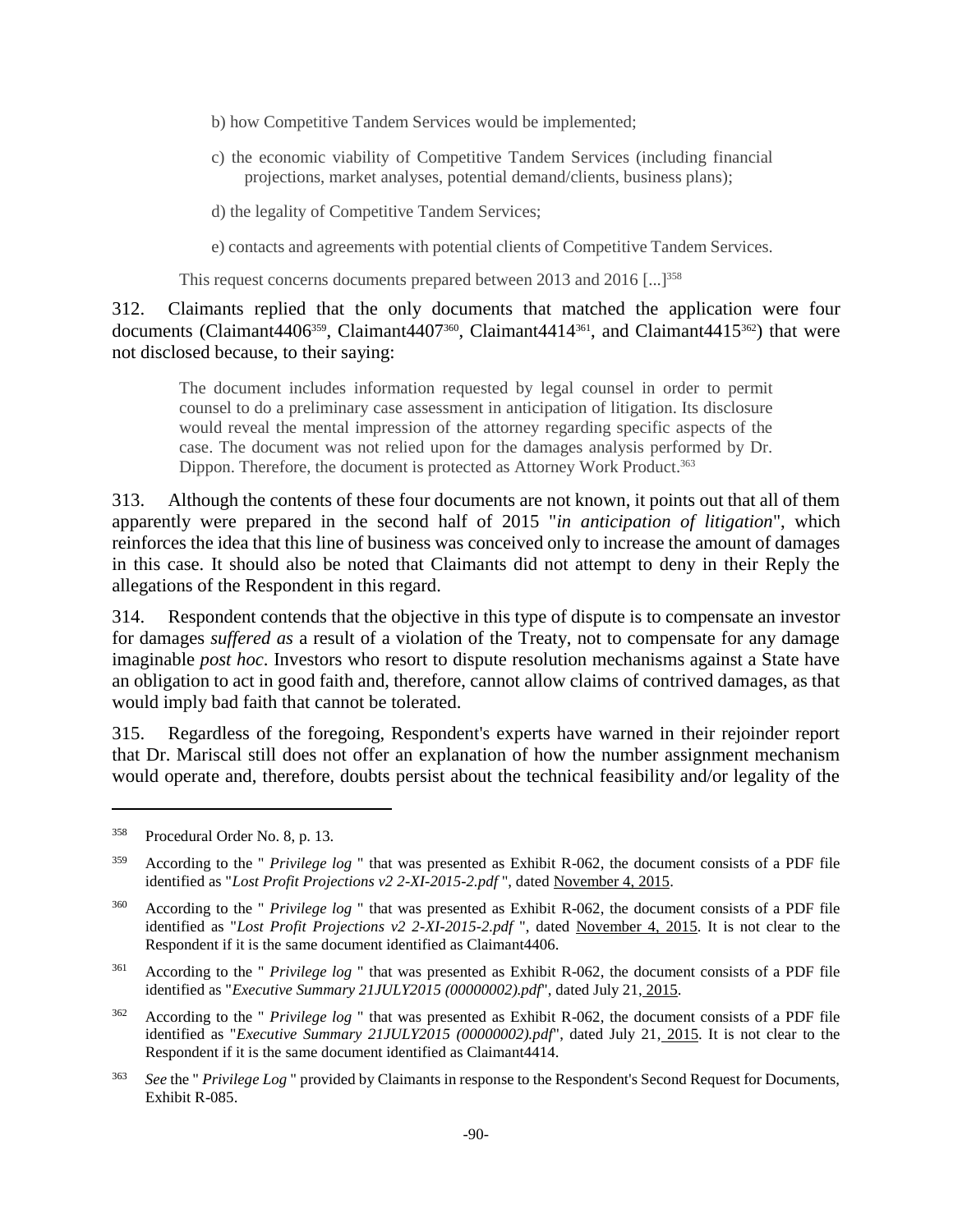proposed business. AM concludes that the business model proposed in the report of Dr. Mariscal would not be viable for Tele Fácil, nor for the operators that would have given it the numbers. This is because:

• under a number assignment scheme, one of the fundamental assumptions originally raised in the report of Dr. Mariscal, is that other operators would give only the numbers of net call receivers (NCRs).

As explained in the second report of Analysys Mason and in the second witness statement of Mr. Sóstenes Díaz, the number assignment is made by blocks of at least one thousand numbers and it is not possible to select from a given block the net call receivers or NCRs.

- Also, under the scheme proposed in the report of Dr. Mariscal, it would involve the migration or transfer of users to the Tele Fácil network and, thus, the operator that gives up the client would lose the revenue for the retail services;
- under the proposed scheme Tele Fácil should provide retail services to the transferred clients.

316. The report of Dr. Buccirossi (Lear), on the other hand, identifies several other defects in the estimation of Dr. Mariscal and the application of the model.<sup>364</sup> Besides identifying the use of certain unfounded parameters, Dr. Buccirossi indicates (*inter alia*) that Dr. Mariscal ignores that Telmex could have negotiated a higher rate with the rest of the operators to prevent the numbers from being ported or assigned to Tele Fácil and that, by itself, would imply that the project was unfeasible.<sup>365</sup>

317. In addition to doubts about the legality and technical feasibility of this service, the Respondent's experts reiterate that many of the assumptions used by Dr. Mariscal lack grounds and, therefore, cannot be accepted, for example:

- There is no support for the proportion of NCRs in the market. Dr. Mariscal uses two scenarios of 30% and 50% respectively, but neither of them has any support. As indicated in the AM report, 5% and 10% (or any other pair of scenarios) could be assumed with the same logic used by Dr. Mariscal<sup>366</sup>;
- Dr. Marshal assumed that 100% of the outgoing traffic (*"outbound")* traffic is "off-net", i.e., targets a different network source. This ignores that a significant portion of the calls are made to users located in the same network and, therefore, do not pay interconnection.<sup>367</sup>

318. By virtue of the foregoing, it is estimated that the damages corresponding to this line of business are completely subjective and should be rejected.

<sup>364</sup> Expert Report of Dr. Buccirossi-Lear, section 3, ¶¶ 21-98.

<sup>365</sup> Expert Report of Dr. Buccirossi-Lear, ¶¶ 73-80.

<sup>366</sup> Second Expert Report of Mr. Obradors-Analysys Mason, ¶ 148-150.

<sup>367</sup> *Id.,* ¶¶ 151-153.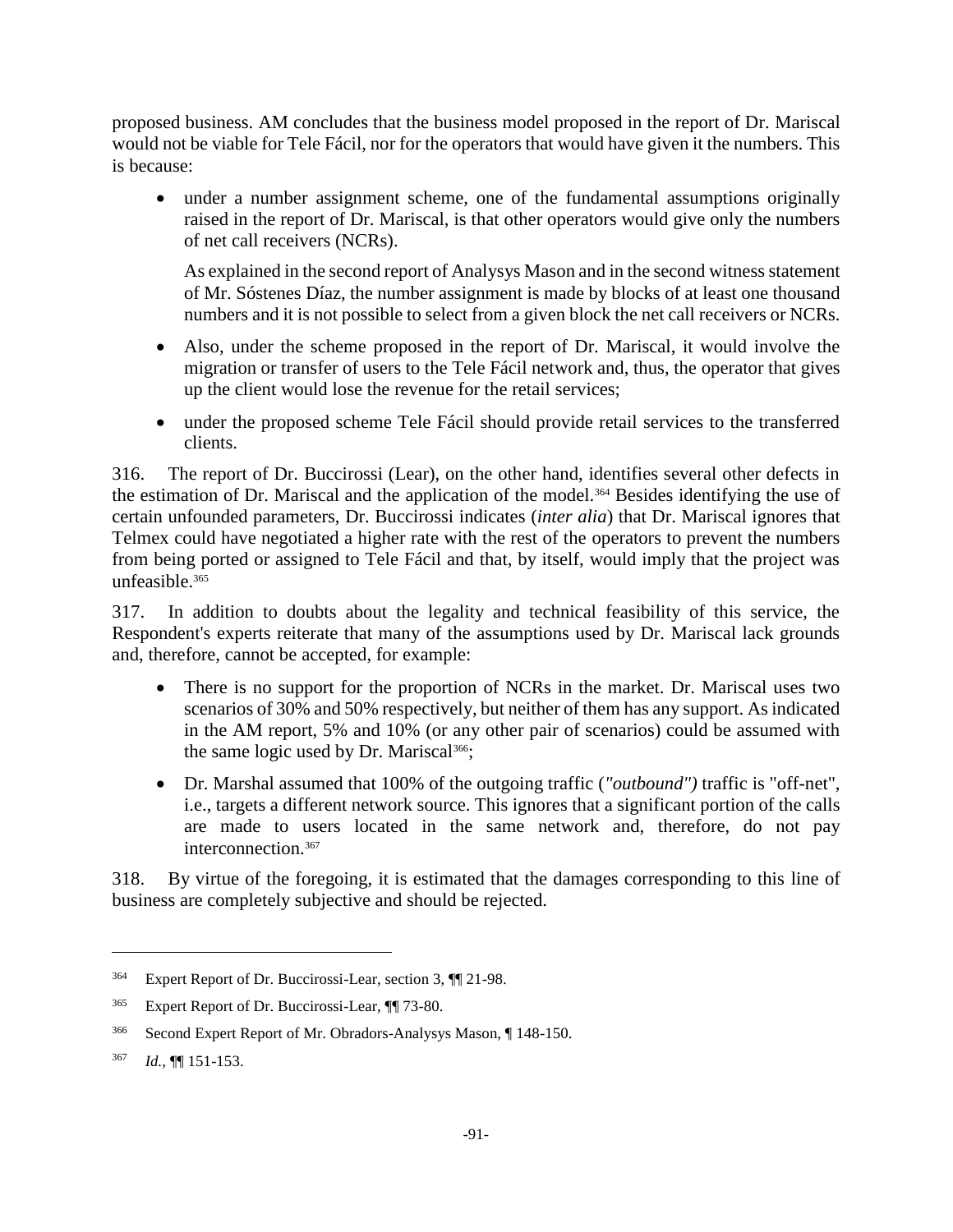## **2. "International Call Termination"**

319. Respondent reiterates what is stated in paragraphs 408 to 414 of the Response Document and refers the Tribunal to section 2 of the second expert report of Mr. Obradors (AM)<sup>368</sup> for a complete response to Claimants' criticisms of the arguments related to this line of business.

320. Respondent and its expert maintain that this line of business was not impeded by any of the measures allegedly violating the Treaty and, therefore, there is no causal link necessary to award damages to Claimants for the alleged frustration of this business.<sup>369</sup>

321. As noted in previous paragraphs, Claimants seem to recognize that the USD\$ 0.00975 rate does not apply to traffic delivered to Telmex by international calls, since Telmex is subject to the zero rate as an AEP. Claimants now argue that Mexico ignores that the claim is also due to the impossibility of indirectly interconnecting with Telmex.

322. Respondent notes that both Resolution 381 and Decree 77 confirm that Tele Fácil can indirectly interconnect with Telmex and, as noted above, that it was the Claimants who refused to conduct the tests to establish the interconnection.

323. Even ignoring the absence of a causal link, the Respondent's expert maintains that the estimate of damages related to this line of business presents, *inter alia,* the following problems:

- Tele Fácil would have had a significant disadvantage compared to other operators because it would have had to pay traffic to Nextel to deliver traffic to Telmex;<sup>370</sup>
- Due to the fact that double transit is not allowed in Mexico, Tele Fácil could only have delivered traffic to Telmex and Nextel. Other operators would not have faced this restriction;<sup>371</sup>
- Even assuming that double transit is allowed in Mexico, Tele Fácil would have had to pay for that second transit, which would have put it at an even more pronounced disadvantage compared to other operators;
- The estimation of the traffic volumes of Dr. Dippon is exaggerated by virtue of the fact that the rates that Tele Fácil would charge to Future Telecom are not competitive.<sup>372</sup>

324. Finally, Analysys Mason, although it admits having made a calculation error, concludes that this did not influence the results because it was not used in the recalculation of the damages.

<sup>368</sup> *Id.,* ¶¶ 83-124.

<sup>369</sup> Second Expert Report of Mr. Obradors-Analysys Mason, ¶¶ 49, 86.

<sup>370</sup> Second Expert Report of Mr. Obradors-Analysys Mason, ¶¶ 61 and 89.

<sup>371</sup> Second Expert Report of Mr. Obradors-Analysys Mason, ¶¶ 61 and 88.

<sup>372</sup> Second Expert Report of Mr. Obradors-Analysys Mason, ¶¶ 61, 91, 102-124.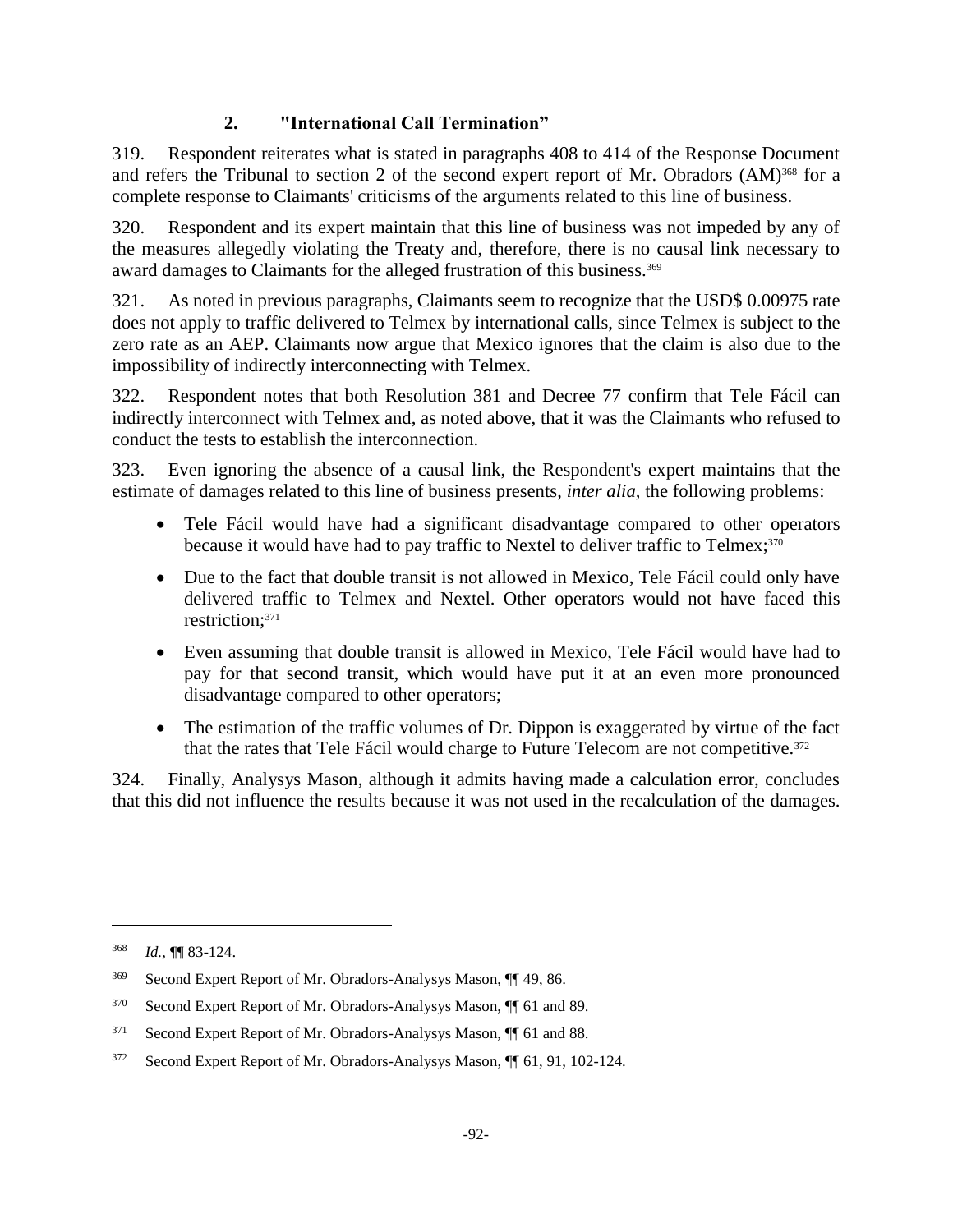Likewise, it reiterates that by making the necessary adjustments, the amount of damages would be reduced to USD\$ 4.6 million.<sup>373</sup>

325. This alternative valuation is presented without prejudice to the central argument that the claim related to this line of business should be dismissed because of the absence of a causal link with the measures at the core of this claim and the fact that Claimants did not mitigate these damages.

## **3. Retail Services**

326. Respondent reiterates what is stated in paragraphs 423 to 425 of the Statement of Defense and refers the Tribunal to section 5 of the second expert report of Mr. Obradors (AM)<sup>374</sup> for a complete response to Claimants' criticisms of the arguments related to this line of business.

327. This service was also not prevented by the measures allegedly violating the Treaty and, therefore, there would be no causal link necessary to compensate for the alleged loss of this line of business. On the other hand, the damages attributable to this line of business are marginal compared to the rest. Its relative importance is minimal and that is why the analysis did not go very deep.

# **4. "DID / Conferencing" services**

328. Respondent reiterates what is stated in paragraphs 399 to 407 of the Statement of Defense and refers the Tribunal to section 4 of the second expert report of Mr. Obradors for a complete response to Claimants' criticisms of the arguments related to this line of business, and section 4 of the expert's report of Dr. Buccirossi.<sup>375</sup>.

329. The Respondent's expert insists that the estimate of damages made by Dr. Dippon on this line of business is incorrect mainly because:

- Future demand in the Mexican market cannot be extrapolated directly from past experience in the North American market.
- Dr. Dippon's analysis ignores the differences between these two markets and, importantly, the fact that there are new technologies that allow essentially providing the same service at a lower cost.
- Dr. Dippon does not consider the effects of the application of the principle of nondiscriminatory treatment that would have prevented Tele Fácil from maintaining the Telmex Tariff until the end of 2017;

330. Analysys Mason insists that its market projection, although different from that of Dr. Dippon, is more precise, since it contemplates a larger and more comparable sample of countries

<sup>373</sup> *Id.,* ¶¶ 98-101, The figure corresponds to the scenario where Tele Fácil can only terminate traffic in Telmex and Nextel and, therefore, it only terminates 26.6% of the calls.

<sup>374</sup> *Id.,* ¶¶ 158-182.

<sup>375</sup> Expert Report of Dr. Buccirossi-Lear, ¶¶ 99-146.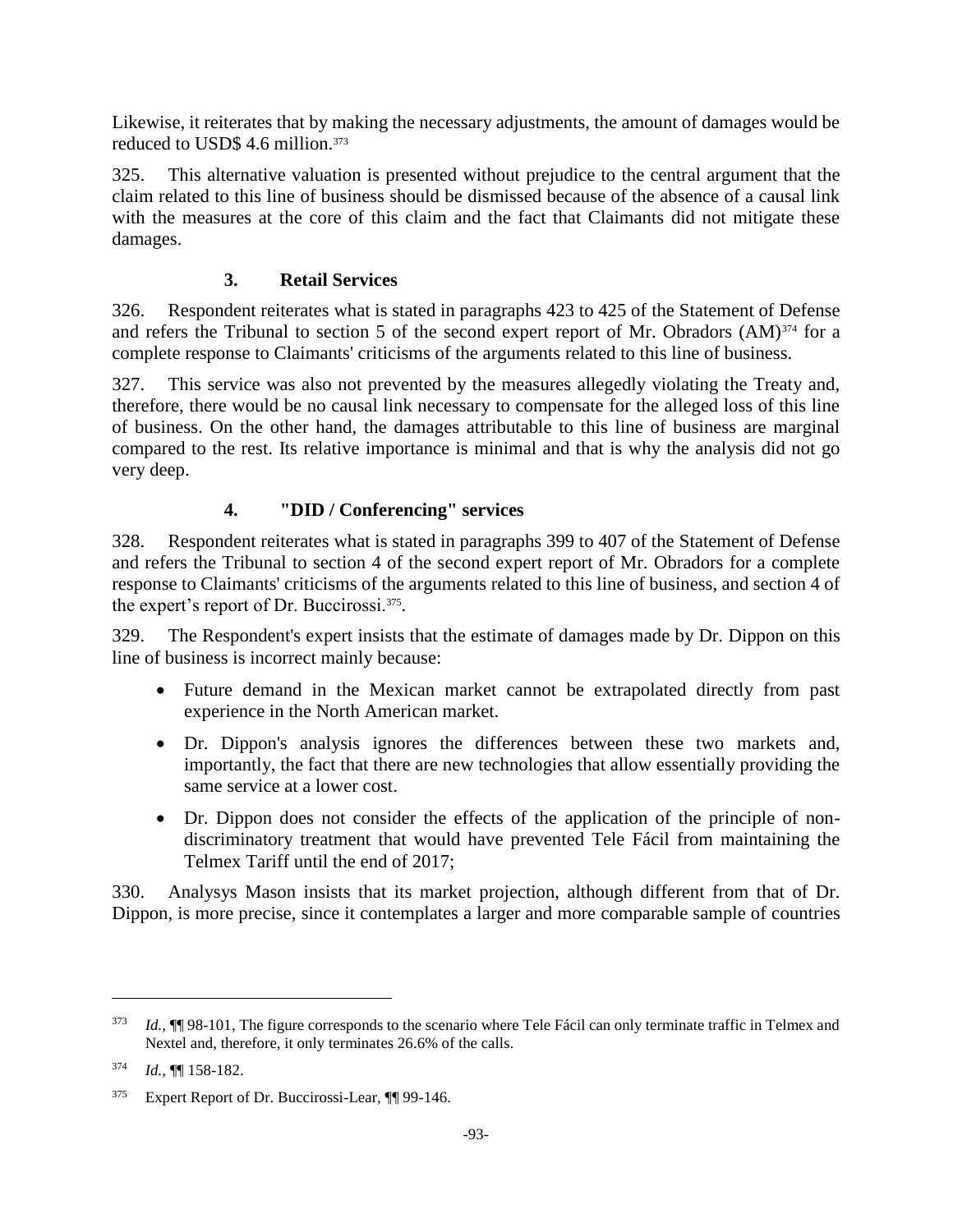and is based on the information that the Claimants themselves provided in response to Mexico's requests for documents.

# **F. Conclusions about damages**

331. Respondent considers that there is no damage to be compensated in this case. Respondent in no way restricted the operation of Tele Fácil and, therefore, cannot speak of an expropriation. Likewise, Tele Fácil exercised the legal remedies available to challenge these decisions and the fact that the Specialized Courts have ruled against them in no way implies that they have been denied justice.

332. Regardless of this position, Respondent notes that Claimants have not discharged the burden of proving their damages. As it can be seen from the above allegations, Claimants' estimate of damages is too speculative and cannot serve as a basis for awarding damages should the Tribunal determine that the State was responsible.

333. Respondent further affirms that it has no obligation to offer an alternative estimate of the damages when Claimants have not been able to prove their damages. In any case, if the Tribunal determines that: (i) there was a binding agreement on rates between Telmex and Tele Fácil; (ii) that the IFT incorporated the rates of said agreement in the determinations of Resolution 381; (iii) that Decree 77 and Resolution 127 reversed Resolution 381, and (iv) that the decisions of the Mexican Specialized Courts are aberrant to the extent of constituting a denial of justice, the Respondent contends that the damages must be calculated considering the investment made and/or the value of the concession.

334. In the first case (the investment made) would be based on the long-term financing that Claimants granted to Tele Fácil, in accordance with the company's financial statements at the valuation date (*i.e.,* end of 2014). In the second case, the best approximation is the independent valuation made at the request of Claimants that places the value of the concession between 1.5 and 2 million US dollars.

# **G. Interest**

335. Respondent reiterates what has been said in paragraphs 426 to 430 of its Statement of Defense.

336. It is further noted that the WACC rate in this case is not used properly as a discount rate – *i.e.*, to discount future cash flows– but to compensate Claimants for the passage of time between the date on which the damages were allegedly incurred and October 1, 2018 (the date on which Claimants expect to receive an award). The correct thing would have been that Dr. Dippon and Dr. Mariscal discounted the lost flows using the WACC rate at the valuation date (*e.g.*, December 2014) and that Claimants, subsequently, requested the Tribunal pre-award interest at a reasonable commercial rate.

337. Claimants decided to ignore the above, including in the calculation of Dr. Dippon and Dr. Mariscal pre-award interest on the damages allegedly incurred in 2015-2017 at the WACC rate. This is not permissible. As the Tribunal pointed out in the *S.D. Myers* case:

161. SDMI's lost opportunity claim fails for a number of reasons. To be compensated for the value of the lost use of money by a payment of interest that reflects what the market considered to be the value of money at the time is appropriate. To allow SDMI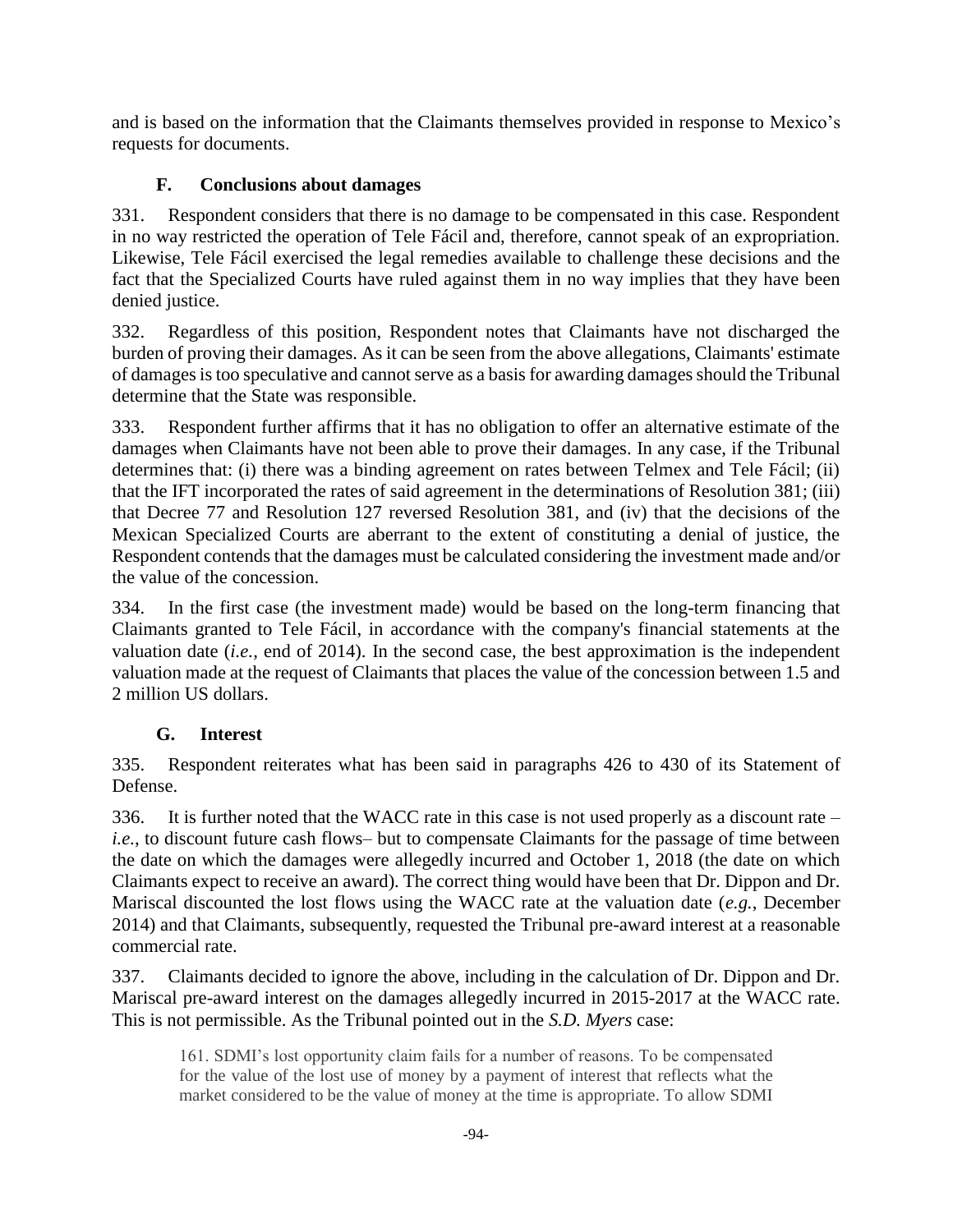a return based on what it might have done with the money would be to recognize claims that are speculative and too remote.

338. If the Tribunal finds that Mexico violated the treaty and decides to compensate Claimants, such compensation must include interest at a market rate that considers the value of the money over time, as determined by the court in the *S.D. Myers* case, or a reasonable commercial rate as prescribed in Article 1110 of the NAFTA.

339. The WACC is not a commercial or market rate. It is the weighted average cost of capital (debt and share capital) and as such, reflects the return that debtors and shareholders demand from the company as a reward for the risk they assume. Nothing would justify granting pre-award interest at the extraordinary rate of 13.3% for amounts denominated in US dollars.